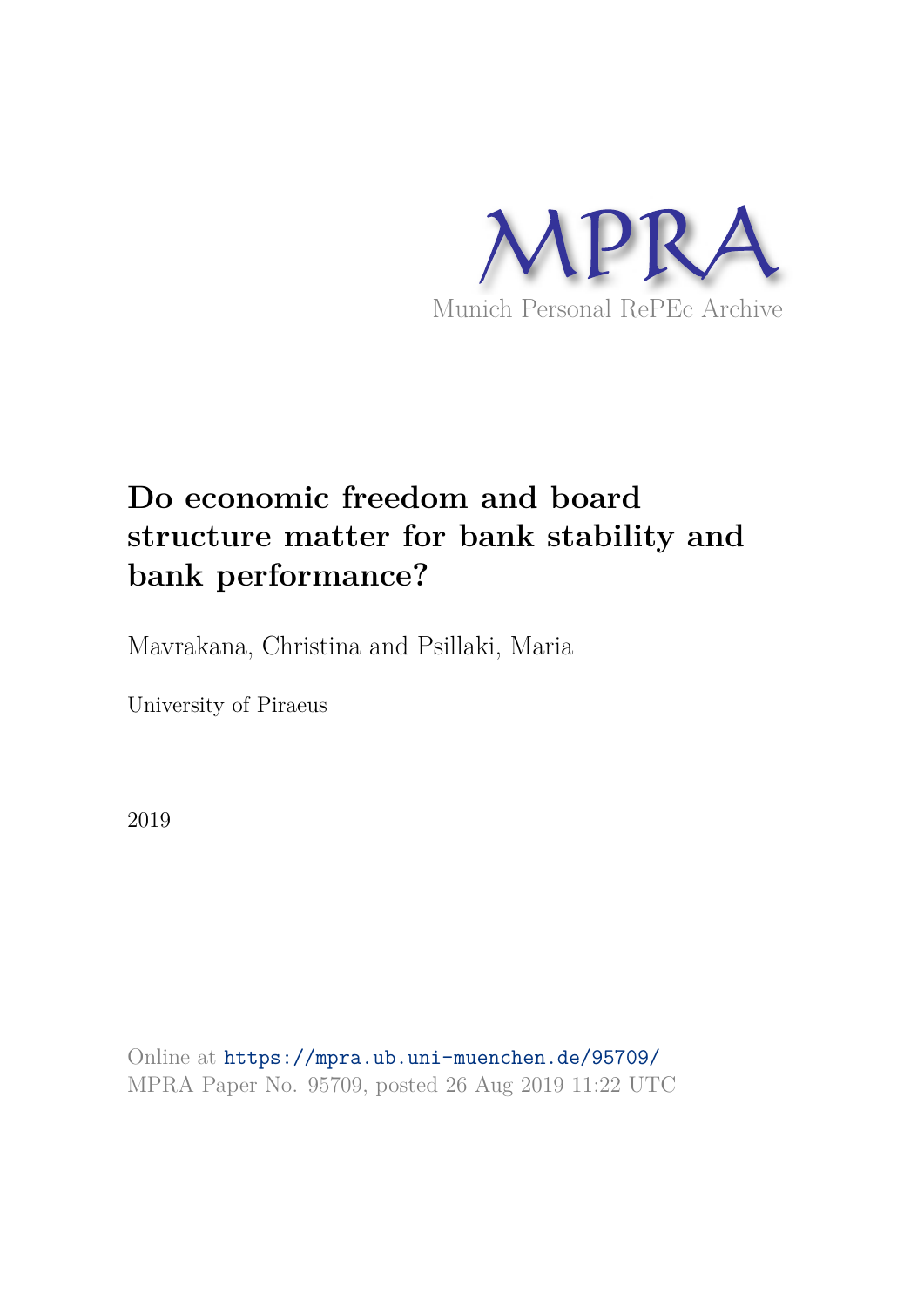# **Do economic freedom and board structure matter for bank stability and bank performance?**

Maria Psillaki<sup>1</sup> Department of Economics, University of Piraeus Christina Mavrakana<sup>2</sup> Department of Economics, University of Piraeus

#### **Abstract**

This paper investigates the effects of economic freedom, regulations and bank governance on bank performance and risk-taking in 18 European countries for the period 2004–2016. To this end, we use the Fraser economic freedom index and its sub-components namely credit, labor and business market regulation. Our results reveal that economic freedom increases bank performance and contributes to financial stability and soundness. Moreover, we show that liberal credit, labor and business regulation improves the profitability of banks and reduces risk-taking. Regarding the bank governance variables, we find that a large board increases the probability of default whilst the results are mixed for bank performance. Also, we show that experienced directors are associated with less risk-taking and better bank performance. The impact of female directors is positive on bank performance. Regarding the risk-taking of banks, we find that, in a liberal environment, women lead to less credit risk. Finally, the compensation of directors increases bank performance and reduces risk-taking. Our findings change depending on the time period and the location.

**Keywords:** Fraser economic freedom index, bank stability, regulation, bank governance, bank performance

**JEL Classification:** G28; G21; P34; P51

l

*<sup>1</sup> Corresponding author: Professor, Department of Economics, University of Piraeus, 80 str. Karaoli&Dimitriou 18534 Piraeus, GREECE, Email: psillaki@unipi.gr; Tel: +302104142299.* 

<sup>&</sup>lt;sup>2</sup> Ph.D. Candidate, Department of Economics, University of Piraeus, 80 str. Karaoli&Dimitriou 18534 Piraeus, *GREECE, Email: xristina\_2808@hotmail.com*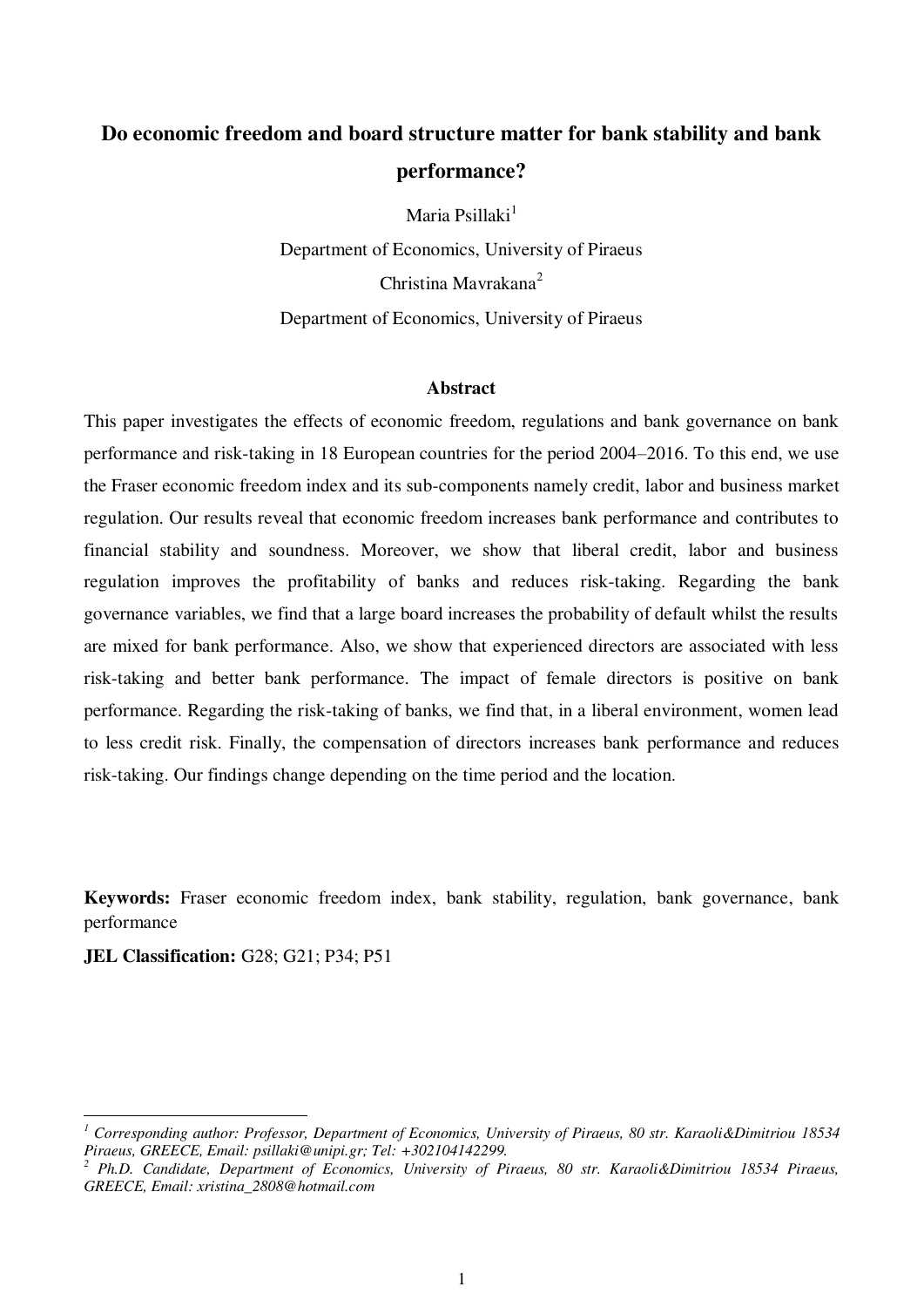# **1. Introduction**

l

Banks play a crucial role in the entire economy as they provide essential financial services and, hence, contribute to economic growth and development (Barth et al., 2006). Because of the importance of banks on economic activities it is not surprising that so much attention has been given on the regulation and supervision of the banking sector (Chortareas et al., 2013; Barth et al., 2006; Laeven and Levine, 2009). More precisely, banks should be regulated and supervised not only to protect investors and consumers but also to safeguard the soundness of the financial system (Barth et al., 2013; Chortareas et al., 2013).

The global financial crisis revealed weaknesses concerning the regulatory framework of financial institutions and, thus, re-activated the debate of whether regulatory reforms can promote wellfunctioning banking systems (Pasiouras et al., 2009; Sufian and Habibullah, 2010). In this context many rules and recommendations, such as the Sarbanes-Oxley Act of 2002 and the Basel II, III<sup>3</sup>, have been issued by regulators and policymakers to promote a more resilient banking sector and enable market participants to make better risk assessments (Chortareas et al., 2013; Barth et al., 2013). However, stricter regulation and direct control of banks by the government may have a negative impact on the economic growth by limiting the economic freedom (Sufian and Majid, 2011; Chortareas et al., 2013). Economic freedom is broadly defined as the freedom to prosper within a country without intervention from a government or economic authority.

Economic freedom plays a vital role to the development of the banking system as it encourages the business environment and contributes to the development of innovative ideas. More precisely, greater economic freedom is likely to lead to a better environment for business and, thus, better economic growth and better banking performance (Sufian and Majid, 2011; Chortareas et al., 2013; Pasiouras et al., 2009). Despite the fact that the impact of economic freedom on the economy has been extensively studied (Bergh and Karlsson, 2010; Altman, 2008), its impact on the banking sector has attracted the interest of researchers only in recent years (Psillaki and Mamatzakis, 2017; Sufian and Majid, 2011; Sufian and Hassan, 2010; Sufian and Habibullah, 2010).

The aim of this essay is to examine whether and to what extent economic freedom and regulation of credit, labor and business market affect bank performance and risk-taking. In order to investigate the impact of regulation on bank performance and bank stability, we use an assortment of information

*<sup>3</sup> In 2009 the Basel committee responded to the lessons of the crisis by taking measures to strengthen the Basel II framework and approved for consultation a package of proposal to strengthen global capital and liquidity regulations with the goal of contributing to the financial stability.*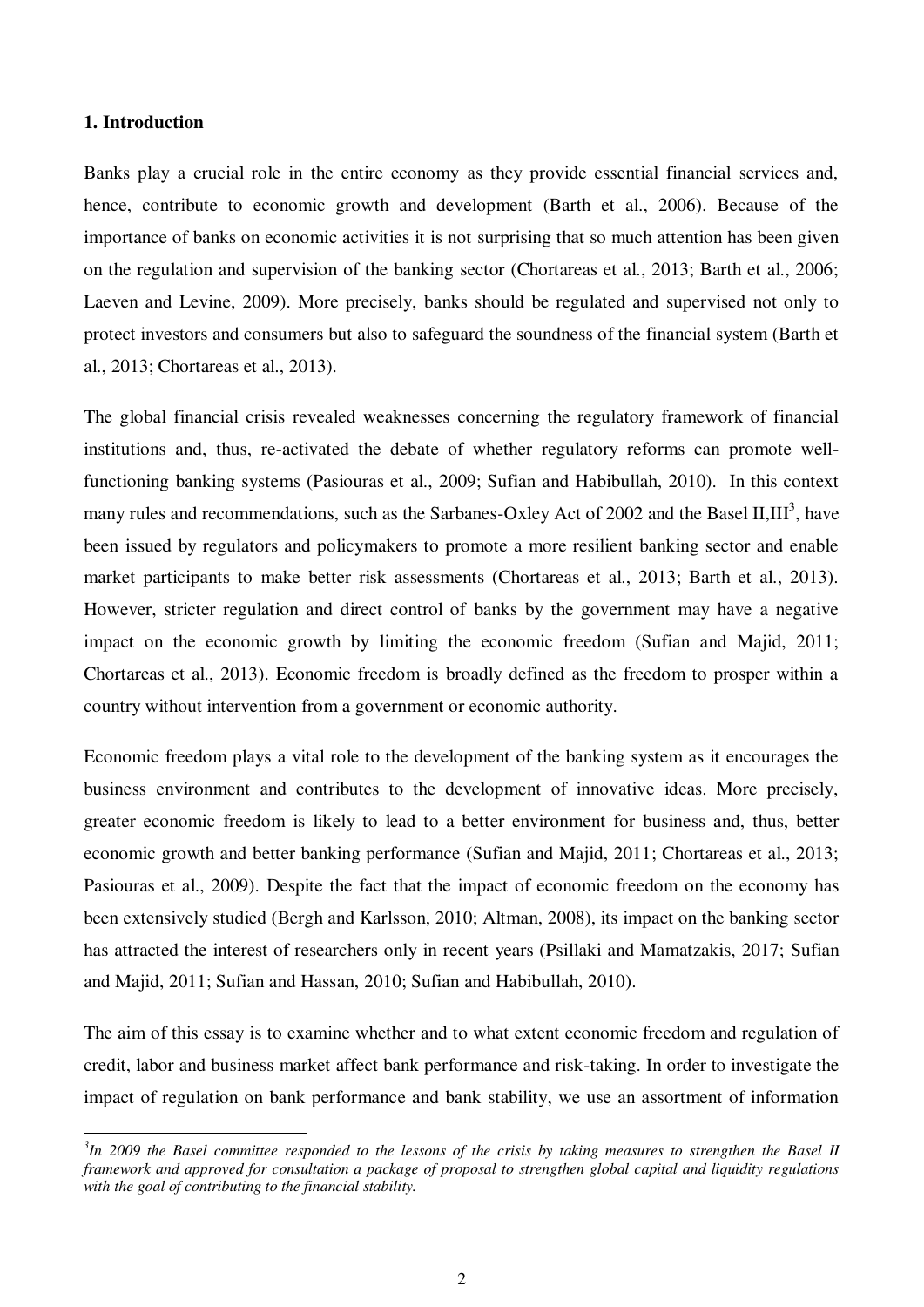such as the Fraser economic freedom index<sup>4</sup> (Gwartney et al., 2017), as well as restrictions on credit, labor and business markets. To our knowledge, this essay constitutes the first attempt to consider the impact of economic freedom and credit, labor and business market regulation in combination with bank governance variables, both on bank performance and risk-taking. Using this approach we check for possible changes on the effects of corporate variables on bank performance and stability. Regulators who are concerned with the safety and soundness of the banks may apply additional pressure and legal responsibility on boards and, hence, may affect their impact on bank performance and stability (Barth et al., 2013; Pasiouras et al., 2009).

Moreover, we take into consideration the two different theoretical perspectives that concern the effects of banking regulation; the "public interest view" and the "private interest view" (Shleifer and Vishny, 1998; Barth et al., 2006; Laeven and Levine, 2005). According to the "public interest view", it is believed that banking restrictions would be beneficial as they lead to smaller financial institutions which are easy to monitor. Moreover, when banks operate in a heavily strict environment, they have fewer opportunities to increase risk (Boyd et al., 1998; Barth et al., 2006). In contrast, the "private interest view" holds that there are many advantages when banks are permitted to engage in a broad range of activities (Sufian and Habibullah, 2014; Beach and Kane, 2008). A competitive banking system would limit the ability of regulators to extract bribes, would contribute to the efficient management of financial intermediaries and to the improvement of monetary policy transmission via the interbank market rate and, thus, to the economic growth (Claessens and Laeven, 2004; Beck et al., 2003; Van Leuvensteijn et al., 2008).

Due to the lack of knowledge about the effects of adopting stricter regulation or having more economic freedom on banks, we address the following questions:

- *Does economic freedom lead to an increase in bank risk-taking?*
- *Does economic freedom matter for bank performance?*

l

- *Does credit market regulation affect bank stability and performance?*
- *Does labor market regulation increase bank performance and decrease risk-taking?*
- *Does business market regulation reduce bank risk-taking and improve bank performance?*
- *Do the macroeconomic variables change the impact of bank governance variables on bank performance and risk-taking?*

<sup>&</sup>lt;sup>4</sup> The Fraser economic freedom index consists of size of government, legal structure and security of property rights, *access to sound money, freedom to trade internationally and regulation of credit, labor and business sector (Gwartney et al., 2017).*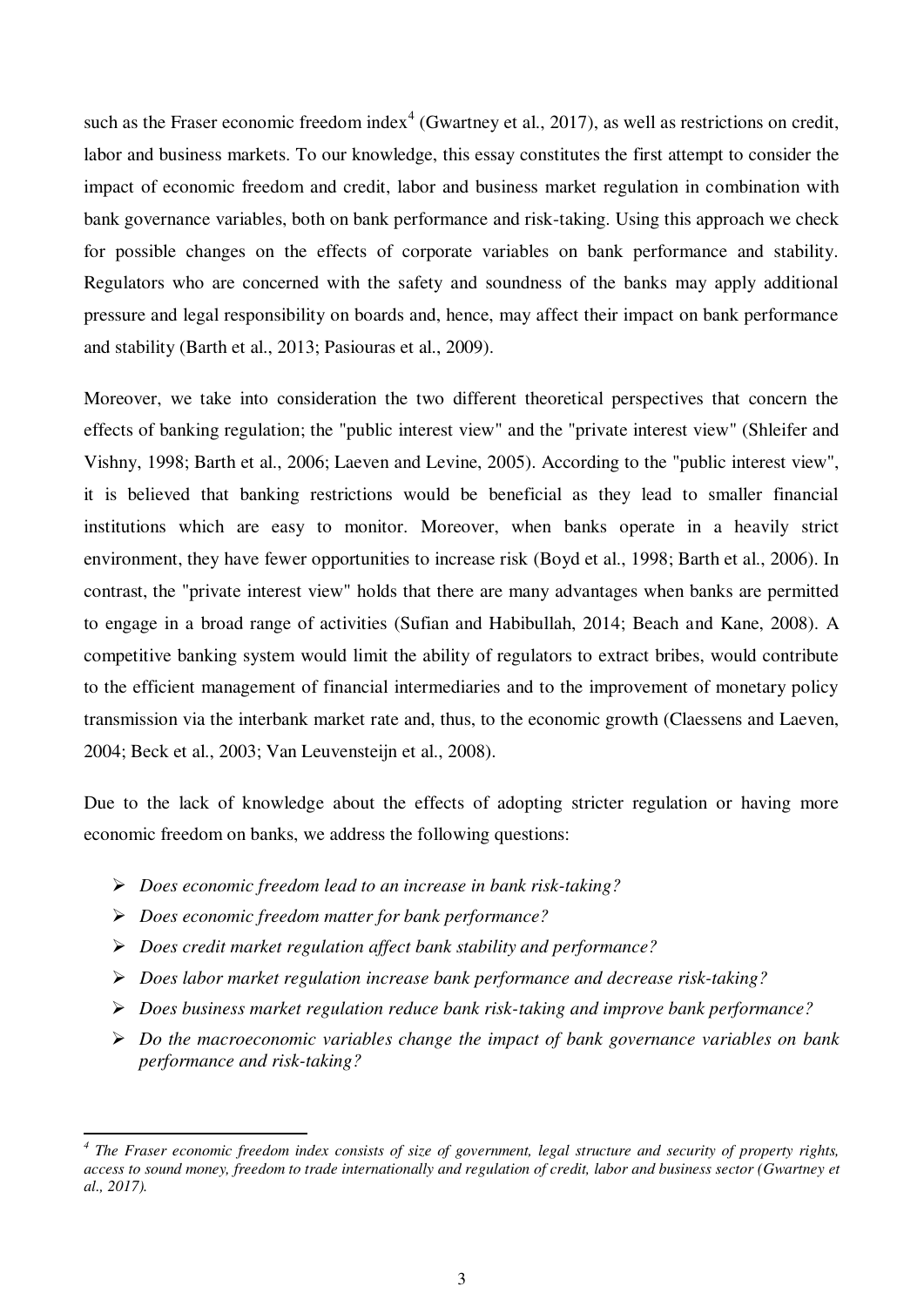In order to answer the above questions, we take into consideration our findings from the first essay. More precisely, we use bank governance variables which are considered as main variables of corporate governance (Pathan and Faff, 2013; Belhaj and Mateus, 2016) in conjunction with macroeconomic variables namely, economic freedom, regulation of credit, labor and business market, stock market capitalization and foreign bank assets, to check whether there is any differentiation in the impact of corporate governance variables on bank performance and risk-taking. Moreover, we control for country-level characteristics such as economic conditions taking into account the annual growth of GDP and the annual rates of inflation (Pasiouras, 2008; Maudos et al., 2002; Demirguc-Kunt et al., 2004; Beck et al., 2003).

Moreover, using a sample of commercial banks from 18 different European countries for the period 2004-2016, this essay provides new evidence to the existing literature by considering both developed and developing countries. Prior studies in the literature (Mamatzakis et al., 2013; Sufian and Habibullah, 2010; Sufian and Majid, 2011) analyzed the effect of economic freedom on bank efficiency focusing on Central and Eastern European countries (Psillaki and Mamatzakis, 2017; Mamatzakis et al., 2013; Wah Low et al., 2010; Koutsomanoli-Filippaki et al., 2009b). Also, in order to check for any changes according to location we grouped countries in three separated groups according to their geographic location, such as South, North and Central Europe. Bank regulation differs from country to country as there is a difference in the freedom which permits banks to engage in a range of different activities (González, 2005).

Finally, by analyzing the extent to which a major global shock, that is the recent financial crisis, may have altered regulation and restrictions on banks. More precisely, we investigate the period before, during and after the global financial crisis paying particular attention to the effects of regulatory reforms on bank performance and risk-taking. Due to the fact that today, the largest banks continue to face political and regulatory pressure, the need to rethink bank regulation is of particular importance. Especially, European banks are in a turning point as they face many challenges and also are forced to better understand and respond to the sources of pressure such as regulators and investors (Barth et al., 2013; Houston et al., 2010).

The remainder of the essay is organized as follows. Section 2 presents a review of the literature and develops the hypotheses. Section 3 describes the data and methodology. Section 4 presents the empirical results and explores some extended analysis and robustness tests. Section 5 concludes.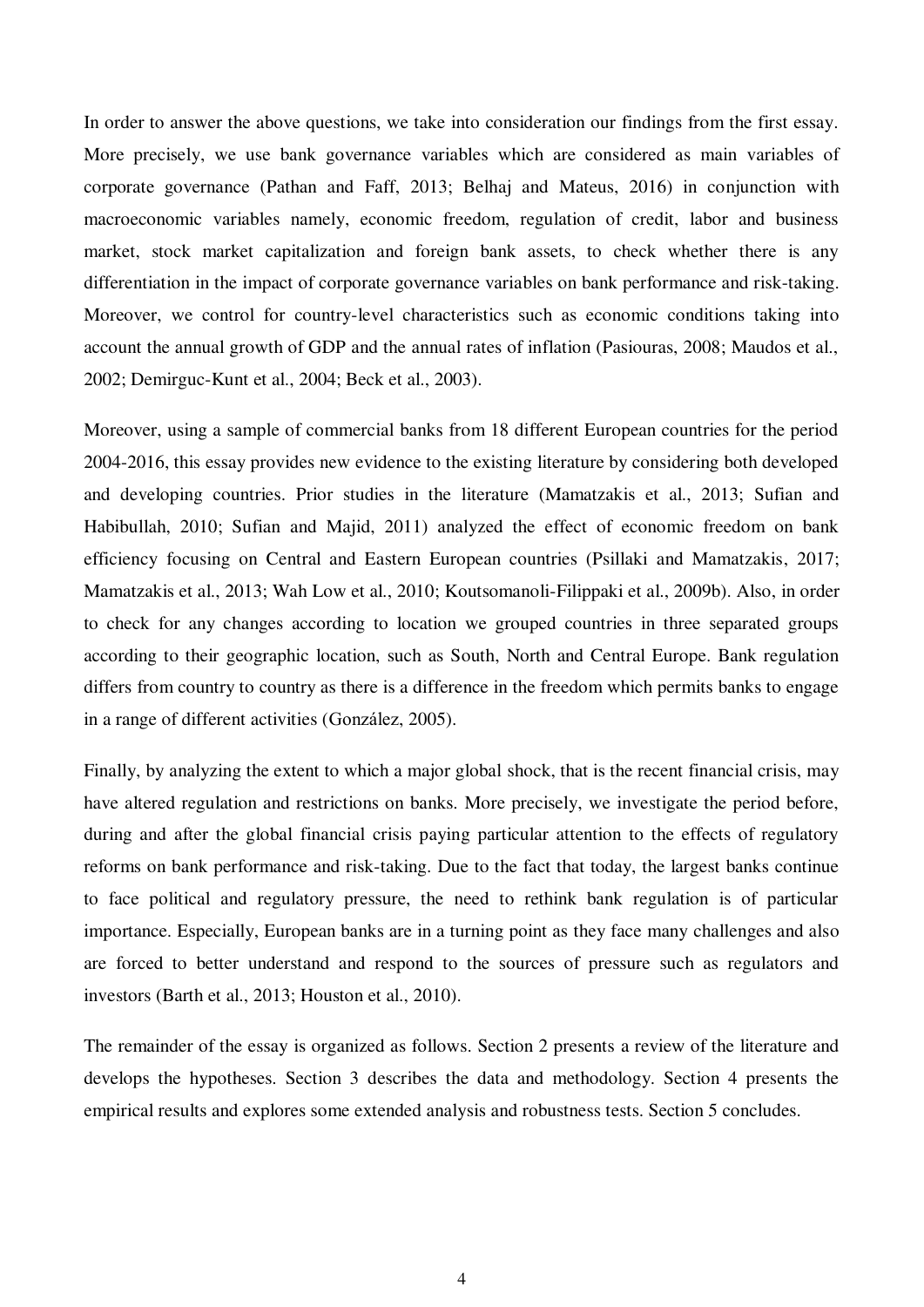## **2. Literature review and hypotheses development**

This section presents the literature review and develops the hypotheses regarding the impact of economic freedom and regulations (credit, labor, business) on bank performance and risk-taking.

# **2.1 Economic freedom, bank performance and risk-taking**

The results from previous empirical studies (Sufian and Habibullah, 2010; Wah Low et al., 2010; Sufian and Majid, 2011) regarding the impact of economic freedom on bank efficiency are mixed and hence, need to be further examined. Sufian and Hassan (2010) using a sample of five South East Asian countries for the period 1994-2008, find that economic freedom improves the environment associated with innovation and entrepreneurship, and, thus has a positive impact on economic development and bank performance. This means that when financial institutions operate in a less restricted environment they are more likely to engage in competitive policies and, hence, achieve higher levels of performance.

Similarly, Sufian and Habibullah (2010) examining a sample of Malaysian banks from 1999 to 2007, show that economic freedom has a positive effect on bank profitability. One possible explanation for this result is that economic freedom allows banks to lead to foreign financial institutions and companies. In addition, Baier et al. (2012) analyzing bank data from different countries during the period 1976-2008 report that greater levels of economic freedom are associated with a lower probability of financial crises, thus suggesting that more freedom is conducive to a more stable financial system.

Moreover, Sufian and Majid (2011) analyzing a sample of Islamic banks during the period 2000- 2008, provide evidence that there is a positive and statistically significant relationship between economic freedom and bank performance. Economic freedom contributes to the promotion of a sound banking system which is vital for sustainable economic growth. Furthermore, authors support that countries with higher level of economic freedom are more likely to enjoy higher living standards. Their findings corroborate the research conducted by Holmes et al. (2008) who claim that a high level of economic freedom is associated with a high level of GDP per capita and, hence, this in turn may lead to a high demand for banking services.

On the contrary, Wah Low et al. (2010) based on a sample of banks from six East Asian countries during the period 1975-2006 examine the impact of economic freedom on bank performance. Their results indicate that the economic freedom index has a positive and significant impact on bank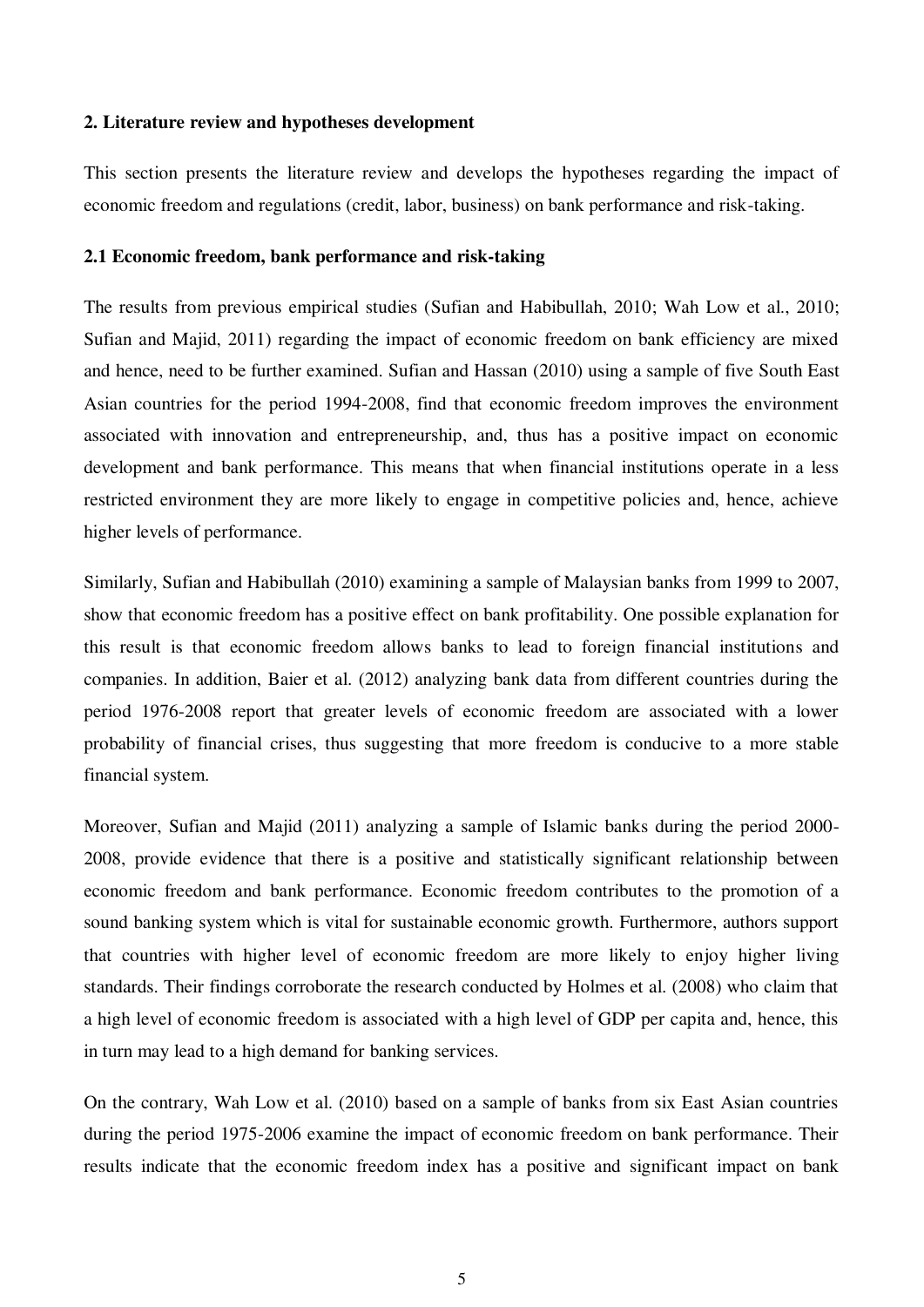performance in Singapore but the effect is negative on the other countries. One possible explanation for this result is that Singapore is widely recognized as a highly open economy with a well developed banking system (Wah Low et al., 2010) and more economic freedom.

In the same line, Demirguc Kunt et al. (2004) using data from 72 countries over the 1995-1999 period find that better institutional framework, as captured by the index of economic freedom, decreases bank performance, measured by the net interest margin. A possible explanation is that in countries where the economic freedom is high, it tends to increase competition in the banking sector from other financial intermediaries such as hedge funds and private equity and, thus, have a negative impact on bank performance.

Moreover, Ghosh (2016) employing bank data from MENA (Middle East and North Africa) countries during the period 2000-2012, shows that economic freedom has a positive and statistically significant impact on bank risk-taking measured by Z-Score and non-performing loans. According to the author, it is believed that more restrictions on banking activities and, therefore less economic freedom improve bank soundness and lead to less risk-taking.

The above argument gives rise to following hypotheses:

*Hypothesis 1.a (H1.a): Economic freedom is positively related with bank performance Hypothesis 1.b (H1.b): Economic freedom is negatively related with bank performance Hypothesis 1.c (H1.c): Economic freedom increases bank risk-taking Hypothesis 1.d (H1.d): Economic freedom reduces bank risk-taking* 

**2.2 Credit, labor and business market regulation, bank performance and risk-taking** 

# **2.2.1 Credit market regulation, bank performance and risk-taking**

Credit market regulation index consists of three sub-components namely ownership of banks, private sector credit and interest rate controls (Gwartney et al., 2017). Credit regulation reflects the conditions in the domestic credit market. According to Barth et al. (2006) there are different views regarding the effects of banking regulation, namely the "public interest view" and the "private interest view". From the "private interest view" it is believed that regulatory restrictions on bank activities could reduce the franchise value of a bank and also impede the ability to diversify income streams and, hence, have a negative impact on bank efficiency and lead to greater instability (Laeven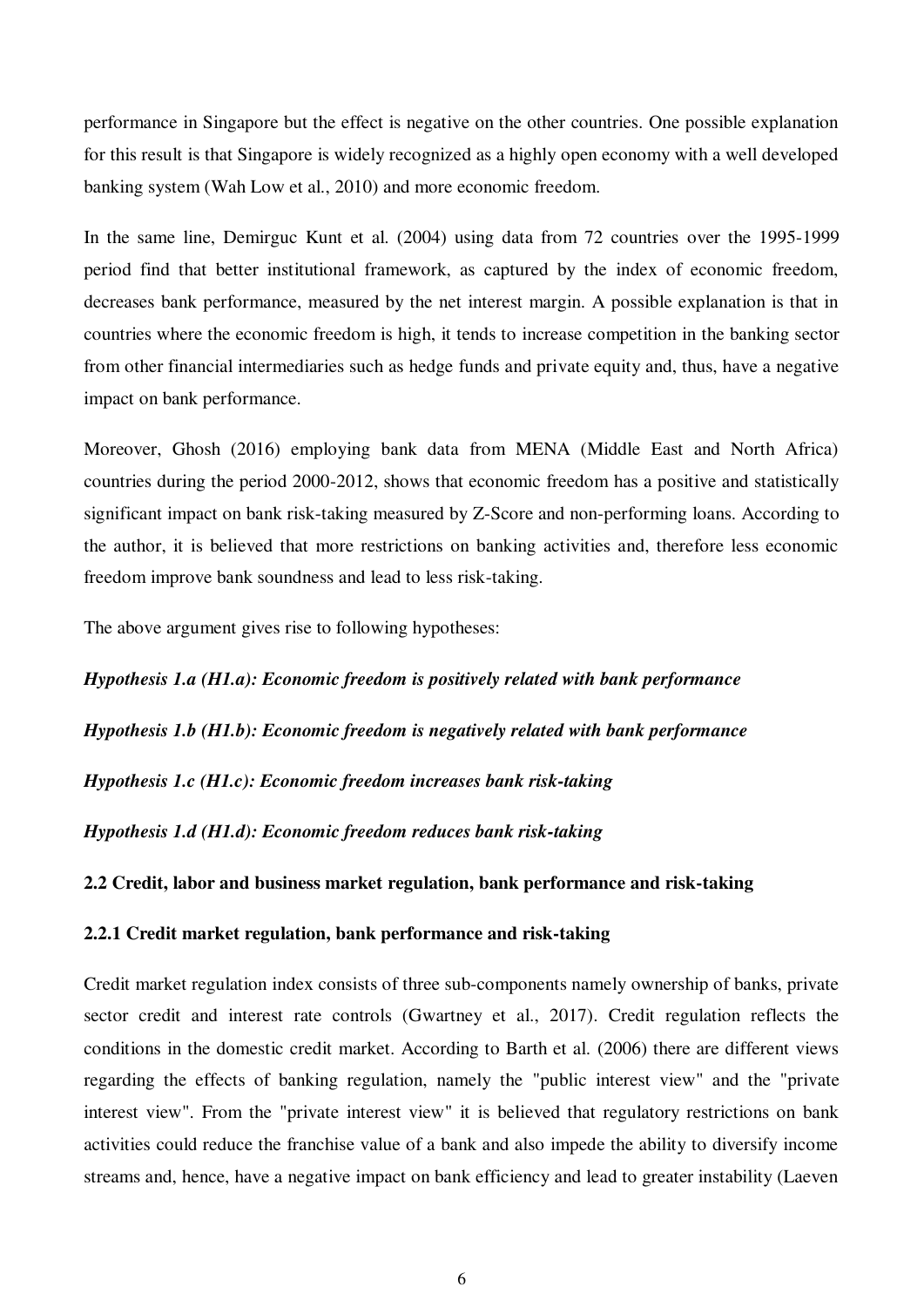and Levine, 2007;).

Moreover, many economists (Barth et al., 2000; Haubrich and Santos, 2005; Claessens and Laeven, 2004; Evanoff, 1998) believe that regulatory restrictions may be inefficient for banks. A possible explanation is that such restrictions on banking activities can limit the exploitation of economies of scale. Also, in the developing countries where state control of bank lending decisions tends to be higher than private control, it is likely to lead to lower bank performance. One possible explanation for this result is that banks lend more to less creditworthy companies.

On the contrary, the "public interest view" supports that there are many theoretical reasons that advocate stricter regulations on bank activities. Firstly, it is believed that when banks are allowed to engage in a broader range of activities then it is more likely to have more opportunities to increase risk (Barth et al., 2006; Boyd et al., 1998; Saunders, 1994). Another reason for tighter regulations is that governments usually act in the interests of the public and regulate banks to ensure financial stability and ameliorate market failures.

Claessens and Laeven (2004) examined the effects of entry and regulations on banking activities in 50 countries for the period 1994-2000 and found that stricter restrictions on banking activities resulted in lower competition and, thus, in lower bank efficiency. This happens because competition in the banking sector is crucial for the quality of financial products, the degree of financial innovation and the efficient production of financial services (Claessens and Laeven, 2004).

Furthermore, Chortareas et al. (2013) examining bank data from 27 European countries over the period 2001-2009, show that financial freedom has a positive and significant impact on bank efficiency. One possible explanation for this result is the fact that when banks operate in a less restricted environment it is likely to increase competition and to achieve higher levels of efficiency. Similarly, Barth et al. (2013) based on a sample of banks from 72 countries for the period 1999-2007 find that tighter regulations reduce bank efficiency. Moreover, they indicate that greater independence of supervisory authority enhances bank efficiency level.

In addition, Sufian and Habibullah (2010) studied the relationship between institutional environment and bank performance in Malaysia. Using data for commercial banks in Malaysia from 1999 to 2007, the authors report that financial freedom has a positive and significant impact on bank performance. This means that less control on banks by the government permits financial institutions to engage in banking activities that lead to economic growth and to financial stability (Boyd et al., 2004).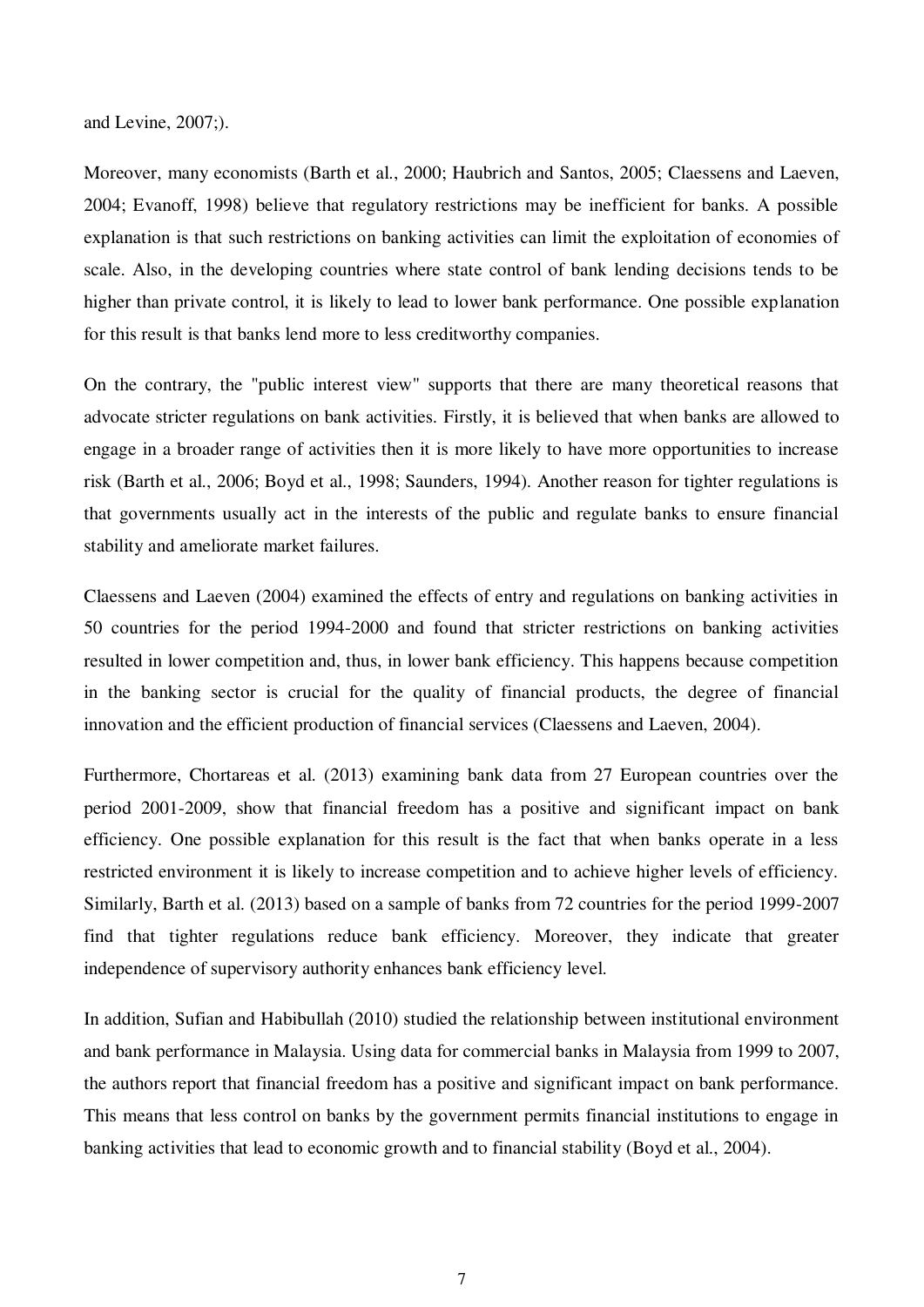In the same vein, Mamatzakis et al. (2013) using the Fraser index in a sample of 10 Central and Eastern European countries during the period 2000-2010 provide evidence that certain aspects of credit regulation, such as interest rate controls have a negative and statistically significant impact on bank efficiency. This means that the limitations in the interest rate control can act as a barrier for banks to invest in high-risk and high-return projects (Jimenez et al., 2010).

However, Laeven and Levine, 2005 claim that broad banking activities may lead to the formation of complex entities which are difficult to monitor. In addition, the "public interest view" supports that government can contribute to bank stability and protect the economy from the negative effects of bank failure, through effective screening on bank activities (Barth et al., 2006).

Furthermore, Koutsomanoli-Filippaki et al. (2009b) analyzing a dataset of banks from 11 Central and Eastern European countries over the period 1998-2005 show that there is a positive relationship between profit efficiency and banking reform using the European Bank for Reconstruction and Development (EBRD) index of banking sector. Similarly, Delis et al. (2011) using a sample of commercial banks from 22 transition countries between 1999 and 2009 find that regulations which promote monitoring and restrictions on bank activities have a positive impact on bank productivity. This result is corroborated by González (2009) who claim that banks with stricter regulations reduce risk-taking in poorly developed financial markets and increase bank efficiency over the period 1996- 2002.

Moreover, Agoraki et al. (2011) based on a sample of Central and Eastern European banks from 1998-2005 support that increased regulation, through higher capital requirements and activity restrictions in combination with a higher level of market power reduce both credit risk and the risk of default. A possible explanation is that restrictions in banking activities increase the likelihood that banks would suffer during financial crises.

The above argument gives rise to following hypotheses:

*Hypothesis 2.1.a (H2.1.a): Credit market regulation is positively related with bank performance Hypothesis 2.1.b (H2.1.b): Credit market regulation is negatively related with bank performance Hypothesis 2.1.c (H2.1.c): Credit market regulation increases bank risk-taking Hypothesis 2.1.d (H2.1.d): Credit market regulation reduces bank risk-taking*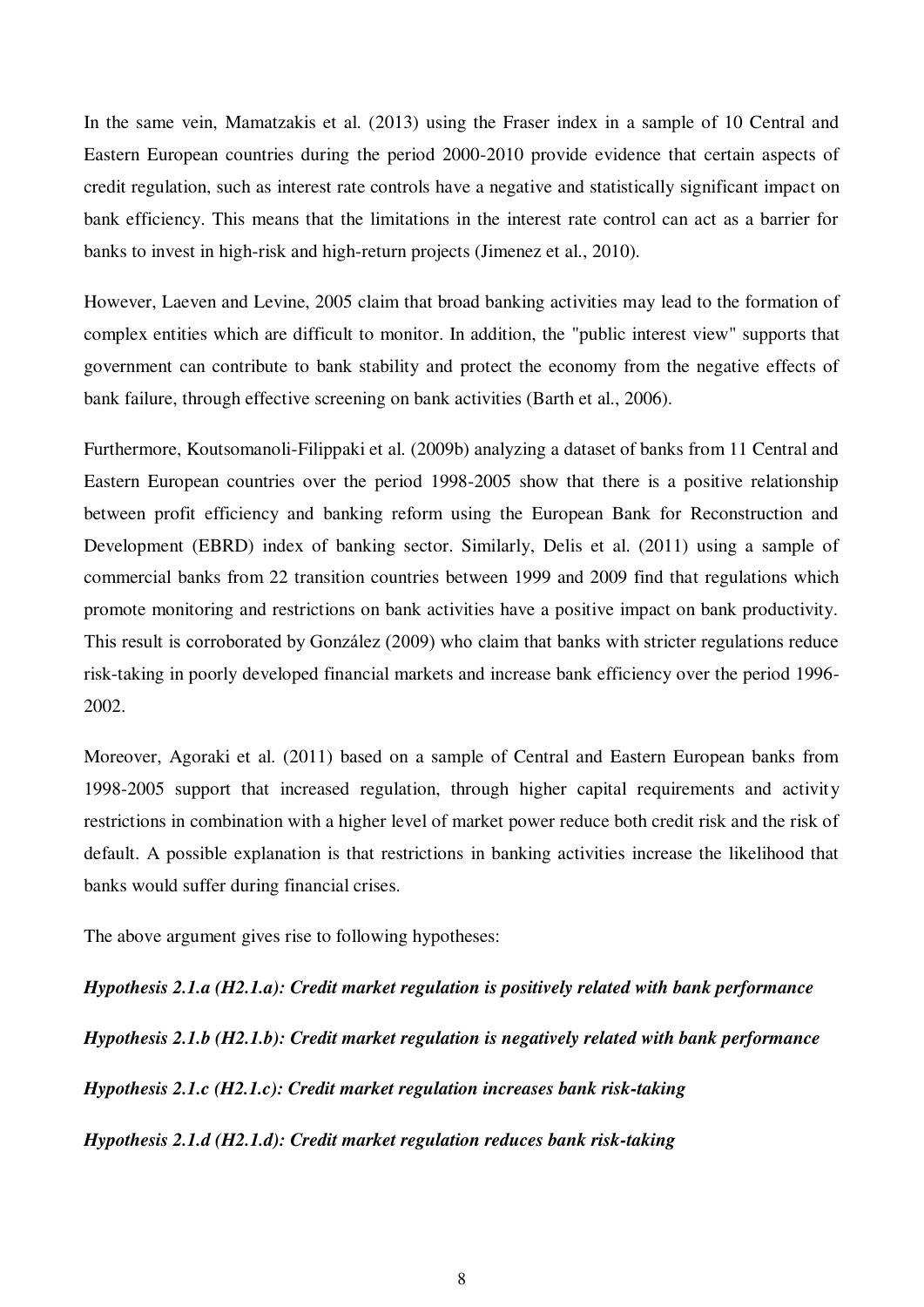### **2.2.2 Labor market regulation, bank performance and risk-taking**

Labor market restriction index consists of hiring regulations and minimum wage, hiring and firing regulations, centralized collective bargaining, hours regulations, mandated cost of worker dismissal and conscription (Gwartney et al., 2017). The aim of labor market regulation is to protect employees from arbitrary actions on the part of the employers (Mamatzakis et al., 2013). According to Bertola (2009), factors such as limited wage setting flexibility and regulatory constraints on firing affect labor market dynamics. In many counties, labor market regulations are an important and controversial issue which constrains the ability of businesses to adjust employment levels.

Several studies (Botero et al., 2004; Blanchard and Wolfers 2000; Besley and Burgess 2004; Scarpetta and Tressel, 2004) that relate the labor market regulations to economic outcomes, show that stricter labor regulations tend to decrease economic performance. However, little is known concerning the impact of labor market regulations on bank performance and risk-taking. Mamatzakis et al. (2013) based on a sample of 10 CEE countries during the period 2000-2010 find that there is a positive relationship between liberal labor regulation and bank performance. According to the author, liberal reforms in the labor market may decrease employee complacency and, hence, could lead to an increase in bank performance.

In the same vein, Psillaki and Mamatzakis (2017) using data from 10 Central and Eastern European (CEE) countries for the period 2004 to 2009, show that labor market reforms have a positive and statistically significant impact on bank efficiency. This means that less regulatory restrictions are more likely to increase bank efficiency. One possible explanation for this result is that stricter employment protection legislation affects negatively firm returns and therefore, results in declining productivity growth (Scarpetta and Tressel, 2004; Besley and Burgess, 2004).

On the contrary, other empirical studies claim that stricter labor regulation can increase bank performance. More precisely, Koutsomaloni-Filippaki and Mamatzakis (2013) using bank data from 15 European countries during the period 2005-2010, report that there is a negative and statistically significant relationship between labor market regulations and bank efficiency. Their findings indicate that greater market liberalization would reduce bank efficiency.

This is also consistent with the findings of Deakin and Sarkar (2008) who find that stricter labor regulations have a positive effect on productivity growth in France, Germany and in the United States from 1970 to 2000. In addition, labor market regulations that are linked to wage pressures could lead to higher labor productivity and to a reduction in bank risk due to the investment in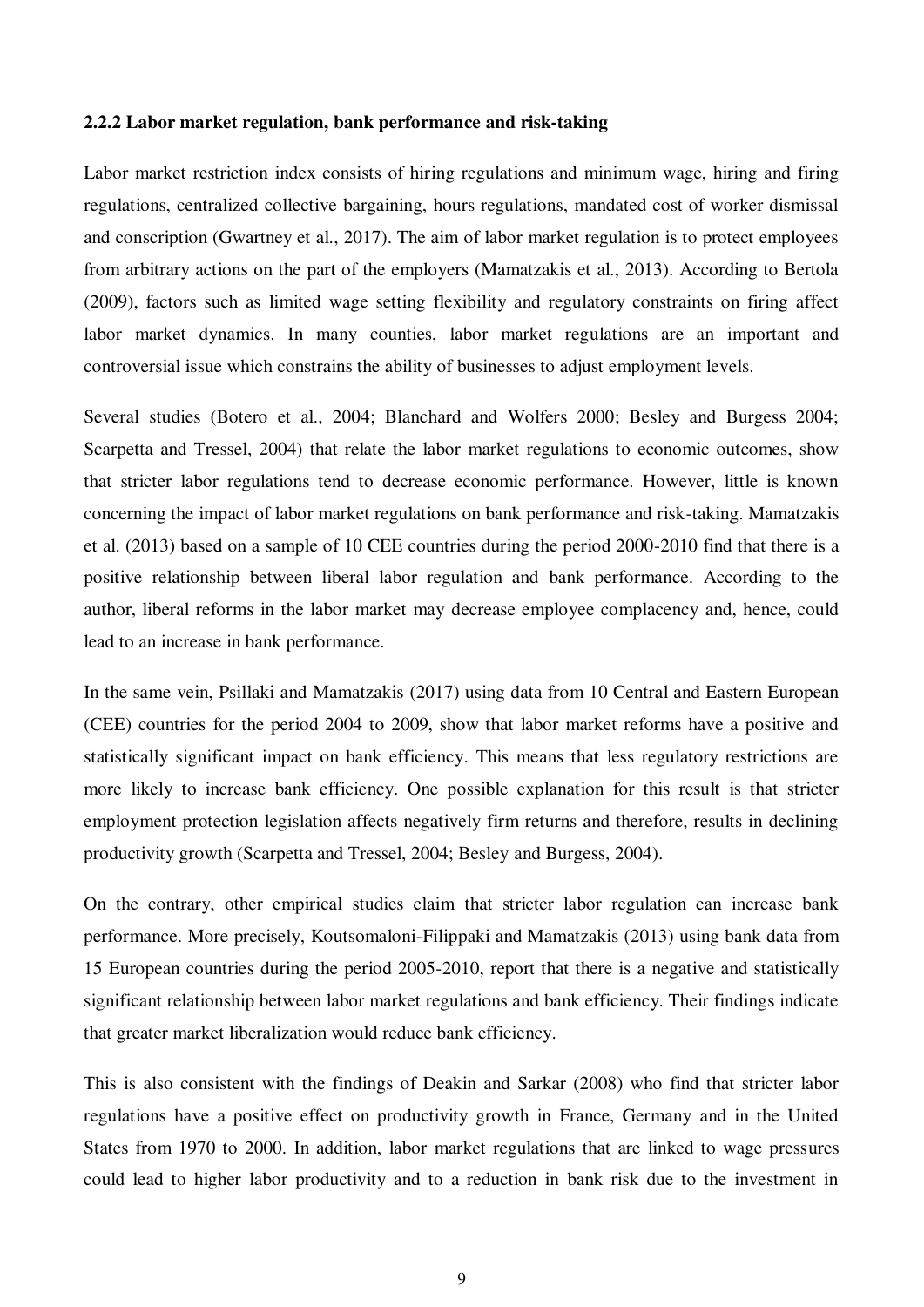specific skills of employees and to intensive technology (Autor et al., 2007).

The above argument gives rise to following hypotheses:

*Hypothesis 2.2.a (H2.2.a): Labor market regulation is positively related with bank performance Hypothesis 2.2.b (H2.2.b): Labor market regulation is negatively related with bank performance Hypothesis 2.2.c (H2.2.c): Labor market regulation increases linked to bank risk-taking Hypothesis 2.2.d (H2.2.d): Labor market regulation reduces linked to bank risk-taking* 

# **2.3 Business market regulation, bank performance and risk-taking**

Business market regulation index comprises of administrative requirements, bureaucracy costs, regulation about starting a business, extra payments, licensing restrictions and cost of tax compliance (Gwartney et al., 2017). It refers to entry barriers and constrains that may reduce competition and, thus, may also affect bank performance. It is believed that regulatory entry barriers and bureaucratic procedures lead to a reduction in new firms entering in a business and hence, resulted in decreased competition (Klapper et al., 2006).

Chortareas et al. (2013) supports that revenues generated by new businesses have a significant impact on bank profitability. For instance, business regulations and entry barriers can lead to decreased competition, reduced growth and less productivity (Klapper et al., 2006; Loayza et al., 2005). This, in turn has a negative impact on bank performance as firms would not be able to fulfill their obligations to the banks.

In this context, Sufian and Habibullah (2010) using a sample of Malaysian banks from 1999 to 2007, indicate that business freedom has a positive effect on bank profitability. Similarly, Psillaki and Mamatzakis (2017) based on a sample of 10 Central and Eastern European (CEE) countries from 2004 to 2009 find evidence that there is a positive and statistically significant relationship between business regulations on bank efficiency. This means that less regulatory restrictions and entry barriers that concern new businesses are more likely to increase bank efficiency through increased competition and economic growth and development.

However, using a stochastic frontier approach for cost efficiency, Sufian and Habibullah (2014) analyze a sample of commercial banks in Malaysia over the period 1995-2008 and find that there is a negative and statistically significant relationship between business freedom and bank efficiency. This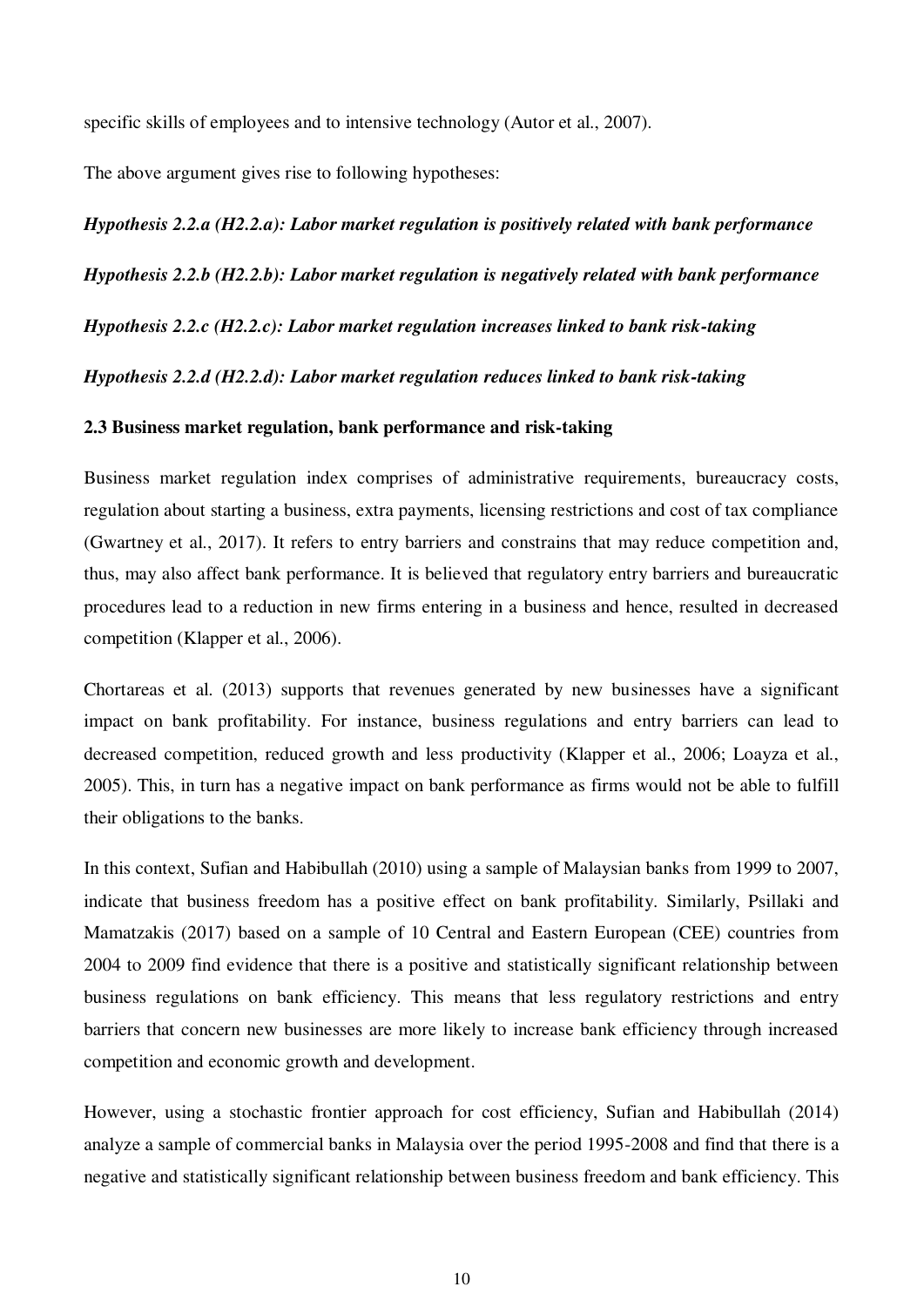means that greater freedom to start, operate and close a business, tends to lower bank entry barriers, and hence, intensify competition and impede bank efficiency.

Moreover, business market regulations may also affect bank risk. More precisely, increased business regulations may prompt informality, and, thus, making it harder for banks to assess the creditworthiness of a company (Loayza et al., 2005). This may lead to high levels of non-performing loans and to more credit risk for banks.

Based on the existing literature our hypotheses are as following:

# *Hypothesis 2.3.a (H2.3.a): Business market regulation is positively related with bank performance*

*Hypothesis 2.3.b (H2.3.b): Business market regulation is negatively related with bank performance* 

*Hypothesis 2.3.c (H2.3.c): Business market regulation increases bank risk-taking* 

*Hypothesis 2.3.d (H2.3.d): Business market regulation reduces bank risk-taking* 

# **2.4 The impact of global financial crisis (GFC) on bank performance and risk-taking**

The post-crisis agenda raised questions about regulation and its impact on bank performance and risk-taking. It was recognized that supervision prevents banks from engaging in risky behavior and therefore contribute to bank performance and stability. Shehzad and De Haan (2008) using a sample of developing and developed countries for the period 1981-2002 examine the impact of financial liberalization on systemic and non-systemic banking crises.<sup>5</sup> Their results indicate that financial liberalization reduces the likelihood of systemic crises. Few years later, Barth et al. (2013) show that when banks suffer from banking crisis then stricter regulations would be beneficial as they result in a higher bank performance and in a more stable financial system.

In the same vein, Baier et al. (2012) based on a sample from different countries during the period 1976-2008 find that higher economic freedom is associated with lower probability of a banking crisis. Financial liberalization is considered to enhance financial development as banks can exploit opportunities from increased competition. Also, they report that credit market regulation increases after a financial crisis. A possible explanation for this result is that in the post-crisis period there is a diminution in economic freedom and its components that stems from tighter regulation and slower

 $\overline{a}$ 

<sup>&</sup>lt;sup>5</sup> Systemic banking crisis is a crisis in which more or all bank capitals have been exhausted (Caprio and Klingebiel, *1999). Non-systemic crisis is of lesser significance in which large banks fail.*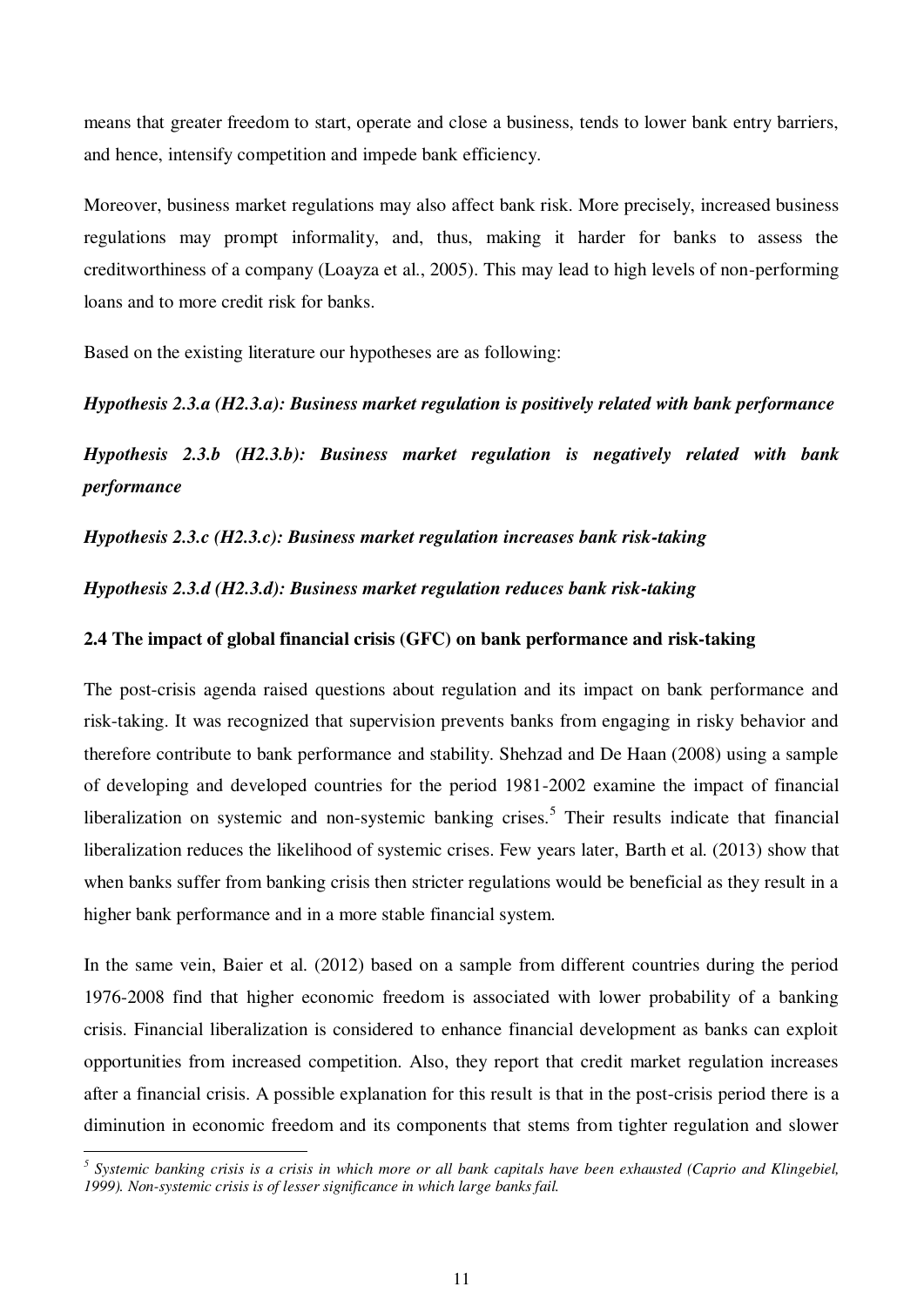economic growth. Similarly, De Haan et al. (2009) analyze the effects of crises on economic freedom in Norway and Sweden for 1985-2005 and find that economic freedom falls right after a crisis but then increases.

However, Beltratti and Stulz (2012) using data from different countries over the period 2007-2008 provide evidence that stricter regulation on banking activities resulted in banks performing better during the crisis. Authors believe that traditional bank activities are less exposed to the risks that turn out poorly during the crisis and also support that financial liberalization induces risk-taking behavior and may contribute to banking crises, and hence, to financial instability.

*Hypothesis 3.a (H3.a): Compared to 'normal times', the predicted relation between economic freedom, regulation of credit, labor, business market and bank performance varies following the financial crisis.*

*Hypothesis 3.b (H3.b): Compared to 'normal times', the predicted relation between economic freedom, regulation of credit, labor, business market and risk-taking is less pronounced following the financial crisis.* 

# **3. Data and methodology**

In this section we analyze the bank sample and the data sources. Furthermore, we describe in detail the variables used in the regression equations and, finally, we present the methodology.

# **3.1 Sample and Data**

The balance-sheet and income statement data used in this study was extracted from the Bankscope database while the macroeconomic data was extracted from the 2017 version of the Fraser Index of Economic Freedom and the Word Bank database for the period 2004 to 2016. The research comprises samples of 75 commercial European banks from 18 European countries namely Spain, Italy, Ireland, the United Kingdom, Denmark, France, Germany, Holland, Belgium, Portugal, Luxembourg, Hungary, Poland, Greece, Sweden and Finland. Moreover, after scrutinizing the data to avoid inconsistencies, errors, and double counting of institutions we end up with an unbalanced panel of 861 bank-year observations.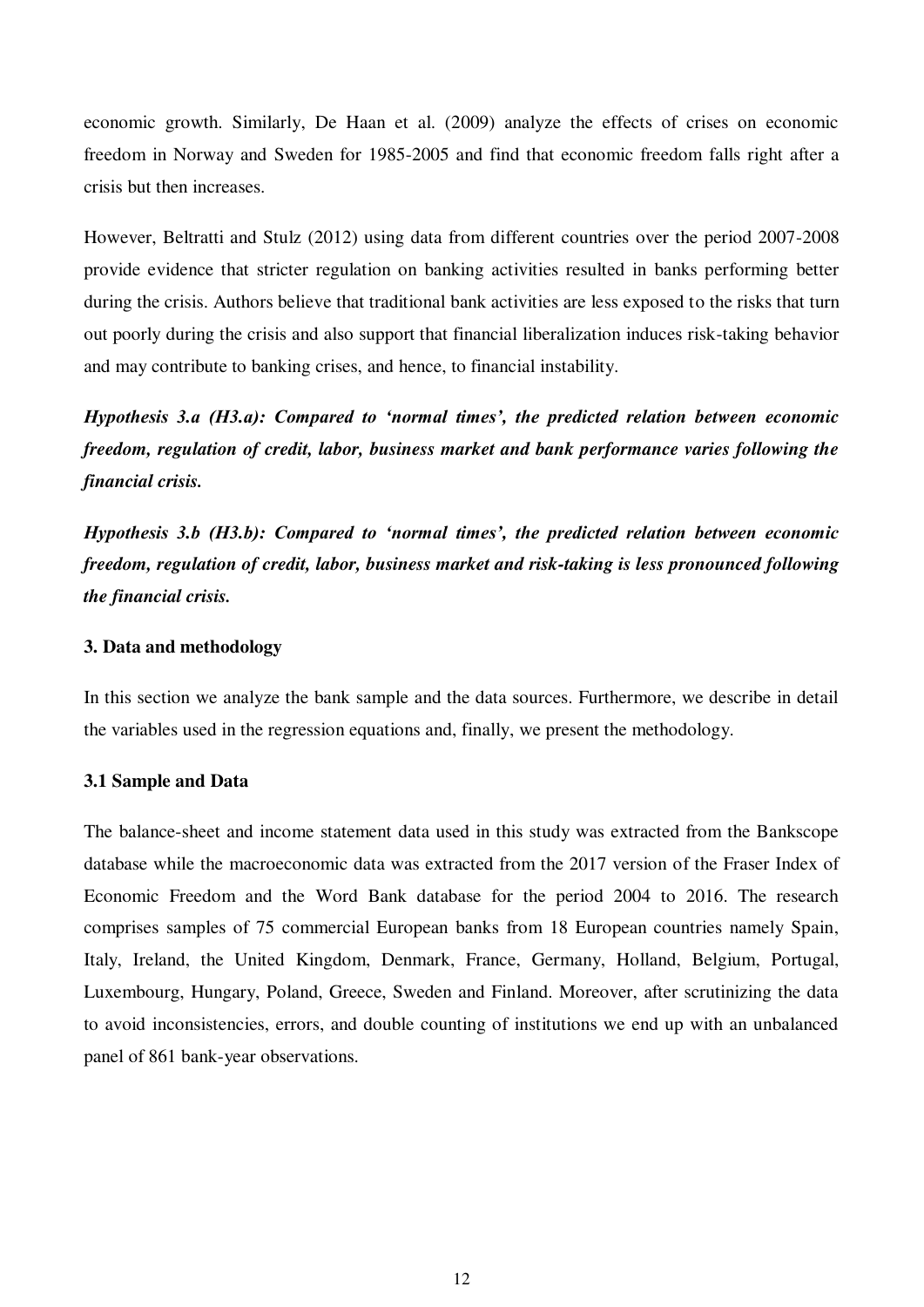# **3.2 Variables**

In this sub-section we describe in detail the set of variables considered in our study namely, the dependent variables, the main explanatory variables and the control variables.

### **3.2.1 Dependent variables**

In line with previous studies (Belhaj and Mateus, 2016; Pathan and Faff 2013; Andres and Vallelado 2008; Setiyono and Tarazi 2014), we employ alternative proxies of bank performance (PERFOR) and risk-taking (RISK) that are commonly used in the existing literature as they provide us with different types of information on governance, the multiple proxies of performance and risk. Finally, we will check the robustness of our findings using these different proxies of bank performance and risk. These are, return on average assets (ROAA), return on average equity (ROAE), net interest margin (NIM) and Tobin'sQ ratio for bank performance, Z-Score, non-performing loans (NPL) and Tier1-capital ratio for risk-taking. .

Return on average assets (ROAA) is an accounting-based measure of bank profitability. It is the net income after taxes, as a percentage of total assets (Pathan and Faff, 2013; Andrés and Vallelado, 2008). Return on average assets (ROAA) reflects the capability of a bank to generate profits from its asset management functions. Moreover, it is used as the key ratio for the evaluation of bank performance in the existing literature (Claessens and Laeven, 2004; Mamatzakis and Bermpei, 2016). Return on average equity (ROAE) is the net income after taxes as a percentage of equity (Aebi et al., 2012). It is a direct measure of returns to shareholders and is influenced by the capital structure of a financial institution. Banks with higher leverage, and hence, lower equity, generally record lower percentage of return on average assets (ROAA) but higher percentage of return on average equity (ROAE). Moreover, return on average equity (ROAE) explains how effectively shareholder's funds are being used by the management of the bank.

Net interest margin (NIM) is the net interest income as a percentage of the average profit (Pathan and Faff, 2013). It is important to bank managers because it indicates whether asset and liability management is being done properly, meaning that the bank earns income on its assets and has low cost on its liabilities (Raharjo et al., 2014; Marinković and Radović, 2014). Tobin'sQ is the sum of the market value of equity and the book value of liabilities divided by the carrying amount of total assets (Pathan and Faff, 2013). Several studies have used this efficiency measure as a dependent variable in the banking sector (Belhaj and Mateus, 2016; Staikouras et al, 2007). Its importance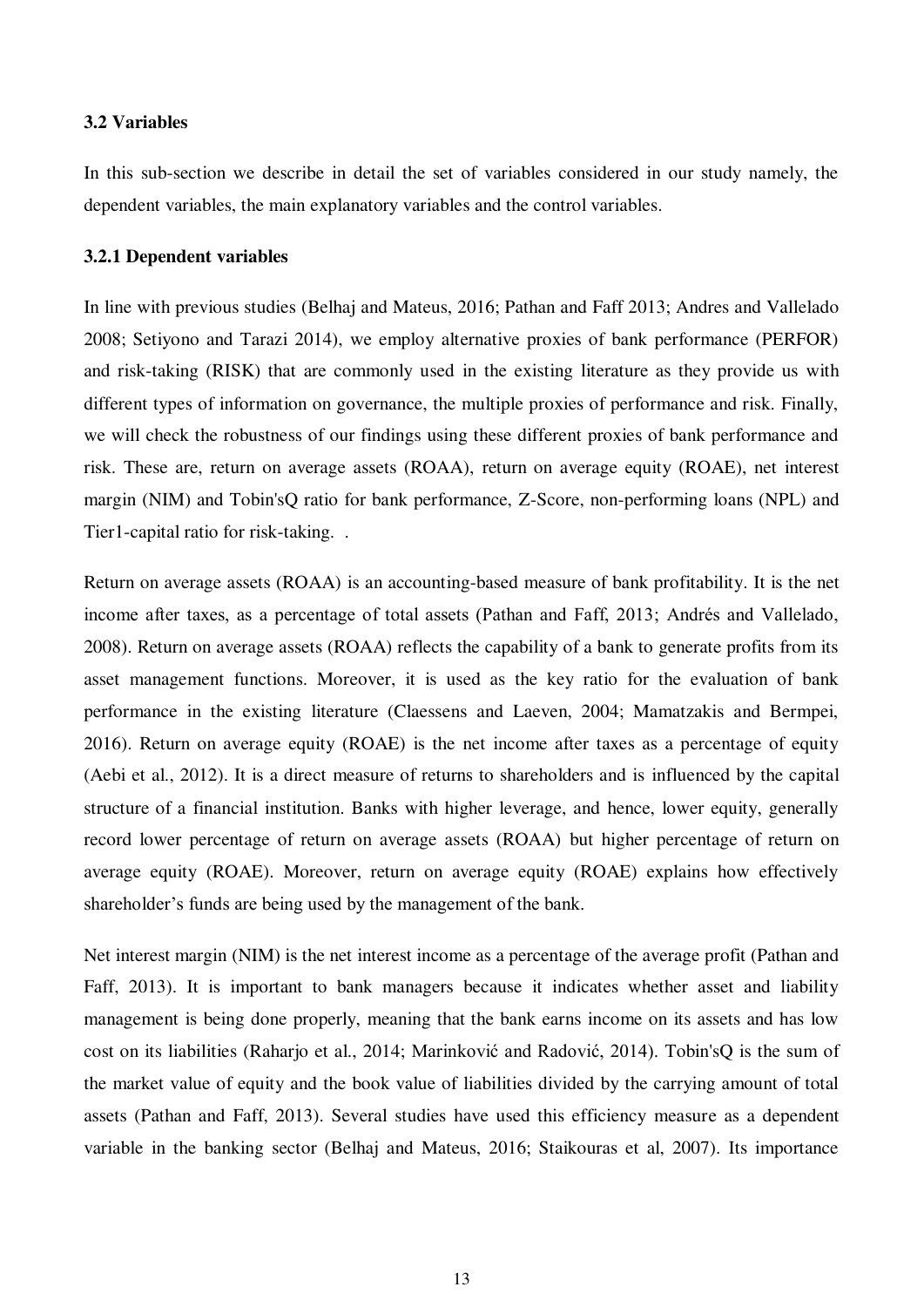derives from the fact that it records the value of future investment opportunities. Therefore, a high value of this index means that a bank has high growth potential.

The first measure of bank risk is Z-Score. It is used in bank governance literature (Bai and Elyasiani, 2013; Delis et al., 2012; Beltratti and Stulz, 2012; Laeven and Levine, 2009) referring to the relationship between bank risk and capital regulations, deposit insurance and other regulatory policies. It is defined as the mean of  $(ROA) + CAR/\sigma$   $(ROA)$  where ROA is the return on assets and CAR is the capital-asset ratio. Hence, Z-Score can be defined as a measure of the distance to default (Bai and Elyasiani, 2013). A lower value of Z-Score indicates higher bank risk.

Non-performing loans (NPL) is used as a proxy for credit risk and financial stability. It is the ratio of loans loss provisions divided by total loans (Pathan et al., 2008). According to the European Central Bank (ECB, 2017), it is a credit risk measure that directly affects the profitability of banks and, hence, financial stability. A high percentage of this proxy means that there is an increase on credit portfolio which could spillover and affects the stability of the financial system (ECB, 2017).

Finally, the Tier 1 capital ratio<sup>6</sup> is the ratio of a bank's core [equity capital](https://en.wikipedia.org/wiki/Equity_capital) to its total risk-weighted [assets](https://en.wikipedia.org/wiki/Risk-weighted_asset) (RWA). Risk-weighted assets are the total of all assets held by the bank weighted by [credit](https://en.wikipedia.org/wiki/Credit_risk)  [risk](https://en.wikipedia.org/wiki/Credit_risk) according to a formula determined by the Basel rules (BCBS, 2010). It is a key measure of a bank's financial strength.

# **3.2.2 The Fraser Index of Economic Freedom indicators**

 $\overline{a}$ 

According to Gwartney et al. (2017) the Fraser economic freedom index measures the degree to which the policies and institutions of countries are supportive of economic freedom. A country has to provide secure protection of privately owned property and a stable monetary environment in order to receive a high economic freedom index. Moreover, it should have low levels of taxes, refrain from creating barriers to both domestic and international trade and rely more on markets than government (Gwartney et al., 2017; Pasiouras et al., 2009). Each component of economic freedom is placed on a scale from 0 for no freedom to 10 for maximum freedom.

The credit market regulation (CR-REG) component consists of the following sub-components: i) ownership of banks (CR-OWN), ii) private sector credit (CR-PR) and iii) interest rate controls (CR-IR). The sub-component ownership of banks (CR-OWN) measured as the percentage of deposits

<sup>6</sup> *Tier1 capital increases from 4%in Basel II to 6% applicable in 2015. This 6% is composed of 4.5% of CET1, plus an extra 1.5% of additional Tier1.*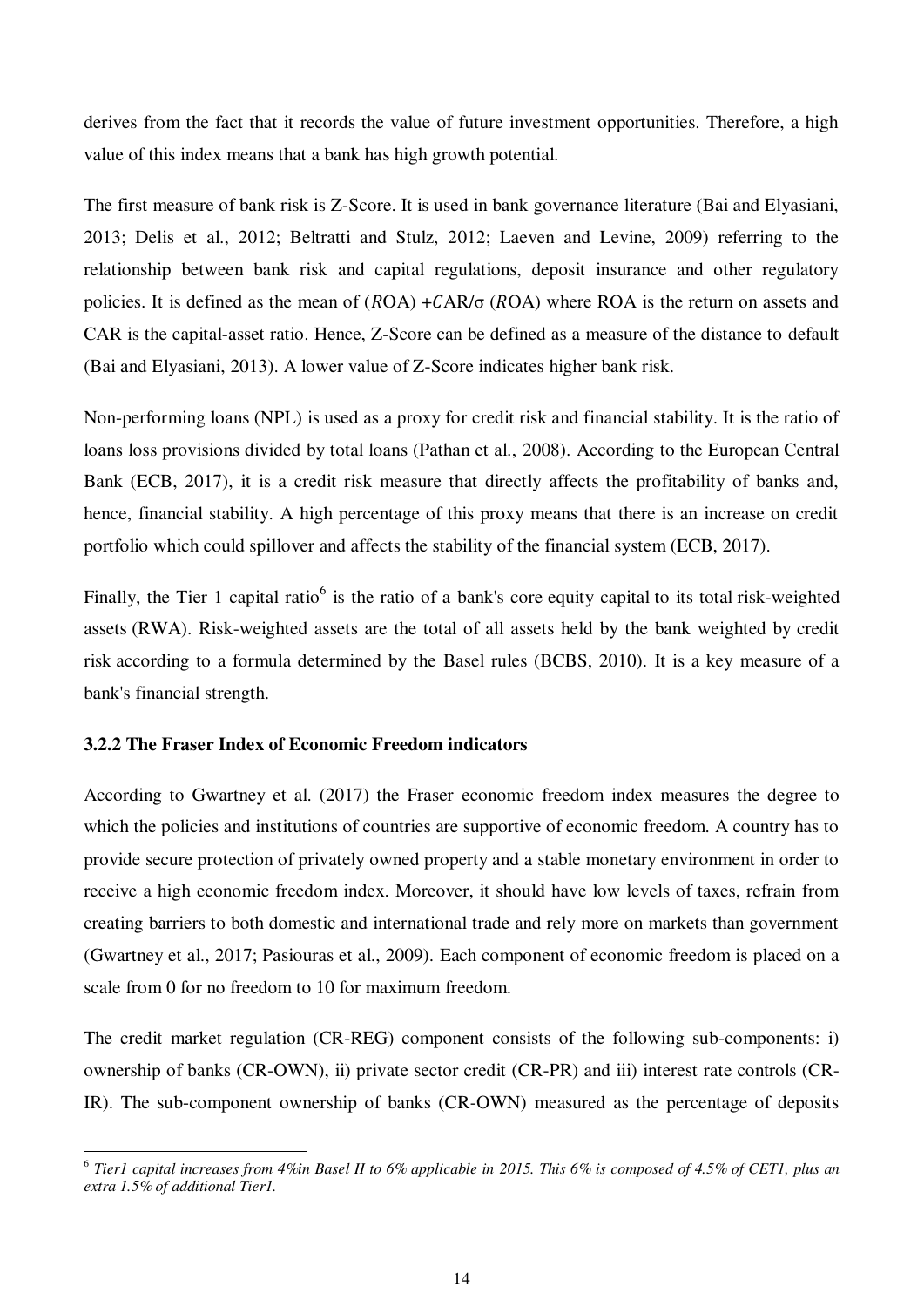held in private owned banks. The other two sub-components, namely private sector credit (CR-PR) and interest rate controls (CR-IR), indicate the extent to which credit is supplied to the private sector and whether controls on interest rates interfere with the market in credit (Gwartney et al., 2017). Higher levels of the credit regulation index denote less regulatory restriction.

However, we also consider the other two sub-components of regulation, namely labor market regulations and business regulation to examine their impact on bank performance and risk-taking. Labor market regulation (LB-REG) component, is designed to measure the extent to which these restraints upon economic freedom are present. In order to earn high marks in the component rating regulation of the labor market, a country must allow market forces to determine wages and establish the conditions of hiring and firing, and refrain from the use of conscription (Gwartney et al., 2017).

Finally, the business regulation (BS-REG) component presents the extent to which regulations and bureaucratic procedures restrain entry and reduce competition. In order to earn high score in this component, countries have to allow markets to determine prices and refrain from regulatory activities that retard entry into business and increase the cost of production. Moreover, they must refrain from using their power to extract financial payments and reward businesses at the expense of others (Gwartney et al., 2017).

## **3.2.3 Control variables**

We use a number of bank-specific and country-specific variables. To begin with bank-specific variables, bank size (LNTA), is defined as the natural logarithm of the bank's total assets (Psillaki and Mamatzakis, 2017; Barth et al., 2013; Chortareas et al., 2013). Secondly, we employ the level of capitalization variable which is defined as the equity of total assets (CAPITAL) and it is used as a proxy for capital adequacy or capital risk (Chortareas et al., 2013; Belhaj and Mateus, 2016; Pathan and Faff, 2013). The next variable refers to the ratio of loans to total assets (LOANSTA) used as a proxy for asset utilization (Psillaki and Mamatzakis, 2017; Pasiouras, 2006; Mamatzakis et al., 2013). It is a measure of loan activity and it is expected to be positive as it is associated with wellfunctioning intermediation by financial institutions (Mamatzakis et al., 2013).

Furthermore, in order to account for macroeconomic conditions within each country, we employ the following variables. Firstly, we use the GDP growth (GDP) which equals the rate of real per capita GDP growth and it is considered as a proxy for the fluctuations in economic activities (Agoraki et al., 2011; Mamatzakis et al., 2013). GDP growth is commonly used as an indicator of the monetary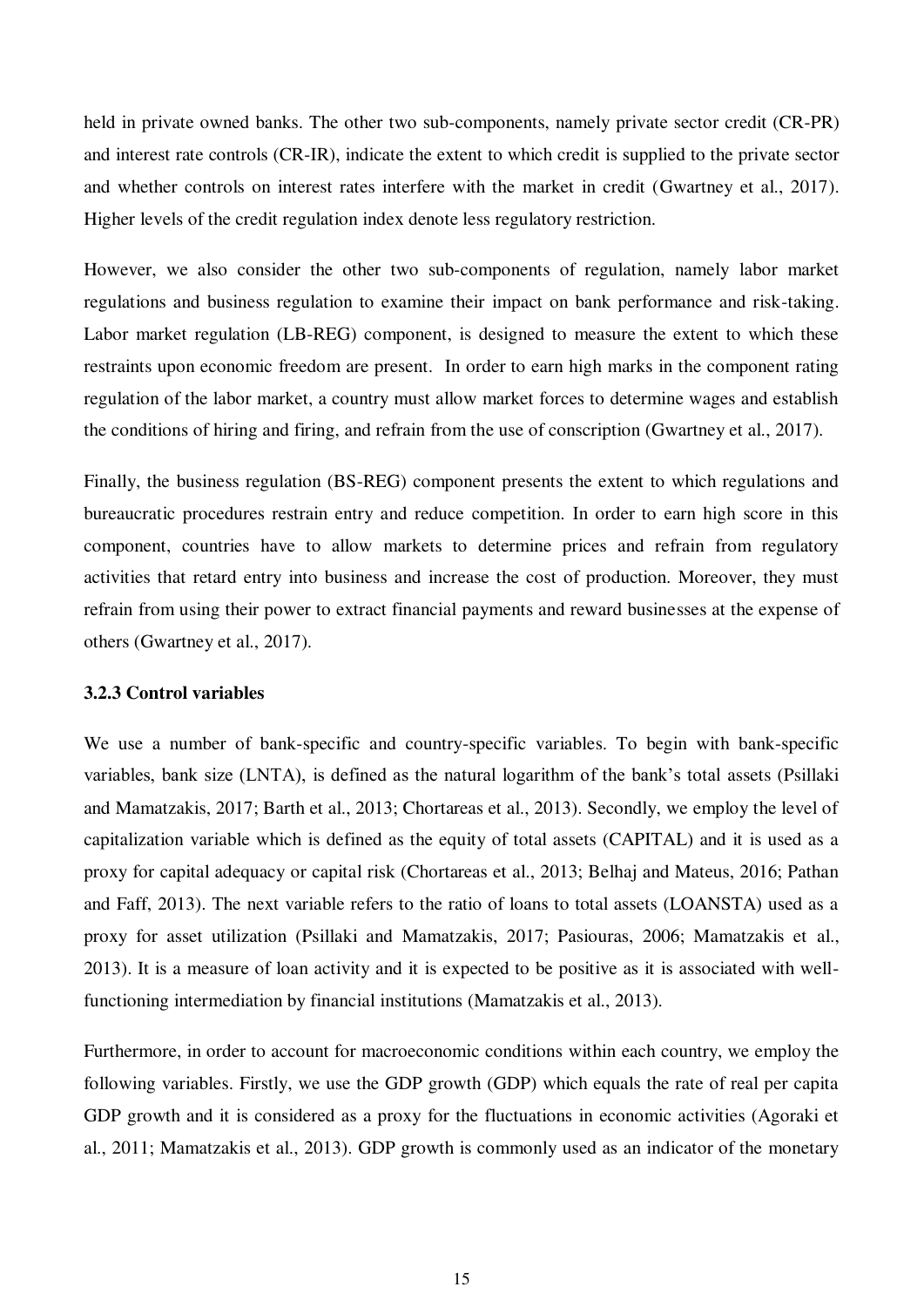environment. Inflation (INF) equals the annual rate of the change in the Consumer Price Index<sup>7</sup> 2010 (CPI). It is believed that underdeveloped countries are linked to high levels of inflation (Boyd et al., 2001).

Another variable is the stock market capitalization to GDP (MACGDP) used as a proxy for the size of the stock market (Beck et al, 2003; Demirguc-Kunt and Huizinga, 2000; Pasiouras, 2008). Despite the fact that previous studies in the literature (Demirguc-Kunt and Huizinga 1999; Bart et al, 2006, Pasiouras et al., 2009) employed this indicator, their results still remain mixed. Moreover, to capture for the impact of the presence of foreign banks we use the percentage of foreign bank assets among total assets (FOREIGN) as a proxy for market structure (Psillaki and Mamatzakis, 2013; Pasiouras et al., 2009; Weill, 2003).

Finally, we employ some bank governance variables as explanatory variables. We use those that have the most significant impact on both bank performance and risk-taking in accordance with our findings in the first essay. More precisely, we use board size (BS), gender diversity (FEMALE), board financial experience (EXPER) and compensation (COMPENSATION).

According to Pathan and Faff (2013), Staikouras et al. (2007), board size (BS) is defined as the sum of the directors within a board (executive and supervisory). Financial experience (EXPER) is the average number of financial experience relevant either on the supervisory or executive board on which the director sits (Fernandes and Fich, 2013). The percentage of female directors (FEMALE) is defined as the percentage of women on the board (Owen and Temesvary, 2018). Finally, according to BoardEx definitions, compensation (COMPENSATION) is the sum of salary and bonus.

# **3.4 Empirical models and methodology**

# **3.4.1 Fixed-Effects model**

Our sample is a mixture of time series and cross-sectional analysis and as a consequence the most efficient tool to use is panel data analysis (Andres and Vallelado, 2008). The advantage of this method is that it takes into account the heterogeneity, which is the specific characteristics of each bank, such as the quality of management, business activity among others (Belhaj and Mateus, 2016).

The first econometric method we apply to control the impact of bank governance variables on bank performance and risk-taking is Fixed-Effects.<sup>8</sup> When the unobserved effect is correlated with

l

*<sup>7</sup> Basis year is the 2010.*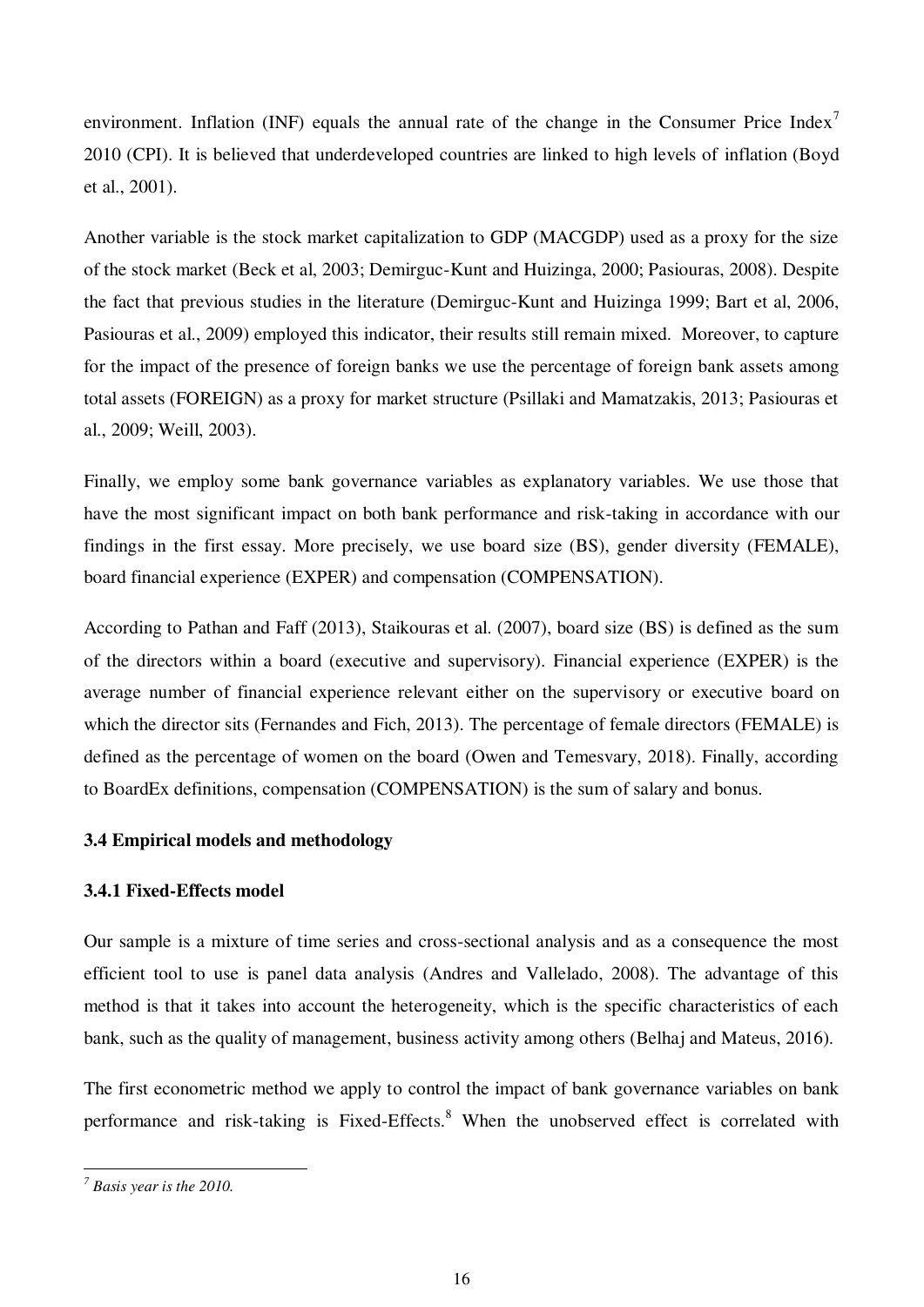independent variables, then this method gives unbiased estimators in contrast with Pooled OLS method which produces biased and inconsistent estimators.

# **Bank performance model**

(PERFOR) i,  $t = \beta_0 + \beta_1 EC$ -FR i, $t + \beta_2 CR$ -REG i,  $t + \beta_3 LB$ -REG i,  $t + \beta_4 BS$ -REG i,  $t + \beta_5 LNTA$  i, t+ $\beta_{_{6}}$ CAPITALi,+ $\beta_{_{7}}$ LOANSTAi,t+ $\beta_{_{8}}$ GDPi,t+ $\beta_{_{9}}$ INFi,t+ $\beta_{_{10}}$ MACGDPi,t+ $\beta_{_{11}}$ FOREIGNi,t+ $\beta_{_{12}}$ BSi,t+ $\beta_{_{13}}$  $EXPERi, t+\beta_{14}FEMALEi, t+\beta_{15}COMPENSATIONi, +ui + \varepsilon i, t(1a)$ 

# **Bank risk model**

l

(RISK) i,  $t = \beta_0 + \beta_1 EC$ -FR i  $t + \beta_2 CR$ -REG i,  $t + \beta_3 LB$ -REG i,  $t + \beta_4 BS$ -REG i,  $t + \beta_5 LNTA$  i,  $t +$  $\beta_{\rm g}$ CAPITALi,t+ $\beta_{\rm g}$ LOANSTAi,t+ $\beta_{\rm g}$ GDPi,t+ $\beta_{\rm g}$ INFi,t+ $\beta_{\rm 10}$ MACGDPi,t+ $\beta_{\rm 11}$ FOREIGNi,t+ $\beta_{\rm 12}$ BSi,t+ $\beta_{\rm 13}$ E  $\text{XPERi,} t + \beta_{14} \text{FEMALEi,} t + \beta_{15} \text{COMPENSATIONi, + } ut + \varepsilon i, t \text{ (1b)}$ 

Where *PERFOR* and *RISK* denote performance and risk-taking respectively for bank i, **t** the time period, **ln** the natural logarithmic, **β** the parameters to be estimated, **u** the unobserved fixed-effect for bank **i** and **ε** the remaining disturbance term.

# **3.4.2 Endogeneity issues and Two-step system GMM model**

To address the endogeneity problem in corporate governance literature, we use the two-step system estimator approach, proposed by Arrelano and Bover (1995) and Blundell and Bond (1998). This estimator involves the use of dynamic effect by adding a lagged dependent variable to the explanatory variable. Moreover, by applying the two-step system GMM, we can build instruments for endogenous variables. More precisely, to treat all potentially endogenous variables, we use their past values as their respective instruments (Vallascas and Hagendorff, 2013).

To test the validity of the multiple lags as an instrument, we calculate the Hansen/Sargan test (Pathan and Faff, 2013; Andres and Vallelado, 2008). The *AR(1)* and *AR(2)* measure first and second degree serial correlation. The residuals of the first differences *AR(1)* may be correlated but there should be no correlation in the second differences *AR(2)* (Cameron and Trivedi, 2009).

*<sup>8</sup> Applying Hausman Test (Wooldridge, 2012) we conclude that the methodology to be used is Fixed Effects.*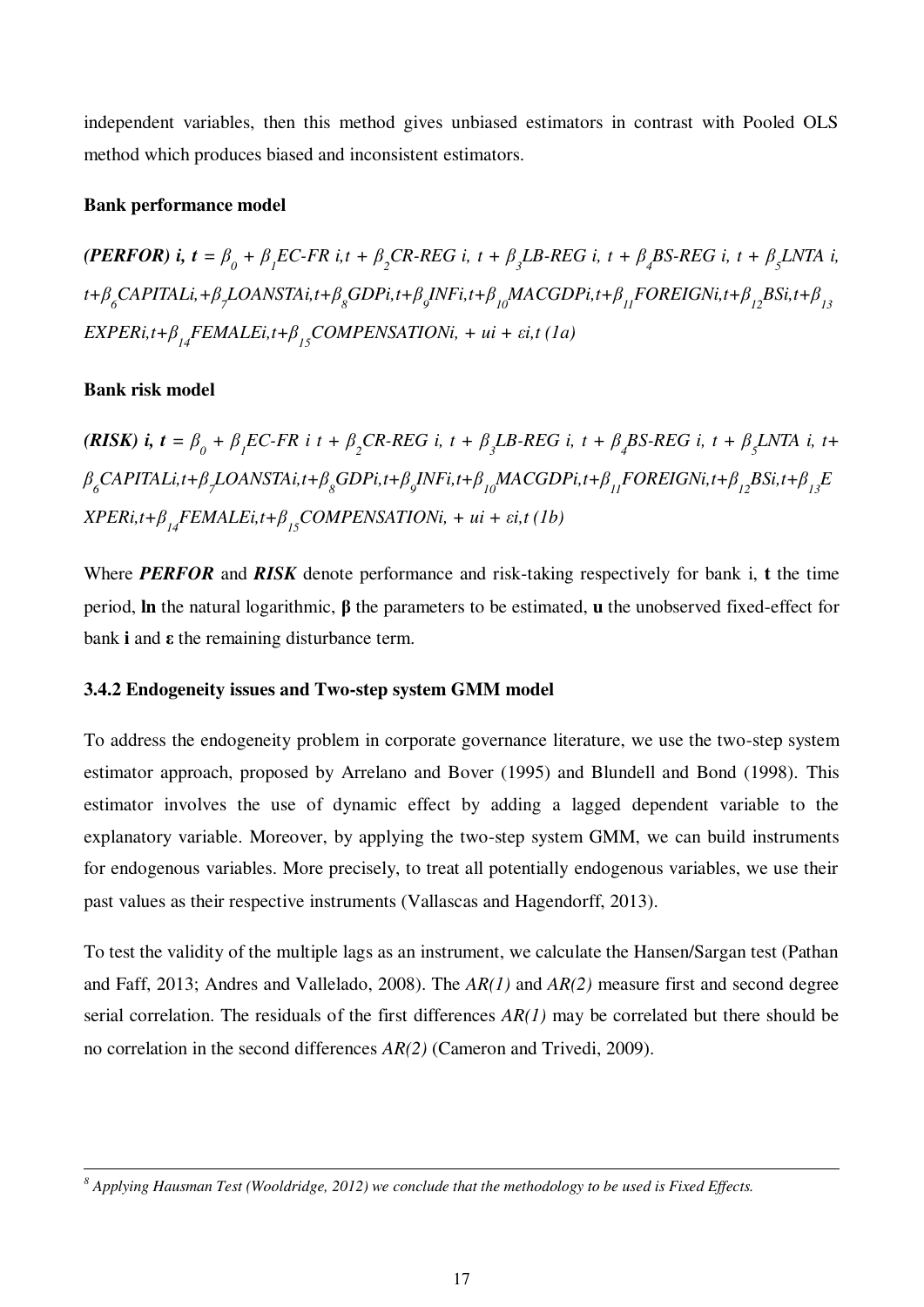#### **Bank performance model**

(PERFOR) i,  $t = \beta_0 + \beta_1$ PERFOR i,  $(t-1) + \beta_2$ EC-FR i, $t + \beta_3$ CR-REG i, $t + \beta_4$ LB-REG i, $t + \beta_5$ BS- $\mathit{REGi}_i$ t+ $\beta_{_{\mathit{O}}}\mathit{LNTA}i_i$ t+ $\beta_{_{\mathit{O}}}\mathit{CAPITAL}i_i$ t+ $\beta_{_{\mathit{S}}}\mathit{LOANSTA}i_i$ t+ $\beta_{_{\mathit{O}}}\mathit{GDP}i_i$ t+ $\beta_{_{IJ}}\mathit{MACGDP}i_i$ t+ $\beta_{_{I2}}\mathit{FOREI}$  $GNi, t+\beta_{13}BSi, t+\beta_{14}EXPERi, t+\beta_{15}FEMALEi, t+\beta_{16}COMPENSATIONi, + ui + \varepsilon i, t (2a)$ 

# **Bank risk model**

(RISK) i,  $t = \beta_0 + \beta_1 R I S K$  i,  $(t - 1) + \beta_2 E C$ -FR i,  $t + \beta_3 C R$ -REG i,  $t + \beta_4 L B$ -REG i,  $t + \beta_5 S$ -REG i,  $t +$  $\beta_{_\delta}L$ NTAi,t+ $\beta_{_7}$ CAPITALi,t+ $\beta_{_8}$ LOANSTAi,t+ $\beta_{_9}$ GDPi,t+ $\beta_{_{10}}$ INFi,t+ $\beta_{_{11}}$ MACGDPi,t+ $\beta_{_{12}}$ FOREIGNi,t+ $\beta_{_{1}}$  $3BSi,t+\beta_{14}EXPERi,t+\beta_{15}FEMALEi,t+\beta_{16}COMPENSATIONi, + ui + \varepsilon i,t (2b)$ 

Where *PERFOR* and *RISK* denote performance and risk-taking respectively for bank **i, t** the time period, **ln** the natural logarithmic, **β** the parameters to be estimated, **u** the unobserved fixed-effect for bank **i** and **ε** the remaining disturbance term.

Table 1 summarizes the definitions of the variables used in this study. More precisely, the first group concerns the dependent variables which are bank performance and bank risk. Moving to the second group, Table 1 represents the definitions of Fraser Index of Economic Freedom Indicators which are economic freedom, credit regulation, labor regulation, business regulation. Moreover, the third group, Table 1 below, provides the definitions of control variables (bank size, capital ratio, loans to total assets, GDP, inflation, stock market capitalization to GDP, presence of foreign banks, board size, financial experience, the percentage of female directors and compensation). Finally, except for the definitions of variables, Table 1 also presents the Databases which we used to extract the data.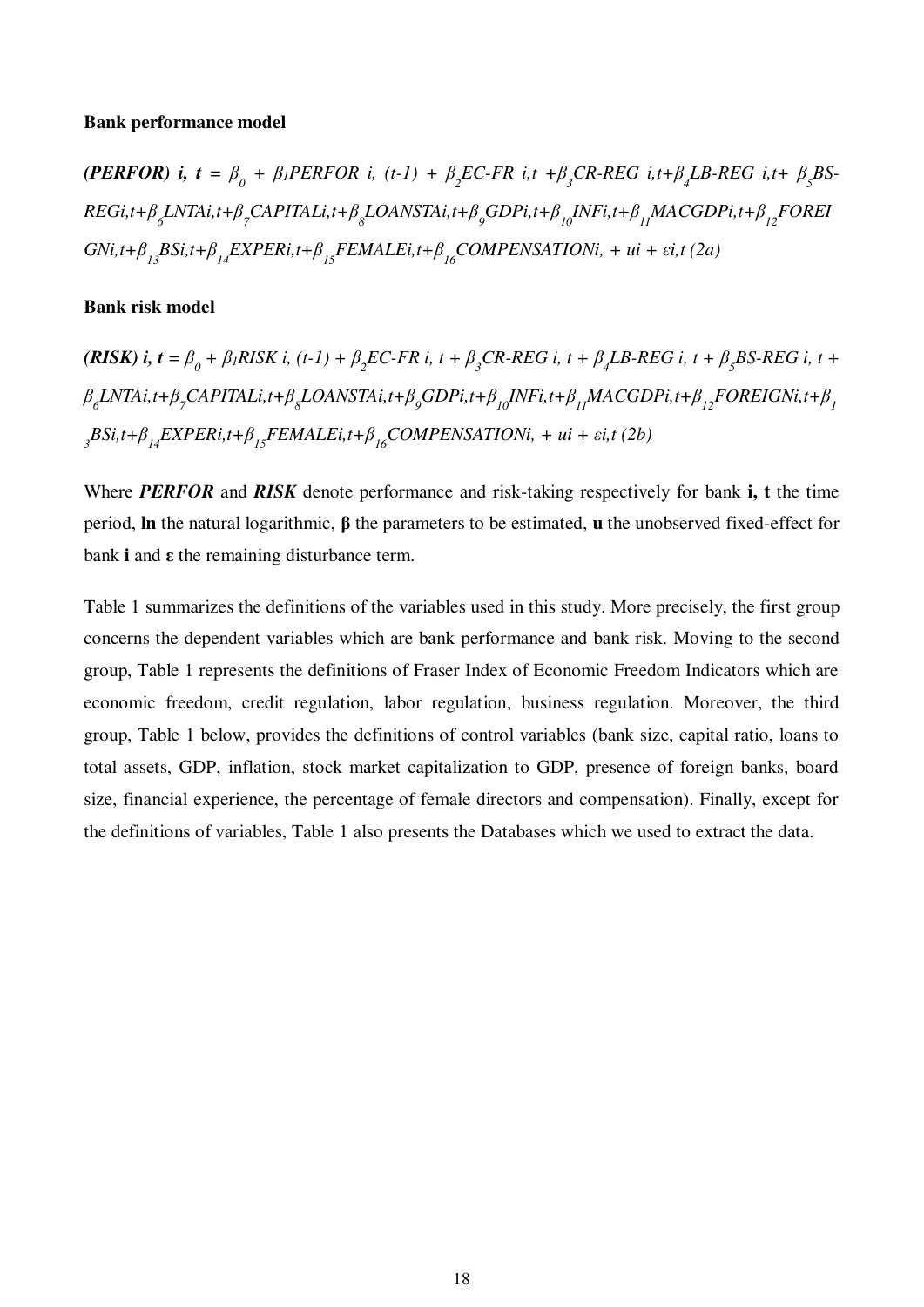# **Table 1: Definition of variables**

|                                     | <b>Variables</b>                                                | <b>Definition</b>                                                                                                                                                                                                                                                                                                                                                                                                                                                                                                                                                                                                               | <b>Database</b>                      |
|-------------------------------------|-----------------------------------------------------------------|---------------------------------------------------------------------------------------------------------------------------------------------------------------------------------------------------------------------------------------------------------------------------------------------------------------------------------------------------------------------------------------------------------------------------------------------------------------------------------------------------------------------------------------------------------------------------------------------------------------------------------|--------------------------------------|
| <b>Panel A: Dependent Variables</b> |                                                                 |                                                                                                                                                                                                                                                                                                                                                                                                                                                                                                                                                                                                                                 |                                      |
| Tobin'sQ                            | Tobin'sQ                                                        | The sum of the market value of equity and the book value of liabilities divided by the carrying amount of total assets                                                                                                                                                                                                                                                                                                                                                                                                                                                                                                          | BankScope                            |
| <b>ROAA</b>                         | Return on average assets                                        | The net income after taxes, as a percentage of total assets                                                                                                                                                                                                                                                                                                                                                                                                                                                                                                                                                                     | BankScope                            |
| <b>ROAE</b>                         | Return on average equity                                        | The net income after taxes as a percentage of equity                                                                                                                                                                                                                                                                                                                                                                                                                                                                                                                                                                            | BankScope                            |
| $\textbf{NIM}{}$                    | Net interest margin                                             | The net interest income as a percentage of average earning assets.                                                                                                                                                                                                                                                                                                                                                                                                                                                                                                                                                              | BankScope                            |
| Z-Score                             | Z-Score ratio                                                   | The ratio of: mean( $ROAA$ )+ $CAR$ / st.dev ( $ROAA$ )                                                                                                                                                                                                                                                                                                                                                                                                                                                                                                                                                                         | BankScope                            |
| <b>NPL</b>                          | Non-performing loans                                            | The ratio of loans loss provisions divided by total loans                                                                                                                                                                                                                                                                                                                                                                                                                                                                                                                                                                       | BankScope                            |
| Tier1-capital ratio                 | Tier1-capital ratio                                             | The shareholder funds plus perpetual noncumulative preference shares as a percentage of risk weighted assets and off balance sheet<br>risks measured under the Basel rules.                                                                                                                                                                                                                                                                                                                                                                                                                                                     | BankScope                            |
|                                     | <b>Panel B: The Fraser Index of Economic Freedom Indicators</b> |                                                                                                                                                                                                                                                                                                                                                                                                                                                                                                                                                                                                                                 |                                      |
| $EC$ -FR                            | <b>Economic Freedom</b>                                         | It measures the degree to which the policies and institutions of countries are supportive of economic freedom. The cornerstones of economic freedom are<br>personal choice, voluntary exchange, freedom to enter markets and compete, and security of the person and privately owned property. It measures the degree<br>of economic freedom in five broad areas namely, size of government, property rights, access to sound money, freedom to trade international and regulation of<br>credit, labor and business market. This variable takes values between 0 and 10 with higher values indicating greater economic freedom. |                                      |
|                                     |                                                                 |                                                                                                                                                                                                                                                                                                                                                                                                                                                                                                                                                                                                                                 | The 2017 version of                  |
| <b>CR-REG</b>                       | <b>Credit Regulation</b>                                        | It reflects conditions in the domestic credit market. This variable takes values between 0 and 10 with higher values indicating greater credit freedom.                                                                                                                                                                                                                                                                                                                                                                                                                                                                         | the Fraser index of Economic Freedom |
|                                     |                                                                 |                                                                                                                                                                                                                                                                                                                                                                                                                                                                                                                                                                                                                                 | The 2017 version of                  |
|                                     |                                                                 |                                                                                                                                                                                                                                                                                                                                                                                                                                                                                                                                                                                                                                 | the Fraser index of Economic Freedom |
| <b>LB-REG</b>                       | Labor Regulation                                                | It measures the extent to which these restraints upon economic freedom are present. In order to earn high marks in the component rating regulation of the labor<br>market, a country must allow market forces to determine wages and establish the conditions of hiring and firing, and refrain from the use of conscription.<br>This variable takes values between 0 and 10 with higher values indicating greater labor freedom.                                                                                                                                                                                               |                                      |
|                                     |                                                                 |                                                                                                                                                                                                                                                                                                                                                                                                                                                                                                                                                                                                                                 | The 2017 version of                  |
|                                     |                                                                 |                                                                                                                                                                                                                                                                                                                                                                                                                                                                                                                                                                                                                                 | the Fraser index of Economic Freedom |
| <b>BS-REG</b>                       | <b>Business Regulation</b>                                      | It identifies the extent to which regulations and bureaucratic procedures restrain entry and reduce competition. This variable takes values between 0 and 10<br>with higher values indicating greater business freedom.                                                                                                                                                                                                                                                                                                                                                                                                         |                                      |
|                                     |                                                                 |                                                                                                                                                                                                                                                                                                                                                                                                                                                                                                                                                                                                                                 | The 2017 version of                  |
|                                     |                                                                 |                                                                                                                                                                                                                                                                                                                                                                                                                                                                                                                                                                                                                                 | the Fraser index of Economic Freedom |
| CR-OWN                              | Ownership of banks                                              | This sub-component measures the percentage of bank deposits held in privately owned banks. Countries with larger shares of privately held deposits received<br>higher ratings. When privately held deposits between 95% and 100%, countries were given a rating of 10. When private deposits constituted between 75% and                                                                                                                                                                                                                                                                                                        |                                      |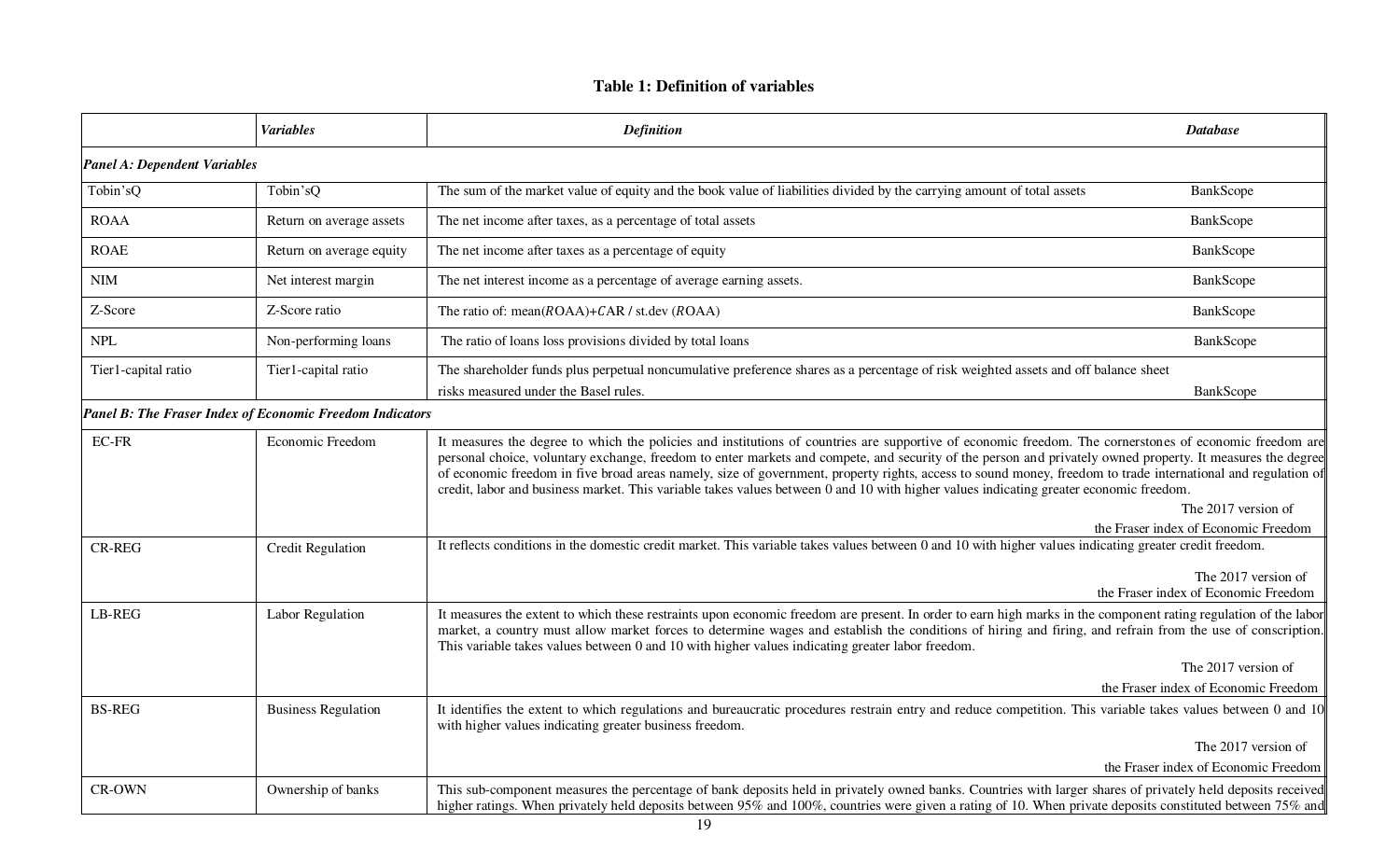|                                   |                                       | 95% of the total, a rating of 8 was assigned. When private deposits were between 40% and 75% of the total, the rating was 5. When private deposits are<br>between 10% and 40%, countries received a rating of 2. A zero rating was assigned when private deposits were 10% or less of the total.                                                                                                                                                                                                                                                                                                                       |                                                             |
|-----------------------------------|---------------------------------------|------------------------------------------------------------------------------------------------------------------------------------------------------------------------------------------------------------------------------------------------------------------------------------------------------------------------------------------------------------------------------------------------------------------------------------------------------------------------------------------------------------------------------------------------------------------------------------------------------------------------|-------------------------------------------------------------|
|                                   |                                       |                                                                                                                                                                                                                                                                                                                                                                                                                                                                                                                                                                                                                        | The 2017 version of                                         |
|                                   |                                       |                                                                                                                                                                                                                                                                                                                                                                                                                                                                                                                                                                                                                        | the Fraser index of Economic Freedom                        |
| <b>CR-PR</b>                      | Private sector credit                 | This sub-component measures the extent to which government borrowing crowds out private borrowing. When data are available, this sub-component is<br>calculated as the government fiscal deficit as a share of gross saving. Higher values are indicative of greater credit freedom.                                                                                                                                                                                                                                                                                                                                   |                                                             |
|                                   |                                       |                                                                                                                                                                                                                                                                                                                                                                                                                                                                                                                                                                                                                        | The 2017 version of<br>the Fraser index of Economic Freedom |
| CR-IR                             | Interest rate controls                | Data on credit-market controls and regulations were used to construct rating intervals. Countries with interest rates determined by the market, stable monetary<br>policy, and positive real deposit and lending rates received higher ratings. When interest rates were determined primarily by market forces and the real rates<br>were positive, countries were given a rating of 10. A zero rating was assigned when the deposit and lending rates were fixed by the government and real rates<br>were persistently negative by double-digit amounts or hyperinflation had virtually eliminated the credit market. |                                                             |
|                                   |                                       |                                                                                                                                                                                                                                                                                                                                                                                                                                                                                                                                                                                                                        | The 2017 version of                                         |
|                                   |                                       |                                                                                                                                                                                                                                                                                                                                                                                                                                                                                                                                                                                                                        | the Fraser index of Economic Freedom                        |
| <b>Panel C: Control Variables</b> |                                       |                                                                                                                                                                                                                                                                                                                                                                                                                                                                                                                                                                                                                        |                                                             |
| <b>LNTA</b>                       | Bank size                             | The natural logarithm of total assets                                                                                                                                                                                                                                                                                                                                                                                                                                                                                                                                                                                  | BankScope                                                   |
| <b>CAPITAL</b>                    | Capital adequacy ratio                | The ratio of equity to total assets                                                                                                                                                                                                                                                                                                                                                                                                                                                                                                                                                                                    | BankScope                                                   |
| <b>LOANSTA</b>                    | Leverage ratio                        | The ratio of loans to total assets                                                                                                                                                                                                                                                                                                                                                                                                                                                                                                                                                                                     | BankScope                                                   |
| <b>GDP</b>                        | GDP growth                            | The rate of real per capita GDP growth.                                                                                                                                                                                                                                                                                                                                                                                                                                                                                                                                                                                | World Bank                                                  |
| <b>INF</b>                        | Inflation                             | Annual rate of inflation.                                                                                                                                                                                                                                                                                                                                                                                                                                                                                                                                                                                              | World Bank                                                  |
| <b>MACGDP</b>                     | Stock market capitalization<br>to GDP | The ratio of stock market capitalization to GDP. The variable serves as a proxy of financial development.                                                                                                                                                                                                                                                                                                                                                                                                                                                                                                              | World Bank                                                  |
| <b>FOREIGN</b>                    | Presence of foreign banks             | Percentage of the total banking assets that are held by foreign banks. A foreign bank is a bank where 50 percent or more of its shares are owned by foreigners.                                                                                                                                                                                                                                                                                                                                                                                                                                                        | World Bank                                                  |
| <b>COMPENSATION</b> (in 000s)     | Compensation                          | The sum of salary and bonus                                                                                                                                                                                                                                                                                                                                                                                                                                                                                                                                                                                            | <b>BoardEx</b>                                              |
| <b>FEMALE</b>                     | Female directors                      | The percentage of directors on the board who are female                                                                                                                                                                                                                                                                                                                                                                                                                                                                                                                                                                | BoardEx                                                     |
| <b>BS</b>                         | Board size                            | The number of directors sitting on the board                                                                                                                                                                                                                                                                                                                                                                                                                                                                                                                                                                           | <b>BoardEx</b>                                              |
| <b>EXPER</b>                      | Financial experience                  | The average number of financial experience relevant either on the supervisory or executive board on which the director sits.                                                                                                                                                                                                                                                                                                                                                                                                                                                                                           | <b>BoardEx</b>                                              |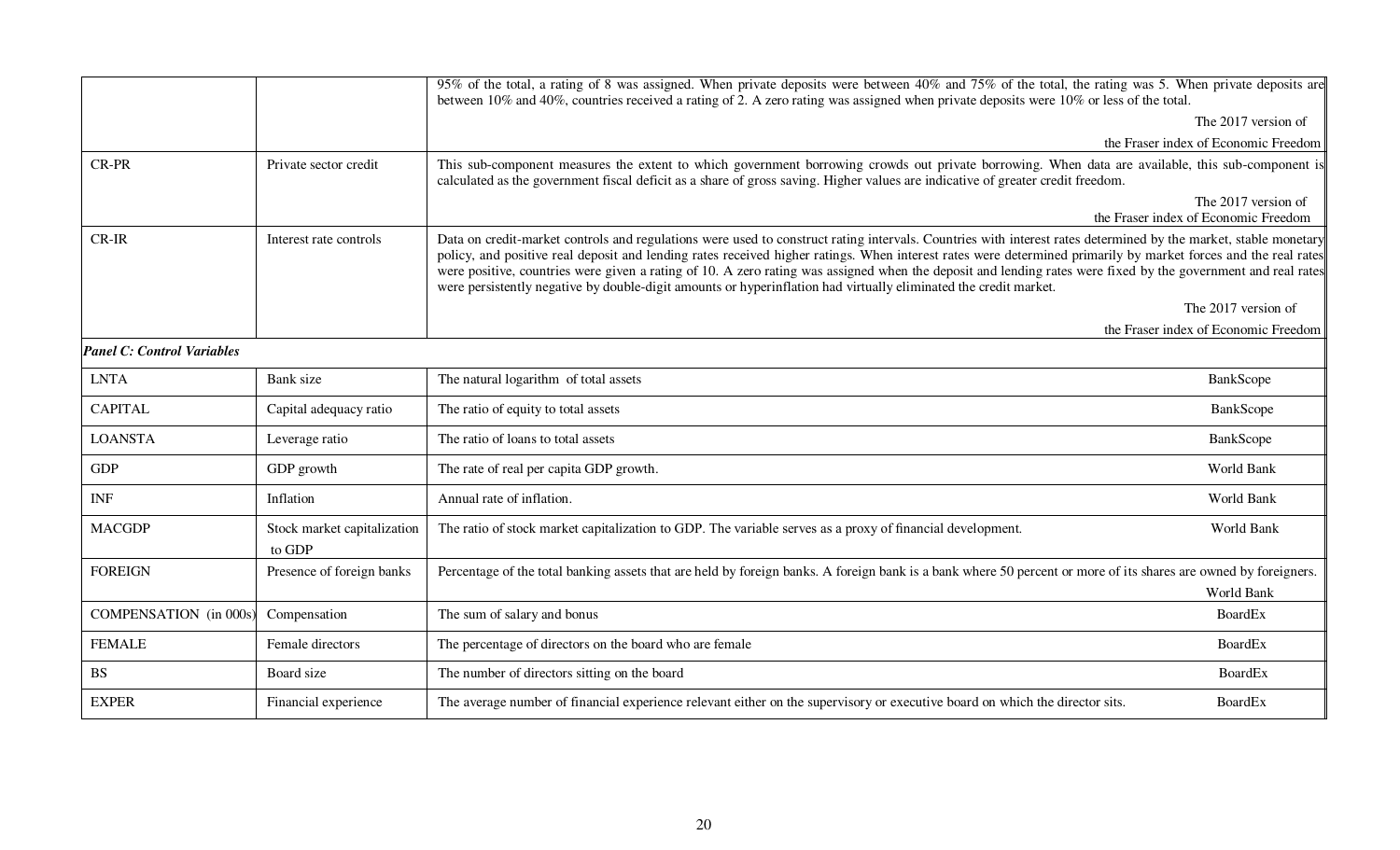# **4. Empirical results**

#### **4.1 Descriptive statistics and Correlation matrix**

Table 2 provides the descriptive statistics on dependent variables, independent variables and control variables for the sample of European banks from 2004 to 2016. More precisely, panel A presents descriptive statistics of bank risk-taking and performance measures. The average Tobin'sQ fluctuates between 0.04% and 1.63%. Also the sample mean return on average assets (ROAA) is 0.64%. Our findings are in line with Belhaj and Mateus (2016) and Staikouras et al. (2007) who find that Tobin'sQ average is 1.03% and the mean return on assets (ROA) is 0.75% using a sample of 58 European banks. The average return on average equity (ROAE) is 7.89% while for net interest income (NIM) the mean is 1.72%. In the same direction, Belhaj and Mateus (2016) find an average return on equity ROE of 9.7% over the period 2002-2011. As the sample includes the crisis period we observe some negative values for our performance measures.

Regarding risk measures, we see in Table 2 that the average Z-Score is 10.11. This means that many banks face a default risk (Levine, 2004) as a higher Z-Score indicates that a bank has higher returns to cover its liabilities. The mean ratio of non-performing loans (NPL) is 6.91% with a maximum value of 44.86%. The mean of Tier1-capital ratio is 11.11% with a minimum value of 4.20%.

The variables in Panel B of Table 2 show that the average of economic freedom (EC-FR) is 7.49 with a minimum of 6.43 and a maximum of 8.30. Regarding the variable credit regulation, Table 2 demonstrates that credit regulation has an average 8.97 with a minimum of 6.00 and a maximum of 10.00. Moreover, the component of labor regulations has a mean of 6.43. The average of business regulation is 7.14 with a minimum value of 4.77 and a maximum value of 8.57. Our results corroborate those of Mamatzakis et al. (2013) who examined the impact of regulation on bank efficiency in Central and Eastern European countries during the period 2000-2010 and show that credit regulations are more established compared to the reforms of the labor and business market regulation.

Panel C of Table 2 presents the descriptive statistics of the control variables considered in our study. The banks in our sample have an average asset size of  $\epsilon$ 7.32 billion. We use the natural logarithm of total assets in order to eliminate the effect of outliers on our results. The average of capital adequacy ratio reaches 13.92% while the minimum value is 4.10%. Our results are close to Belhaj and Mateus (2016) who find that the average equity to asset ratio (capital ratio) for European banks over the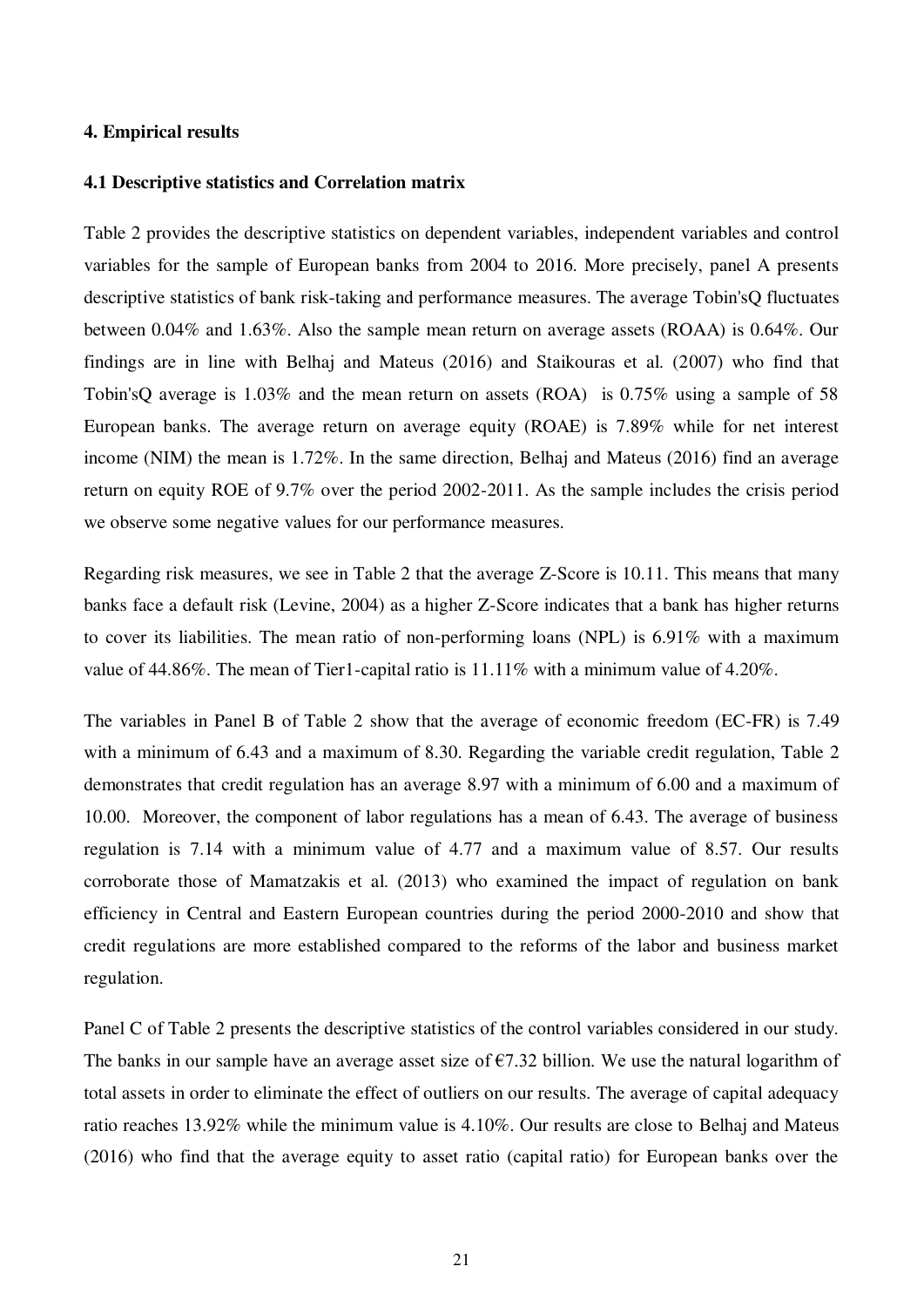period 2002-2011, is 11.62%. Banks are highly leveraged; the mean ratio of leverage is 12.63% while the maximum value is 89.06%. Moreover, the mean of GDP growth is 0.99% while the average of inflation is 1.83%. Regarding the stock market capitalization to GDP we find that the minimum value is 9.06% and the maximum value is 57.17%. The mean concerning the presence of foreign banks is 23.54% with a minimum value of 0% and a maximum value of 90%. According to Agoraki et al. (2011) a high presence of foreign banks contributes to more benefits for banks and to less risk-taking (Demirguc-Kunt and Serve, 2009).

The bank governance variables in Panel C of Table 2 show that the average board size (BS) is 16.44 with a minimum of 2 and a maximum of 34 directors. Our results are close to Fernandes et al. (2017) who find that the average number of the board of directors is 16.39 for European banks over the period 2007-2008. Similarly, the results of Belhaj and Mateus (2016) show that during the period 2002-2011 European banks have an average number of board members of 15.87. According to Booth et al. (2002) the number of directors in banks is usually larger than the one in non-financial firms. A large board in banks can be explained by many factors, such as the large size of banks. Also, Table 2 reports that bank directors have on average 5.77 years of bank experience with a minimum of one year and a maximum of 19.45 years. The mean percentage of female directors is 13.36% with a minimum value of 0% and a maximum value of 54.45%. In addition, the mean salary plus bonus (total compensation) for the directors is  $\epsilon$ 4.45 million.

| <b>Variables</b>                    | <b>Observations</b> | <b>Mean</b> | <b>SD</b> | Min      | <b>Max</b> |
|-------------------------------------|---------------------|-------------|-----------|----------|------------|
| <b>Panel A: Dependent Variables</b> |                     |             |           |          |            |
| Tobin's Q $(\% )$                   | 645                 | 1.02        | 0.15      | 0.04     | 1.63       |
| $ROAA (\%)$                         | 809                 | 0.64        | 1.17      | $-12.36$ | 6.23       |
| ROAE $(\% )$                        | 807                 | 7.89        | 13.84     | $-48.01$ | 51.46      |
| $NIM(\%)$                           | 809                 | 1.72        | 1.10      | $-1.60$  | 10.27      |

# **Table 2: Descriptive statistics (2004-2016) All Countries**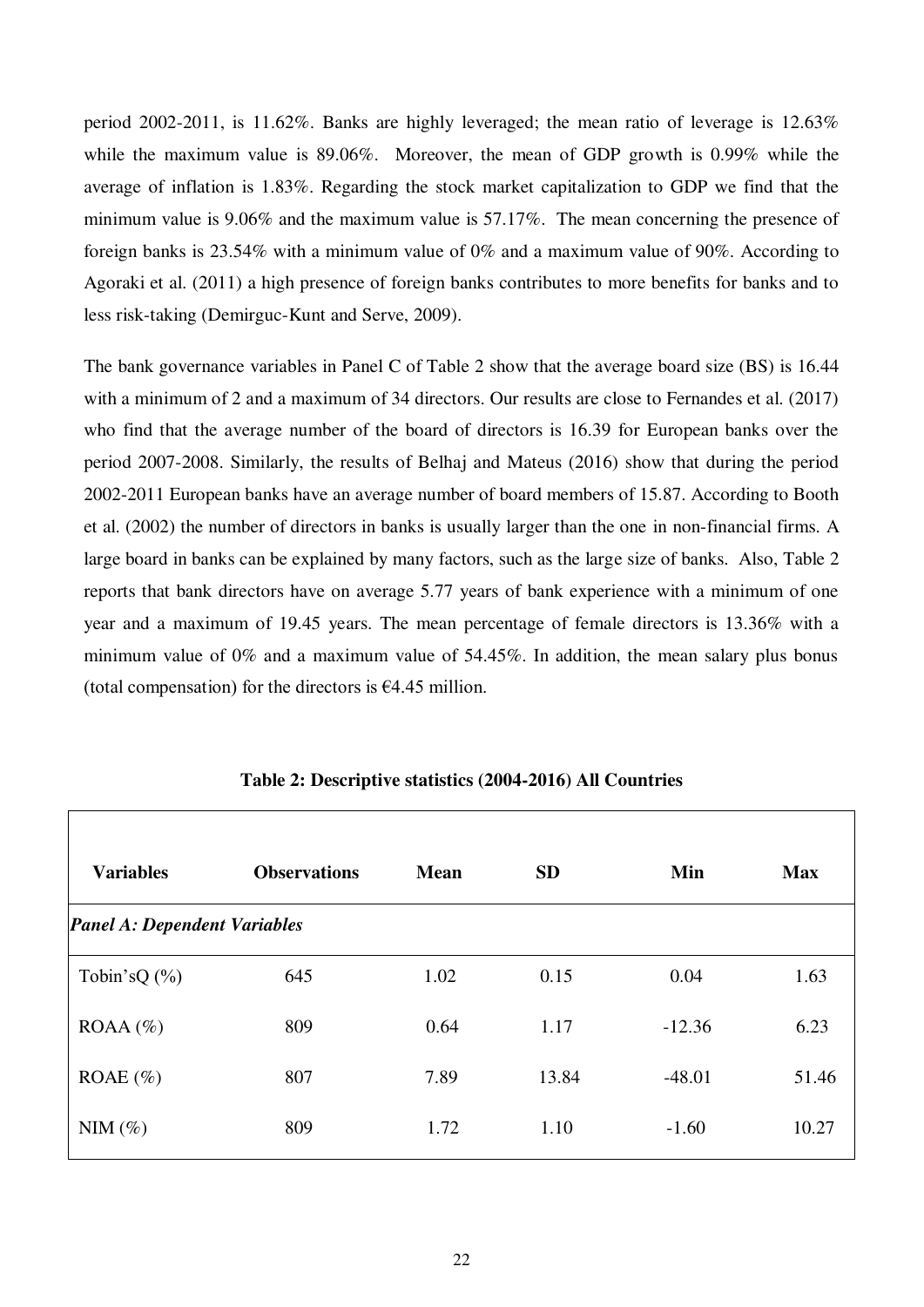| $Z-SCORE$ (%)                                                   | 739 | 10.11 | 6.55  | $-3.05$          | 41.14 |
|-----------------------------------------------------------------|-----|-------|-------|------------------|-------|
| $NPL(\%)$                                                       | 767 | 6.91  | 6.59  | 0.17             | 44.86 |
| TIER1-CAPITAL                                                   | 714 | 11.11 | 4.61  | 4.20             | 69.25 |
| $(\%)$                                                          |     |       |       |                  |       |
| <b>Panel B: The Fraser Index of Economic Freedom Indicators</b> |     |       |       |                  |       |
| <b>EC-FR</b>                                                    | 861 | 7.49  | 0.30  | 6.43             | 8.30  |
| <b>CR-REG</b>                                                   | 861 | 8.97  | 0.81  | 6.00             | 10.00 |
| LB-REG                                                          | 861 | 6.43  | 1.21  | 3.68             | 8.46  |
| <b>BS-REG</b>                                                   | 860 | 7.14  | 0.86  | 4.77             | 8.57  |
| <b>Panel C: Control Variables</b>                               |     |       |       |                  |       |
| LNTA (in $\epsilon$ bil.)                                       | 811 | 7.32  | 1.98  | 2.59             | 11.76 |
| CAPITAL (%)                                                     | 727 | 13.92 | 4.67  | 4.10             | 68.36 |
| LOANSTA (%)                                                     | 807 | 12.63 | 16.2  | 24.02            | 89.06 |
| $GDP(\%)$                                                       | 821 | 0.99  | 2.97  | $-9.13$          | 25.55 |
| INF $(\%)$                                                      | 821 | 1.83  | 1.27  | $-4.47$          | 7.95  |
| MACGDP $(\%)$                                                   | 790 | 49.10 | 29.30 | 9.06             | 57.17 |
| FOREIGN (%)                                                     | 720 | 21.55 | 23.54 | $\boldsymbol{0}$ | 90    |
| BS (No)                                                         | 861 | 16.44 | 5.89  | 2.00             | 34.00 |
| EXPER $(\% )$                                                   | 861 | 5.77  | 2.76  | 1.00             | 19.45 |
| FEMALE (%)                                                      | 860 | 13.36 | 11.68 | 0.00             | 54.54 |
| <b>COMPENSATION</b>                                             | 850 | 4.45  | 6.03  | 1.30             | 11.46 |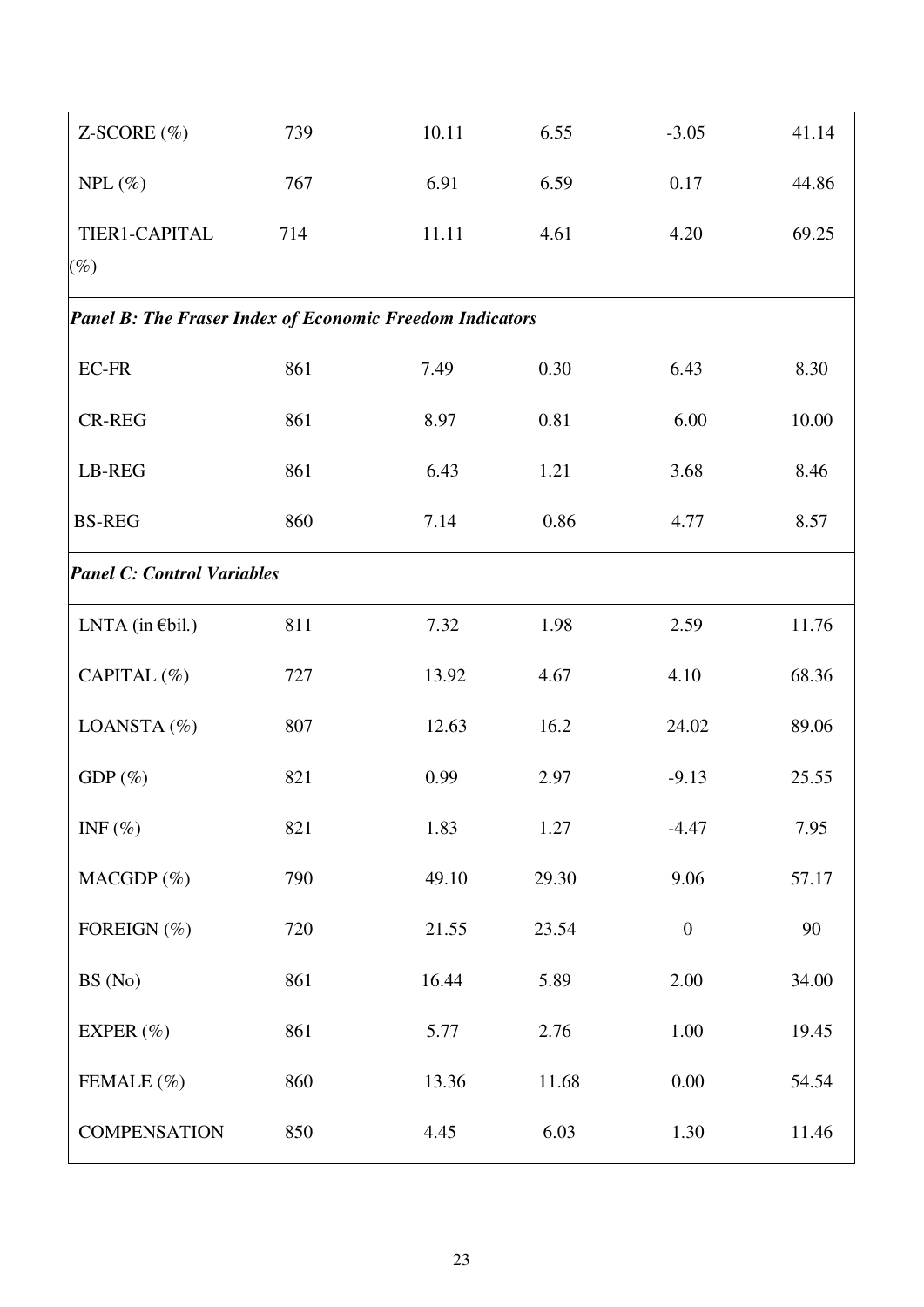# $(in \in \text{fmil.})$

Note: This table presents the distribution of each variable by showing mean, standard deviation, minimum (min) and maximum (max) value.

Table 3 presents Pearson pair-wise sample correlations between variables. Multicollinearity among the regressors is not a serious concern since the maximum sample correlation is just 0.50 between Tier1-capital and Z-Score (Gujarati, 2004).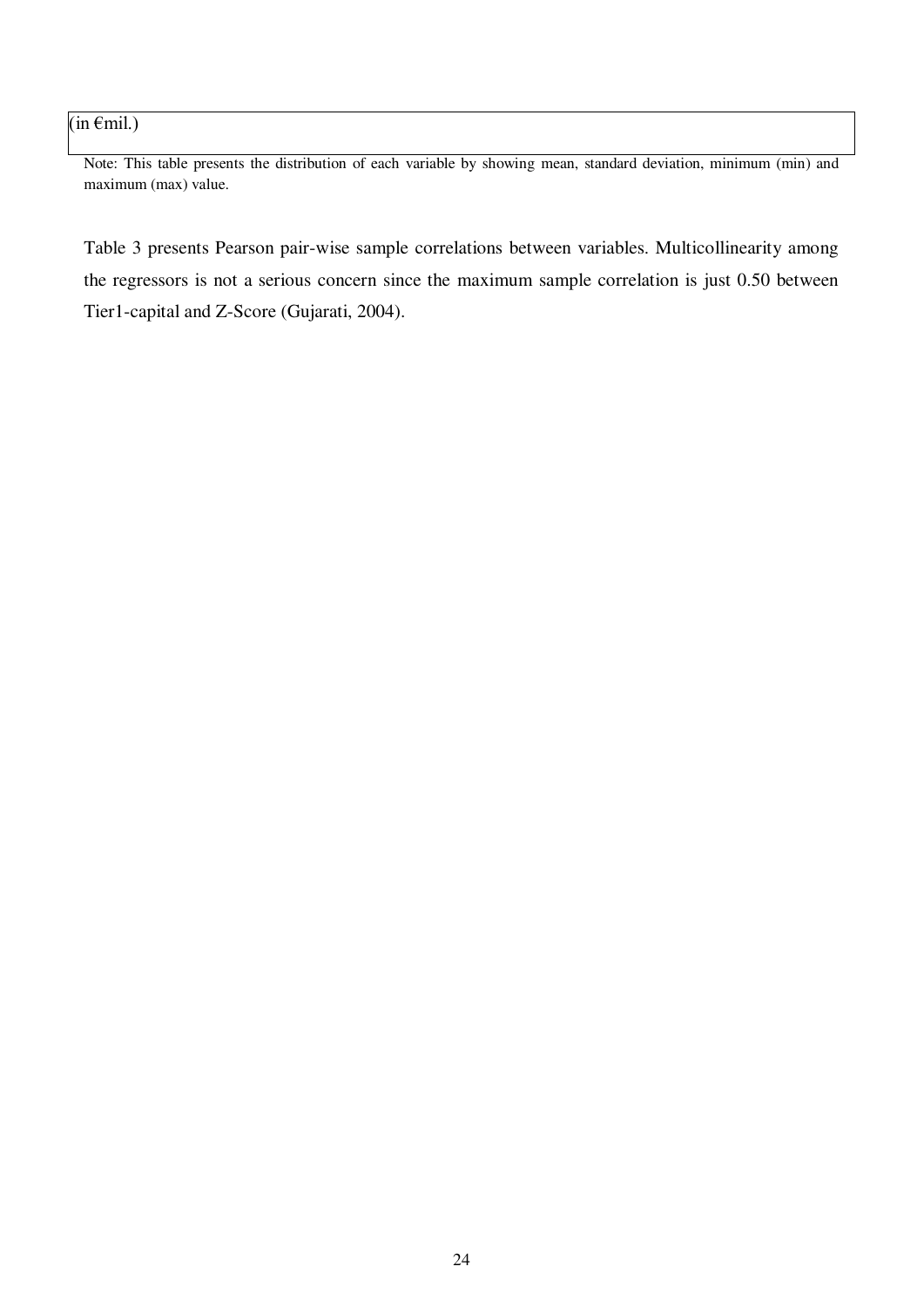# **Table 3: Correlation Matrix**

| <b>Variables</b> | $\mathbf{1}$ | $\overline{2}$ | $\mathbf{3}$ | $\overline{\mathbf{4}}$ | $\overline{5}$ | 6                | $\overline{7}$ | 8        | 9        | 10       | 11       | 12       | 13       | 14       | 15      | 16                         | 17       | 18      | 19      | 20       | 21      | 22   |
|------------------|--------------|----------------|--------------|-------------------------|----------------|------------------|----------------|----------|----------|----------|----------|----------|----------|----------|---------|----------------------------|----------|---------|---------|----------|---------|------|
| 1 EC-FR          | 1.00         |                |              |                         |                |                  |                |          |          |          |          |          |          |          |         |                            |          |         |         |          |         |      |
| 2 CR-REG         | $0.21*$      | $1.00\,$       |              |                         |                |                  |                |          |          |          |          |          |          |          |         |                            |          |         |         |          |         |      |
| 3 LB-REG         | $0.33*$      | $0.30*$        | $1.00\,$     |                         |                |                  |                |          |          |          |          |          |          |          |         |                            |          |         |         |          |         |      |
| 4 BS-REG         | $0.32*$      | $0.20*$        | $0.38*$      | 1.00                    |                |                  |                |          |          |          |          |          |          |          |         |                            |          |         |         |          |         |      |
| $5$ INF          | $-0.14$      | $-0.07$        | $-0.08*$     | $-0.13*$                | 1.00           |                  |                |          |          |          |          |          |          |          |         |                            |          |         |         |          |         |      |
| 6 GDP            | 0.12         | $0.10*$        | 0.11         | $0.09*$                 | $0.29*$        | 1.00             |                |          |          |          |          |          |          |          |         |                            |          |         |         |          |         |      |
| 7 LNTA           | $0.11*$      | 0.16           | $0.15*$      | $0.12*$                 | 0.17           | 0.16             | 1.00           |          |          |          |          |          |          |          |         |                            |          |         |         |          |         |      |
| 8 CAPITAL        | 0.19         | 0.17           | 0.21         | 0.25                    | $-0.13*$       | 0.10             | $-0.22*$       | 1.00     |          |          |          |          |          |          |         |                            |          |         |         |          |         |      |
| 9 LOANSTA        | $-0.18$      | $-0.16$        | $-0.14$      | $-0.22$                 | 0.11           | $-0.09*$         | $-0.07*$       | $0.12*$  | 1.00     |          |          |          |          |          |         |                            |          |         |         |          |         |      |
| 10 MACGDP        | 0.12         | $-0.15$        | 0.11         | $0.26*$                 | 0.09           | 0.30             | $0.16*$        | $-0.22*$ | 0.16     | 1.00     |          |          |          |          |         |                            |          |         |         |          |         |      |
| 11 FOREIGN       | $-0.14*$     | 0.09           | 0.15         | $-0.08$                 | $0.12*$        | $0.09*$          | $-0.15*$       | $0.21*$  | $-.0.15$ | $-0.14*$ | 1.00     |          |          |          |         |                            |          |         |         |          |         |      |
| 12 BS            | $-0.11*$     | $-0.18*$       | $-0.30$      | $-0.27*$                | $-0.21$        | $-0.06$          | $0.13*$        | $-0.22*$ | 0.12     | $-0.24*$ | 0.06     | 1.00     |          |          |         |                            |          |         |         |          |         |      |
| 13 EXPER         | $-0.17*$     | 0.14           | $-0.07$      | 0.12                    | $0.07\,$       | $-0.09*$         | $0.14*$        | $-0.26*$ | $0.19*$  | 0.17     | 0.07     | $-0.01$  | 1.00     |          |         |                            |          |         |         |          |         |      |
| 14 FEMALE        | $0.18*$      | $0.11*$        | $0.29*$      | $0.30*$                 | $-0.29$        | $0.08\mathrm{*}$ | $0.27*$        | $0.17*$  | 0.12     | $0.18*$  | $-0.19*$ | $0.24*$  | $0.07*$  | 1.00     |         |                            |          |         |         |          |         |      |
| 15 COMPENSATION  | $0.32*$      | $-0.12$        | $0.17*$      | 0.15                    | $0.08*$        | $0.12*$          | $0.48*$        | 0.02     | 0.14     | 0.30     | $-0.14$  | 0.057    | $-0.10*$ | $0.24*$  | 1.00    |                            |          |         |         |          |         |      |
| 16 TOBIN'SQ      | $0.17*$      | 0.08           | 0.16         | 0.08                    | $-0.07$        | $0.24*$          | $-0.18*$       | $0.10*$  | $0.21*$  | $0.14*$  | $-0.07$  | $-0.26*$ | $-0.01$  | 0.03     | 0.07    | 1.00                       |          |         |         |          |         |      |
| 17 NPL           | $-0.35*$     | $-0.19$        | $-0.12$      | $-0.20*$                | $-0.26$        | $-0.19*$         | $-0.13*$       | $0.11*$  | $0.14*$  | $-0.38*$ | 0.09     | $-0.09*$ | $-0.03$  | $0.08*$  | $0.14*$ | $0.11*$                    | 1.00     |         |         |          |         |      |
| 18 ROAA          | $0.12*$      | $0.24*$        | $0.15*$      | $0.18*$                 | $-0.10$        | $0.32*$          | $0.09*$        | $0.14*$  | $-0.06$  | 0.15     | 0.19     | $-0.08*$ | $0.12*$  | $-0.07$  |         | $0.001$ $0.33^*$ $-0.29^*$ |          | 1.00    |         |          |         |      |
| 19 ROAE          | $0.17*$      | $0.21*$        | $0.08*$      | $0.09*$                 | $-0.09$        | 0.23             | 0.01           | 0.15     | $-0.08*$ | $0.26*$  | 0.18     | $-0.01$  | $0.07*$  | $-0.01$  | 0.03    | $0.13*$                    | $-0.12*$ | $0.39*$ | 1.00    |          |         |      |
| <b>20</b> NIM    | $-0.23*$     | 0.18           | $-0.09*$     | $-0.33*$                | 0.12           | $-0.06$          | $-0.23*$       | $-0.05$  | 0.19     | $-0.24$  | $0.25*$  | $-0.02$  | $0.23*$  | $-0.04$  | $0.09*$ | $0.19*$                    | $0.27*$  | $0.24*$ | $0.07*$ | 1.00     |         |      |
| 21 Z-SCORE       | $0.25*$      | 0.15           | 0.32         | $0.27*$                 | $-0.14$        | $0.17*$          | $0.10*$        | $0.38*$  | 0.12     | $0.34*$  | $-0.12*$ | $-0.31*$ | 0.068    | $0.32*$  | $0.21*$ | $0.19*$                    | $-0.19*$ | $0.25*$ | $0.21*$ | $-0.045$ | 1.00    |      |
| 22 TIER1-CAPITAL | $0.08*$      | 0.09           | $0.21*$      | 0.24                    | $-0.17*$       | $-0.16$          | $-0.13*$       | $0.22*$  | $-0.28*$ | $-0.06$  | 0.08     | $-0.25*$ | $-0.014$ | $-0.024$ | $-0.03$ | $0.09*$                    | 0.12     | $0.15*$ | 0.07    | $-0.012$ | $0.50*$ | 1.00 |

Note: The table reports Pearson Correlation Matrix. Superscripts \*, \*\*, \*\*\* indicate statistical significance at 10%, 5% and 1% levels, respectively.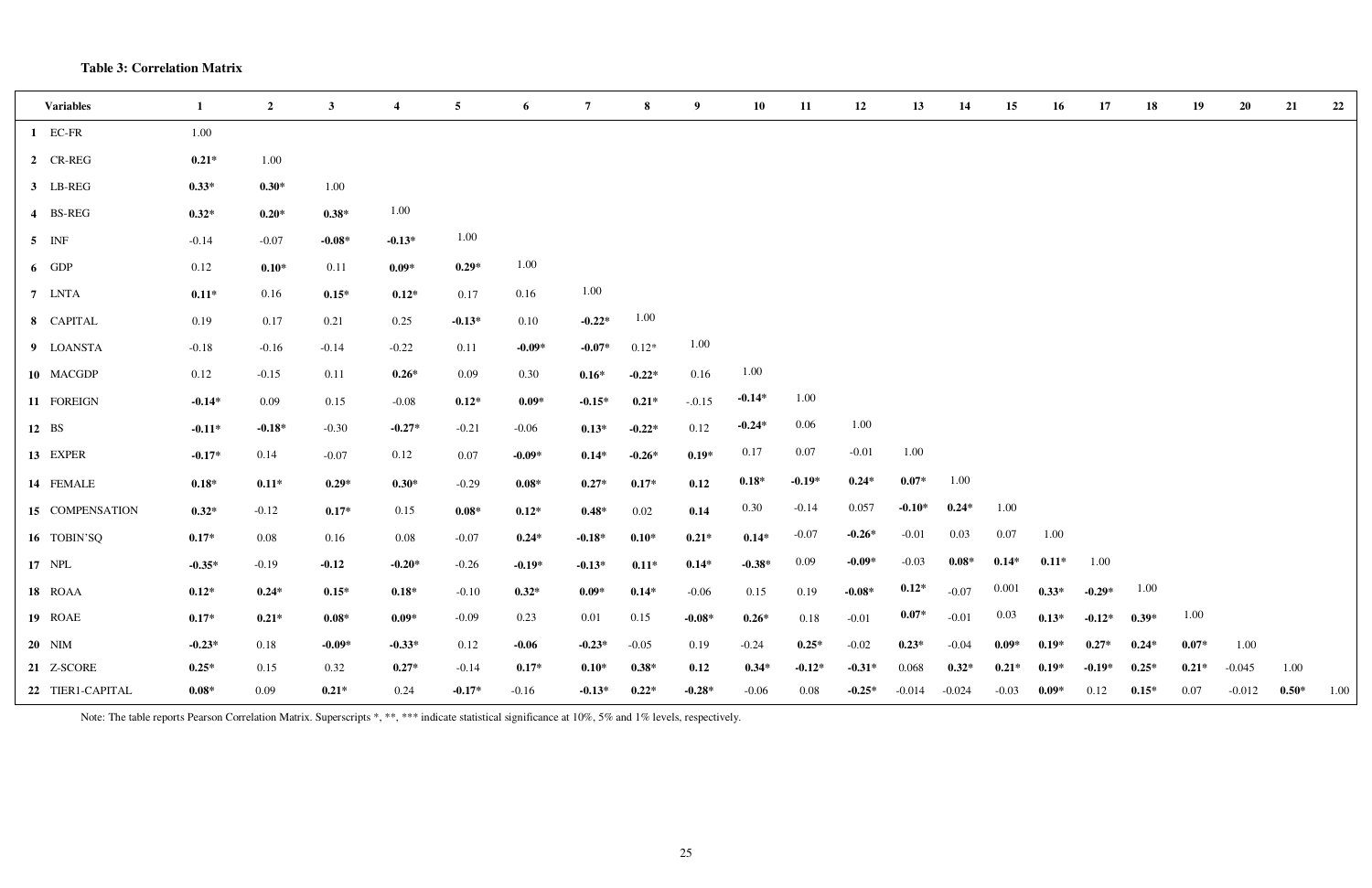# **4.2 Descriptive statistics per country and per year**

Tables 4a and 4b present the average value of Frazer Index of Economic Freedom Indicators (economic freedom, credit regulations, labor regulations, market regulations) per country and per year respectively. Regarding the analysis of the countries (Table 4a) we notice that the average size of economic freedom varies between 6.96 in Greece and 8.05 in the UK. Greece and Poland have the lowest value of economic freedom with an average of 6.96 and 7.11 respectively, while Ireland and the UK have the highest value of economic freedom with an average of 8.01 and 8.05 correspondingly. This means that developed countries are more liberal than developing ones, as they record higher value on the index of economic freedom.

As far as the credit regulation is concerned, it varies from 7.84 to 9.92. At the country level the best performers in terms of credit regulation (CR-REG) are Spain (9.92) and Denmark (9.84) while the worst is Greece (7.84). Regarding labor regulation (LB-REG) the most liberalized labor markets are the UK (8.25) and Sweden (7.96) while Greece (4.46) and Germany (4.61) are the countries with the most rigid labor regulation. Moreover, business regulation (BS-REG) is significantly more liberal in Sweden (8.19) while Italy (5.87) and the Czech Republic (6.03) represent the countries with the most strict business regulation (BS-REG).

Continuing with the per year analysis (Table 4b), we notice that in 2004 the mean of economic freedom was 7.58 and remained at the same level during the crisis with an average of 7.40. Regarding the credit regulation (CR-REG), Table 4b reports that there is a slight increase as from 9.06 in 2004 it reached 9.14 in 2016 while freedom from labor regulation (LB-REG) has increased from 5.79 to 7.03 over the same period. Similarly, business regulation has improved from 7.29 in 2004 to 7.71 in 2016. Our results corroborate the research conducted by Mamatzakis et al. (2013) who found that credit, labor and business regulation improved during the period 2000-2010 in the Central and Eastern European countries.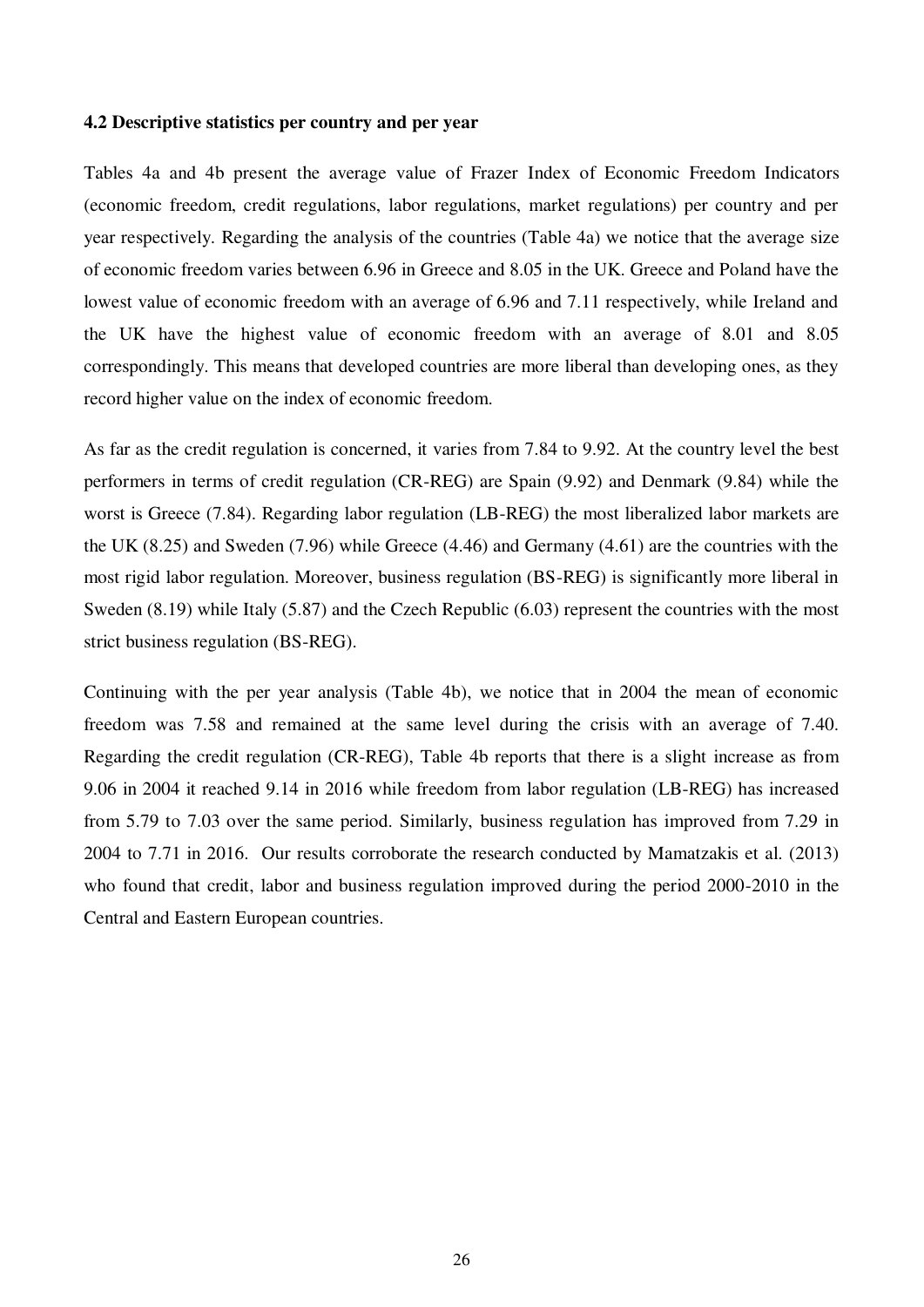# **Table 4a: Descriptive statistics per country**

|                       | <b>Variables</b> |              |        |               |  |  |  |
|-----------------------|------------------|--------------|--------|---------------|--|--|--|
| <b>Countries</b>      | $EC$ - $FR$      | $CR$ - $REG$ | LB-REG | <b>BS-REG</b> |  |  |  |
| Austria               | 7.66             | 9.25         | 5.99   | 7.28          |  |  |  |
| Poland                | 7.11             | 8.50         | 5.41   | 6.03          |  |  |  |
| <b>Czech Republic</b> | 7.35             | 9.53         | 7.88   | 5.93          |  |  |  |
| <b>Hungary</b>        | 7.28             | 9.61         | 9.86   | 6.40          |  |  |  |
| Luxembourg            | 7.54             | 9.00         | 9.63   | 7.65          |  |  |  |
| <b>Belgium</b>        | 7.39             | 9.52         | 7.10   | 7.13          |  |  |  |
| Germany               | 7.62             | 8.06         | 4.61   | 7.38          |  |  |  |
| <b>Netherlands</b>    | 7.60             | 9.41         | 4.72   | 7.36          |  |  |  |
| France                | 7.34             | 9.36         | 5.65   | 7.13          |  |  |  |
| <b>Ireland</b>        | 8.01             | 8.60         | 7.70   | 7.84          |  |  |  |
| <b>UK</b>             | 8.05             | 8.64         | 8.25   | 7.76          |  |  |  |
| ${\bf Denmark}$       | 7.77             | 9.84         | 7.40   | 8.05          |  |  |  |
| Sweden                | 7.48             | 9.27         | 7.96   | 8.19          |  |  |  |
| Finland               | 7.76             | 9.71         | 5.36   | 8.13          |  |  |  |
| Portugal              | 7.29             | 7.86         | 5.39   | 6.53          |  |  |  |
| <b>Spain</b>          | 7.45             | 9.92         | 5.81   | 7.67          |  |  |  |
| Greece                | 6.96             | 7.84         | 4.46   | 6.19          |  |  |  |
| Italy                 | 7.20             | 8.94         | 6.46   | 5.87          |  |  |  |

Note: This table reports the mean value in each country for economic freedom and regulation variables.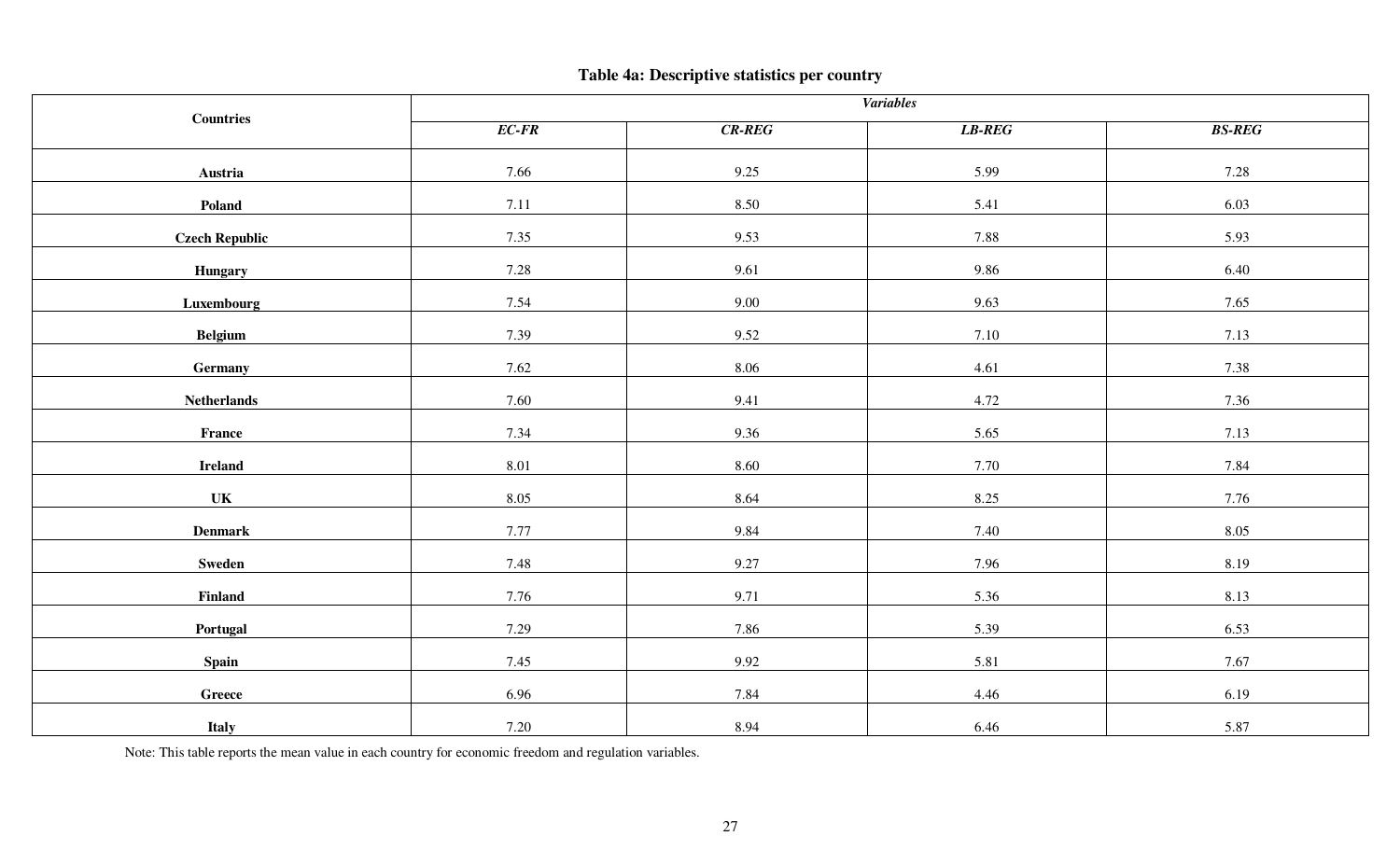| Year | <b>Variables</b> |              |              |               |  |  |  |  |
|------|------------------|--------------|--------------|---------------|--|--|--|--|
|      | $EC$ - $FR$      | $CR$ - $REG$ | $LB$ - $REG$ | <b>BS-REG</b> |  |  |  |  |
| 2004 | 7.58             | 9.06         | 5.79         | 7.29          |  |  |  |  |
| 2005 | 7.61             | 9.06         | 6.05         | 7.16          |  |  |  |  |
| 2006 | 7.57             | 9.11         | 6.08         | 6.73          |  |  |  |  |
| 2007 | 7.53             | 9.03         | 6.04         | 6.61          |  |  |  |  |
| 2008 | 7.43             | 9.06         | 6.10         | 6.61          |  |  |  |  |
| 2009 | 7.39             | 9.00         | 6.49         | 6.64          |  |  |  |  |
| 2010 | 7.41             | 8.57         | 6.54         | 7.31          |  |  |  |  |
| 2011 | 7.46             | 8.84         | 6.75         | 7.38          |  |  |  |  |
| 2012 | 7.43             | 8.85         | 6.82         | 7.41          |  |  |  |  |
| 2013 | 7.46             | 9.01         | 6.72         | 7.45          |  |  |  |  |
| 2014 | 7.54             | 9.08         | 6.66         | 7.34          |  |  |  |  |
| 2015 | 7.57             | 9.07         | 6.83         | 7.70          |  |  |  |  |
| 2016 | 7.56             | 9.14         | 7.03         | 7.71          |  |  |  |  |

# **Table 4b: Descriptive statistics per year**

Note: This table reports the mean value in each year for economic freedom and regulation variables.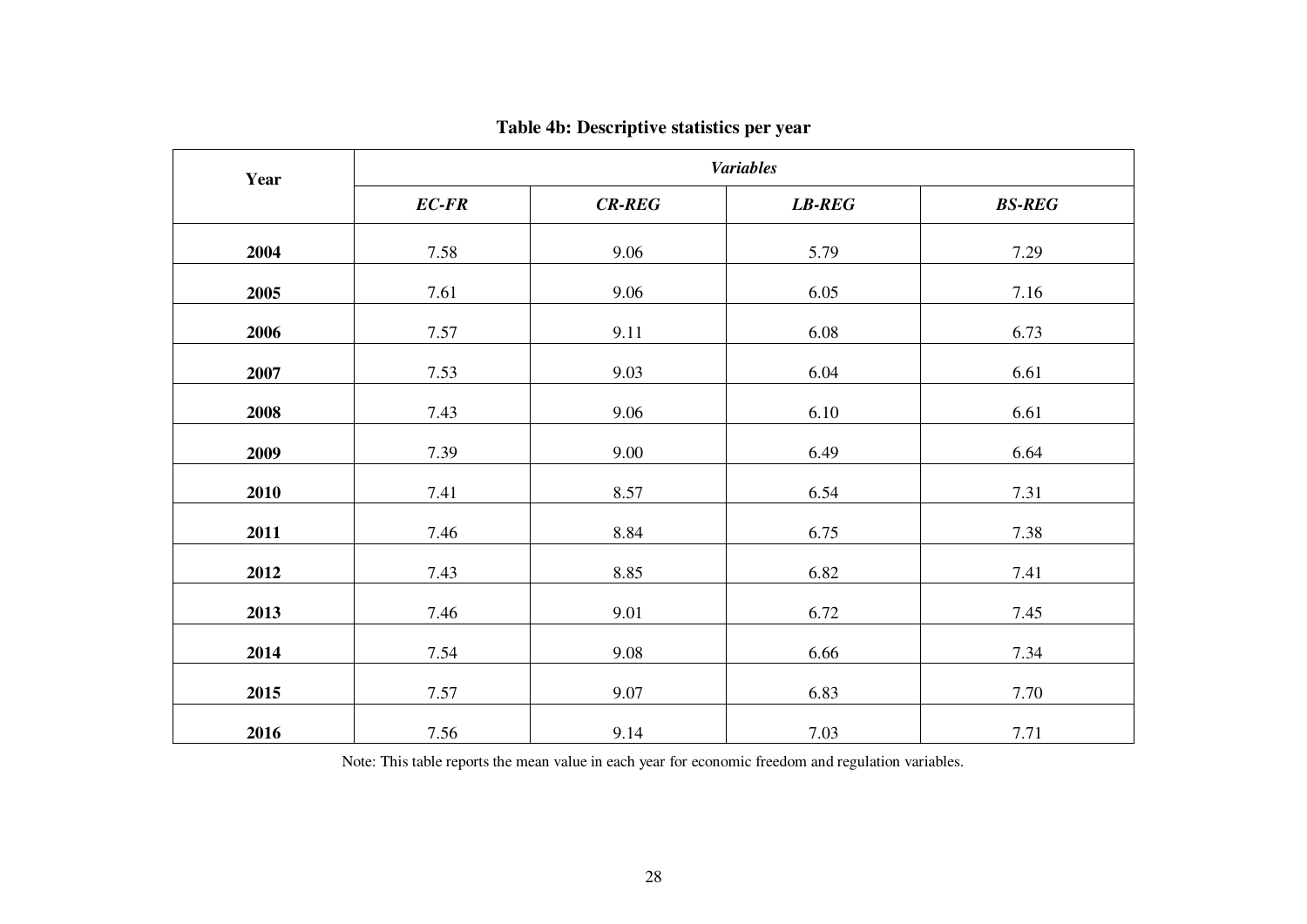#### **4.3 Empirical results based on the Fixed-Effects method**

Tables 5 and 6 report the Fixed-Effects estimation results on equations (1a, 1b) for bank performance and risk-taking as the dependent variables. The effect of economic freedom (EC-FR) on performance is positive and significant at the 1% level only for net interest margin, rendering support to hypothesis H1.a. Our results are consistent with Wah Low et al. (2010) who found that economic freedom increased bank performance in Singapore during the period 1975-2006. A possible explanation is that a competitive banking market can exploit the benefits of broad banking activities (Sufian and Majid, 2011). Moreover, the effect of economic freedom is positive for Z-Score and Tier1-capital but negative and statistically significant for non-performing loans, providing support for hypothesis H1.d. According to Barth et al. (2006) in terms of diversification there are many benefits for banks from range activities.

The estimated coefficient of credit regulation (CR-REG) is positive and significant at the 1% level for return on average assets (ROAA) and return on average equity (ROAE). The positive impact of liberal credit regulation on bank performance is in line with previous studies (Chortareas et al., 2013; Sufian and Habibullah, 2010) who show that permitting banks to engage in a range of activities leads to economic growth. Thus, we accept hypothesis H2.1.a. However, the results regarding the effect of credit regulation on bank risk-taking are not significant (Table 6) and hence, we reject both hypotheses H2.1.C and H.2.1.d.

Furthermore, the results regarding the coefficient of labor regulation (LB-REG) on bank performance is positive for the net interest margin at the 1% level (Table 5), rendering support for hypothesis H2.2.a. As mentioned by Psillaki and Mamatzakis (2017) liberal reforms in the labor market may increase bank efficiency as they reduce employee complacency and associated absenteeism (Riphahn, 2004). Regarding the risk-taking of banks, it is observed from Table 6 that labor regulation increases the proportion of Tier1-capital ratio. This means that relaxing regulation contributes to financial stability (Barth et al., 2013). Hence, we accept hypothesis H2.2.d.

Moreover, we find that the coefficient of business regulation (BS-REG) has a positive and statistically significant impact on bank performance for all proxies at the 1% level. This means that liberal business regulation improves bank performance. One possible explanation is that fewer restrictions concerning new companies are more likely to increase bank efficiency (Psillaki and Mamatzakis, 2017). Therefore, hypothesis H2.3.a is confirmed. Additionally, the effect of business regulation is negatively related with bank risk-taking when measured by non-performing loans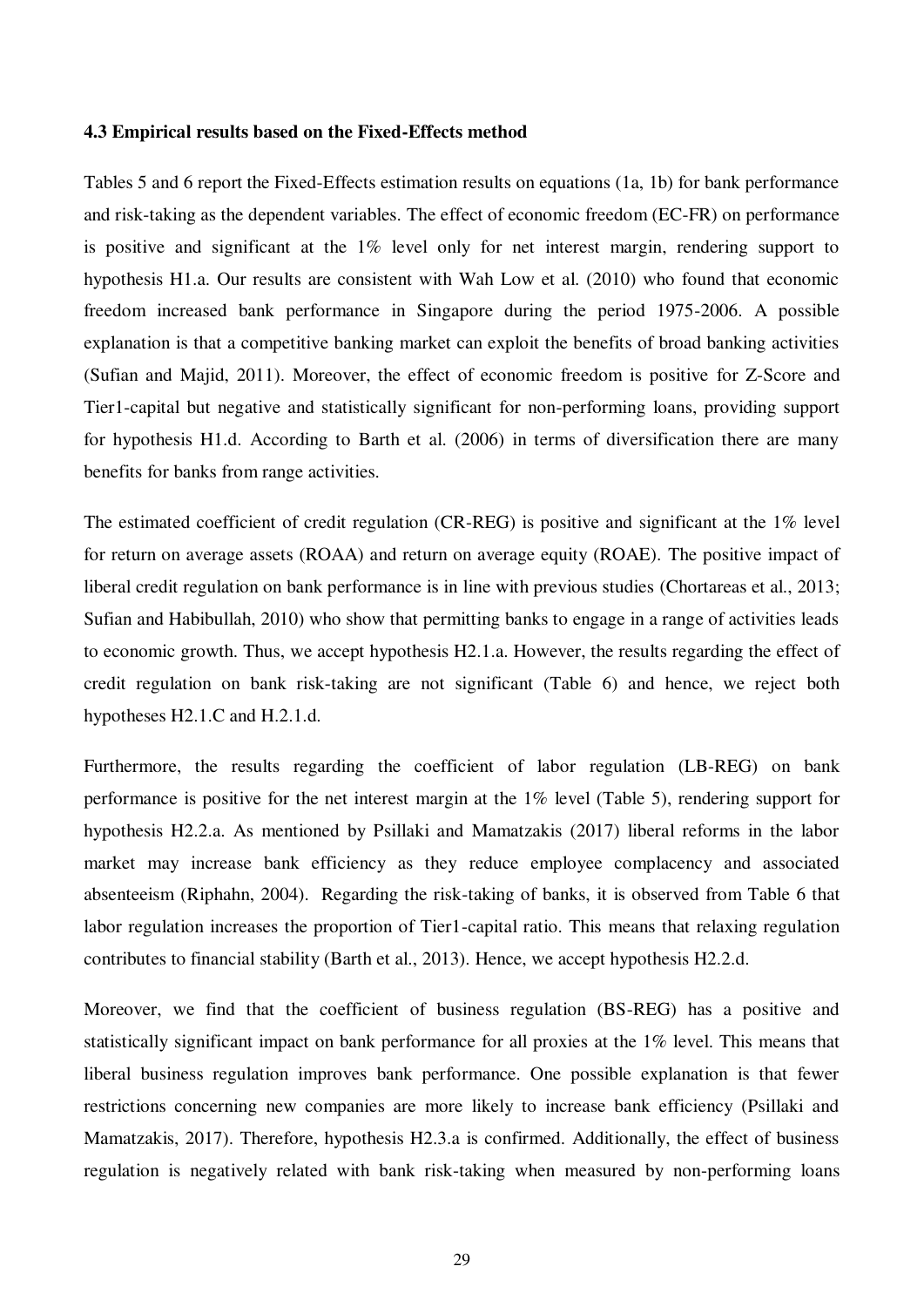(Table 6). Thus, liberal business regulations are beneficial for banks as they make it easy for banks to assess the creditworthiness of a company which in turn leads to lower levels of non-performing loans (Loayza et al., 2005). Consequently, we accept hypothesis H2.3.d.

As far as concerns control variables are concerned, bank size (LNTA) appears to be negatively and statistically significant at the 1% for Tobin'sQ and return on average assets (ROAA). A possible explanation is that the increase of portfolio diversification leads to lower risks and therefore lower return for banks. Our findings support previous researches conducted by Staikouras et al. (2007), Belhaj and Mateus (2016), among others. Moreover, the impact of bank size on risk-taking is positive and significant at the 1% level for Z-Score.

The effect of capital ratio (CAPITAL) is positive and statistically significant in all performance measures except for Tobin'sQ and return on average assets (ROAA). This positive relationship indicates that banks with high capitalization perform better (Pathan and Faff, 2013, Das and Ghosh, 2006; Psillaki and Mamatzakis, 2017). As a result, banks with better high capitalization are more stable. However, the results regarding the coefficient of capital ratio on risk-taking are mixed; positive and significant at the 1% level for Tier1-cpaital but negative at different levels for Z-Score and on-performing loans. Banks that are active in lending business have more risky investments. As mentioned by Berger et al. (2012) risky banks also hold on average more off-balance-sheet items. This indicates that these items are not used to offset risks on the balance sheet, but rather as an additional instrument to engage in risky investments.

The GDP growth appears to be positively and statistically significant at different levels regardless of how performance is measured. One possible explanation is that higher levels of GDP growth are associated with less credit risk and more bank performance (Agoraki et al., 2011). In addition, there is no statistically significant relationship to any bank risk indicator and GDP growth. Moreover, the impact of inflation (INF) on bank performance is negative and significant at different levels for all measures except from return on average equity (ROAE). A possible explanation is that a high level of inflation is associated with more costs and therefore, decreases bank performance (Kasman and Yildirim, 2006; Pasiouras et al., 2009). Also, the coefficient of inflation on bank risk-taking is positive and significant at the 1% level for non-performing loans, and thus, contributes to credit risk (Table 6).

The effect of capital stock market capitalization to GDP (MACGDP) is negative and statistically significant at the 1% level for all performance measures except for the net interest margin (Table 5).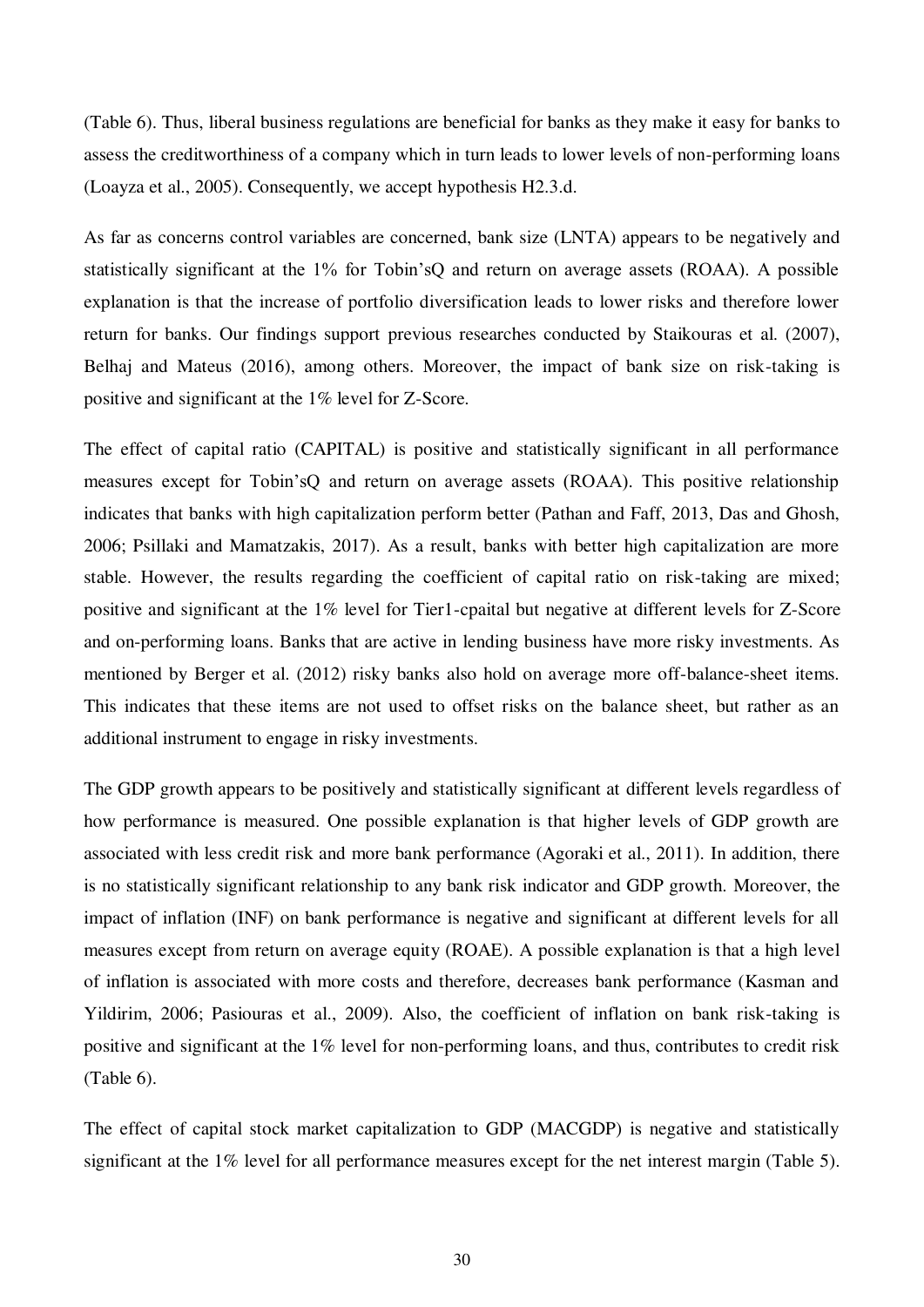Moreover, the impact of stock market capitalization to GDP on bank risk-taking is negative at the 1% level for both Z-Score and Tier1-capital ratio but positive at the 1% level for non-performing loans. A possible explanation is that in a well-developed country, businesses have the opportunity to rely on equity rather than on bank finance (Pasiouras et al., 2009).

Moreover, the presence of foreign banks (FOREIGN) appears to be positively and statistically significant at the 10% level for net interest margin. A possible explanation is that when banks operate within a highly concentrated market, they have the ability to charge high loan rates. Our findings support previous research conducted by Ataullah and Le (2006) among others. However, the impact of the presence of foreign banks on risk-taking is not significant.

Also, we consider the ratio of loans to total assets as a proxy for asset utilization (LOANSTA). Our results are mixed; we show a negative relationship between loans to total assets and bank performance for Tobin'sQ and net interest margin but a positive and significant at the 1% significance level for return on average assets (ROAA) and return on average equity (ROAE); the negative association between asset utilization and bank efficiency may reflect greater pressure in containing costs of credit origination and monitoring for larger loan portfolios. Moreover, our findings indicate that the effect of asset utilization on risk-taking is negative for Z-Score and Tier1 capital ratio at the 1% level.

The effect of board size (BS) on performance is positive and significant at the 1% and 5% level for return on average assets (ROAA) and return on average equity (ROAE) respectively. A large number of directors on boards may contribute positively to the decision-making process and, hence, improve the performance of banks. Regarding the risk-taking, we show that the effect of board size is negative and significant at the 10% level for non-performing loans but positive and significant at the 5% level for Tier1-capital ratio (Table 6). Thus, when we consider macroeconomic variables, the findings regarding the relationship between board size and risk-taking change on the Fixed-Effects model. One possible explanation is that high levels of economic freedom in conjunction with less labor regulation could lead to better decisions and less risk-taking through higher labor force participation. This means that in such environments the different skills and experiences of board members may constitute a large board more efficient.

In Table 5 we find that the estimated coefficient of the financial experience (EXPER) of directors is positive and significant at different levels for all measures except for Tobin'sQ. Experienced directors have a better understanding of the dynamics and complexity of the banking market activity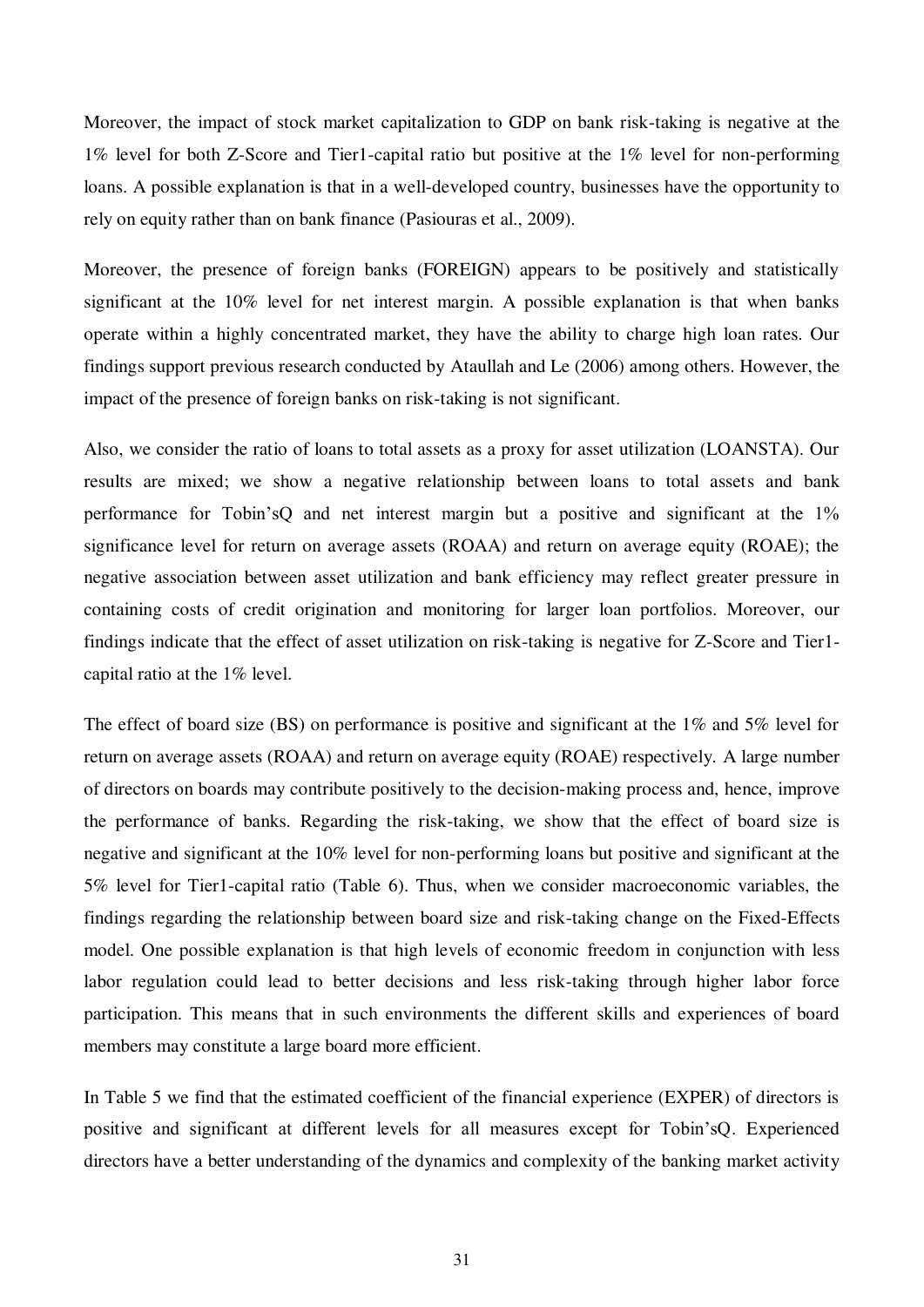and its regulatory environment. Regarding the risk-taking of banks, it is observed from Table 6 that the experience of directors reduces the percentage of non-performing loans (NPL) and increases Z-Score. Thus, the impact of macroeconomic variables does not change the effect of financial experience on both bank performance and risk-taking.

Gender diversity increases bank performance when measured by net interest margin (Table 5). This result indicates that female directors (FEMALE) are more effective than men in monitoring. Moreover, the results (Table 6) regarding the effect of female directors on risk-taking indicate that the presence of women on boards reduces bank risk when measured by Z-Score ratio. Consequently, the implementation of macroeconomic variables does not alter the effect of gender diversity on bank risk-taking.

In addition, from Table 5 we observe that the compensation of directors (COMPENSATION) has a positive and significant impact on all performance measures. Also, the impact of compensation, which is measured by cash and bonus, on bank risk-taking is positive and significant at the 10% level only for the Tier1-capital ratio. Therefore, the macroeconomic conditions do not change the impact of compensation on both bank performance and risk-taking. Thus, an increase in cash bonuses lowers bank risk.

| <b>Variables</b> | Tobin'sQ     | <b>ROAA</b> | <b>ROAE</b> | <b>NIM</b>    |
|------------------|--------------|-------------|-------------|---------------|
| EC-FR            | 0.0258       | $-0.372$    | 0.046       | $0.0332**$    |
|                  | (0.276)      | (0.330)     | (0.142)     | (0.05)        |
| <b>CR-REG</b>    | $-0.0014$    | $0.0354***$ | $0.0604***$ | 0.0073        |
|                  | (0.223)      | (0.000)     | (0.000)     | (0.514)       |
| LB-REG           | 0.0044       | $-0.055$    | 0.0132      | $0.0114***$   |
|                  | (0.295)      | (0.462)     | (0.395)     | (0.001)       |
| <b>BS-REG</b>    | $0.011***$   | $0.245***$  | $0.085***$  | $0.0151***$   |
|                  | (0.000)      | (0.000)     | (0.000)     | (0.000)       |
| <b>LNTA</b>      | $-0.0856***$ | $-0.064***$ | $-0.345$    | 0.0453        |
|                  | (0.000)      | (0.001)     | (0.293)     | (0.200)       |
| <b>CAPITAL</b>   | 0.00267      | 0.016       | $0.071**$   | $0.0353***$   |
|                  | (0.234)      | (0.407)     | (0.04)      | (0.000)       |
| <b>LOANSTA</b>   | $-0.0082***$ | $0.381***$  | $0.0386***$ | $-0.08612***$ |

 **Table 5: Empirical results for bank performance based on Fixed-Effects**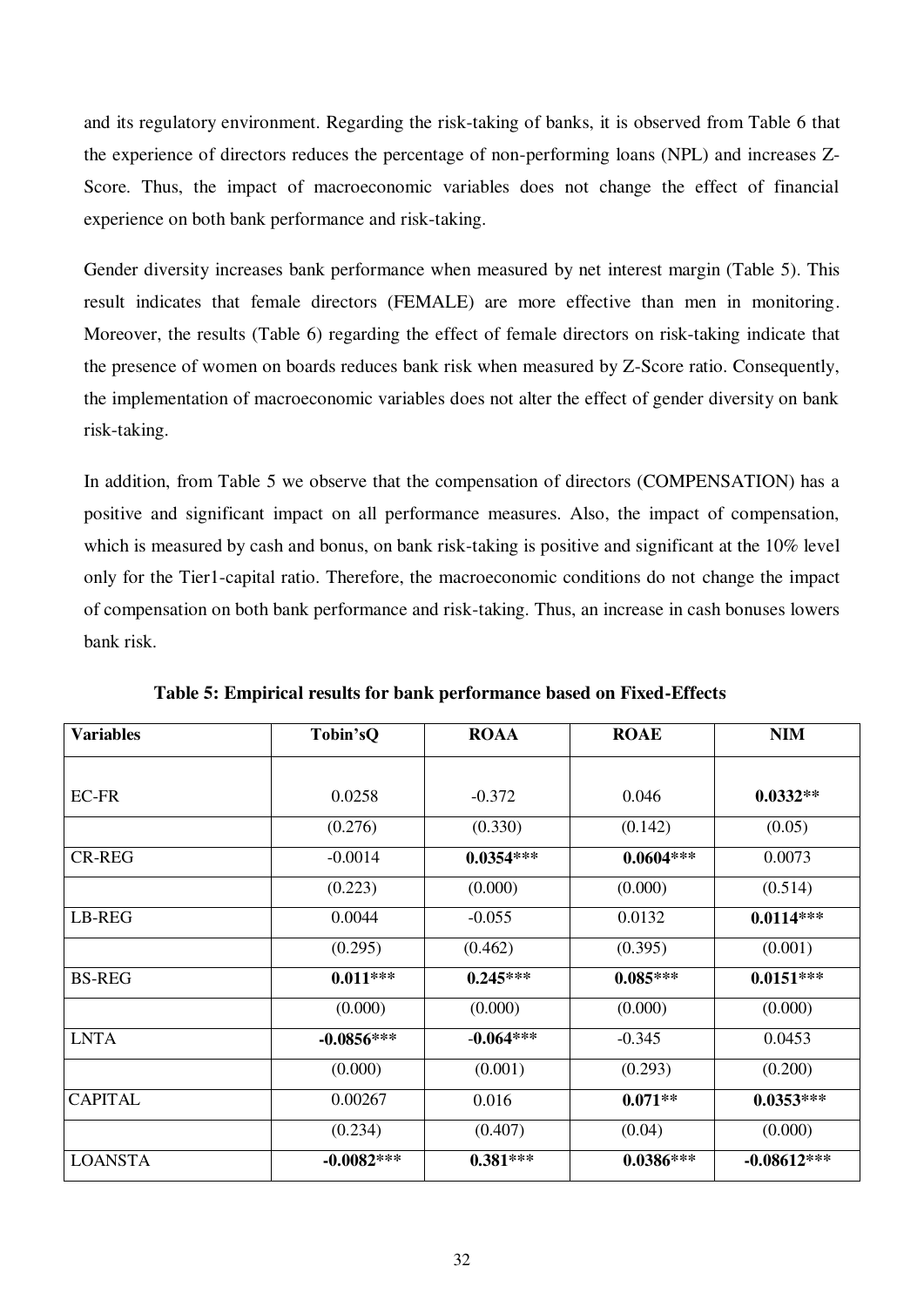|                     | (0.000)      | (0.000)      | (0.000)     | (0.000)     |
|---------------------|--------------|--------------|-------------|-------------|
| <b>GDP</b>          | $0.015*$     | $0.0531***$  | $0.119***$  | 0.0612      |
|                     | (0.10)       | (0.001)      | (0.000)     | (0.211)     |
| <b>INF</b>          | $-0.0041***$ | $-0.055*$    | $-0.155$    | $-0.0377**$ |
|                     | (0.001)      | (0.10)       | (0.192)     | (0.04)      |
| <b>MACGDP</b>       | $-0.077***$  | $-0.0126***$ | $-0.213***$ | $-0.0119$   |
|                     | (0.000)      | (0.001)      | (0.000)     | (0.221)     |
| <b>FOREIGN</b>      | 0.00589      | $-0.00438$   | $-0.232$    | $0.0821*$   |
|                     | (0.209)      | (0.313)      | (0.271)     | (0.06)      |
| <b>BS</b>           | 0.0025       | $0.0144***$  | $0.0528**$  | 0.0126      |
|                     | (0.539)      | (0.001)      | (0.05)      | (0.165)     |
| <b>EXPER</b>        | $-0.015$     | $0.0521**$   | $0.0985**$  | $0.0325***$ |
|                     | (0.238)      | (0.05)       | (0.05)      | (0.000)     |
| <b>FEMALE</b>       | 0.0017       | 0.0013       | 0.0596      | $0.0564*$   |
|                     | (0.287)      | (0.199)      | (0.185)     | (0.10)      |
| <b>COMPENSATION</b> | 0.00289      | $0.00625*$   | $0.0076*$   | 0.00269     |
|                     | (0.166)      | (0.09)       | (0.10)      | (0.231)     |
| Constant            | $1.632***$   | $2.45***$    | $3.78***$   | 2.214***    |
|                     | (0.000)      | (0.000)      | (0.000)     | (0.000)     |
| Observations        | 758          | 784          | 649         | 657         |
| Adjusted $R^2$      | 0.217        | 0.224        | 0.267       | 0.231       |
| N. of Banks         | 73           | 73           | $73\,$      | 73          |

Note: This table reports regression results obtained via the Fixed-Effects method. The dependent variable is bank performance (PERFOR) which measured by Tobin'sQ, ROAA, ROAE and NIM. Definitions of all variables are provided in Table 1 Superscripts \*, \*\*\* \* indicate statistical significance at 10%, 5% and 1% levels, respectively. Pvalues are reported in parentheses.

| <b>Variables</b> | <b>Z-Score</b> | <b>NPL</b>   | Tier1-Capital |
|------------------|----------------|--------------|---------------|
| EC-FR            | $0.0865*$      | $-0.0425***$ | $0.0497***$   |
|                  | (0.10)         | (0.001)      | (0.003)       |
| <b>CR-REG</b>    | 0.0127         | 0.0240       | 0.0159        |
|                  | (0.178)        | (0.179)      | (0.189)       |
| LB-REG           | $-0.01185$     | $-0.0351$    | $0.0167***$   |

# **Table 6: Empirical results for bank risk based on Fixed Effects**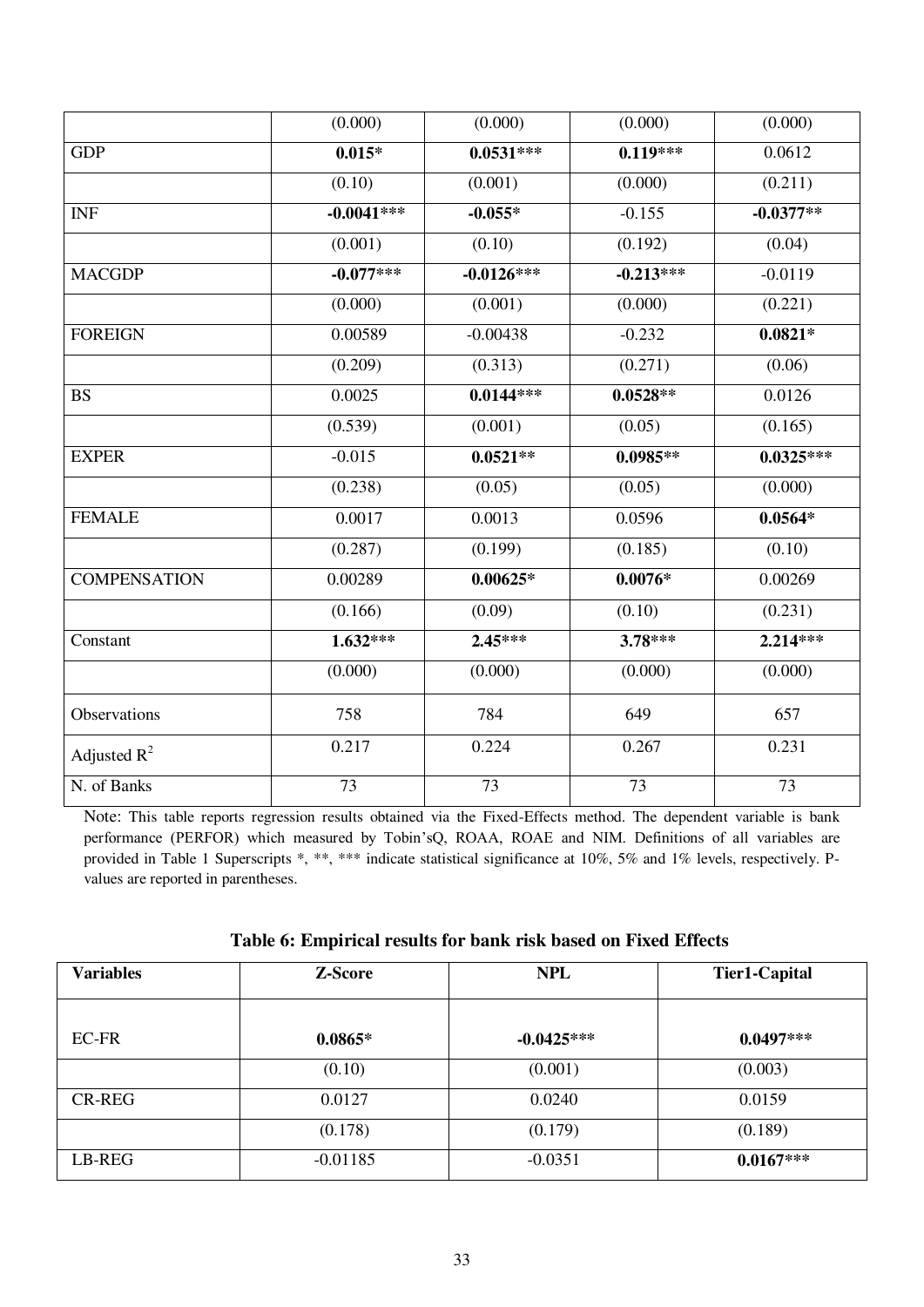|                     | (0.288)      | (0.246)          | (0.001)      |
|---------------------|--------------|------------------|--------------|
| <b>BS-REG</b>       | 0.0872       | $-0.0177***$     | 0.0592       |
|                     | (0.129)      | (0.000)          | (0.411)      |
| <b>LNTA</b>         | $0.02574*$   | 0.0340           | 0.0432       |
|                     | (0.10)       | (0.143)          | (0.107)      |
| <b>CAPITAL</b>      | $-0.0866***$ | $-0.0194**$      | $0.0778***$  |
|                     | (0.000)      | (0.027)          | (0.000)      |
| <b>LOANSTA</b>      | $-0.0285***$ | $-0.01305$       | $-0.0460***$ |
|                     | (0.000)      | (0.289)          | (0.000)      |
| <b>GDP</b>          | $-0.0306$    | $-0.1144$        | 0.0988       |
|                     | (0.261)      | (0.157)          | (0.156)      |
| <b>INF</b>          | $-0.0206$    | $0.0670***$      | $-0.0074$    |
|                     | (0.175)      | (0.000)          | (0.198)      |
| <b>MACGDP</b>       | $-0.0287***$ | $0.0788***$      | $-0.0967***$ |
|                     | (0.000)      | (0.000)          | (0.000)      |
| <b>FOREIGN</b>      | $-0.0132$    | 0.0231           | 0.04752      |
|                     | (0.257)      | (0.151)          | (0.109)      |
| <b>BS</b>           | 0.0372       | $-0.1029*$       | $0.0457**$   |
|                     | (0.313)      | (0.06)           | (0.05)       |
| <b>EXPER</b>        | $0.0668**$   | $-0.0282***$     | 0.0102       |
|                     | (0.05)       | (0.000)          | (0.128)      |
| <b>FEMALE</b>       | $0.0141*$    | $-0.0381$        | 0.0991       |
|                     | (0.10)       | (0.161)          | (0.192)      |
| <b>COMPENSATION</b> | 0.00635      | 0.00958          | $0.821***$   |
|                     | (0.222)      | (0.131)          | (0.000)      |
| Constant            | $2.337***$   | 3.432***         | $3.752***$   |
|                     | (0.000)      | (0.000)          | (0.000)      |
| <b>Observations</b> | 758          | $\overline{612}$ | 753          |
| N. of Banks         | 74           | 67               | 74           |
| Adjusted $R^2$      | 0.318        | 0.284            | 0.243        |

Note: This table reports regression results obtained via the Fixed-Effects method. The dependent variable is bank risk (RISK) which measured by Z-Score, NPL and Tier1-Capital. Definitions of all variables are provided in Table 1. Superscripts \*, \*\*, \*\*\* indicate statistical significance at 10%, 5% and 1% levels, respectively. P-values are reported in parentheses.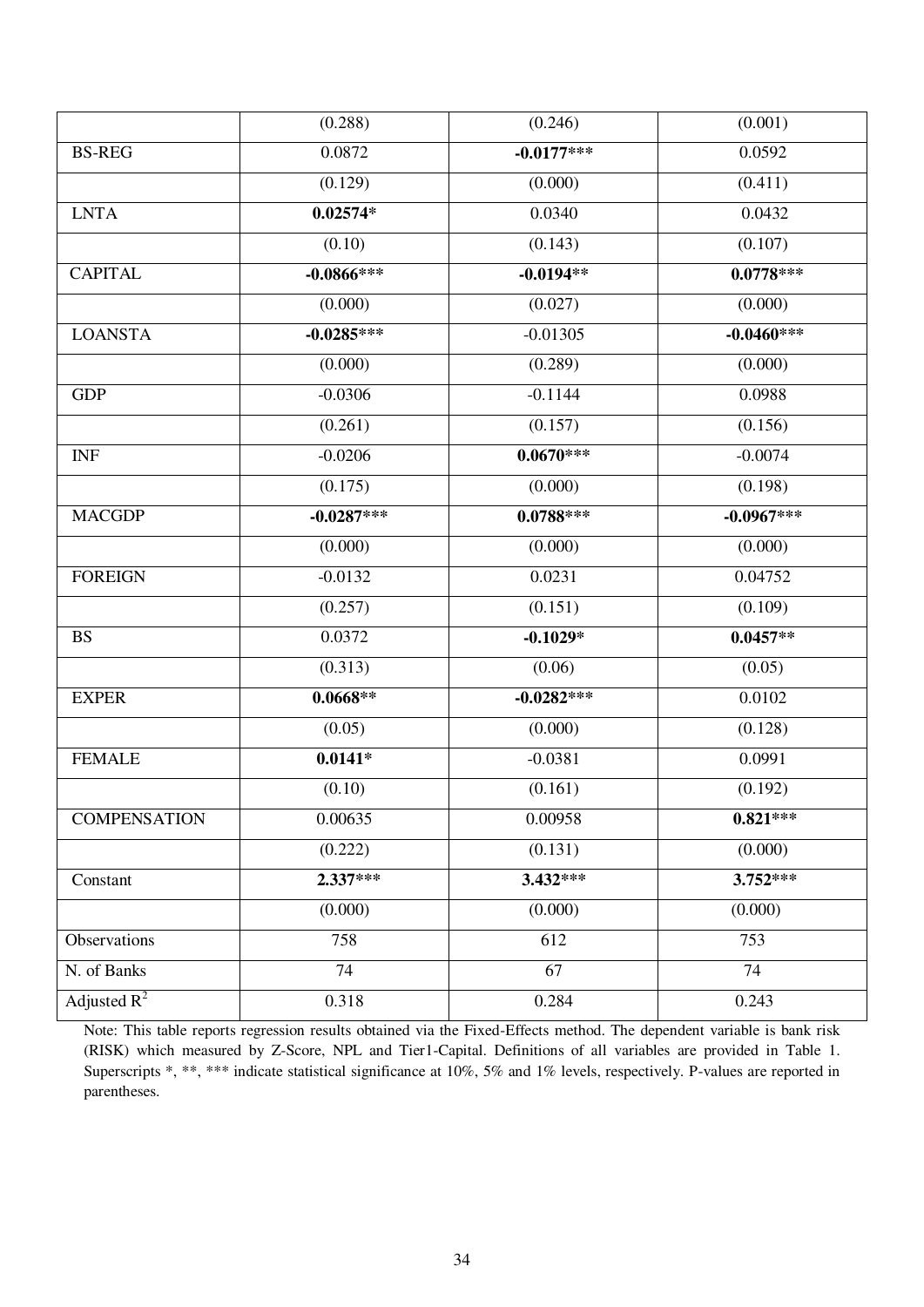#### **4.3.1 Decomposing credit market regulation**

To investigate further the impact of credit regulation on bank performance and risk-taking we next consider its main components. These are the percentage of deposits held in privately owned banks (CR-OWN), the government borrowing that does not crowd out private sector borrowing (CR-PR) and the limitation in the interest rates controls (CR-IR) that lead to high spreads and/or negative real interest rates (Psillaki and Mamatzakis, 2017). The models, described by equations 3a and 3b below, are estimated using the Fixed-Effects method.

# **Bank performance model**

 $(PERFOR)$ i,t= $\beta_{0}$ + $\beta_{1}$ CR-OWNi,t+ $\beta_{2}$ CR-PRi,t+ $\beta_{3}$ CR-IRi,t+ $\beta_{5}$ LNTAi,t+ $\beta_{6}$ CAPITALi,+ $\beta_{7}$ LOANSTA<sub>i,t</sub>+  $\beta_{_8}GDPi_{,t}+\beta_{_9}INFi_{,t}+\beta_{_{10}} MACGDPi_{,t}+\beta_{_{11}} FOREIGNi_{,t}+\beta_{_{12}}BSi_{,t}+\beta_{_{13}} EXPERi_{,t}+\beta_{_{14}} FEMALEi_{,t}+\beta_{_{15}} CO$ *MPENSATIONi,+ ui + εi,t (3a)* 

#### **Bank risk model**

$$
\begin{aligned}\n &\textbf{(RISK)}\textbf{i,}t = \beta_0 + \beta_1 \textbf{CR-OWN}\textbf{i,}t + \beta_2 \textbf{CR-PR}\textbf{i,}t + \beta_3 \textbf{CR-IR}\textbf{i,}t + \beta_5 \textbf{LNTA}\textbf{i,}t + \beta_6 \textbf{CAPITAL}\textbf{i,} + \beta_7 \textbf{LOANSTA}\textbf{i,}t + \beta_8 \textbf{GDP}\textbf{i,}t + \beta_9 \textbf{INFI}\textbf{i,}t + \beta_{10} \textbf{MACGDP}\textbf{i,}t + \beta_{11} \textbf{FOREIGN}\textbf{i,}t + \beta_{12} \textbf{BSi,}t + \beta_{13} \textbf{EXPER}\textbf{i,}t + \beta_{14} \textbf{FEMALE}\textbf{i,}t + \beta_{15} \textbf{CO} \\
&\textbf{MPENSATION}\textbf{i,} + u\textbf{i} + \varepsilon \textbf{i,}t \text{ (3b)}\n \end{aligned}
$$

Where *PERFOR* and *RISK* denote performance and risk-taking respectively for bank i, **t** the time period, **ln** the natural logarithmic, **β** the parameters to be estimated, **u** the unobserved fixed-effect for bank **i** and **ε** the remaining disturbance term.

The results in Table 7 indicate that the credit ownership (CR-OWN) variable increases bank performance at different levels when measured by Tobin'sQ and net interest margin. One possible explanation is that private ownership of banks increases performance through better allocation of credit in the economy that results from more adherences to market discipline (Mian, 2003). Moreover, the coefficient of the privately owned banks variable (CR-OWN) has no significant impact on bank risk-taking regardless of risk proxy.

Regarding the private sector variable (CR-PR) variable, we find that the impact on bank performance is negative and significant for return on average assets (ROAA) and return on average equity (ROAE) at the 1% and 5% levels respectively (Table 7). Our results are in line with those of Psillaki and Mamatzakis (2017) and Mamatzakis et al. (2013). One possible explanation is that the private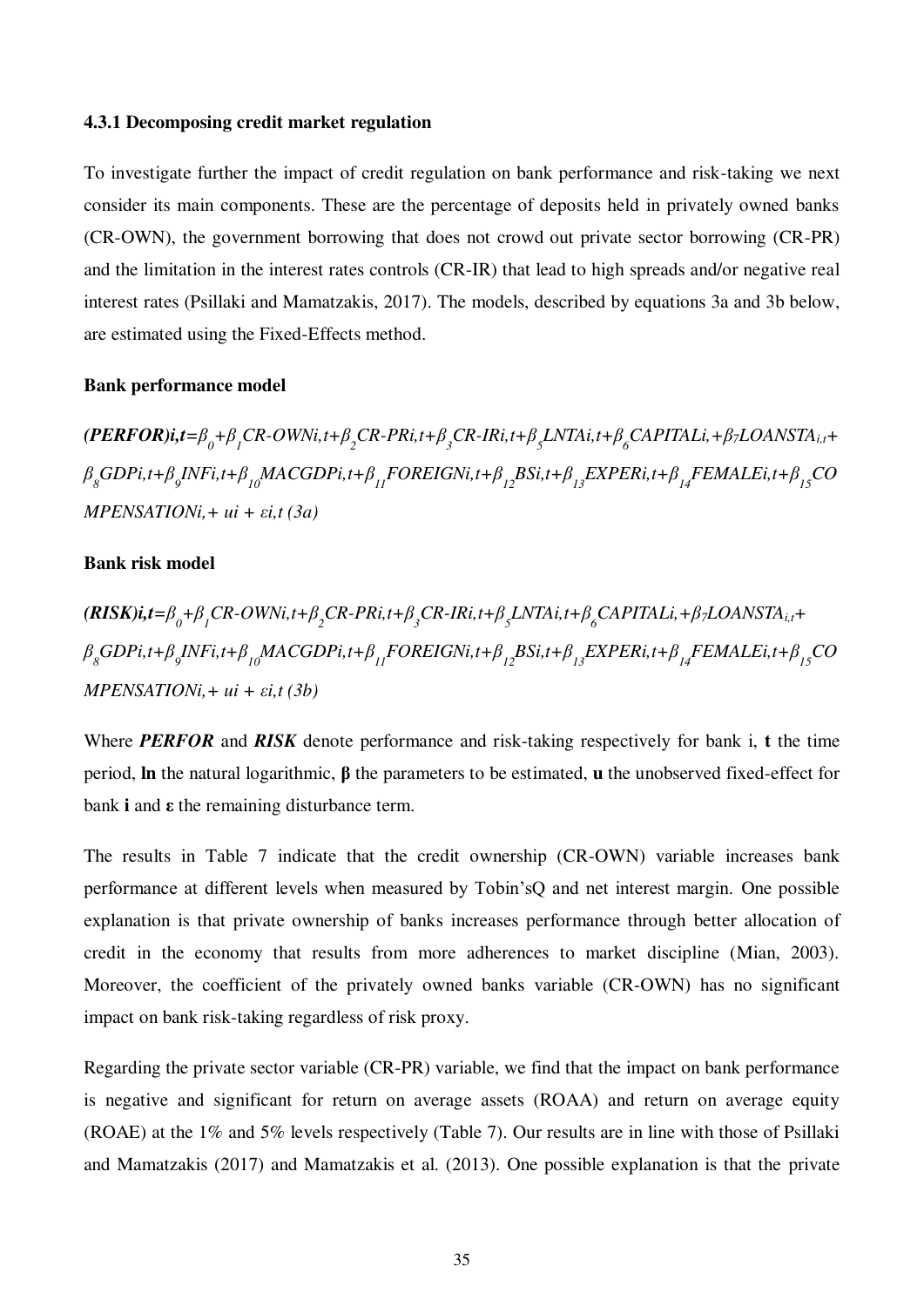sector is linked to costly monitoring and screening which turn in decreased profitability. However the results are mixed for bank risk-taking (Table 8). More precisely, we find that private sector borrowing has a negative and significant impact at the 1% level for non-performing loans which means which reduces credit risk. Also the impact on Tier1-capital is negative and hence, the government borrowing that does not crowd out private sector borrowing leads to a less stable banking system. One possible explanation is that when credit is directed to state the financial system is more stable.

The coefficient of interest rate controls (CR-IR) has a negative and significant impact on bank performance for almost all proxies except for Tobin'sQ at different levels (Table 7). Concerning the effect on risk-taking, we show in Table 8 that the interest rate control variables (CR-IR) increase bankruptcy. One possible explanation is that interest rate controls act as barriers for banks to take on increased risk and high-return projects (Hellman et al., 2000).

Concerning the impact of board size (BS) on bank performance when we employ the subcomponents is positive and significant at the 5% level for return on average assets (ROAA). Our results are consistent with those from Table 5 which argue that a large number of directors on boards may contribute positively to the decision-making process and, hence, improve bank performance. Regarding risk-taking the results are the same as in Table 6. More precisely, we show that the effect of board size is negative and significant at the 5% level for non-performing loans (Table 8).

In Table 7 we find that the estimated coefficient of the financial experience (EXPER) of directors is positive and significant at different levels for all measures, as in Fixed-Effects model (Table 5). Experienced directors have a better understanding of the complexity of financial activities and its regulatory environment. Regarding the risk-taking of banks, it is observed from Table 6 that the experience of directors reduces the percentage of non-performing loans (NPL) and increases Z-Score and Tier1-capital as in Table 6.

Gender diversity (FEMALE) has no significant impact on bank performance for any measure (Table 7). Moreover, the results regarding the effect of female directors on risk-taking are the same as in Table 6. More precisely, the presence of women on boards reduces bank risk when measured by Z-Score ratio. Female directors are more risk averse than men. Finally, from Tables 7 and 8 we observe that the compensation of directors (COMPENSATION) has no significant impact on bank performance and risk-taking.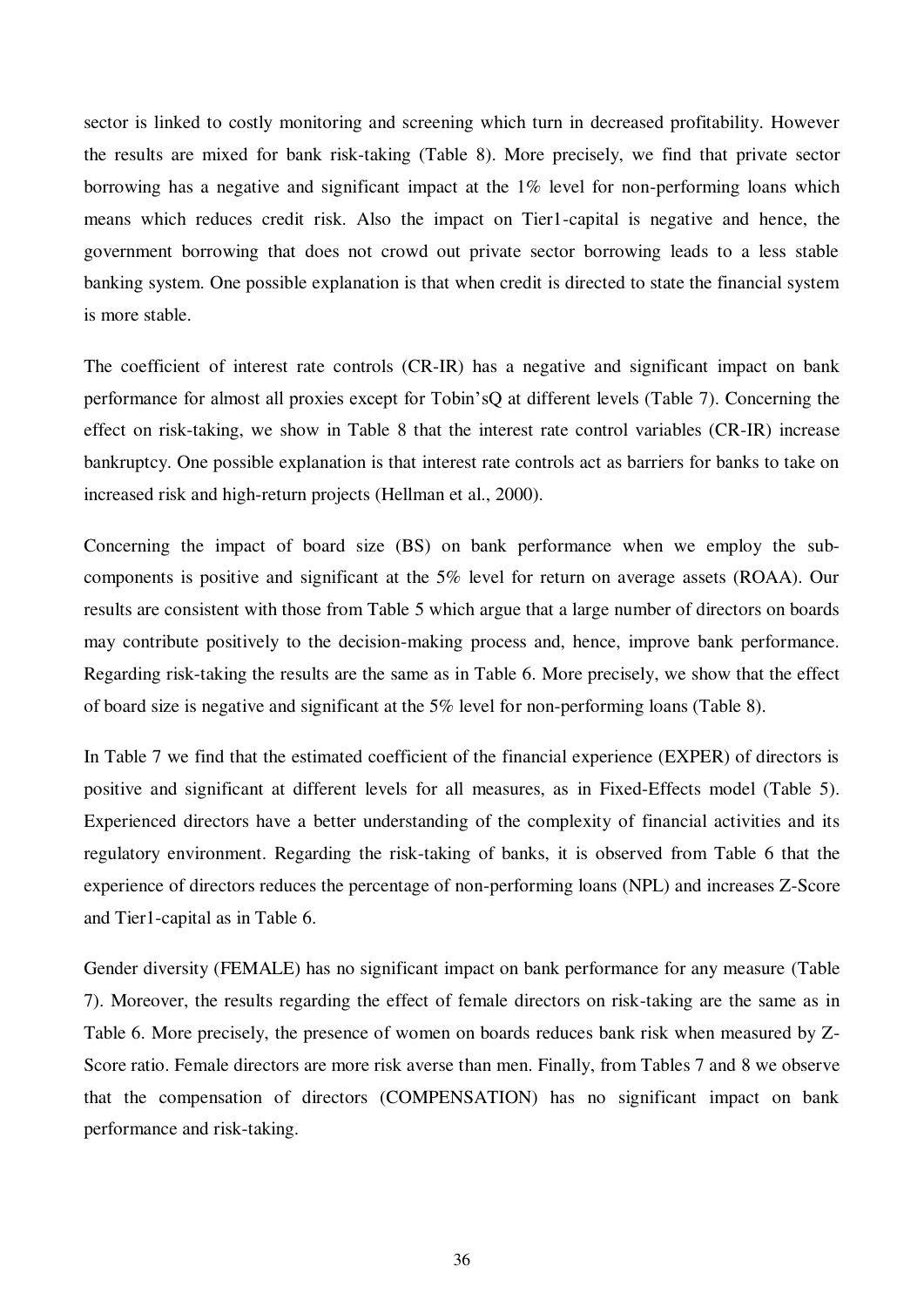# **Table 7: The impact of the Fraser sub-components of the Credit Regulation index on bank performance**

| <b>Variables</b>    | Tobin'sQ    | <b>ROAA</b>  | <b>ROAE</b> | <b>NIM</b>  |
|---------------------|-------------|--------------|-------------|-------------|
| CR-OWN              | $0.00864*$  | 0.0198       | $-0.827$    | $0.126***$  |
|                     | (0.08)      | (0.713)      | (0.984)     | (0.000)     |
| CR-PR               | $-0.00216$  | $-0.227***$  | $-0.254**$  | $-0.0501$   |
|                     | (0.361)     | (0.001)      | (0.04)      | (0.327)     |
| $CR-IR$             | $-0.00909$  | $-0.451***$  | $-0.3888*$  | $-0.220***$ |
|                     | (0.765)     | (0.000)      | (0.10)      | (0.002)     |
| <b>GDP</b>          | $0.00048**$ | $0.112***$   | $0.1731***$ | 0.00514     |
|                     | (0.02)      | (0.001)      | (0.000)     | (0.732)     |
| <b>INF</b>          | $-0.0016$   | $-0.0241**$  | $-0.524$    | $0.0309**$  |
|                     | (0.432)     | (0.03)       | (0.546)     | (0.04)      |
| <b>CAPITAL</b>      | $0.00386**$ | $0.0394***$  | 0.274       | $-0.00741$  |
|                     | (0.02)      | (0.001)      | (0.194)     | (0.649)     |
| <b>LNTA</b>         | 0.00254     | $-0.150***$  | $-0.436***$ | $-0.177***$ |
|                     | (0.174)     | (0.001)      | (0.000)     | (0.001)     |
| <b>LOANSTA</b>      | $-0.478***$ | 0.00340      | $-0.315***$ | $0.0163***$ |
|                     | (0.01)      | (0.354)      | (0.000)     | (0.002)     |
| <b>MACGDP</b>       | $0.0994***$ | $0.00693***$ | $0.124***$  | $-0.00169$  |
|                     | (0.000)     | (0.002)      | (0.000)     | (0.152)     |
| <b>FOREIGN</b>      | $-0.00284$  | $0.00571**$  | $0.0624*$   | $0.00558**$ |
|                     | (0.312)     | (0.04)       | (0.10)      | (0.05)      |
| <b>BS</b>           | $-0.00749$  | $0.181**$    | 1.990       | $-0.0208$   |
|                     | (0.596)     | (0.08)       | (1.216)     | (0.0501)    |
| <b>EXPER</b>        | $0.00238**$ | $0.0714***$  | $0.885***$  | $0.0317***$ |
|                     | (0.001)     | (0.001)      | (0.000)     | (0.001)     |
| <b>FEMALE</b>       | $-0.00426$  | $-0.00849$   | $-0.0157$   | 0.00188     |
|                     | (0.284)     | (0.525)      | (0.731)     | (0.250)     |
| <b>COMPENSATION</b> | $-0.00839$  | 0.00417      | 0.00617     | $-0.00130$  |
|                     | (0.179)     | (0.328)      | (0.452)     | (0.151)     |
| Constant            | $0.567***$  | 1.896**      | $1.447***$  | 2.494***    |
|                     | (0.000)     | (0.05)       | (0.001)     | (0.000)     |
| Observations        | 482         | 567          | 555         | 567         |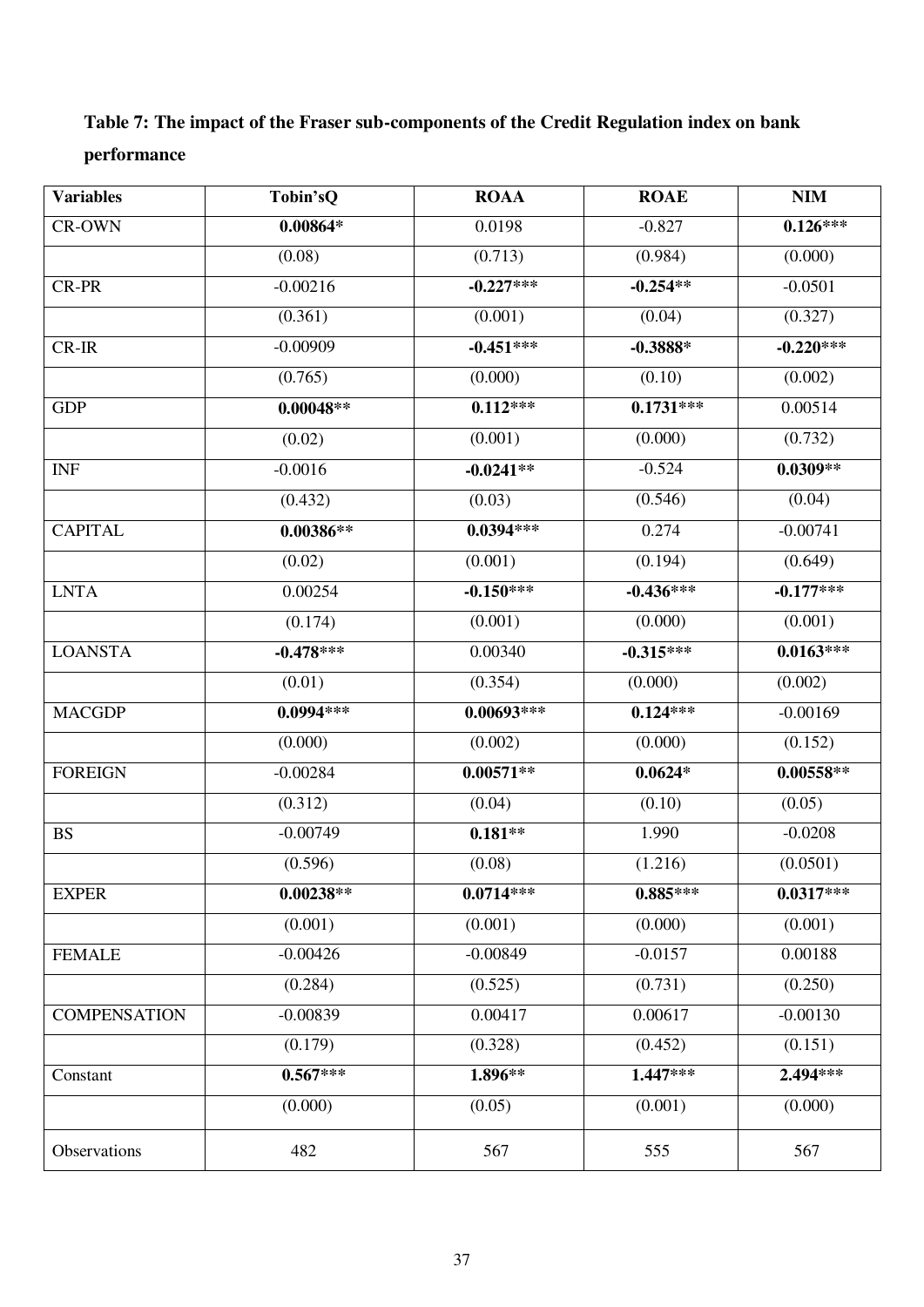| Adjusted $R^2$ | J.294 | 0.287                    | .257<br>$\mathsf{v}.\mathsf{v}$ | 0.301                    |
|----------------|-------|--------------------------|---------------------------------|--------------------------|
| of Banks<br>N. | ν.    | $\overline{\phantom{a}}$ | - -                             | $\overline{\phantom{a}}$ |

Note: This table reports regression results obtained via the Fixed-Effects method. The dependent variable is bank performance (PERFOR) which measured by Tobin'sQ, ROAA, ROAE and NIM. Definitions of all variables are provided in Table 1. Superscripts \*, \*\*, \*\*\* indicate statistical significance at 10%, 5% and 1% levels, respectively. Pvalues are reported in parentheses.

| <b>Variables</b> | Z-Score     | <b>NPL</b>   | <b>Tier1-Capital</b> |
|------------------|-------------|--------------|----------------------|
| CR-OWN           | $-0.00821$  | 0.397        | $-0.00680$           |
|                  | (0.135)     | (0.353)      | (0.124)              |
| CR-PR            | 0.0454      | $-0.837***$  | $-0.194*$            |
|                  | (0.115)     | (0.000)      | (0.10)               |
| $CR-IR$          | $-0.828***$ | 0.897        | $-0.475**$           |
|                  | (0.000)     | (0.619)      | (0.05)               |
| <b>GDP</b>       | 0.0161      | $-0.125$     | $-0.0357$            |
|                  | (0.255)     | (0.780)      | (0.247)              |
| <b>INF</b>       | $-0.0520$   | $-0.680***$  | $-0.0277$            |
|                  | (0.474)     | (0.000)      | (0.482)              |
| <b>LNTA</b>      | 0.0341      | 0.236        | $-0.0682$            |
|                  | (0.170)     | (0.285)      | (0.101)              |
| <b>CAPITAL</b>   | $0.952***$  | $0.272***$   | $0.903***$           |
|                  | (0.000)     | (0.000)      | (0.000)              |
| <b>LOANSTA</b>   | 0.0118      | $-0.0215$    | $-0.0280***$         |
|                  | (0.993)     | (0.219)      | (0.001)              |
| <b>MACGDP</b>    | $0.0301***$ | $-0.0872***$ | $-0.0279$            |
|                  | (0.001)     | (0.001)      | (0.481)              |
| <b>FOREIGN</b>   | $-0.0160$   | $-0.0376**$  | 0.00161              |
|                  | (0.121)     | (0.05)       | (0.675)              |
| <b>BS</b>        | $-0.250$    | $-1.028**$   | 0.0704               |
|                  | (0.178)     | (0.05)       | (0.163)              |
| <b>EXPER</b>     | $0.0603*$   | $-0.223**$   | $0.0574*$            |
|                  | (0.10)      | (0.05)       | (0.10)               |
| <b>FEMALE</b>    | $0.0164*$   | $-0.00642$   | $0.0210**$           |
|                  | (0.10)      | (0.252)      | (0.05)               |

### **Table 8: The impact of the Fraser sub-components of the Credit Regulation index on bank risk**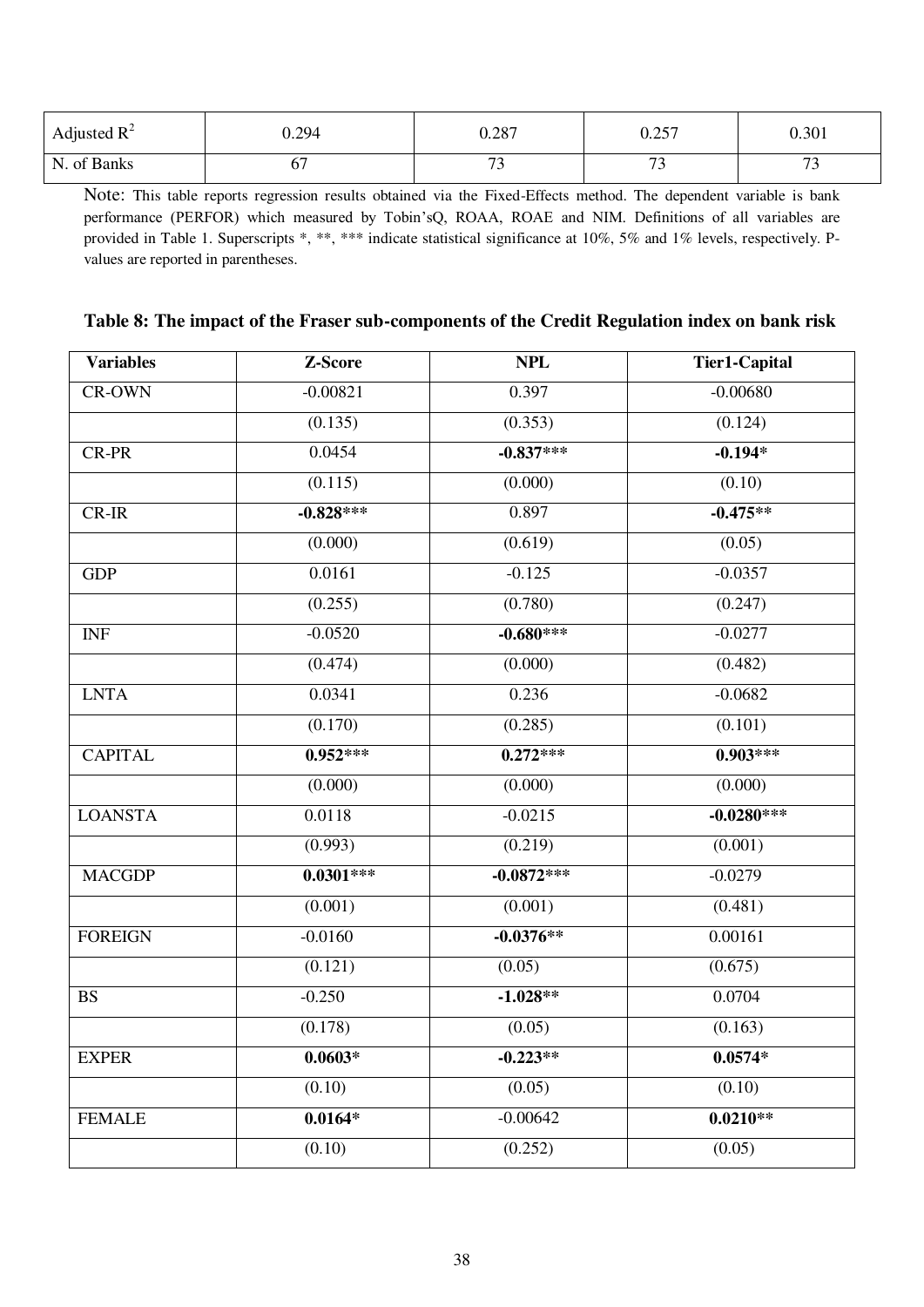| <b>COMPENSATION</b> | 0.00435    | 0.00947    | $-0.00356$ |
|---------------------|------------|------------|------------|
|                     | (0.518)    | (0.154)    | (0.595)    |
| Constant            | $2.129***$ | $1.953***$ | $1.755***$ |
|                     | (0.000)    | (0.000)    | (0.000)    |
| <b>Observations</b> | 568        | 506        | 559        |
| Adjusted $R^2$      | 0.297      | 0.265      | 0.258      |
| N. of banks         | 73         | 65         | 72         |

Note: This table reports regression results obtained via the Fixed-Effects method. The dependent variable is bank risk (RISK) which measured by Z-Score, NPL and Tier1-Capital. Definitions of all variables are provided in Table 1. Superscripts \*, \*\*, \*\*\* indicate statistical significance at 10%, 5% and 1% levels, respectively. P-values are reported in parentheses.

#### **4.4 Empirical results based on the two-step system GMM method**

We report the system estimator regression results in Tables 9 and 10. In line with our previous results, economic freedom (EC-FR) is positively related to bank performance at different levels for all measures apart from net interest margin. This positive relationship between economic freedom and bank performance was indicated by the Fixed-Effects method. Thus, hypothesis H1.a is accepted. Countries with heavy regulation reduce opportunities, and hence, decrease competition. Moreover, the effect of economic freedom on risk-taking is positive and statistically significant for the Z-Score ratio and Tier1-capital ratio but negative for non-performing loans (NPL), rendering support to hypothesis H1.d. Our results indicate that more economic freedom is associated with a lower probability of default due to high competition and economic growth. Thus, economic freedom promotes financial system soundness.

Similarly, as before, credit regulation (CR-REG) is positively related to bank performance at the 1% level for the Tobin'sQ ratio, the return on average assets (ROAA) and the return on average equity (ROAE), at different levels, providing support for hypothesis H2.1.a. In contradiction to our previous findings, the results regarding the coefficient of credit regulation on risk-taking are mixed. More precisely, credit regulation (CR-REG) is positively related to bank risk at the 1% level for Z-Score ratio and at the 10% level for non-performing loans (NPL). As a consequence, the liberal credit regulation increases credit risk (Table 10). One possible explanation for this result is that stricter regulation in combination with a high level of market power contributes to reduction of credit risk (Agoraki et al., 2011). Thus, we accept both hypotheses H2.1.c and H2.1.d.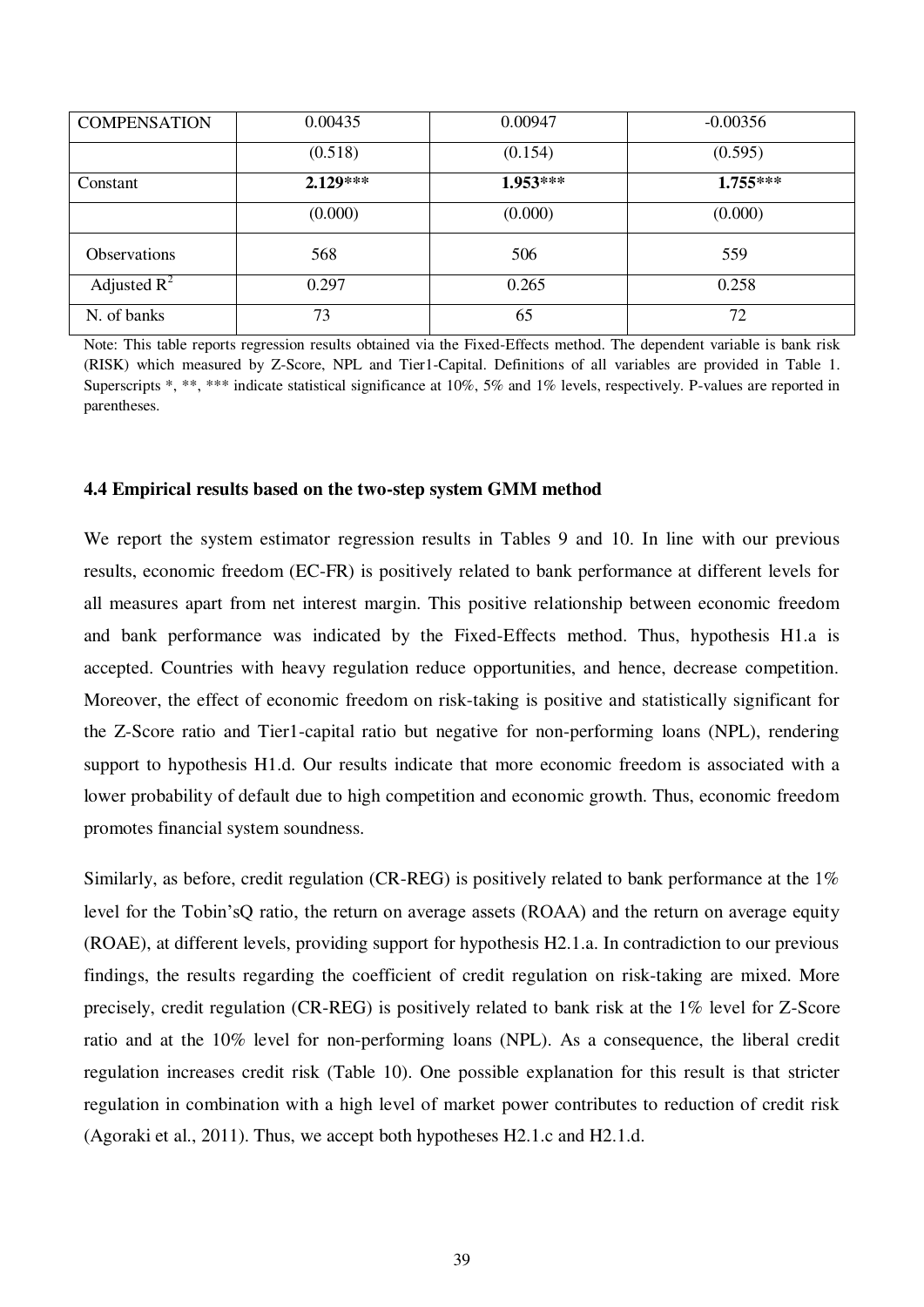The effect of labor regulation (LB-REG) on bank performance is positive and significant, as before, for all proxies at different levels, except for net interest margin Thus, we accept hypothesis H2.2.a. One possible explanation is that greater regulation reduces competition and thus, leads to low levels of bank efficiency (Scarpetta and Tressel, 2004). Concerning the effect of labor regulation on risktaking the results remain the same, with those from Fixed-Effects model (Table 6). More precisely, liberal labor regulation reduces risk-taking, as we find a positive and significant relationship for Zscore but negative for non-performing loans (Table 10). Therefore, we accept hypothesis H2.2.d.

The results regarding business regulation (BS-REG) on bank performance are the same as before. Based on the two-step system GMM method (Table 9), we find a positive and significant relationship between business regulation and bank performance for all proxies apart from net interest margin. Thus, we accept hypothesis H.2.3.a. Moreover, the effect of business regulation on risk-taking is positive and statistically significant for the Z-Score ratio but negative for non-performing loans (NPL) at the 1% level (Table 10), rendering support to hypotheses H2.3.c and H2.3.d. A possible explanation for this result is that liberal regulation of the business market leads to low levels of nonperforming loans and therefore to less credit risk.

Contrary to our previous results the effect of bank size (LNTA) on performance is now positive and significant at different levels for almost all proxies except for return on average assets (ROAA). Larger banks are expected to use better technology, be more diversified and better managed. Larger banks may also enjoy economies of scale. Regarding risk-taking, the results remain the same as in the Fixed-Effects model. More precisely, the effect of size (LNTA) on bank risk-taking is positive and significant at the 1% level for Z-Score and Tier1-capital ratio (Table 10), in line with the toobig-to-fail concept.

Our results in Table 9 show a positive relationship between tighter capital regulation (CAPITAL) and bank performance for all performance measures. In line with our previous findings, the effect of capital ratio is negative at the 5% level for non-performing loans (NPL) but positive at the 1% level for Z-Score and Tier1-capital ratio. Well-capitalized banks have the required liquidity in order to manage credit risk.

According to the GDP growth (GDP) the sign of the relationship remains constant and positive for bank performance as on the Fixed-Effects model. In contradiction to our previous results, we find that the impact of GDP growth on bank risk-taking is positive and significant at the 5% level for Z-Score. More, precisely, banks with higher leverage tend to decrease probability of default (Table 10).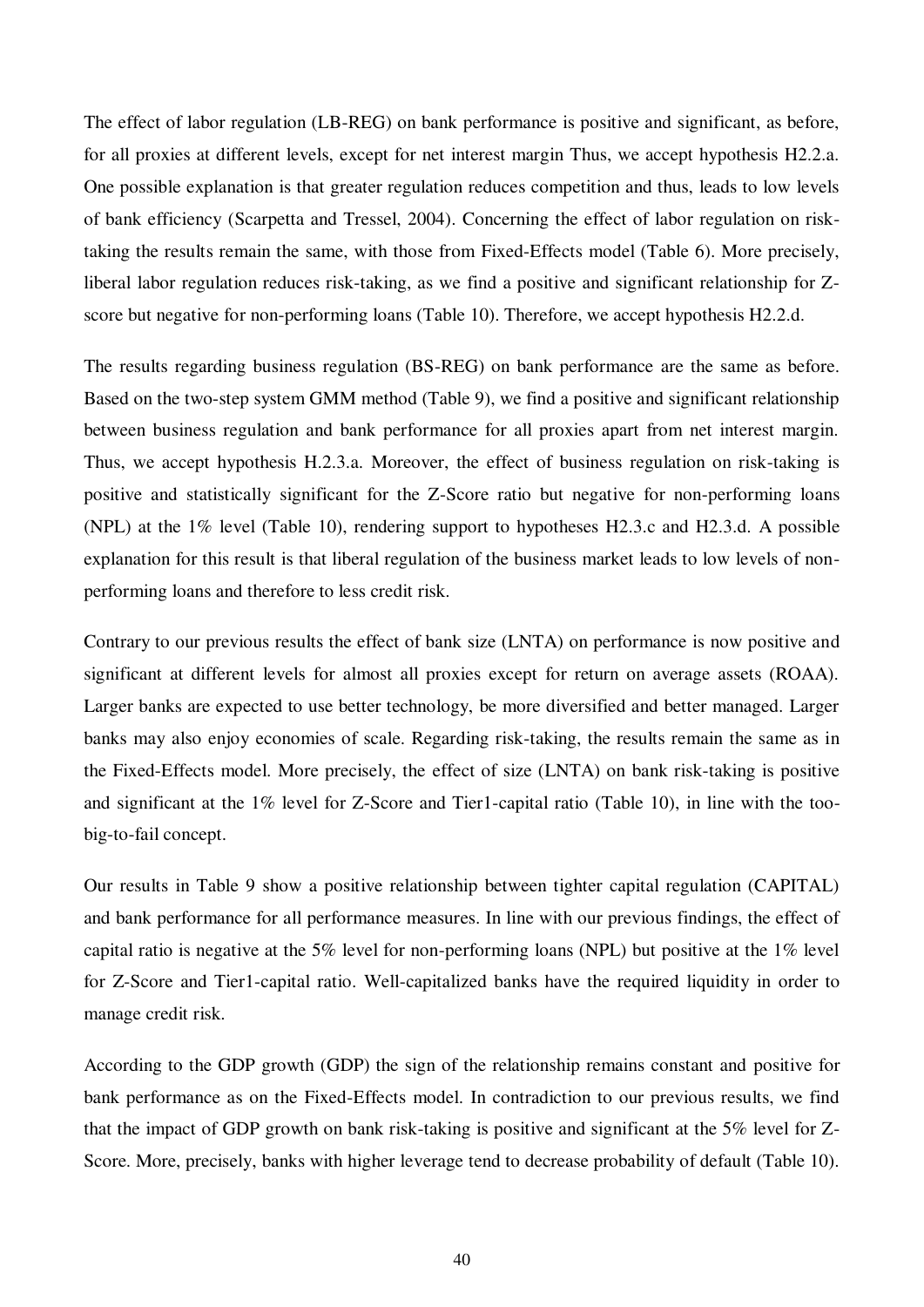Our result corroborates research conducted by Agoraki et al. (2011) who claim that high levels of GDP growth increase bank soundness.

Concerning the relationship between bank performance and inflation (INF) the results are the same as on the Fixed-Effects model (Table 5). More precisely, the inflation is negative and significant at the 1% level for almost all proxies apart from net interest margin (NIM). One possible explanation for this result is that a lower inflationary environment is more conducive to bank activities (Barth et al., 2013). Similarly, the results regarding the impact of the inflation variable on risk-taking remain the same in the two-step system GMM model. According to Table 10 we find a positive and significant relationship between inflation and bank risk-taking, measured by non-performing loans at the 10% level, meaning that high levels on inflation increase credit risk.

In contradiction to our previous results the effect of stock market capitalization to GDP (MACGDP) is positive and significant at the 1% level for return on average assets (ROAA) and return on average equity (ROAE). Our results are in line with those of Barth et al. (2006) and Demirguc-Kunt and Huizinga (1999) among others, who found a positive relationship between stock market capitalization and bank performance. According to the authors, this positive relationship could be explained due to the complementary effect between debt and equity financing (Pasiouras et al, 2009).

Moreover, the results regarding the effect of stock market capitalization (MACGDP) on bank risktaking are different from those using the Fixed-Effects model (Table 6). More precisely, the stock market capitalization is positive and significant at different levels for both Z-Score and Tier1-capital but negative for non-performing loans at the 1% level, meaning that stock market capitalization reduces credit risk and contributes to the financial stability.

Regarding the effect of the presence of foreign banks (FOREIGN) the results are not the same as before. Based on the two-step system GMM model in Table 9 we show that there is no significant relationship between bank performance and foreign banks. Moreover, regarding bank risk-taking the results are mixed (Table 10) and different from those of the Fixed-Effects model (Table 6). More precisely, we find that foreign banks increase credit risk as they are positively linked to nonperforming loans but they also enhance the Tier1-capital ratio.

Contrary to our previous results the effect of loans to total assets (LOANSTA) on bank performance is negative and statistically significant at the 1% level for all proxies (Table 9). Moreover, our findings indicate that the effect of asset utilization on risk-taking is negative for Z-Score and Tier1 capital ratio at the 5% level but positive and significant at the same level for non-performing loans.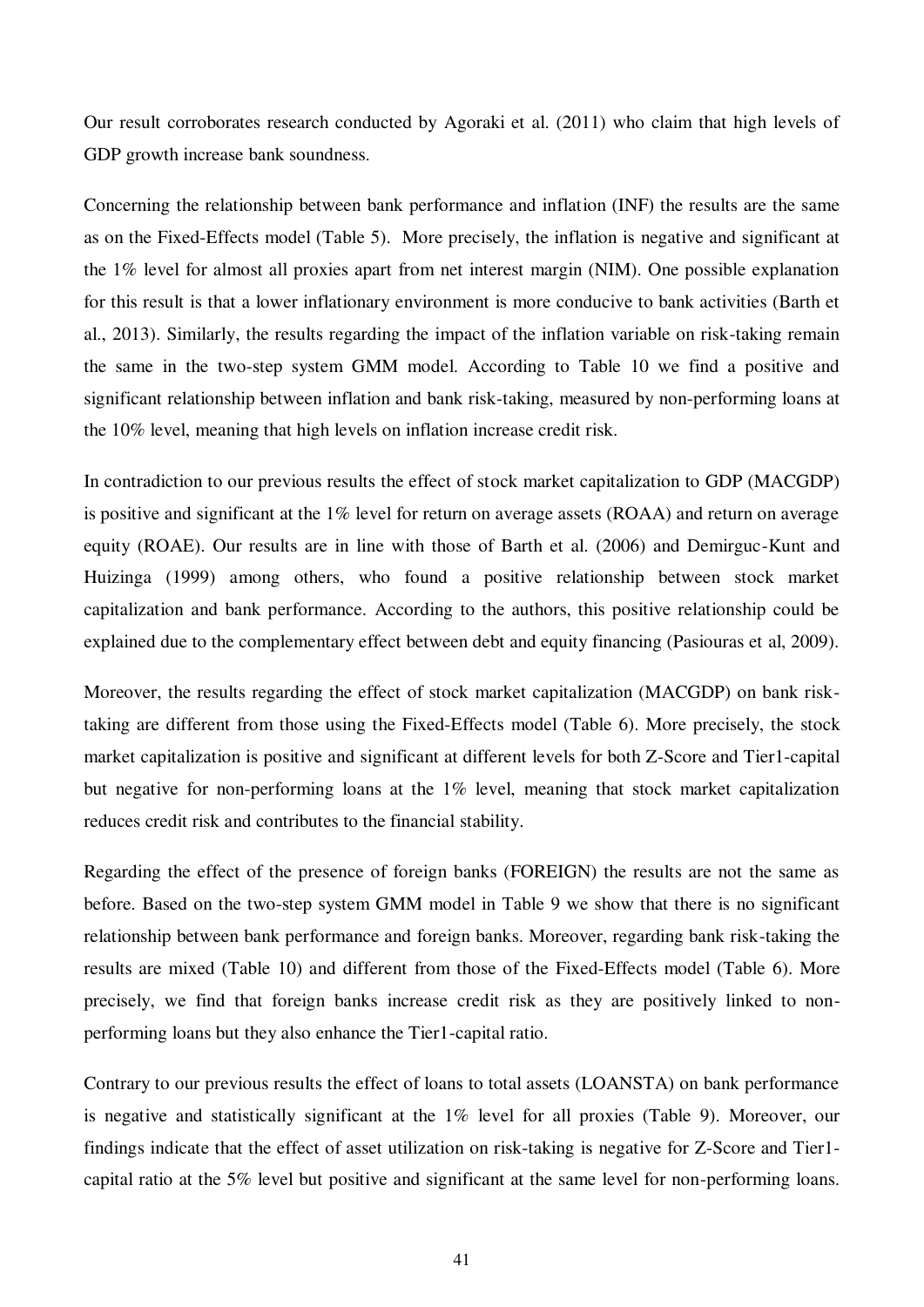One possible explanation for this result is that loans are usually linked to higher operational risks and, therefore, they need to be monitored (Garcia-Herrero et al., 2009).

In addition, the relationship between board size (BS) and performance is negative and significant at the 1% for return on average assets (Table 9). Our findings indicate that the board of directors becomes less effective when the number of members increases (Pathan and Faff, 2013). The impact of board size on risk-taking is negative at the 5% for Z-Score and Tier1-capital ratio (Table 10). A liberal economic environment in conjunction with less credit regulation might give the opportunity to board members to take more risks and hence, to increase the likelihood of default risk.

Based on the results in Table 9, we find that the effect of financial experience (EXPER) on bank performance is positive and significant at different levels, except for return on average equity (ROAE). Furthermore, the experience of directors has a positive impact on credit risk-taking as it is positively associated with non-performing loans (Table 10). Our results are the same as those in Tables 8 and 9. One possible explanation is that managers often operate in the interest of shareholders and hence led to risky decisions. Macroeconomic conditions do not alter the impact of financial experience on bank performance and risk-taking.

Furthermore, in Table 9 we find that the effect of female directors on bank performance is positive and significant at different levels except for return on average equity (ROAE). Moreover, the effect of female directors (FEMALE) on bank risk-taking is negative and significant at the 1% level for non-performing loans (Table 10). Thus, macroeconomic conditions change the impact of gender diversity on bank performance and risk-taking when we apply the two-step system GMM model. One possible explanation is that in a liberal labor environment the presence of women tends to be high. This in turn, leads to less credit risk as women are considered to be less overconfident than men, and thus, they do not take risks.

Concerning the relationship between bank performance and compensation (COMPENSATION) the results are the same as in Tables 8 and 9. More precisely, the compensation of directors is positive and significant at the 1% level for Tobin'sQ (Table 9). Regarding the risk-taking the impact of compensation is negative and significant at the 1% level for both non-performing loans and Tier1 capital. One possible explanation is that in a more liberal and competitive environment, directors are more willing to invest in positive Net Present Value projects (Curi and Murgia, 2018).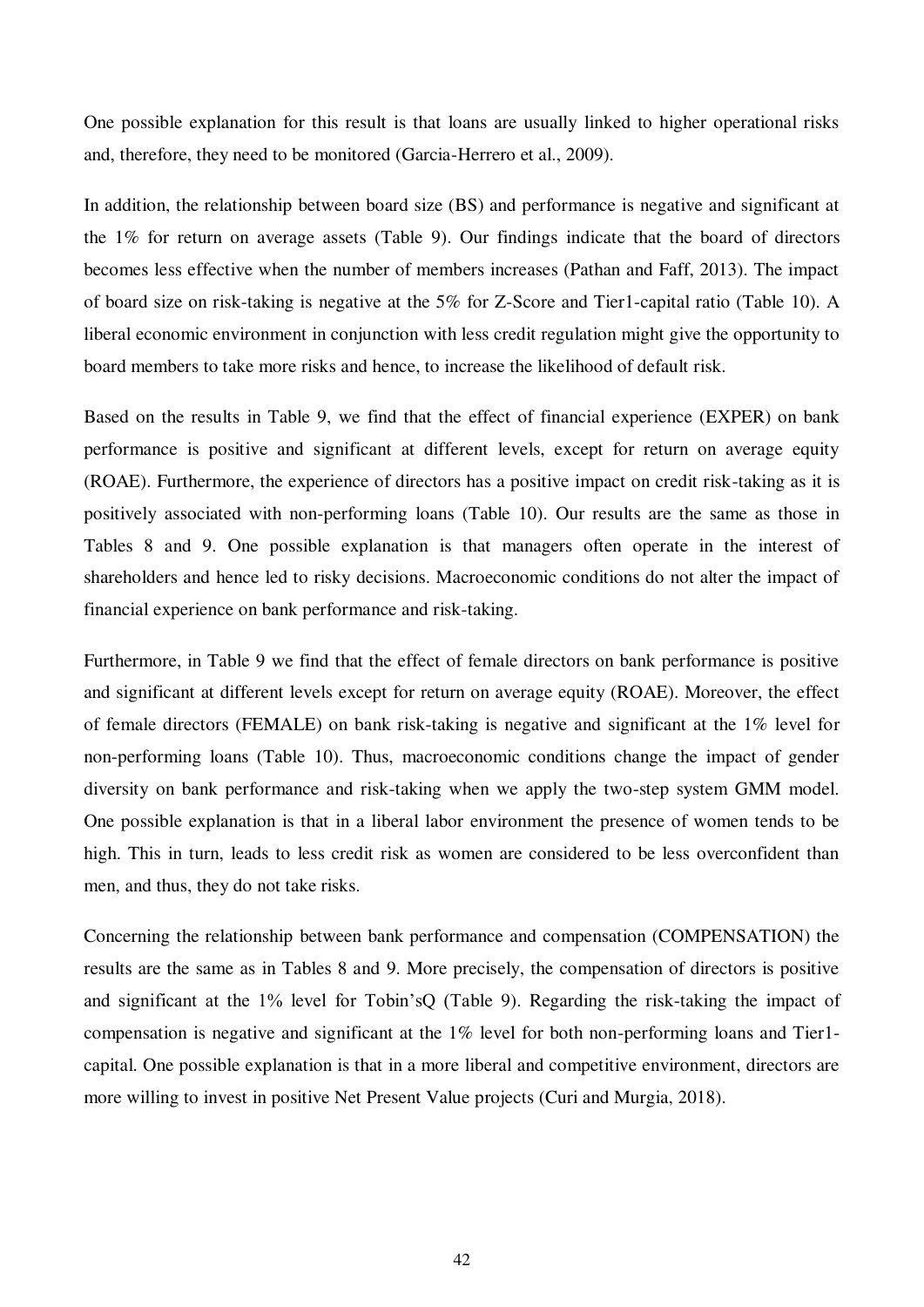# **Table 9: Empirical results for bank performance based on Two-step system GMM method**

| <b>Variables</b> | Tobin'sQ     | <b>ROAA</b>  | <b>ROAE</b> | <b>NIM</b>   |
|------------------|--------------|--------------|-------------|--------------|
|                  |              |              |             |              |
| Tobin's $Q(t-1)$ | $0.722***$   |              |             |              |
|                  | (0.000)      |              |             |              |
| $ROAA(t-1)$      |              | $0.1196***$  |             |              |
|                  |              | (0.000)      |             |              |
| $ROAE(t-1)$      |              |              | $0.3756***$ |              |
|                  |              |              | (0.000)     |              |
| $NIM$ (t-1)      |              |              |             | $0.748***$   |
|                  |              |              |             | (0.000)      |
| $EC$ -FR         | $0.0138**$   | $0.05317***$ | $0.1310***$ | 0.0514       |
|                  | (0.05)       | (0.000)      | (0.000)     | (0.148)      |
| <b>CR-REG</b>    | $0.0443**$   | $0.271***$   | $0.0221***$ | 0.0145       |
|                  | (0.02)       | (0.000)      | (0.000)     | (0.241)      |
| LB-REG           | $0.0241*$    | $0.115***$   | $0.2005*$   | 0.0129       |
|                  | (0.10)       | (0.001)      | (0.10)      | (0.371)      |
| <b>BS-REG</b>    | $0.0633***$  | $0.0296***$  | $0.0376***$ | 0.0831       |
|                  | (0.001)      | (0.000)      | (0.001)     | (0.184)      |
| <b>GDP</b>       | $0.0121***$  | $0.0916***$  | $0.141***$  | $-0.0507$    |
|                  | (0.000)      | (0.000)      | (0.000)     | (0.152)      |
| <b>INF</b>       | $-0.0094***$ | $-0.0628***$ | $-0.197***$ | 0.0415       |
|                  | (0.000)      | (0.000)      | (0.000)     | (0.387)      |
| <b>CAPITAL</b>   | $0.0459**$   | $0.0282***$  | $0.0731***$ | $0.0114*$    |
|                  | (0.02)       | (0.000)      | (0.000)     | (0.10)       |
| <b>LNTA</b>      | $0.0505***$  | 0.0857       | $0.0145**$  | $0.0246***$  |
|                  | (0.001)      | (0.158)      | (0.05)      | (0.007)      |
| <b>LOANSTA</b>   | $-0.4636***$ | $-0.176***$  | $-0.128***$ | $-0.0370***$ |
|                  | (0.000)      | (0.000)      | (0.000)     | (0.000)      |
| <b>MACGDP</b>    | 0.00332      | $0.0108***$  | $0.115***$  | $-0.0441$    |
|                  | (0.416)      | (0.000)      | (0.000)     | (0.387)      |
| <b>FOREIGN</b>   | 0.00314      | 0.01233      | 0.0157      | 0.01807      |
|                  | (0.283)      | (0.155)      | (0.259)     | (0.189)      |
| <b>BS</b>        | 0.0442       | $-0.0203***$ | 0.3191      | $-0.0514$    |
|                  | (0.203)      | (0.001)      | (0.160)     | (0.143)      |
|                  |              |              |             |              |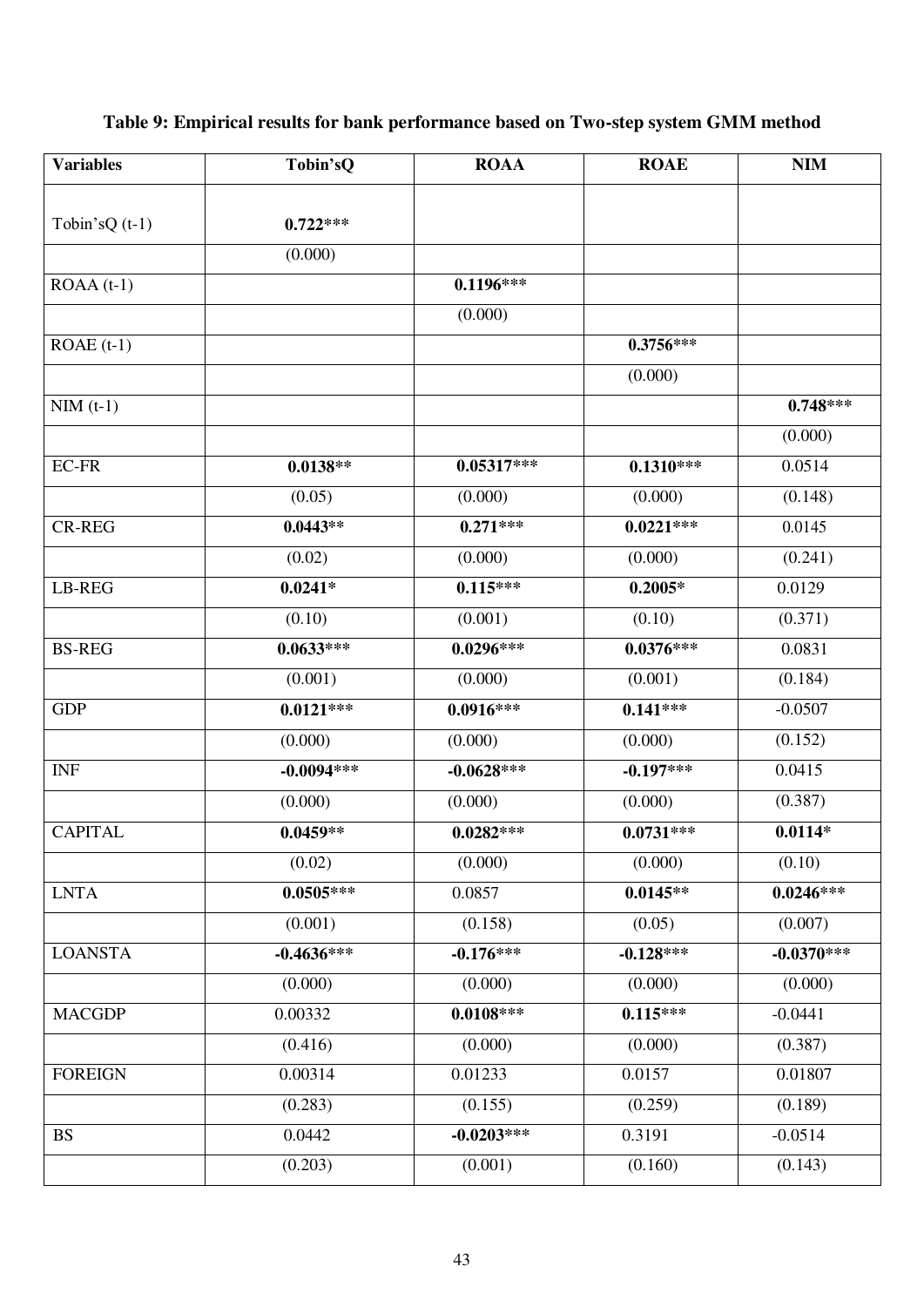| <b>EXPER</b>        | $0.0759**$      | $0.0453***$      | 0.5351           | $0.0112**$       |
|---------------------|-----------------|------------------|------------------|------------------|
|                     | (0.05)          | (0.001)          | (0.114)          | (0.05)           |
| <b>FEMALE</b>       | $0.00276***$    | $0.0727***$      | 0.0257           | $0.0240**$       |
|                     | (0.001)         | (0.001)          | (0.178)          | (0.04)           |
| <b>COMPENSATION</b> | $0.4636***$     | 0.0667           | 0.00329          | 0.00113          |
|                     | (0.000)         | (0.133)          | (0.241)          | (0.136)          |
| Constant            | $0.789***$      | $1.179***$       | $2.301***$       | $0.331***$       |
|                     | (0.000)         | (0.000)          | (0.000)          | (0.000)          |
| <b>Observations</b> | 417             | 596              | 548              | 581              |
| AR(1)               | $-1.83[0.05]**$ | $-2.08[0.00]***$ | $-3.02[0.00]***$ | $-1.93[0.04]$ ** |
| AR(2)               | 0.25[0.48]      | 0.40[0.16]       | 0.82[0.41]       | 0.49[0.62]       |
| Hansen J-stat       | $105.2$ [0.65]  | 167.4 [0.49]     | 172.7 [0.58]     | 175.9 [0.82]     |
| N. of instruments   | 204             | 257              | 222              | 235              |
| N. of Banks         | 73              | 75               | 75               | 75               |

Note: This table reports regression results obtained via the Two-step system GMM method. The dependent variable is bank performance (PERFOR) which measured by Tobin'sQ, ROAA, ROAE and NIM. Definitions of all variables are provided in Table 1. Superscripts \*, \*\*, \*\*\* indicate statistical significance at 10%, 5% and 1% levels, respectively. Pvalues are reported in parentheses.

| <b>Variables</b>    | Z-Score     | <b>NPL</b>   | <b>Tier1-Capital</b> |
|---------------------|-------------|--------------|----------------------|
|                     |             |              |                      |
| $Z-Score(t-1)$      | $0.6853***$ |              |                      |
|                     | (0.000)     |              |                      |
| $NPL(t-1)$          |             | $1.115***$   |                      |
|                     |             | (0.000)      |                      |
| Tier1-Capital (t-1) |             |              | $0.305***$           |
|                     |             |              | (0.000)              |
| <b>EC-FR</b>        | $0.1145***$ | $-0.0284*$   | $0.0267***$          |
|                     | (0.003)     | (0.076)      | (0.001)              |
| <b>CR-REG</b>       | $0.2391***$ | $0.0460*$    | 0.00222              |
|                     | (0.008)     | (0.060)      | (0.857)              |
| LB-REG              | $0.2415**$  | $-0.0889***$ | 0.00875              |
|                     | (0.013)     | (0.006)      | (0.599)              |
| <b>BS-REG</b>       | $0.0611***$ | $-0.0134***$ | $-0.00223$           |

|  | Table 10: Empirical results for bank risk based on Two-step system GMM |  |  |  |
|--|------------------------------------------------------------------------|--|--|--|
|  |                                                                        |  |  |  |
|  |                                                                        |  |  |  |
|  |                                                                        |  |  |  |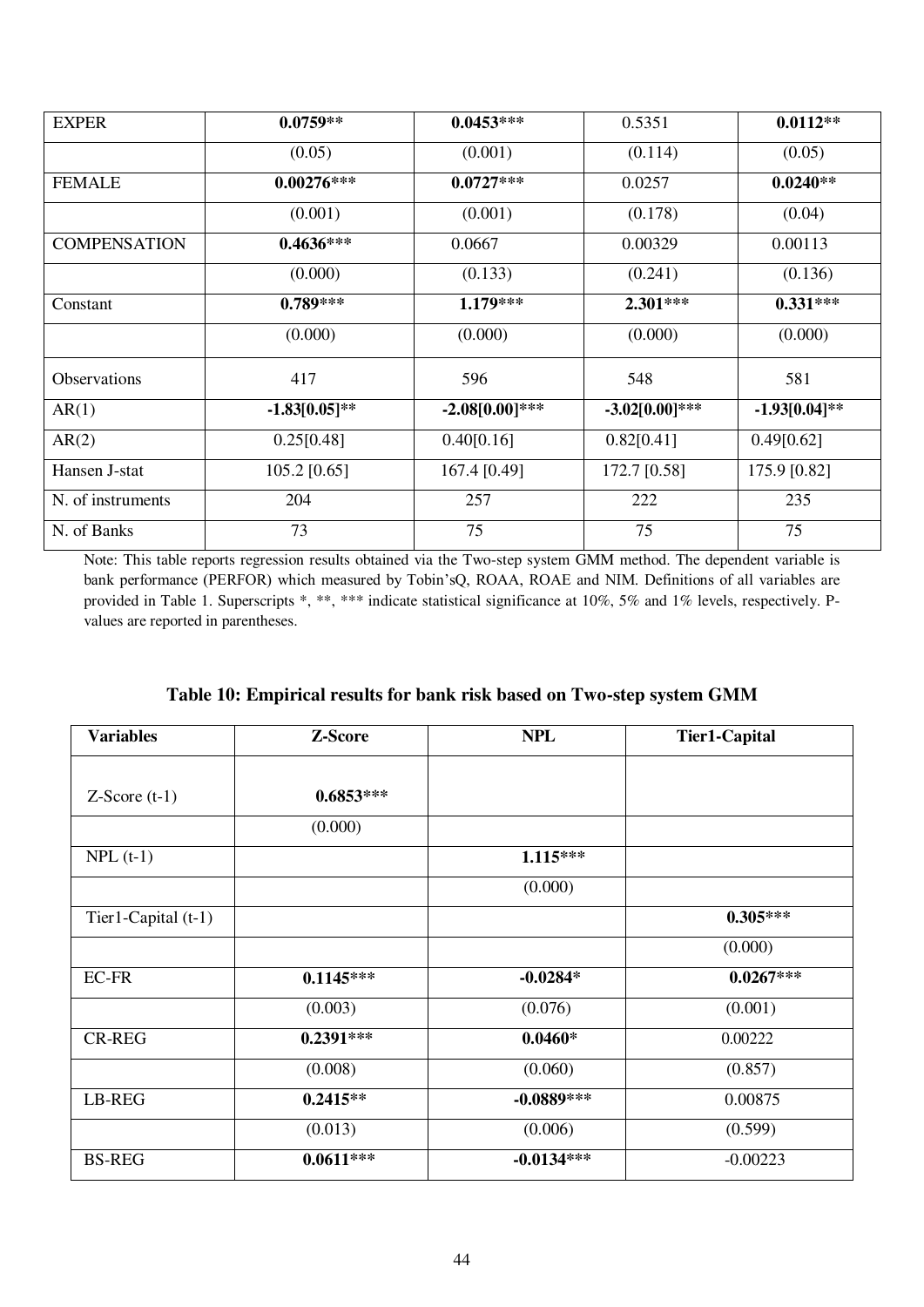|                     | (0.000)                  | (0.001)           | (0.252)           |
|---------------------|--------------------------|-------------------|-------------------|
| <b>GDP</b>          | $0.0259**$               | $-0.0151$         | 0.00747           |
|                     | (0.032)                  | (0.106)           | (0.112)           |
| <b>INF</b>          | $-1.009***$              | $0.605*$          | $-0.686***$       |
|                     | (0.000)                  | (0.055)           | (0.000)           |
| <b>LNTA</b>         | $0.585***$               | $-0.0638$         | $0.129***$        |
|                     | (0.000)                  | (0.471)           | (0.000)           |
| <b>CAPITAL</b>      | $0.493***$               | $-0.0633**$       | $0.700***$        |
|                     | (0.000)                  | (0.030)           | (0.000)           |
| <b>LOANSTA</b>      | $-0.916**$               | $0.178**$         | $-1.040**$        |
|                     | (0.024)                  | (0.031)           | (0.014)           |
| <b>MACGDP</b>       | $0.0316***$              | $-0.0681***$      | $0.0669**$        |
|                     | (0.000)                  | (0.000)           | (0.005)           |
| <b>FOREIGN</b>      | $-0.0280$                | 0.0100            | $0.0123***$       |
|                     | (0.317)                  | (0.207)           | (0.000)           |
| <b>BS</b>           | $-0.1802**$              | $-0.0184$         | $-0.0233**$       |
|                     | (0.000)                  | (0.132)           | (0.018)           |
| <b>EXPER</b>        | $-0.049**$               | $0.0118***$       | 0.0322            |
|                     | (0.024)                  | (0.001)           | (0.335)           |
| <b>FEMALE</b>       | 0.0360                   | $-0.0302***$      | $-0.00461$        |
|                     | (0.130)                  | (0.000)           | (0.226)           |
| <b>COMPENSATION</b> | $-0.0049$                | $-0.00349***$     | $0.00662***$      |
|                     | (0.317)                  | (0.000)           | (0.000)           |
| Constant            | $-1.157***$              | $-6.969**$        | $0.706***$        |
|                     | (0.000)                  | (0.014)           | (0.000)           |
| Observations        | 638                      | 587               | 582               |
| AR(1)               | $-2.76[0.000]***$        | $-2.08[0.000]***$ | $-2.23[0.000]***$ |
| AR(2)               | $0.91\overline{[0.365]}$ | $-1.54[0.125]$    | 0.44[0.663]       |
| Hansen J-stat       | 167.2 [0.54]             | 156.4 [0.72]      | 179.3 [0.78]      |
| N. of instruments   | 254                      | 183               | 152               |
| N. of banks         | 72                       | 71                | 70                |
|                     |                          |                   |                   |

Note: This table reports regression results obtained via the Two-step system GMM method. The dependent variable is bank risk (RISK) which measured by Z-Score, NPL and Tier1-Capital. Definitions of all variables are provided in Table 1. Superscripts \*, \*\*, \*\*\* indicate statistical significance at 10%, 5% and 1% levels, respectively. P-values are reported in parentheses.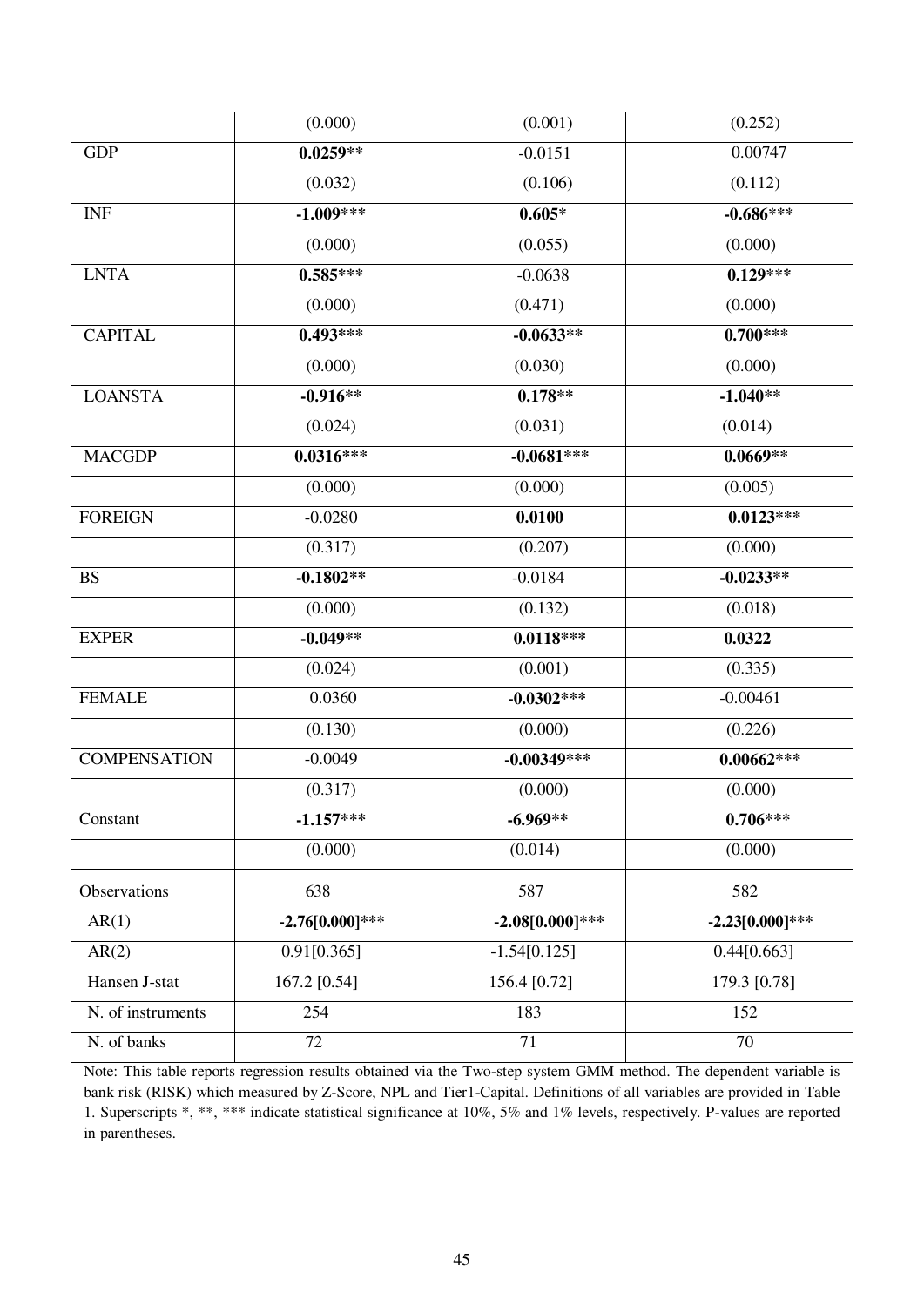## **4.5 Empirical results for the period before, during (2004-2009) and after (2010-2016) the Global Financial Crisis (GFC)**

In this section, we divide the sample into two periods, the first concerning the period before and during the Global Financial crisis (2004-2009) and the second concerning the period after the crisis (2010-2016). Tables 11 and 12 below show the results based on the Fixed-Effects method (models 1a, 1b).

The sign of the effect of economic freedom (EC-FR) is positively related to bank performance before and during the financial crisis but has no significant impact for the period after the financial crisis (Table 11), providing support for hypothesis H3.a. Moreover, the impact of economic freedom on risk-taking is positive for Z-Score ratio but negative for non-performing loans (NPL) and significant at different levels for the period before and during the financial crisis meaning that economic freedom contributes to financial stability. One possible explanation is that financial liberalization promotes financial development through increased competition (Baier et al., 2012). However, the effect of economic freedom regulation is negative for Z-Score and Tier1-capital but positive for nonperforming loans at different levels for the period after the global financial (Table 12), rendering support to hypothesis H3.b. This means that stricter regulation and the compliance of banks with principles may prevent financial institutions from excessive risk-taking.

In addition, the effect of the credit regulation (CR-REG) variable on bank performance varies. More precisely, we find that there is no significant impact for the period before and during the financial crisis on bank performance (Table 11). However, the impact of credit regulation is negative and significant at different levels for both return on average assets (ROAA) and return on average equity (ROAE). One possible explanation is that after a post-crisis period credit regulation tends to increase so as to contribute to financial stability (Baier et al.2012). Thus, we accept hypothesis H3.a.

Moreover, the impact of credit regulation (CR-REG) on risk-taking is positive for Z-Score ratio and Tier1-capital ratio but negative and significant for non-performing loans (NPL) at different levels for the period before and during the financial crisis, meaning that liberal credit regulation reduces bank risk-taking as it promotes competition and gives opportunities to banks to exploit economies of scale. However, the effect of credit regulation on risk-taking changes after the financial crisis (Table 12). More precisely, the impact of credit regulation is positive for non-performing loans but negative for Z-Score and Tier1-capital at different levels, rendering support to hypothesis H3.b. This means that liberal credit regulation is less pronounced after the global financial crisis. One possible explanation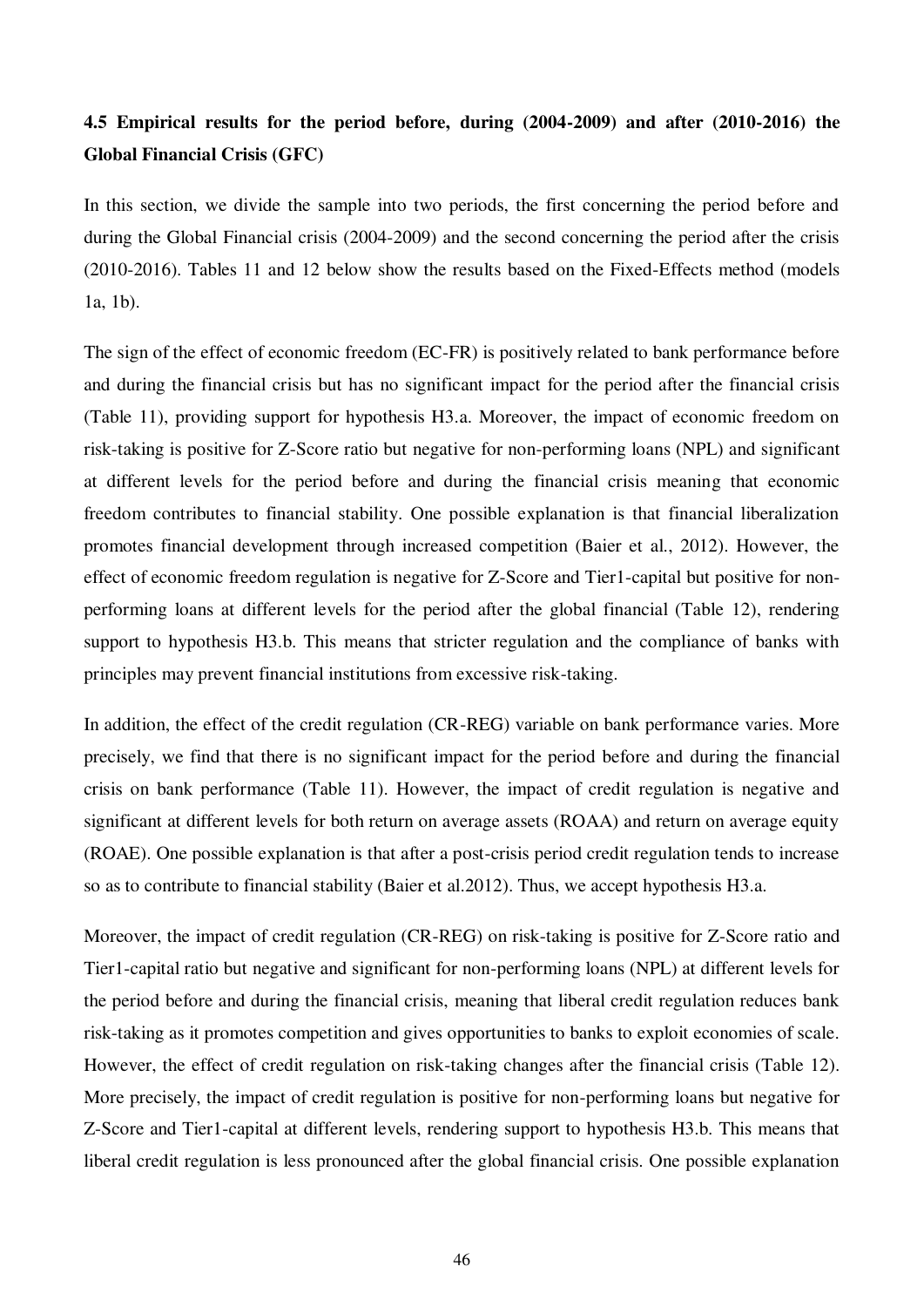for this finding is that stricter credit regulation improves bank soundness and leads to less risk-taking through supervisory power (Ghosh, 2016; Barth et al., 2013).

Labor regulation (LB-REG) has a positive and significant impact on bank performance at 5% level when measured by return on average assets (ROAA) and net interest margin (NIM) for the period before and during the financial crisis (Table 11). However, the sign changes for the period after the global financial crisis as the impact of liberal labor regulation is negative and significant at the 1% level for return on average assets (ROAA), providing support to hypothesis H3.a. One possible explanation is that wages pressures would induce higher labor productivity due to capital deepening and therefore, would lead to more bank performance (Autor et al., 2007).

Moreover the sign of labor regulation (LB-REG) on bank risk-taking remains constant and positive at the 1% level for Z-Score before, during and after the global financial crisis (GFC). Thus, we reject hypothesis H3.b. Our results are in line with those of Mamatzakis et al. (2013) who claimed that liberal labor regulation has resulted in productivity gains in Central European Countries during the period 2000-2010. One possible explanation is that increased redundancy of unproductive employees is associated with more productivity (Eslava et al., 2004).

The sign of business regulation (BS-REG) is positive and significant at different levels for return on average equity (ROAE) and net interest margin before and during the global financial crisis (GFC). This means that liberal business regulation increases bank performance. One possible explanation is that heavier regulation of entry has higher corruption and hence, may negatively affect economic growth and bank performance (Djankov et al., 2003). Furthermore, the effect of business regulation (BS-REG) is positive and significant at the 10% level for Tobin'sQ but negative and significant at the same level for net interest margin for the period after the crisis (Table 11), rendering support to hypothesis H3.a.

Furthermore, the effect of business regulation (BS-REG) is positive and significant at the 1% level before and during the crisis for the Tier1-capital ratio (Table 12). This means that liberal business regulation contributes to financial stability. The impact of business regulation on bank risk-taking remains the same for the period after the global financial crisis as it reduces the non-performing loans ratio and hence, reduces credit risk. One possible explanation is that the fewer number of procedures needed to obtain building permits or reducing the time taken to grant legal identity to a business would lead to increased competition and more productivity which in turn has a positive impact on bank performance. Thus, we reject hypothesis H3.b.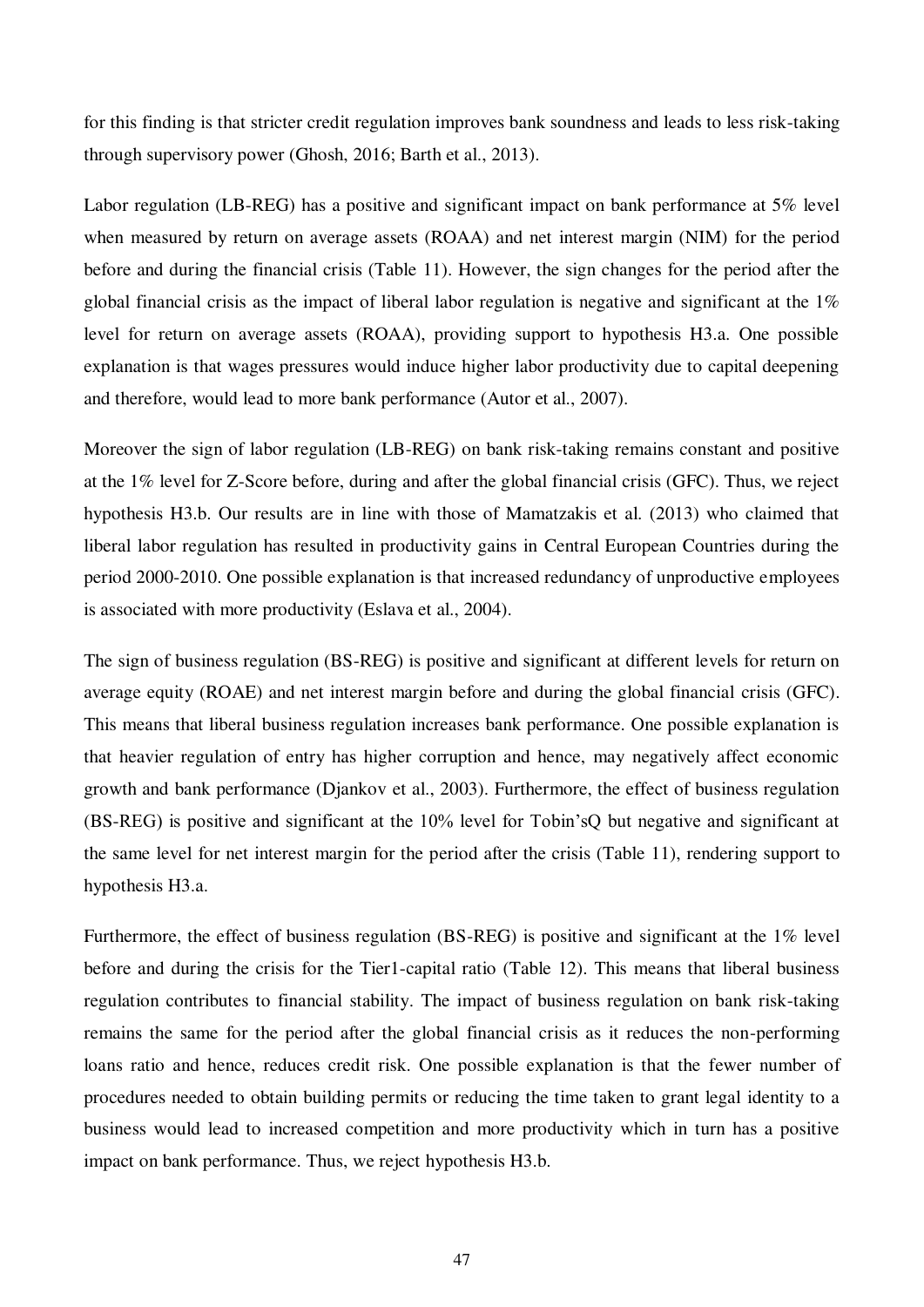According to the GDP growth (GDP) the sign of the relationship remains constant regardless of the period. More precisely, the impact of the GDP growth (GDP) is positive and significant for most proxies of bank performance for the whole period. One possible explanation is that economic growth can enhance bank profitability through increasing the demand for financial transactions such as the household and business demand for loans. Regarding risk-taking (Table 12), the impact of GDP growth is positive and significant at different levels for Z-Score and negative for non-performing loans for the period before, during and after the global financial crisis. This means that strong economic conditions are also characterized by a high demand for financial services, thereby increasing bank profits and hence, lead to less credit risk.

The effect of inflation on bank performance (Table 12) is negative and statistically significant at different levels for most bank measures. Also, the sign of inflation on bank risk-taking is positive and significant at the 1% level for non-performing loans only for the period after the global financial crisis (Table 11). A possible explanation is that inflation has a negative effect on bank profitability and risk if wages and other costs grow faster than the rate of inflation (Ali, et al., 2011).

The effect of bank size (LNTA) on bank performance is negative and significant at different levels for almost all proxies except for return on average equity (ROAE), for the period before and during the financial crisis (Table 11). Although, for the period after the crisis the findings are mixed; negative at the 1% level for return on average assets (ROAA) but positive at the same level for net interest margin. Regarding risk-taking, the impact of bank size (LNTA) has no significant impact on bank risk for any proxy, for the whole period.

Our results show a positive relationship between tighter capital regulation (CAPITAL) and bank performance regardless of the period considered. This means that banks with more equity can meet their funding needs and increase their efficiency. However, the effect is significant for most of the proxies of bank performance for the period after the financial crisis (Table 11). Similar, are the results for the relationship between stricter capital regulation and risk-taking (Table 12). More precisely, tighter capital regulation reduces credit risk and probability of bankruptcy for the whole period.

The results regarding the loan to total assets variable are mixed for the period before and during the financial crisis (Table 11); negative and significant at the 1% level for Tobin'sQ, return on average equity (ROAE) and net interest margin but positive at the same level for return on average assets (ROAA). However the effect of loans to assets after the crisis is positive and significant at different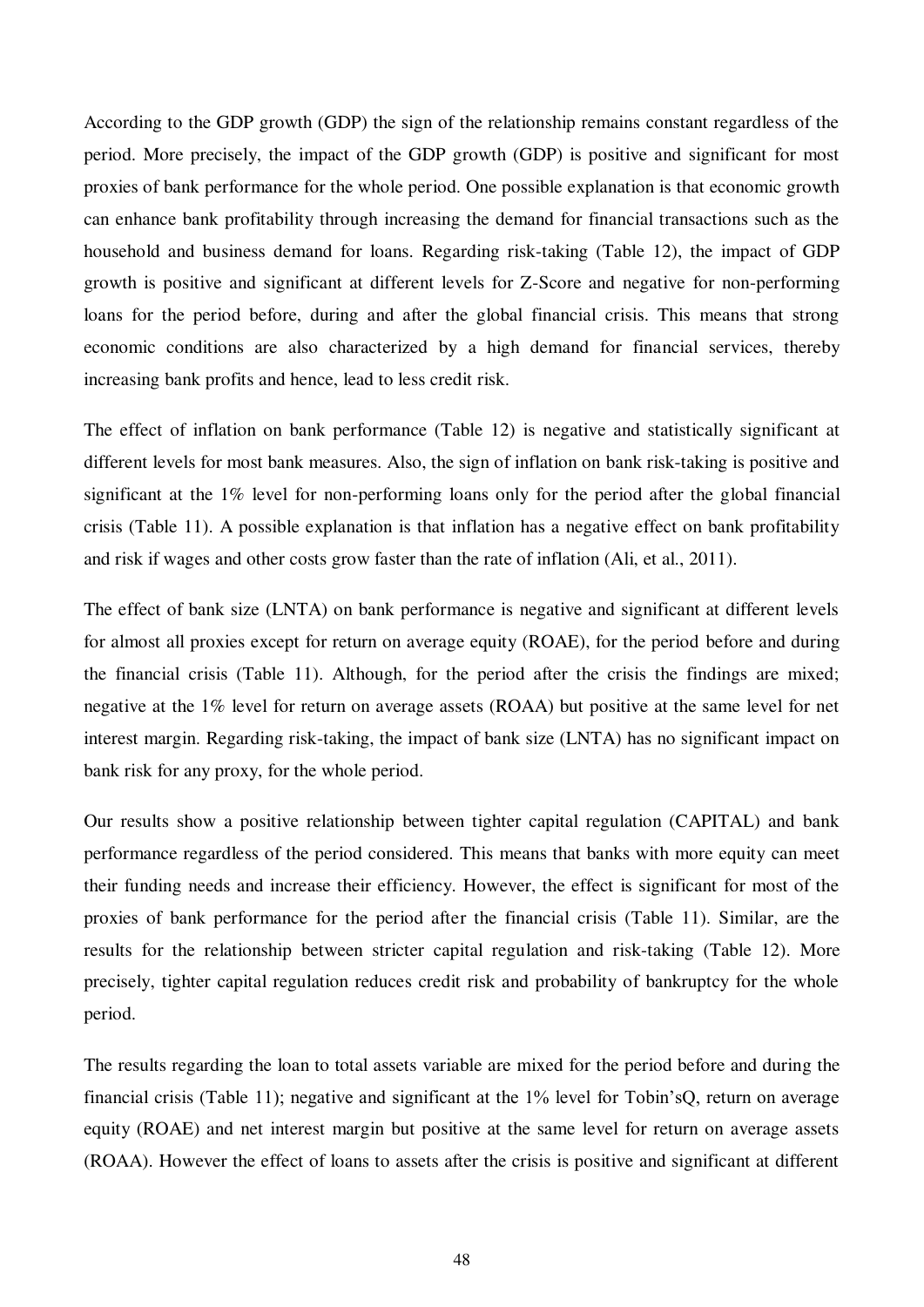levels for return on average assets (ROAA) and net interest margin. One possible explanation is that banks with a high intermediation capacity operate more efficiently (Carvallo and Kasman, 2005; Mamatzakis et al., 2013). Regarding the effect of loans to total assets (LOANSTA) the sign remains positive and significant at the 5% level for the Z-Score ratio for the whole period (Table 12).

In Table 11 we find, that the results regarding the stock market capitalization (MACGDP) variable are mixed for the period before and during the global financial crisis (GFC). Moreover, the impact of stock market capitalization is positive and significant at the 1% level for Tobin'sQ and return on average equity (ROAE) but negative at the same level for net interest margin. The effect is positive and significant at different levels for almost all proxies apart from net interest margin, for the period after the global financial crisis. One possible explanation is that in less developed stock markets firms tend to rely more on bank finance rather than equity (Pasiouras et al., 2009). Moreover, the impact of stock market capitalization to GDP on bank risk-taking remains positive and significant at different levels for both Z-Score and Tier1-capital (Table 12).

The results regarding the effect of the presence of foreign banks (FOREIGN) varies for the period before and during the financial crisis (Table 11); negative for return on average assets (ROAA) but positive for return on average equity (ROAE). Similarly, the findings regarding the presence of foreign banks are inconclusive for the period after the crisis; negative for Tobin'sQ but positive for return on average assets (ROAA) and net interest margin. One possible explanation is that the more presence of foreign banks may limit the ability of domestic banks to operate efficiently (Lensink et al., 2008). However, the effect of foreign banks on risk-taking (Table 12) is positive and significant at the 1% level for Tier1-capital ratio for the whole period.

The sign of the effect of board size (BS) on bank performance (Table 11) changes from insignificant to positive for the period after the global financial crisis (GFC). Our results indicate that the presence of several directors on the board has a positive effect on the advisory functions, the monitoring and the increase of returns (Peni and Vahama, 2012). The sign of the effect of board size (BS) on risktaking remains constant and negative for non-performing loans for the period before and after the global financial crisis (GFC) which means that the presence of more directors in the board reduces credit risk (Table 12). Thus, macroeconomic conditions alter the impact of board size on bank risktaking. A possible explanation is that a large board might operate efficiently in an economic freedom environment and hence, could lead to better decisions with less risk for the banks, through exploiting the different background and skills of directors.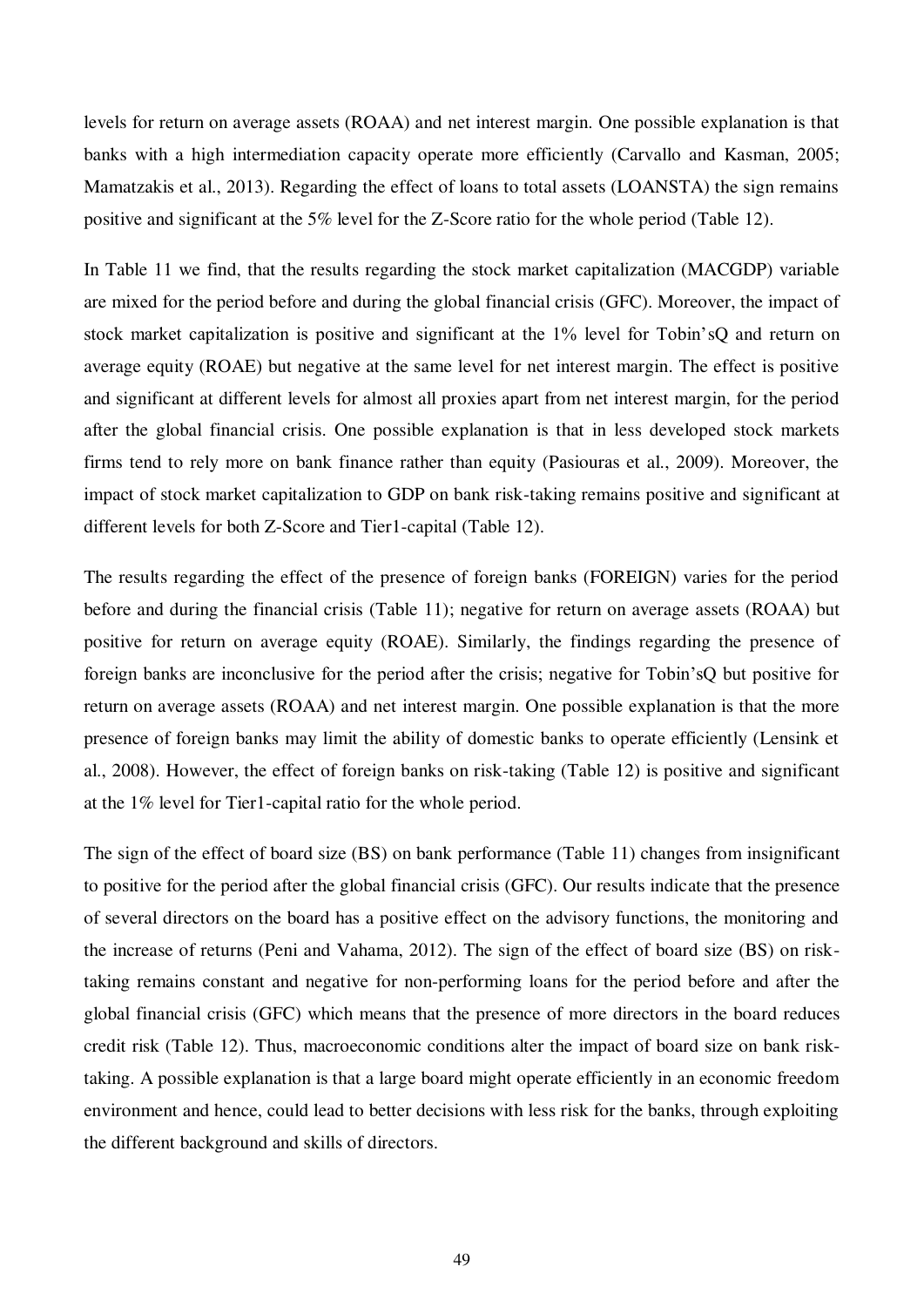In addition, the sign of the financial experience (EXPER) variable on bank performance remains constant and positive (Table 11) before, during and after the global financial crisis (GFC). One possible explanation is that a better understanding of banking activities by the directors contributes to better management supervision. Furthermore, the effect of financial experience (EXPER) is positive and significant at the 1% level before and during the financial crisis for Z-Score ratio but has no significant impact for the period after the crisis (Table 12). This means that more experienced directors contribute to the financial stability. Macroeconomic conditions do not change the impact of financial experience on bank performance and risk-taking.

Gender diversity (FEMALE) has a positive and significant impact on bank performance at the 5% level for the whole period. However, the effect of female directors (FEMALE) on risk-taking is positive and significant at the 5% level for Tier1-capital ratio only for the whole period but negative and significant at the 5% level for non-performing loans for the period after the crisis (Table 12). Thus, the implementation of macroeconomic conditions does not change the impact of women on bank performance and risk-taking. One possible explanation is that women are more risk-averse in the financial decision making-process (Barber and Odean, 2001).

The sign of the compensation on bank performance is positive and significant at different levels regardless of the period before and during the global financial crisis (GFC). However, the compensation variable has no significant impact on bank performance after the global financial crisis (Table 11). Regarding risk-taking, the effect of compensation of directors is positive and significant at the 10% level for Z-Score. In a liberal labor environment directors have more incentives to promote bank soundness which would be linked to more bonuses.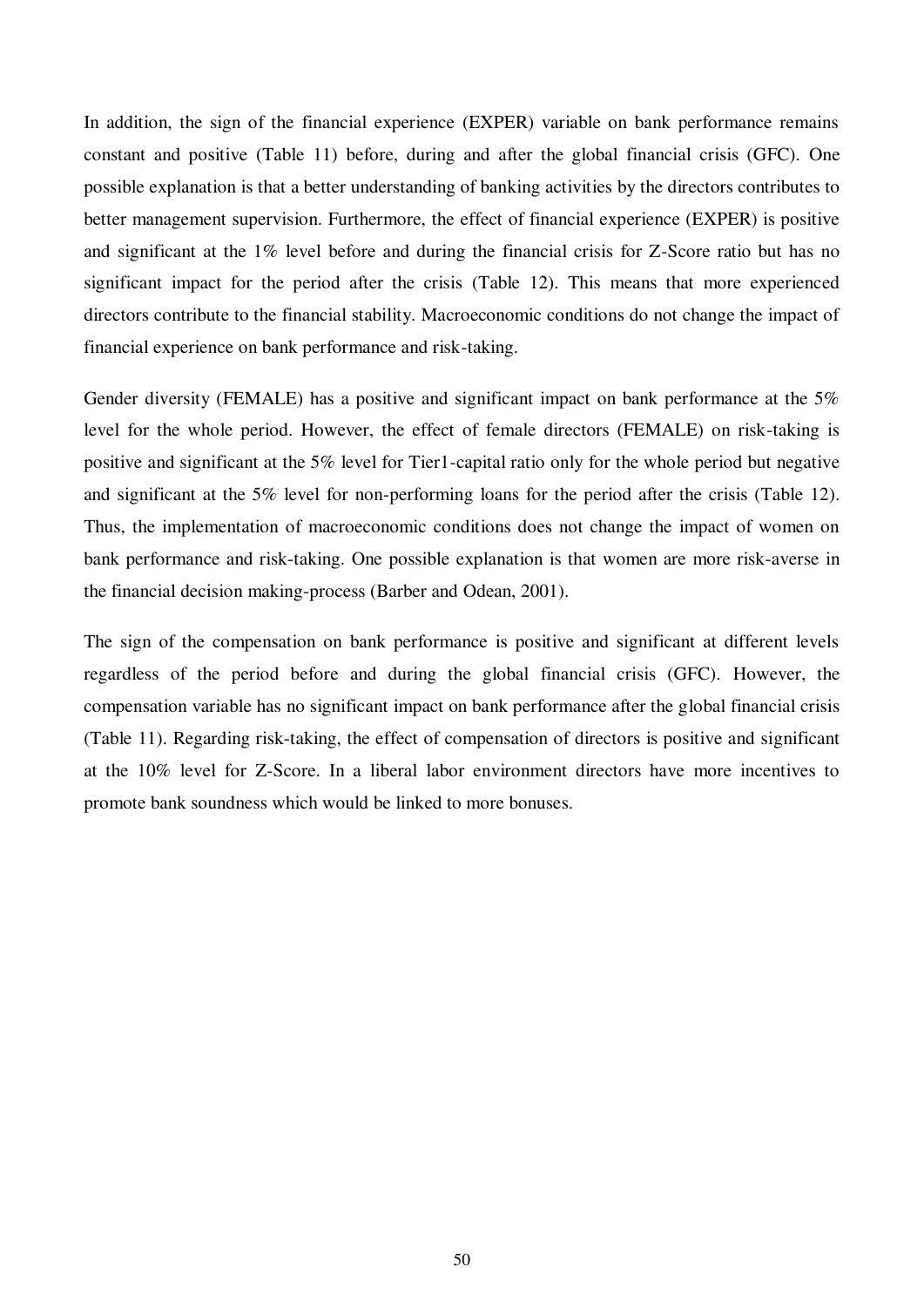| 2004-2009        |              |               |              |              | 2010-2016    |              |             |             |
|------------------|--------------|---------------|--------------|--------------|--------------|--------------|-------------|-------------|
| <b>Variables</b> | Tobin'sQ     | <b>ROAA</b>   | <b>ROAE</b>  | <b>NIM</b>   | Tobin'sQ     | <b>ROAA</b>  | <b>ROAE</b> | <b>NIM</b>  |
| EC-FR            | $0.0554***$  | $0.01285*$    | $-0.03948$   | $-0.161$     | 0.0432       | 0.373        | $-0.8069$   | $-0.157$    |
|                  | (0.001)      | (0.10)        | (0.388)      | (0.430)      | (0.452)      | (0.570)      | (0.157)     | (0.243)     |
| CR-REG           | $-0.00661$   | 0.00567       | 0.5748       | 0.0522       | 0.00541      | $-0.3166**$  | $-0.571***$ | 0.0422      |
|                  | (0.137)      | (0.245)       | (0.532)      | (0.396)      | (0.226)      | (0.05)       | (0.000)     | (0.424)     |
| LB-REG           | 0.00134      | $0.09061**$   | 0.5575       | $0.1097**$   | 0.0326       | $-0.3967***$ | $-2.158$    | $-0.0164$   |
|                  | (0.230)      | (0.05)        | (0.468)      | (0.05)       | (0.187)      | (0.003)      | (0.444)     | (0.509)     |
| <b>BS-REG</b>    | 0.03431      | 0.0989        | $0.2018*$    | $0.1518**$   | $0.0745*$    | $-0.29053$   | $-3.687$    | $-0.182*$   |
|                  | (0.164)      | (0.135)       | (0.10)       | (0.05)       | (0.10)       | (0.204)      | (0.124)     | (0.010)     |
| <b>GDP</b>       | $0.00292***$ | $0.00321***$  | $0.1065***$  | $-0.00123$   | 0.00412      | $0.251***$   | $1.488***$  | 0.00184     |
|                  | (0.001)      | (0.002)       | (0.000)      | (0.198)      | (0.211)      | (0.000)      | (0.001)     | (0.102)     |
| <b>INF</b>       | $-0.0484***$ | $-0.00245***$ | $-0.0200$    | $-0.056**$   | $-0.0318*$   | 0.0930       | $-0.00327$  | $-0.0366**$ |
|                  | (0.001)      | (0.001)       | (0.597)      | (0.05)       | (0.10)       | (0.0823)     | (0.289)     | (0.05)      |
| <b>LNTA</b>      | $-0.01139*$  | $-0.0315$     | $-0.180***$  | $-0.0227***$ | 0.0513       | $-0.175***$  | $-1.260$    | $0.0170***$ |
|                  | (0.10)       | (0.287)       | (0.004)      | (0.000)      | (0.452)      | (0.001)      | (0.170)     | (0.000)     |
| <b>CAPITAL</b>   | $-0.00126$   | $0.0215**$    | 0.0271       | $-0.01837$   | $0.0457***$  | $0.108***$   | $0.217***$  | $-0.00751$  |
|                  | (0.278)      | (0.05)        | (0.781)      | (0.125)      | (0.001)      | (0.001)      | (0.000)     | (0.630)     |
| <b>LOANSTA</b>   | $-1.553***$  | $1.212***$    | $-0.8589***$ | $-0.788***$  | 0.6321       | $0.0111*$    | 0.153       | $0.0270***$ |
|                  | (0.000)      | (0.001)       | (0.008)      | (0.000)      | (0.120)      | (0.010)      | (0.110)     | (0.003)     |
| <b>MACGDP</b>    | $0.0659***$  | 0.00751       | $0.1232***$  | $-0.0047***$ | $-0.4320***$ | $0.0216***$  | $0.217**$   | 0.00182     |
|                  | (0.001)      | (0.234)       | (0.002)      | (0.001)      | (0.001)      | (0.005)      | (0.101)     | (0.211)     |

# **Table 11: Empirical results for bank performance before, during and after the global financial crisis**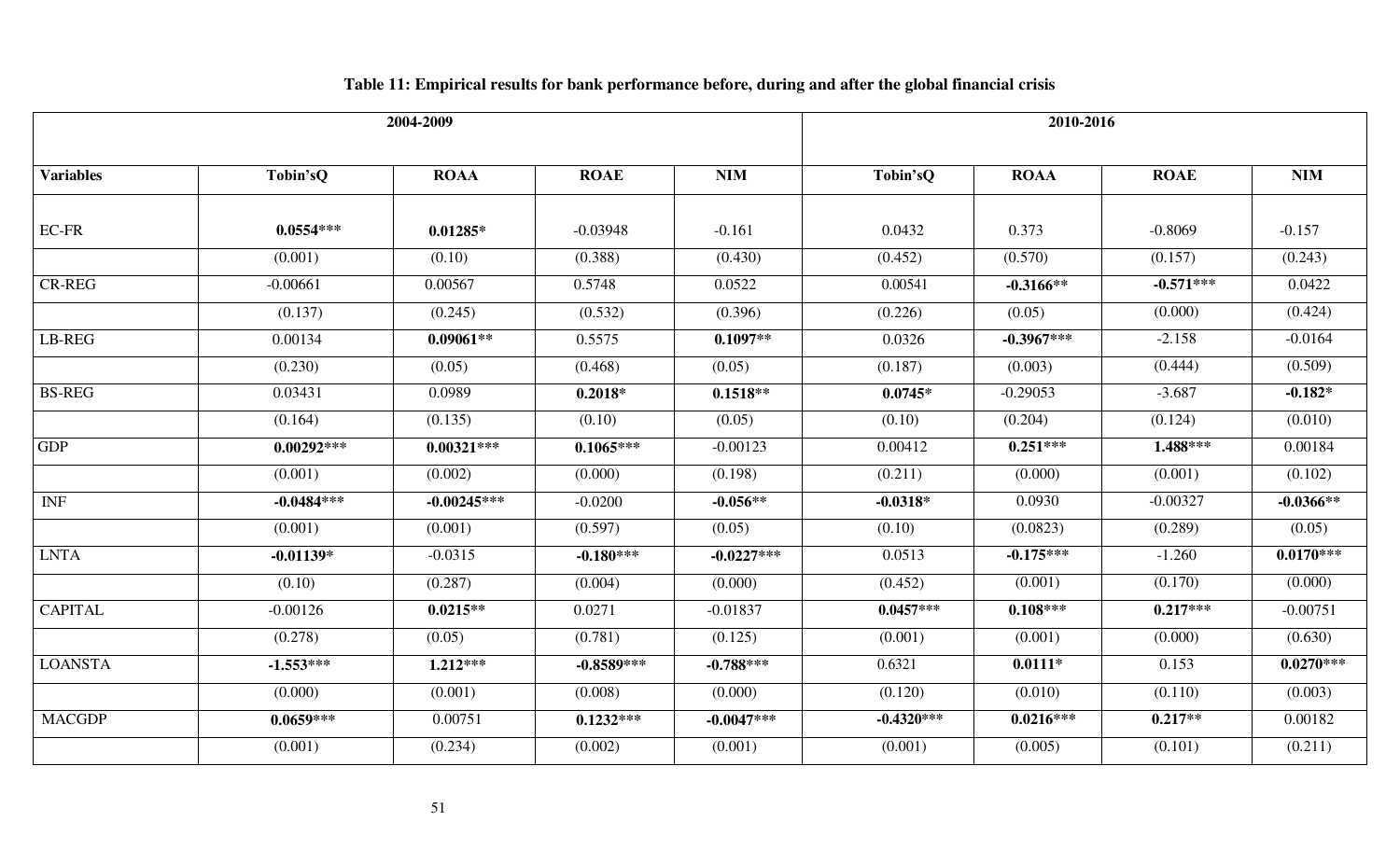| <b>FOREIGN</b>      | $-0.00102$ | $-0.00269***$ | $0.0715**$   | 0.00474     | $-0.0692**$ | $0.0070***$ | 0.0410     | $0.00733*$ |
|---------------------|------------|---------------|--------------|-------------|-------------|-------------|------------|------------|
|                     | (0.520)    | (0.001)       | (0.005)      | (0.118)     | (0.05)      | (0.000)     | (0.220)    | (0.10)     |
| <b>BS</b>           | 0.03489    | 0.00482       | $-0.3948$    | 0.08081     | $0.751***$  | $0.0292*$   | $0.532*$   | $0.0150**$ |
|                     | (0.431)    | (0.211)       | (0.286)      | (0.317)     | (0.001)     | (0.10)      | (0.000)    | (0.05)     |
| <b>EXPER</b>        | $0.0313**$ | $0.0721***$   | $0.6871***$  | $0.0480***$ | $0.129***$  | $0.749***$  | $0.351***$ | $0.795***$ |
|                     | (0.05)     | (0.001)       | (0.001)      | (0.001)     | (0.001)     | (0.000)     | (0.000)    | (0.000)    |
| <b>FEMALE</b>       | $-0.00102$ | 0.00213       | 0.0267       | $0.08556**$ | 0.0963      | 0.00997     | $0.184**$  | $-0.00311$ |
|                     | (0.153)    | (0.312)       | (0.540)      | (0.05)      | (0.254)     | (0.125)     | (0.05)     | (0.229)    |
| <b>COMPENSATION</b> | 0.00802    | 0.00711       | $0.00141***$ | $0.00463**$ | 0.00657     | 0.00856     | 0.00620    | $-0.0888$  |
|                     | (0.397)    | (0.296)       | (0.000)      | (0.005)     | (0.001)     | (0.195)     | (0.121)    | (0.142)    |
| Constant            | $1.186***$ | $2.245***$    | $2.281***$   | $1.531***$  | $1.834***$  | $2.103***$  | $2.32***$  | 3.485**    |
|                     | (0.000)    | (0.000)       | (0.000)      | (0.000)     | (0.000)     | (0.000)     | (0.000)    | (0.05)     |
| Observations        | 257        | 257           | 257          | 257         | 339         | 375         | 389        | 390        |
| Adjusted $R^2$      | 0.198      | 0.202         | 0.164        | 0.257       | 0.230       | 0.312       | 0.220      | 0.258      |
| N. of banks         | 75         | 75            | 75           | 75          | 75          | 75          | 75         | 75         |

Note: This table reports regression results obtained via the Fixed-Effects method. The dependent variable is bank performance (PERFOR) which measured by Tobin'sQ, ROAA, ROAE and NIM. Definitions of all variables are provided in Table 1. Superscripts \*, \*\*\* indicate statistical significance at 10%, 5% and 1% levels, respectively. P-values are reported in parentheses.

|                  |            | 2004-2009  | 2010-2016     |                                        |           |             |  |
|------------------|------------|------------|---------------|----------------------------------------|-----------|-------------|--|
| <b>Variables</b> | Z-Score    | <b>NPL</b> | Tier1-Capital | <b>NPL</b><br>Z-Score<br>Tier1-Capital |           |             |  |
| EC-FR            | $0.526***$ | $-0.911*$  | 0.589         | $-0.4032***$                           | $0.812**$ | $-1.769***$ |  |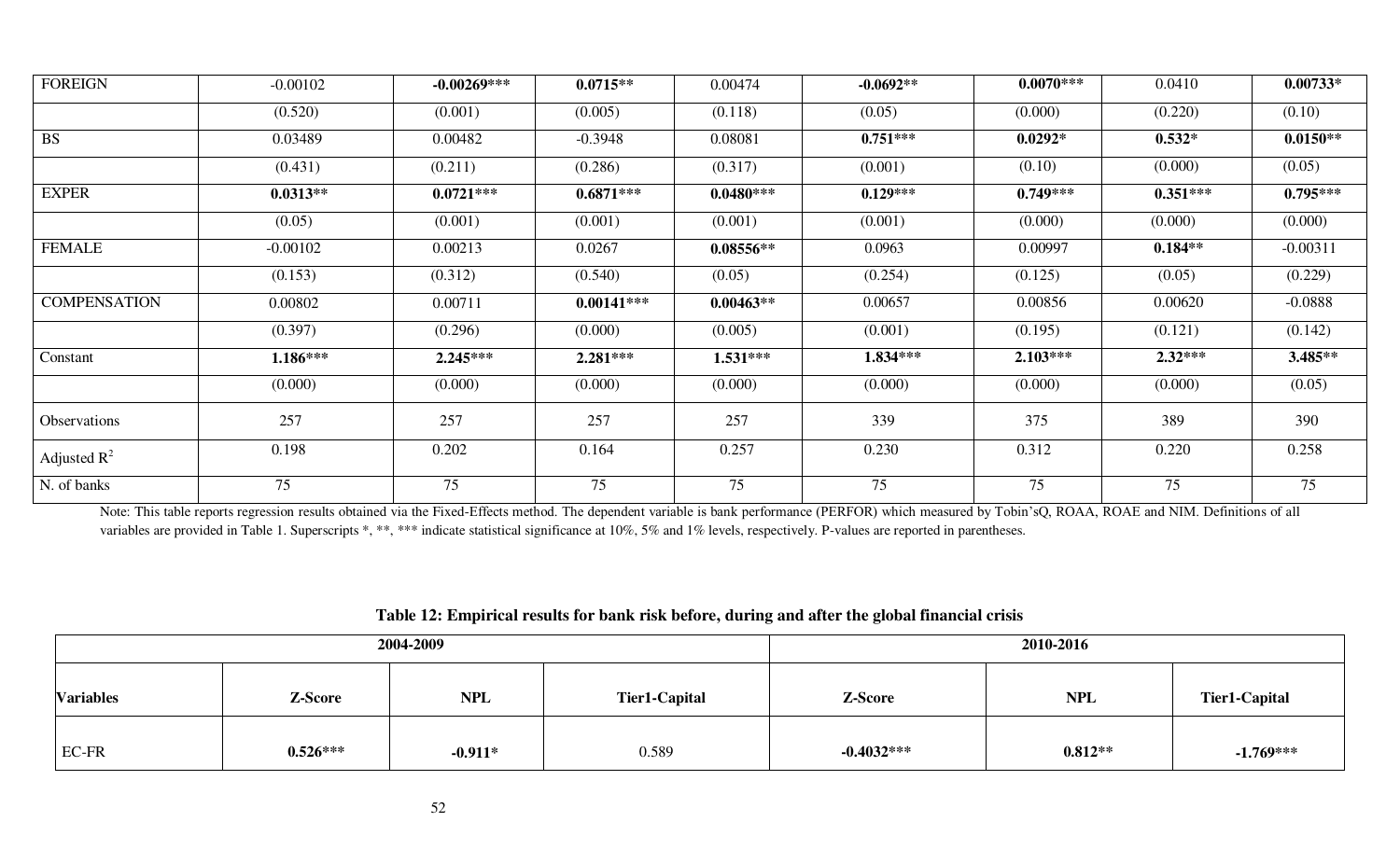|                | (0.000)     | (0.10)               | (0.122)     | (0.000)    | (0.012)     | (0.000)     |
|----------------|-------------|----------------------|-------------|------------|-------------|-------------|
| <b>CR-REG</b>  | $0.745**$   | $-0.672***$          | $0.541**$   | $-0.697**$ | 1.989***    | $-0.360**$  |
|                | (0.05)      | (0.000)              | (0.05)      | (0.05)     | (0.000)     | (0.05)      |
| LB-REG         | $0.0362***$ | $-1.321$             | 0.0962      | $1.036***$ | $-1.050$    | 0.0615      |
|                | (0.000)     | (0.322)              | (0.138)     | (0.000)    | (0.671)     | (0.185)     |
| <b>BS-REG</b>  | $-0.245$    | $-0.872$             | $0.611***$  | $-0.112$   | $-0.331**$  | 0.361       |
|                | (0.126)     | (0.407)              | (0.001)     | (0.676)    | (0.000)     | (0.034)     |
| <b>GDP</b>     | $0.201**$   | $-0.811***$          | 0.0745      | $0.160**$  | $-0.941***$ | 0.0224      |
|                | (0.05)      | (0.001)              | (0.420)     | (0.04)     | (0.001)     | (0.464)     |
| <b>INF</b>     | $-0.9102$   | 1.012                | $-0.463$    | $-0.0823$  | 1.934***    | 0.102       |
|                | (0.169)     | $\overline{(0.421)}$ | (0.514)     | (0.124)    | (0.000)     | (0.814)     |
| <b>LNTA</b>    | $-0.181$    | 0.517                | $-0.520$    | 0.168      | 0.809       | $-0.101$    |
|                | (0.324)     | (0.321)              | (0.112)     | (0.261)    | (0.502)     | (0.106)     |
| <b>CAPITAL</b> | $0.935***$  | $-0.786*$            | $0.962***$  | $0.935***$ | 0.0998      | $0.848***$  |
|                | (0.000)     | (0.10)               | (0.001)     | (0.000)    | (0.109)     | (0.001)     |
| <b>LOANSTA</b> | $0.6210**$  | $-0.0692$            | $-0.0759$   | $0.0468**$ | $-0.0350$   | $-0.00963$  |
|                | (0.02)      | (0.230)              | (0.168)     | (0.02)     | (0.417)     | (0.156)     |
| <b>MACGDP</b>  | $0.364***$  | $-0.0591$            | $0.0542*$   | $0.102***$ | $-0.0335$   | $0.0143*$   |
|                | (0.001)     | (0.264)              | (0.10)      | (0.001)    | (0.293)     | (0.10)      |
| <b>FOREIGN</b> | 0.0981      | 0.0945               | $0.0631***$ | 0.00990    | 0.0385      | $0.0221***$ |
|                | (0.210)     | (0.120)              | (0.001)     | (0.198)    | (0.305)     | (0.002)     |
| <b>BS</b>      | $-0.0156$   | $-0.521*$            | 0.0196      | $-0.0149$  | $-0.177*$   | 0.00131     |
|                | (0.321)     | (0.10)               | (0.320)     | (0.476)    | (0.10)      | (0.252)     |
| <b>EXPER</b>   | $0.0754*$   | $-1.417$             | 0.754       | 0.0307     | $-1.012$    | 0.8971      |
|                | (0.10)      | (0.104)              | (0.120)     | (0.287)    | (0.152)     | (0.275)     |
| <b>FEMALE</b>  | 0.00296     | 0.0961               | $0.0875**$  | 0.00159    | $-0.102**$  | $0.0259**$  |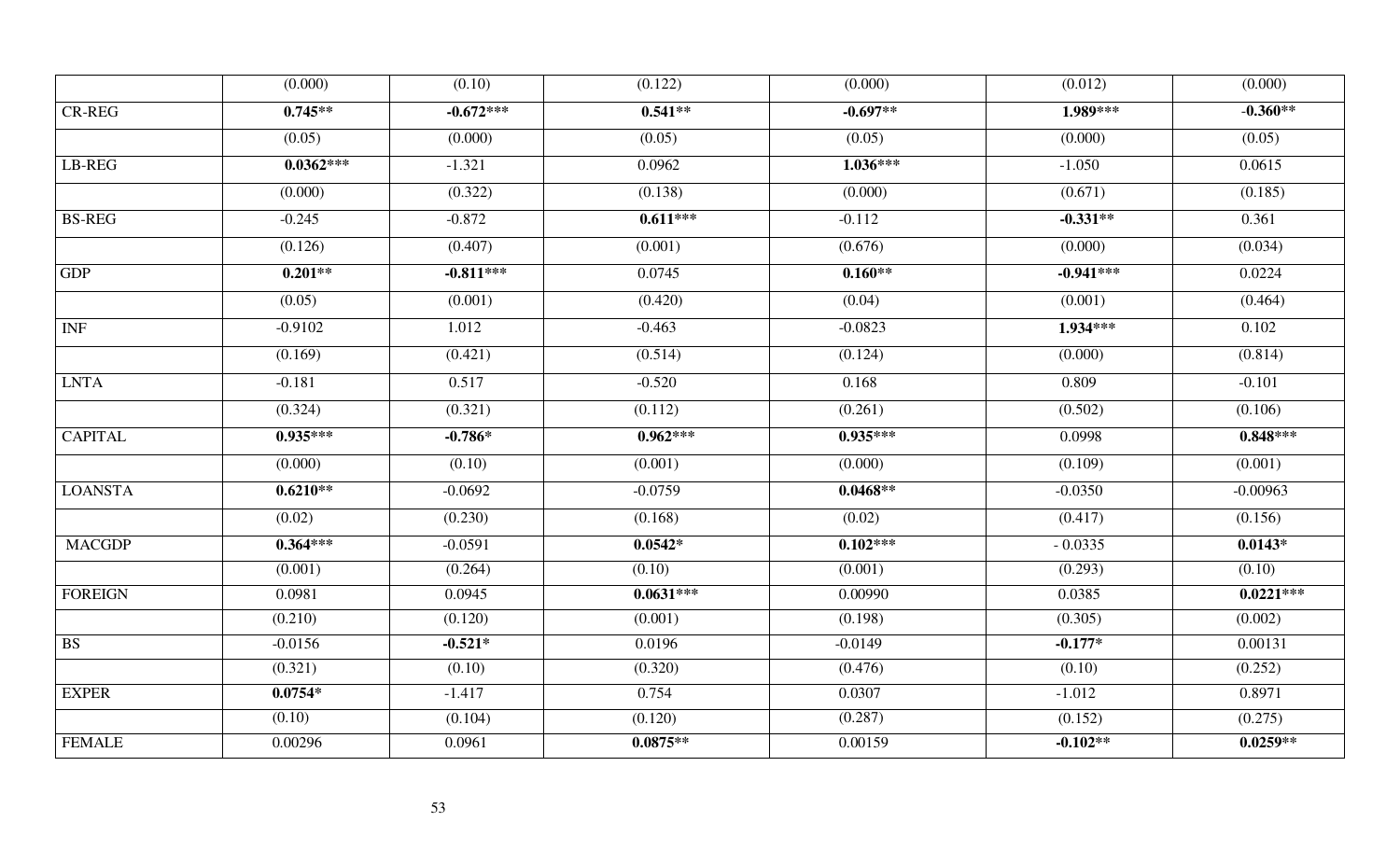|                     | (0.411)    | (0.136)    | (0.05)     | (0.191)    | (0.005)   | (0.05)     |
|---------------------|------------|------------|------------|------------|-----------|------------|
| <b>COMPENSATION</b> | 0.0547     | $-0.00857$ | 0.00981    | $0.06051*$ | 0.0876    | $-0.00315$ |
|                     | (0.178)    | (0.326)    | (1.751)    | (0.10)     | (0.334)   | (1.693)    |
| Constant            | $2.243***$ | $-2.953*$  | $2.158***$ | 3.243      | $-3.953*$ | $2.292***$ |
|                     | (0.000)    | (0.10)     | (0.000)    | (0.123)    | (0.10)    | (0.000)    |
| Observations        | 280        | 268        | 254        | 250        | 232       | 244        |
| Adjusted $R^2$      | 0.291      | 0.234      | 0.236      | 0.279      | 0.214     | 0.298      |
| N. of banks         | 70         | 69         | 68         | 69         | 69        | 67         |

Note: This table reports regression results obtained via the Fixed-Effects method. The dependent variable is bank risk (RISK) which measured by Z-Score, NPL and Tier1-Capital. Definitions of all variables are provided in Table 1. Superscripts \*, \*\*, \*\*\* indicate statistical significance at 10%, 5% and 1% levels, respectively. P-values are reported in parentheses.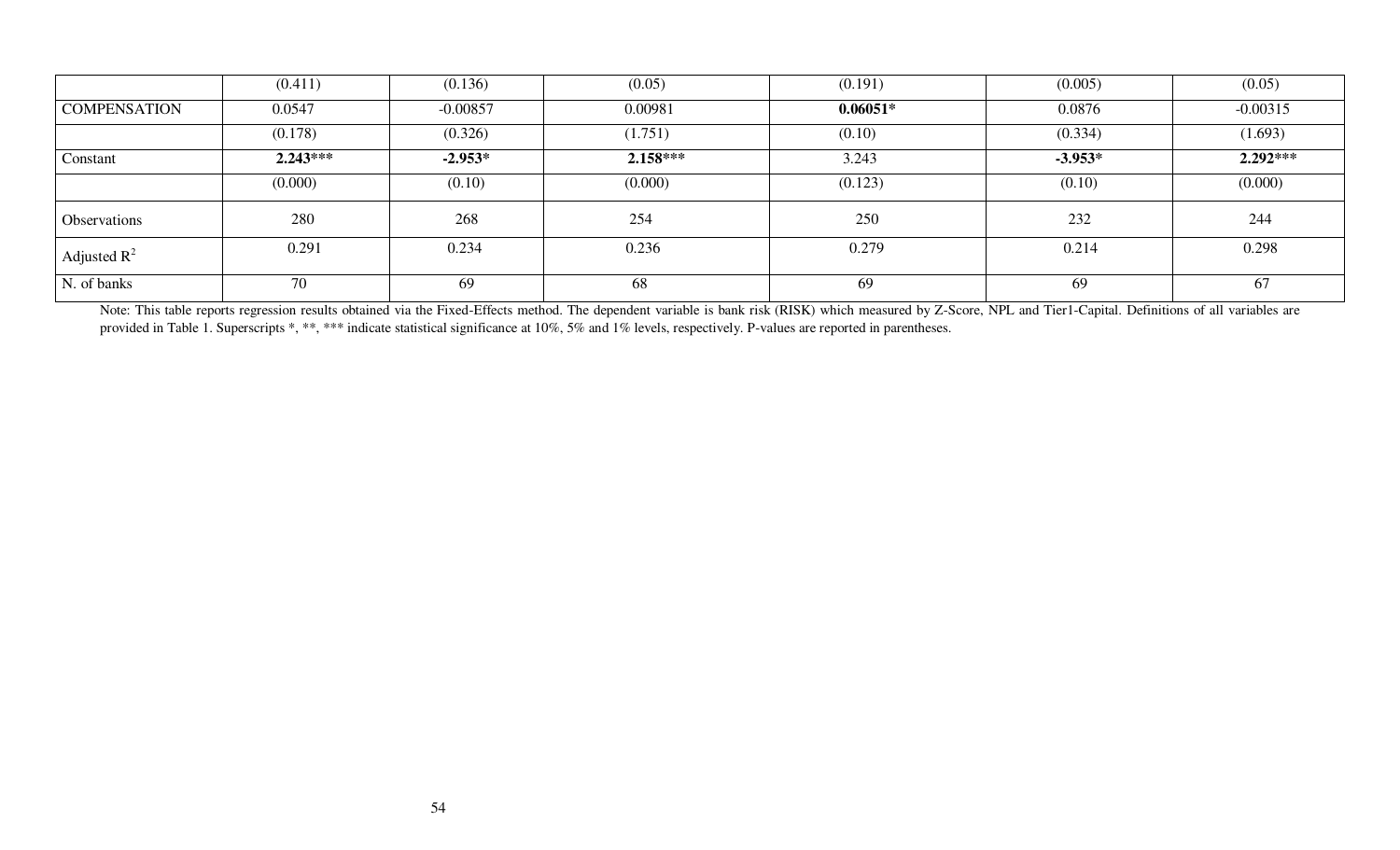#### **4.6 Exploring the Global Financial Crisis**

In this section, we examine how the global financial crisis (GFC) affects the impact of economic freedom and regulation of credit, labor and business market on bank performance and risk-taking. To address this issue, we add interaction terms to our regression models. The models, described by equations 4a and 4b below, are estimated using the Fixed-Effects method.

#### **Bank performance model**

 $(PERFOR)$ i,t= $\beta_{0}$ + $\beta_{1}$ CRISIS\*EC-FRi,t+ $\beta_{2}$ CRISIS\*CR-REGi,t+ $\beta_{3}$ CRISIS\*LB-REGi,t+ $\beta_{4}$ CRISIS\*BS- $REGi,t+\beta_{_5}LNTAi,t+\beta_{_6}CAPITALi,+ \beta_{_7}LOANSTAi,t+\beta_{_8} GDPi,t+\beta_{_9} INFi,t+\beta_{_{10}} MACGDPi,t+\beta_{_{11}} FOREIG$  $Ni$ , $t+\beta_{12}$ BSi, $t+\beta_{13}$ EXPERi, $t+\beta_{14}$ FEMALEi, $t+\beta_{15}$ COMPENSATIONi,+  $ui + \varepsilon i$ ,t (4a)

#### **Bank risk model**

 $(RISK)$ i,t= $\beta_{0}$ + $\beta_{1}$ CRISIS\*EC-FRi,t+ $\beta_{2}$ CRISIS\*CR-REGi,t+ $\beta_{3}$ CRISIS\*LB-REGi,t+ $\beta_{4}$ CRISIS\*BS- $REGi,t+\beta_{_5}LNTAi,t+\beta_{_6}CAPITALi,+ \beta_{_7}LOANSTAi,t+\beta_{_8} GDPi,t+\beta_{_9} INFi,t+\beta_{_{10}} MACGDPi,t+\beta_{_{11}} FOREIG$  $Ni$ , $t+\beta_{12}$ BSi, $t+\beta_{13}$ EXPERi, $t+\beta_{14}$ FEMALEi, $t+\beta_{15}$ COMPENSATIONi,+  $ui + \varepsilon i$ ,t (4b)

Where *PERFOR* and *RISK* denote performance and risk-taking respectively for bank **i**, t the time period, **ln** the natural logarithmic, **β** the parameters to be estimated, **u** the unobserved fixed-effect for bank i and **ε** the remaining disturbance term. We consider the dummy variable CRISIS which takes the value one for the period 2004 to 2009 and the value zero for the period 2010 to 2016.

According to the results of Tables 13 and 14 the negative coefficient of the CRISIS\*(REG) variable means that the effect of economic freedom and regulation of private, labor and business market is more pronounced for the period after the financial crisis (Wooldridge, 2012).

The effect of the economic freedom variable is positive and significant on the return on average assets (ROAA) at the 5% level which means that a high degree of economic freedom is linked to better economic growth and thus, to better bank performance (Table 13). Our results are consistent with those of Sufian Hassan (2010) and Sufian and Majid (2011) among others, providing support for hypothesis H1.a. Also, the CRISIS\*(EC-FR) variable is negative at the 1% level for net interest margin, meaning that after the financial crisis the linkage is more important. Our results are not the same with those in Table 11 as we find that the effect of economic freedom on bank performance has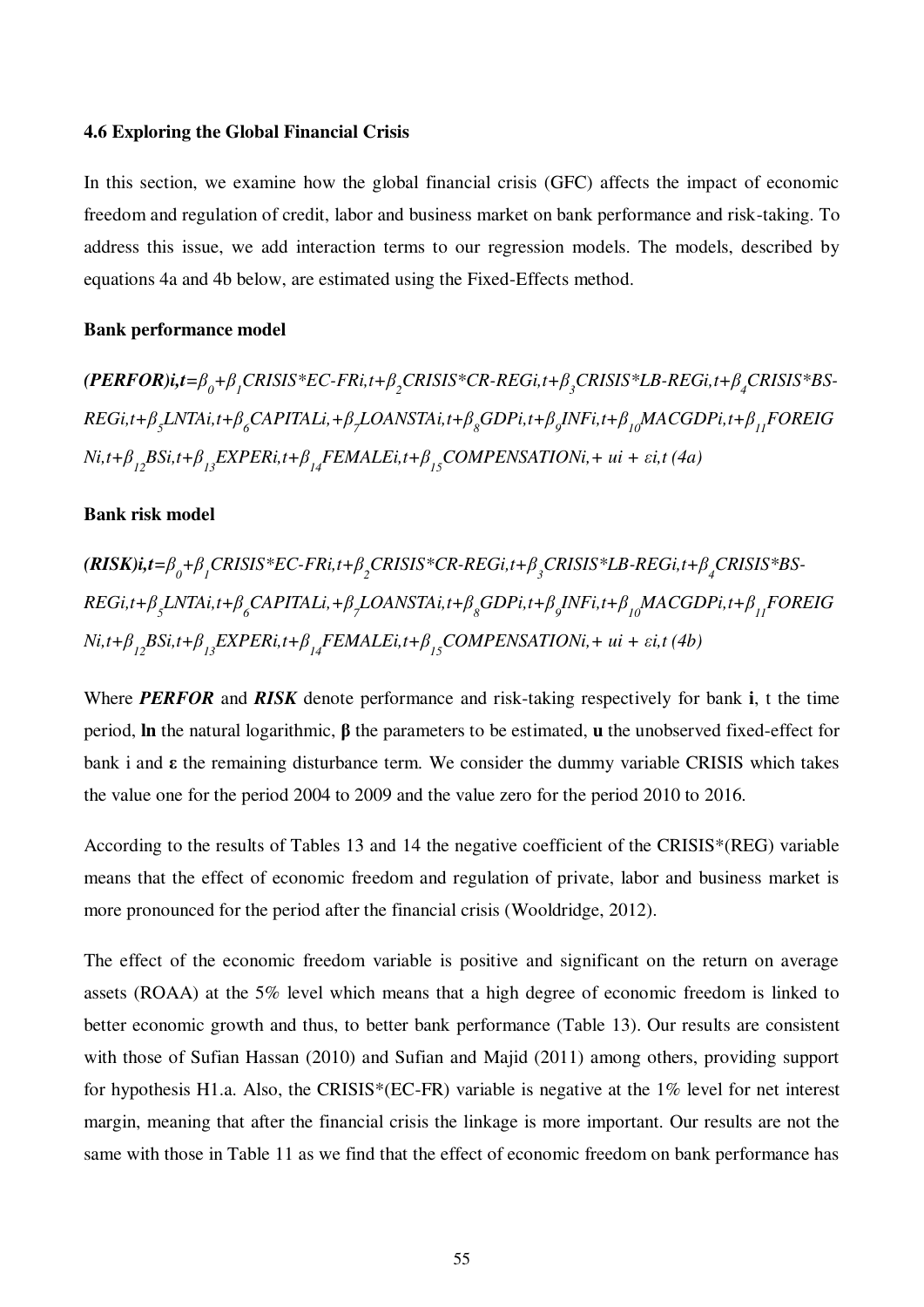no significant impact regardless of the risk measure for the period after the crisis. Similarly, the effect of economic freedom on return on average assets (ROAA) is more pronounced for the period after the crisis. However, the positive coefficient of the economic freedom CRISIS\*(EC-FR) variable means that a low value in economic freedom increases bank performance when measured by return on average assets (ROAE), for the period before and during the financial crisis. Thus, we accept hypothesis H3.a.

In addition, the positive impact of the economic freedom (EC-FR) variable on Tier1-capital ratio (Table 14) means that greater levels of economic freedom increase competition and growth development and hence, contribute to financial stability, rendering support to hypothesis H1.d. Also, the positive impact of the CRISIS\*(EC-FR) variable on Tier1-capital ratio shows that the effect of economic freedom is more significant for the period after the global financial crisis. Thus, we reject hypothesis H3.b. Our results are not the same with those in Table 12 as we find that the impact of economic freedom on risk-taking is negative and significant for Tier1-capital for the period after the crisis.

Moreover, in Table 13, the relationship between the credit regulation and bank performance is positive and significant at the 1% level for return on average assets (ROAA) and return on average equity (ROAE). Our findings are in line with Chortareas et al. (2013) who show that financial freedom has as positive impact on bank efficiency, providing support for hypothesis H2.1.a. Also, the CRISIS\*(CR-REG) variable is negative at the 1% level for return on average assets (ROAA), meaning that after the crisis the linkage is more important. Regarding the risk-taking the credit regulation has no significant impact on bank risk. Thus, we reject both hypotheses H2.1.c. and H2.2.d.

Form Table 13, the impact of the labor regulation on bank performance is positive and significant at the 1% level for Tobin'sQ and for net interest margin (NIM). One possible explanation is that minimising business start-up regulations and reducing the time and cost required for firm registration are all found to increase the number of new businesses and jobs created and thus, result in increased bank performance (Mamatzakis et al., 2013). Hence, we accept hypothesis H2.2.a. Moreover, the negative effect of the CRISIS\*(LB-REG) variable on bank performance and especially on Tobin'sQ and return on average equity (ROAE) is negative at the 1% level, means that the impact of liberal labor regulation is more important for the period after the financial crisis. Our results are similar with those from the Table 11 as we show that the relationship between labor regulation and bank performance is positive for the period after the crisis only when measured by Tobin'sQ.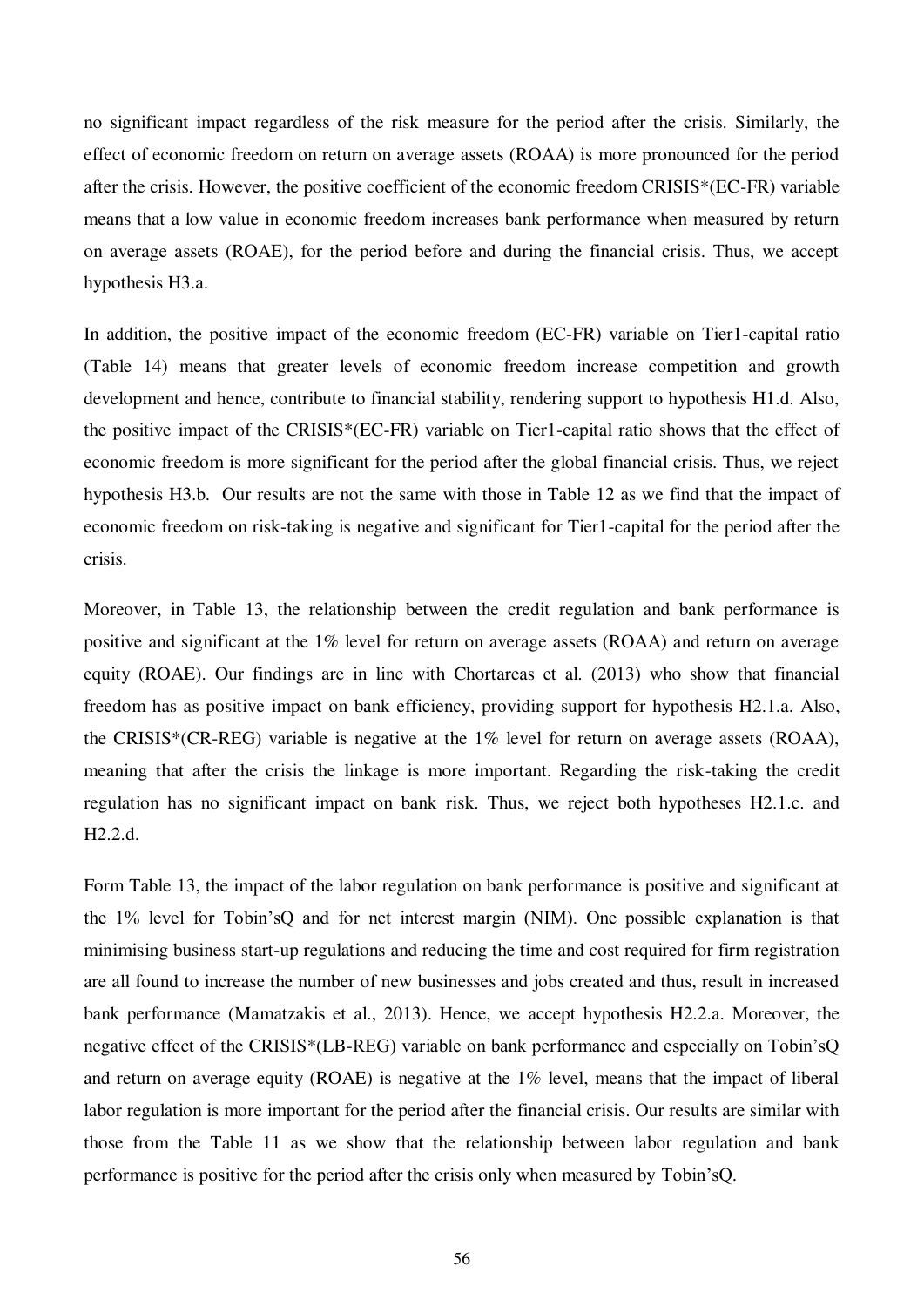Also, the effect of labor regulation on risk-taking is negative for non-performing loans (NPL) at the 5% level but positive for Z-Score and Tier1-capital at different levels (Table 14) rendering support to hypothesis H2.2.d. This means that liberal labor regulation reduces bank risk-taking. One possible explanation for this result is that increasing the flexibility of the labor market increases both the employment rate and the rate of participation in the labor force and hence, lead to a reduction in bank risk. Moreover, the impact of the CRISIS\*(LB-REG) on risk-taking is positive and significant for non-performing loans (NPL) and Z-Score at the 1% level but negative at the same level for Tier1 capital, meaning that labor regulation is significant for bank risk for the whole period (Table 14). Hence, we reject hypothesis H3.b. Our results are in line with those from Table 12 where we show that liberal labor regulation increases bank risk-taking for the period 2004-2016.

Furthermore, regarding the business regulation variable we find that it has a positive and significant impact on bank performance at the 1% level for any measure (Table 13) and, hence, we accept hypothesis H2.3.a. One possible explanation is that business economic freedom is associated with more job creation which leads to increased bank performance (Mamatzakis et al., 2013). Also, the coefficient of the CRISIS\*(BS-REG) variable is positive at the 1% level for return on average equity (ROAE) but negative at the 1% for the other proxies, meaning that the impact of business regulation on bank performance is significant for the whole period.

Also, we find that business regulation has a greater influence on bank risk after the financial crisis as the coefficient of CRISIS\*(BS-REG) is negative and significant at the 1% level for both nonperforming loans (NPL) and Tier1-capital. Thus we reject hypothesis H3.b. Moreover, Table 14 indicates that business regulation has no significant impact on risk-taking regardless of risk measure. Our results are not similar with those in Table 12, as we find that the liberal business regulation reduces bank risk-taking for the period after the financial crisis (2010-2016).

| <b>Variables</b> | Tobin'sQ  | <b>ROAA</b> | <b>ROAE</b> | <b>NIM</b> |
|------------------|-----------|-------------|-------------|------------|
|                  |           |             |             |            |
| EC-FR            | 0.0754    | 0.875       | $-0.058$    | $0.425**$  |
|                  | (0.132)   | (0.230)     | (0.196)     | (0.05)     |
| <b>CR-REG</b>    | $-0.0235$ | $0.0354***$ | $0.0721***$ | 0.0874     |
|                  | (0.223)   | (0.000)     | (0.000)     | (0.211)    |

**Table 13: Empirical results for bank performance with interactions**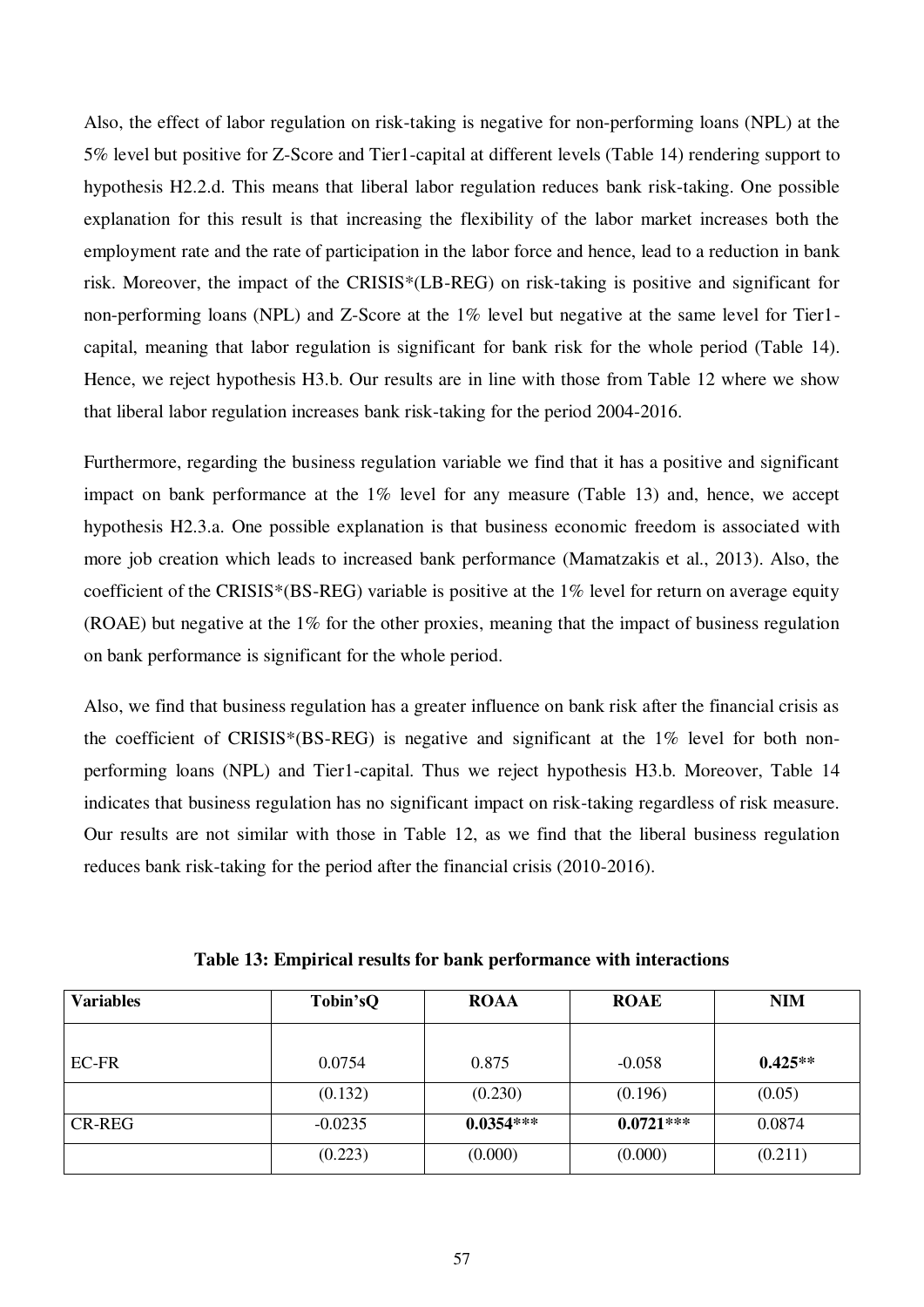| LB-REG              | $0.0398***$  | $-0.547$     | 0.0245      | $0.0122***$  |
|---------------------|--------------|--------------|-------------|--------------|
|                     | (0.001)      | (0.162)      | (0.411)     | (0.001)      |
| <b>BS-REG</b>       | $0.0526***$  | $0.745***$   | $0.063***$  | $0.0963***$  |
|                     | (0.000)      | (0.000)      | (0.001)     | (0.001)      |
| <b>LNTA</b>         | $-0.7852***$ | $-0.0987***$ | $-0.411$    | 0.0695       |
|                     | (0.000)      | (0.001)      | (0.591)     | (0.245)      |
| <b>CAPITAL</b>      | $0.0981**$   | 0.0612       | $0.0876**$  | $0.0396***$  |
|                     | (0.04)       | (0.469)      | (0.05)      | (0.001)      |
| <b>LOANSTA</b>      | $-0.0963***$ | $0.482***$   | $0.0410***$ | $-0.0563***$ |
|                     | (0.000)      | (0.000)      | (0.000)     | (0.001)      |
| <b>GDP</b>          | 0.0158       | $0.891***$   | $0.248***$  | 0.4526       |
|                     | (0.126)      | (0.001)      | (0.001)     | (0.289)      |
| <b>INF</b>          | $-0.0423***$ | 0.0574       | $-0.213$    | $-0.0396**$  |
|                     | (0.001)      | (0.198)      | (0.156)     | (0.001)      |
| <b>MACGDP</b>       | $-0.826***$  | $-0.256***$  | $-0.378***$ | $-0.0274$    |
|                     | (0.000)      | (0.001)      | (0.001)     | (0.312)      |
| <b>FOREIGN</b>      | 0.0789       | $-0.00741$   | $-0.496$    | $0.962**$    |
|                     | (0.209)      | (0.313)      | (0.195)     | (0.05)       |
| CRISIS*(EC-FR)      | $-1.120$     | $-0.652***$  | $0.963***$  | $-0.453***$  |
|                     | (0.120)      | (0.000)      | (0.000)     | (0.001)      |
| CRISIS*(CR-REG)     | $-1.089$     | $-0.503***$  | $-0.789$    | $-0.456$     |
|                     | (0.315)      | (0.000)      | (0.234)     | (0.120)      |
| CRISIS*(LB-REG)     | $-0.897***$  | 0.6891       | $-1.012***$ | $-1.164$     |
|                     | (0.000)      | (0.112)      | (0.000)     | (0.189)      |
| CRISIS*(BS-REG)     | $-1.123***$  | $-0.962***$  | $0.814***$  | $-0.789***$  |
|                     | (0.000)      | (0.000)      | (0.000)     | (0.001)      |
| <b>BS</b>           | 0.0521       | $0.1485***$  | $0.0963***$ | 0.0126       |
|                     | (0.620)      | (0.001)      | (0.001)     | (0.175)      |
| <b>EXPER</b>        | $-0.891$     | $0.0521**$   | $0.0782**$  | $0.0412***$  |
|                     | (0.120)      | (0.05)       | (0.05)      | (0.001)      |
| <b>FEMALE</b>       | $0.0762**$   | 0.0856       | 0.4785      | $0.0621**$   |
|                     | (0.054)      | (0.212)      | (0.278)     | (0.05)       |
| <b>COMPENSATION</b> | 0.00812      | $0.0693*$    | $0.0076*$   | 0.01025      |
|                     | (0.175)      | (0.10)       | (0.10)      | (0.189)      |
| Constant            | 2.859***     | $1.079***$   | $-1.781***$ | $-1.896***$  |
|                     |              |              |             |              |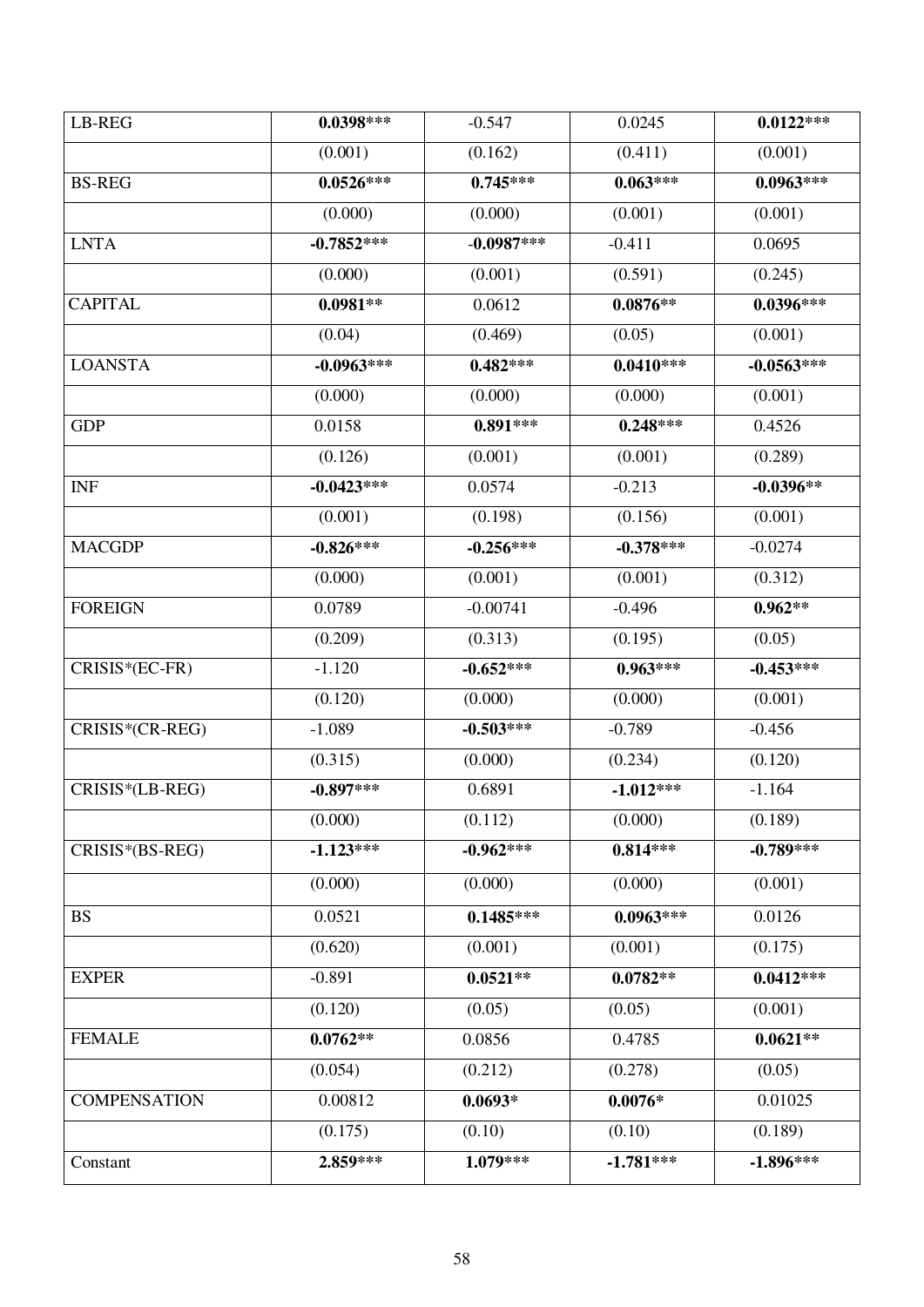|                         | (0.000) | (0.000) | (0.000) | (0.000) |
|-------------------------|---------|---------|---------|---------|
| Observations            | 657     | 625     | 636     | 627     |
| N. of Banks             |         | 70      | 74      |         |
| Adjusted $\mathbb{R}^2$ | 0.289   | 0.221   | 0.263   | 0.302   |

Note: This table reports regression results obtained via the Fixed-Effects method. The dependent variable is bank performance (PERFOR) which measured by Tobin'sQ, ROAA, ROAE and NIM. Definitions of all variables are provided in Table 1. Superscripts \*, \*\*, \*\*\* indicate statistical significance at 10%, 5% and 1% levels, respectively. Pvalues are reported in parentheses.

### **Table 14: Empirical results for bank risk with interactions**

| <b>Variables</b> | Z-Score      | <b>NPL</b>  | <b>Tier1-Capital</b> |  |
|------------------|--------------|-------------|----------------------|--|
| $EC$ -FR         | 0.0268       | $-0.0785$   | $0.0891*$            |  |
|                  | (0.201)      | (0.296)     | (0.10)               |  |
| <b>CR-REG</b>    | $-0.0963$    | 0.0456      | $-0.0147$            |  |
|                  | (0.364)      | (0.245)     | (0.269)              |  |
| <b>LB-REG</b>    | $0.0896*$    | $-0.312**$  | $0.126***$           |  |
|                  | (0.10)       | (0.05)      | (0.001)              |  |
| <b>BS-REG</b>    | 0.0852       | 0.0245      | 0.0618               |  |
|                  | (0.187)      | (0.169)     | (0.378)              |  |
| <b>LNTA</b>      | $0.0278*$    | $0.296***$  | $0.0281***$          |  |
|                  | (0.10)       | (0.000)     | (0.002)              |  |
| <b>CAPITAL</b>   | $-1.120**$   | 0.9872      | $-0.478$             |  |
|                  | (0.05)       | (0.126)     | (0.320)              |  |
| <b>LOANSTA</b>   | 0.0756       | $-0.0047$   | $0.0784*$            |  |
|                  | (0.210)      | (0.420)     | (0.10)               |  |
| <b>GDP</b>       | $-0.374$     | $-1.077***$ | $1.012***$           |  |
|                  | (0.104)      | (0.002)     | (0.000)              |  |
| <b>INF</b>       | $-0.891***$  | $0.786***$  | $-0.821$             |  |
|                  | (0.001)      | (0.001)     | (0.423)              |  |
| <b>MACGDP</b>    | $0.775***$   | $-0.469***$ | $0.821*$             |  |
|                  | (0.000)      | (0.001)     | (0.10)               |  |
| <b>FOREIGN</b>   | $-0.0373***$ | $-0.793***$ | $-0.698***$          |  |
|                  | (0.001)      | (0.001)     | (0.000)              |  |
| CRISIS*(EC-FR)   | $1.013***$   | 0.478       | $0.978***$           |  |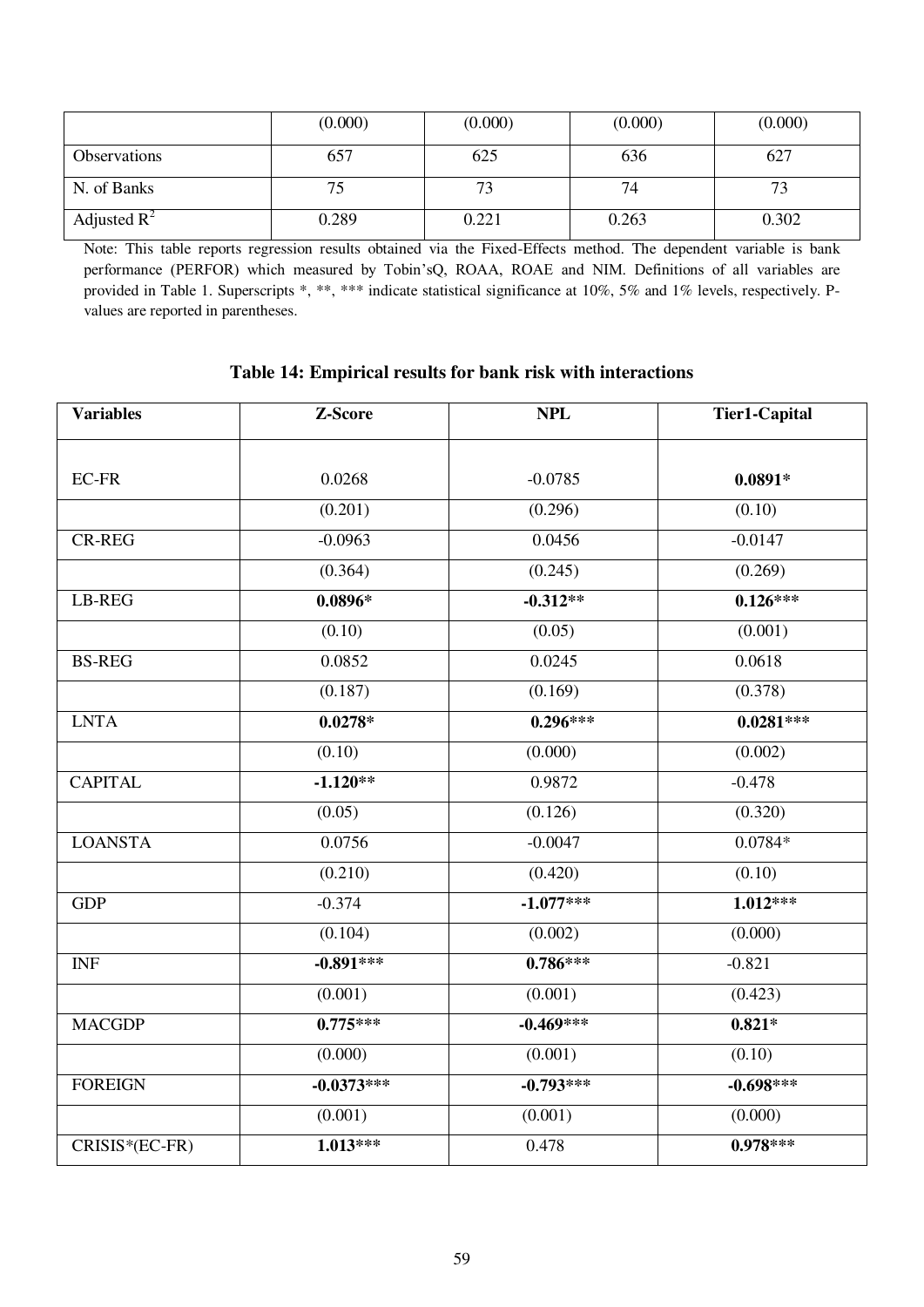|                     | (0.000)     | (0.120)      | (0.001)     |
|---------------------|-------------|--------------|-------------|
| CRISIS*(CR-REG)     | $-0.8131$   | $-0.7561$    | 0.6541      |
|                     | (0.436)     | (0.489)      | (0.355)     |
| CRISIS*(LB-REG)     | 0.7853      | $0.697***$   | $-0.978***$ |
|                     | (0.134)     | (0.000)      | (0.001)     |
| CRISIS*(BS-REG)     | $-0.846$    | $-0.478***$  | $-0.821***$ |
|                     | (0.245)     | (0.000)      | (0.000)     |
| <b>BS</b>           | $-0.451***$ | $0.364***$   | $-0.7218$   |
|                     | (0.000)     | (0.001)      | (0.125)     |
| <b>EXPER</b>        | $0.624***$  | $-0.7841$    | $0.821*$    |
|                     | (0.001)     | (0.458)      | (0.10)      |
| <b>FEMALE</b>       | $-0.2471$   | $-0.503***$  | $-0.631*$   |
|                     | (0.125)     | (0.000)      | (0.10)      |
| <b>COMPENSATION</b> | $0.0074***$ | $-0.0089***$ | $0.0689***$ |
|                     | (0.001)     | (0.001)      | (0.001)     |
| Constant            | 1.891***    | $2.079***$   | $-2.594***$ |
|                     | (0.000)     | (0.000)      | (0.001)     |
| Observations        | 696         | 657          | 708         |
| N. of Banks         | 74          | 73           | 74          |
| Adjusted $R^2$      | 0.287       | 0.320        | 0.246       |

Note: This table reports regression results obtained via the Fixed-Effects method. The dependent variable is bank risk (RISK) which measured by Z-Score, NPL and Tier1-Capital. Definitions of all variables are provided in Table 1. Superscripts \*, \*\*, \*\*\* indicate statistical significance at 10%, 5% and 1% levels, respectively. P-values are reported in parentheses.

### **4.7 Empirical results by groups of countries**

In order to examine for any region specific differences concerning the effect of economic freedom and regulation of credit, labor and business on bank performance and risk-taking, we divide our sample in three groups of countries based on their geographic location. Group A consists of countries of Southern Europe such as Greece, Spain, Italy and Portugal. Group B consists of countries of Northern Europe such as Ireland, UK, Sweden, Finland and Denmark. Group C consists of countries of Central Europe such as Germany, France, Luxembourg, Belgium, Netherlands, Austria, Hungary, Poland and Czech Republic.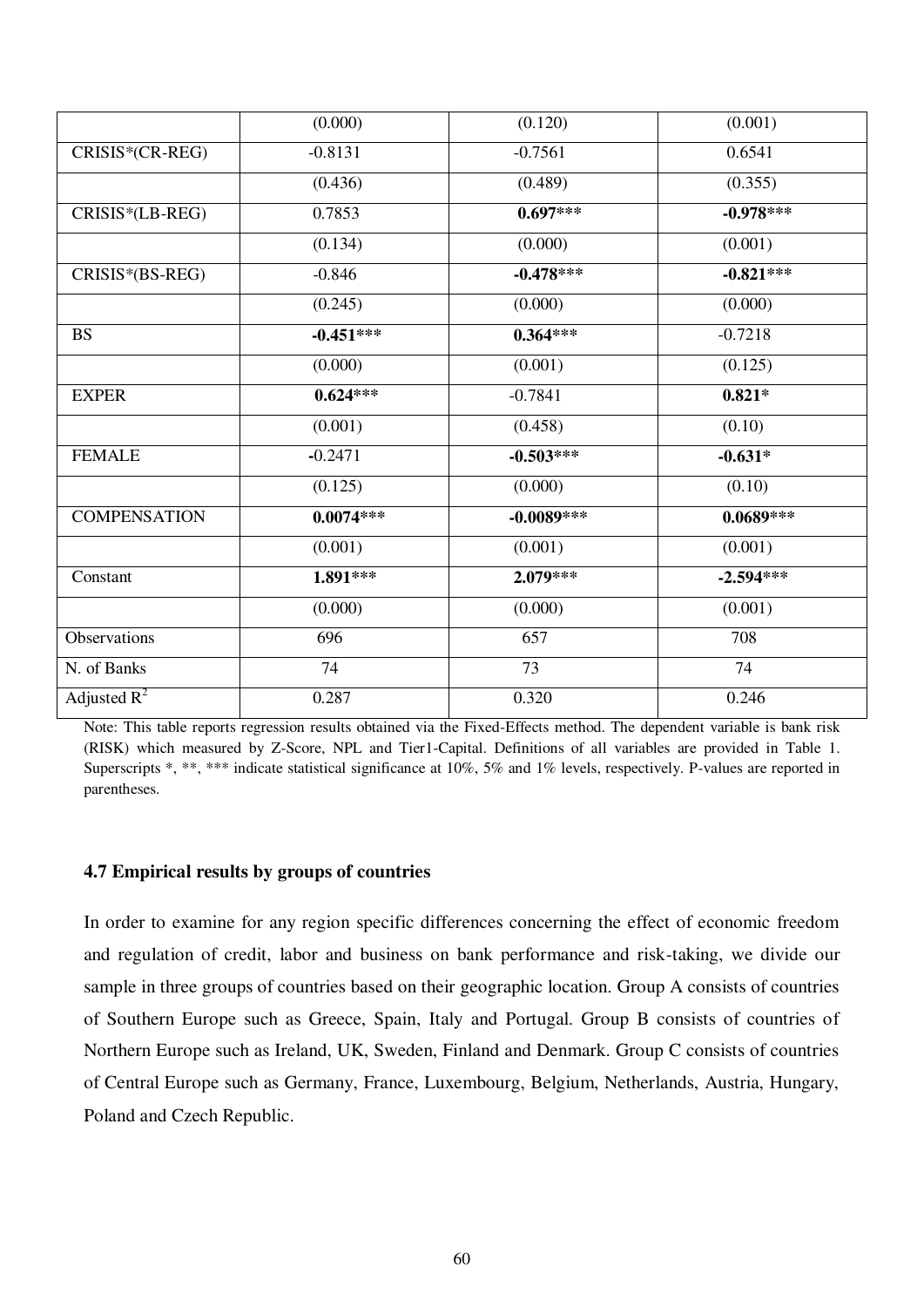Based on the results of Table 15, the effect of economic freedom (EC-FR) is positively related to bank performance for countries in Group A and Group B regardless of how it is measured in different significance levels. Thus, we accept hypothesis H1.a. One possible explanation is that economic freedom improves innovation and entrepreneurship and hence, has a positive impact on bank performance. However, economic freedom is positive for countries of Group C which means that a high degree of economic freedom leads to high levels of bank performance. Although, the coefficient of economic freedom has no statistically significant impact and thus, it does not affect bank performance in the countries of Central Europe. Moreover, the effect of economic freedom on bank risk is positive for Z-Score and Tier1-capital ratio meaning that high levels of economic freedom reduce bank risk (Table 16). However, the results are mixed for Group B relatively to the measure of risk-taking while the effect of economic freedom is not significant for Group C. Hence, we accept both hypotheses H1.c and H1.d.

Concerning the impact of credit regulation (CR-REG) on bank performance, the results are inconclusive for both Group A and Group B. Also, the effect is positive and significant at the 10% level for return on average equity (ROAE) for Central Europe countries (Table 15). Moreover, the estimated coefficient of credit regulation is positive and significant at the 1% level for nonperforming loans for countries of Group A. This means that liberal credit regulation increases credit risk (Table 16), rendering support to hypothesis H2.1.c. One possible explanation is that in developing countries where there are high levels of corruption banks lend more to less creditworthy companies. However, the effect of credit regulation on risk-taking is negative at the 1% level for non-performing loans in Group B and positive at the 10% level for Tier1-capital in Group C, meaning that stricter credit regulation increases credit risk. Thus, we accept hypothesis H2.1.d.

The relationship between the labor regulation variable (LB-REG) and bank performance is negative at different levels for countries of Group A. This means that stricter labor regulation increases bank performance in developing countries. However, the impact of labor regulation is positive for countries of Group B. Nevertheless, the estimated coefficient of economic freedom is negative but has no significant impact for countries of Group C (Table 15). Hence, we accept both hypotheses H2.2.a and H2.2.b. One possible explanation is that employees tend to invest more in skills when they perceive a high risk of losing their jobs because of the absence of employment protection (Koutsomanoli-Filippaki and Mamatzaskis, 2013). The effect of labor regulation (LB-REG) on bank risk is negative (reduces) and significant at different levels for countries of Group B and C (Table 16). More precisely, we find that liberal labor regulation reduces risk-taking and probability of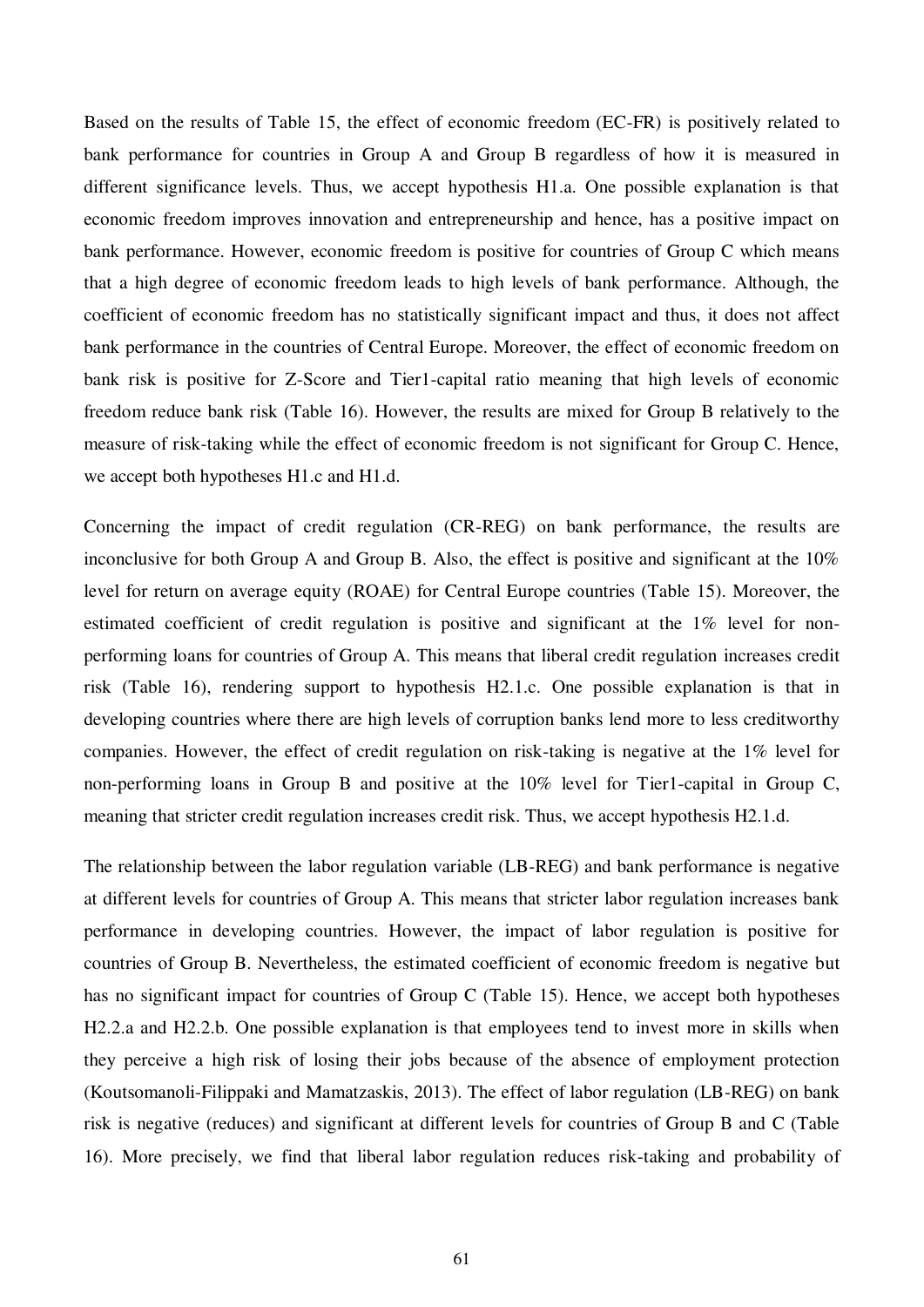default for Southern and Northern Europe countries. One possible explanation is that liberal labor regulation turn in better bank performance and hence, reduces risk-taking with respect to innovation and technology (Bassanini and Ernst, 2002; Scarpetta and Tressel, 2004). Thus, we accept hypotheses H2.2.c and H2.2.d. However, the estimated coefficient of labor regulation indicates that stricter labor regulation reduces the probability of default while increases the non-performing loans ratio. Nevertheless, labor regulation has no significant impact on countries of Group A.

The results concerning the business regulation (BS-REG) variable are mixed (Table 15); positive for return on average equity (ROAE) but negative for the other proxies at different levels, rendering support to hypotheses H2.3.a and H2.3.b. However, the impact of business regulation is positive at the 5% level for Tobin'sQ in Northern Europe countries. One possible explanation is that in a good economy less business regulation promotes business creation which in turn increases profits for banks and, hence leads to high levels of performance (Sufian and Habibullah, 2010). On the contrary, the impact of business regulation on bank performance is negative and significant at the 5% level for return on average assets (ROAA) and return on average equity (ROAE) for countries of Croup C.

Therefore, the impact of business regulation (BS-REG) on bank risk is negatively (reduces) and statistically significant for countries of Southern Europe. This means that liberal business regulation leads to less credit risk and thus we accept hypothesis H2.3.d. One possible explanation is that less restrictions and entry barriers may lead to more businesses which turn in increased demand for financial services and hence lead to more revenues for banks and less risk. However, the effect is positive (increases) for countries of Group B and Group C as more liberal business regulation is associated with more credit risk (Table 16). Thus, we accept hypothesis H2.3.c.

According to the GDP growth (GDP) the effect on bank performance is positive and significant at different levels regardless of bank's location. One possible explanation is that a soundly managed bank would profit from loans and securities sale (Sufian and Habibullah, 2010). Therefore, the findings concerning risk-taking indicate that the GDP growth reduces credit risk only for Northern Europe countries. The GDP growth has no significant impact for the countries of Group A and Group C.

Regarding the inflation (INF) variable the effect on bank performance is negative for countries of Group A and Group C. Therefore, the findings concerning risk-taking indicate that inflation increases bank risk-taking at different levels regardless of bank's location. One possible explanation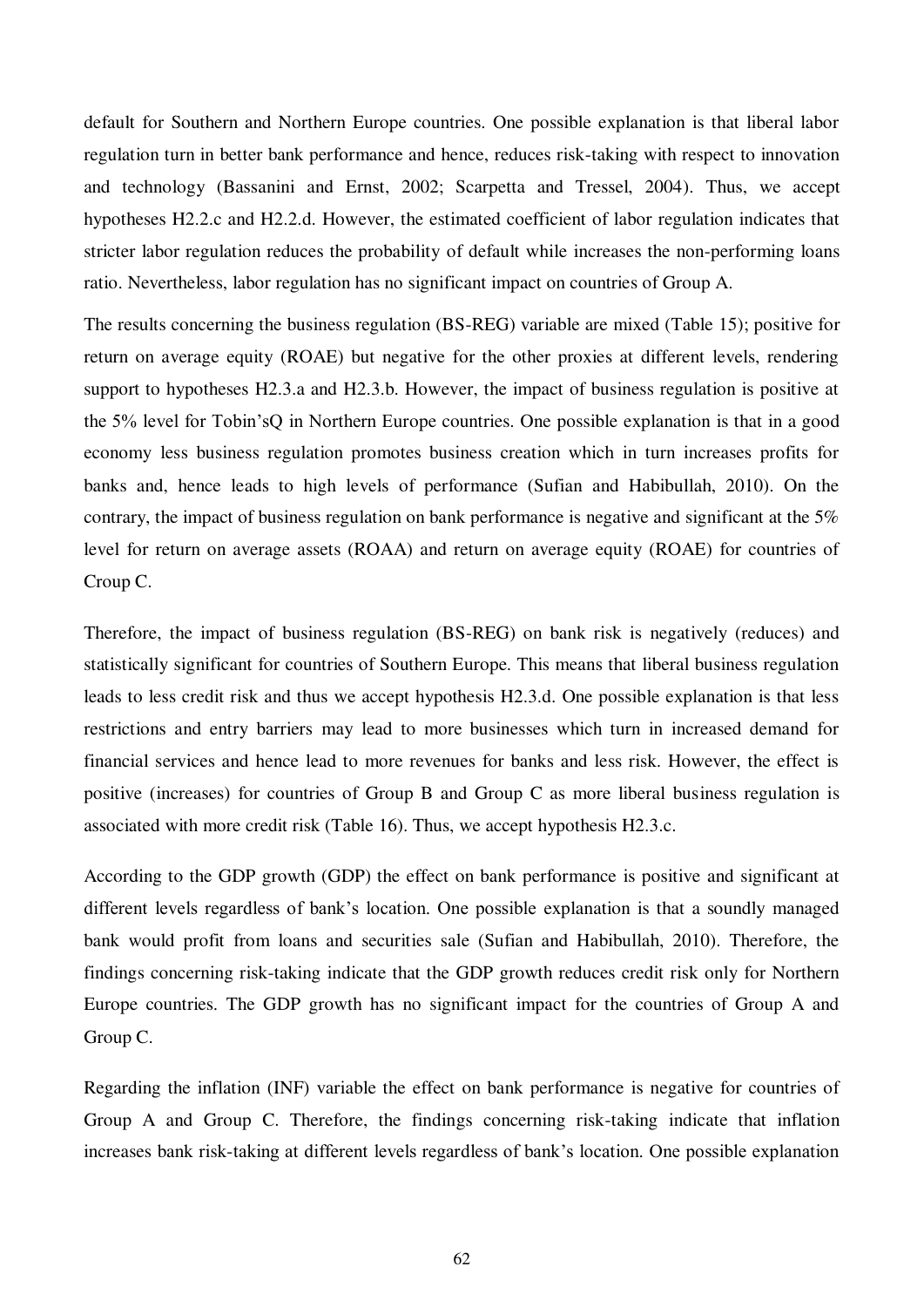is that an unexpected rise in inflation causes cash flow difficulties for borrowers that may lead to premature termination of loan arrangements and precipitate loan losses (Perry, 1992).

With regard to the control variables, the estimated coefficient of size (LNTA) on bank performance is negative and significant at different levels, for countries of Group B and Group C regardless of how performance is measured (Table 15). Regarding risk-taking we find in Table 16 that bank size reduces probability of default in Southern and Northern Europe countries. Nevertheless, regarding the countries of Central Europe (Group C) we find the opposite effect: smaller banks may enjoy economies of scale and tend to be more efficient.

Our results show a positive relationship between tighter capital regulation (CAPITAL) and bank performance for Groups A and B and negative for Group C. Better capitalized banks have stronger incentives in improving their performance and minimizing costs. Also, the capital adequacy ratio (CAPITAL) reduces bank risk for all Groups of countries. The estimated coefficient of loans to total assets (LOANSTA) on bank performance is negative and significant at different levels, for countries of Group B and Group C regardless of how performance is measured (Table 15). Nevertheless, regarding the countries of Southern Europe (Group A) we find the opposite effect: asset utilization increase bank performance in developing countries when used efficiently. Regarding risk-taking we find in Table 16 that asset utilization reduces credit risk and contribute to bank stability regardless of bank's location.

Moreover, our findings indicate that there is a positive relationship between stock market capitalization (MACGDP) and bank performance for Group A but a negative for Group C. The results are mixed for Group B. In well-developed stock markets, companies tend to rely on equity rather than bank finance (Pasiouras et al., 2009). Regarding risk-taking we find in Table 16 that stock market capitalization increases probability of default in Southern and Northern Europe countries. Nevertheless, regarding the countries of Central Europe (Group C) we find the opposite effect; stock market capitalization improves bank stability and decreases credit risk.

Furthermore, the impact of the presence of foreign (FOREIGN) on bank performance is positive and significant at different levels for countries of Group A and Group C. one possible explanation is that banks in concentrated markets may be able to offer lower deposit rates and charge higher loan rates (Ataullah and Le; 2006) However, the results are mixed for countries of Group B (Table 15). Concerning risk-taking, the presence of foreign banks reduces bank risk regardless of bank's location (Table 16).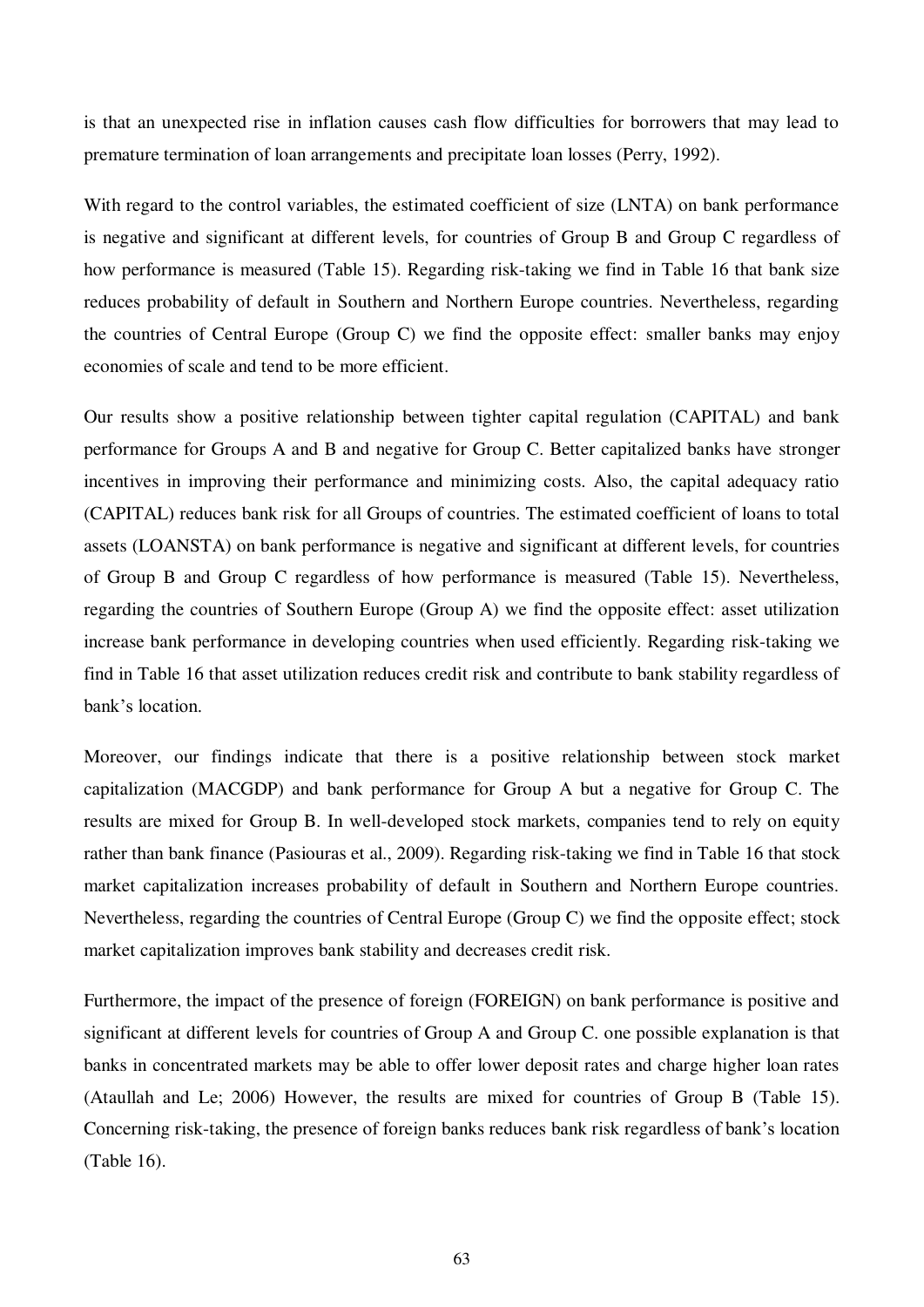Based on the results of Table 15, the effect of board size (BS) is negatively related to bank performance for countries in Group A and positively related for countries in Group B regardless of how it is measured in different significance levels. Our findings indicate that large boards of directors perform worse than smaller ones in developing countries as they are more quick in the decision-making process (Hogue and Muradoglu, 2010; Belhaj and Mateus, 2016). However, the board size variable has no significant impact for countries of Group C (Table 15).

Also, the coefficient of board size (BS) is significant for all risk measures and for all Groups (Table 16). More precisely, the effect of board size (BS) on bank risk is negative for Southern and Central Europe countries and positive for Northern Europe countries. Our findings reveal that macroeconomic factors in conjunction with regulation of countries may alter the impact of board size on risk-taking. More precisely, in developing countries where corruption is high it is beneficial for bank to have small boards as the latter are more easy to monitor and to come to a common decision quickly.

The effect of financial experience is positively and significantly related with bank performance at different levels regardless of bank's location (Table 15). More experienced directors may lead to beneficial decisions for the bank. Nevertheless, the findings concerning the coefficient of financial experience on risk-taking show that financial experience reduces credit risk for Southern and Northern Europe countries while it has no significant impact for Central Europe countries. Consequently, the implementation of macroeconomic factors changes the impact of financial experience on bank risk. One possible explanation is that in developing countries wage pressures could result in higher labor productivity due to investment in capital-intensive industries (Autor et al., 2007).

The relationship between the female directors and bank performance is positive for countries of Group A and Group C but there is no significant impact for countries of Group B (Table 15). Our findings indicate that there is a positive relationship between women and bank performance. One possible explanation for this result is that women may contribute to the effectiveness of the board due to their specific skills and knowledge (García-Meca et al., 2015). The effect of women directors (FEMALE) on bank risk is significant at different levels. We find mixed results for Southern and Central Europe countries. Hence, the presence of women for Northern Europe countries has no significant impact on risk-taking.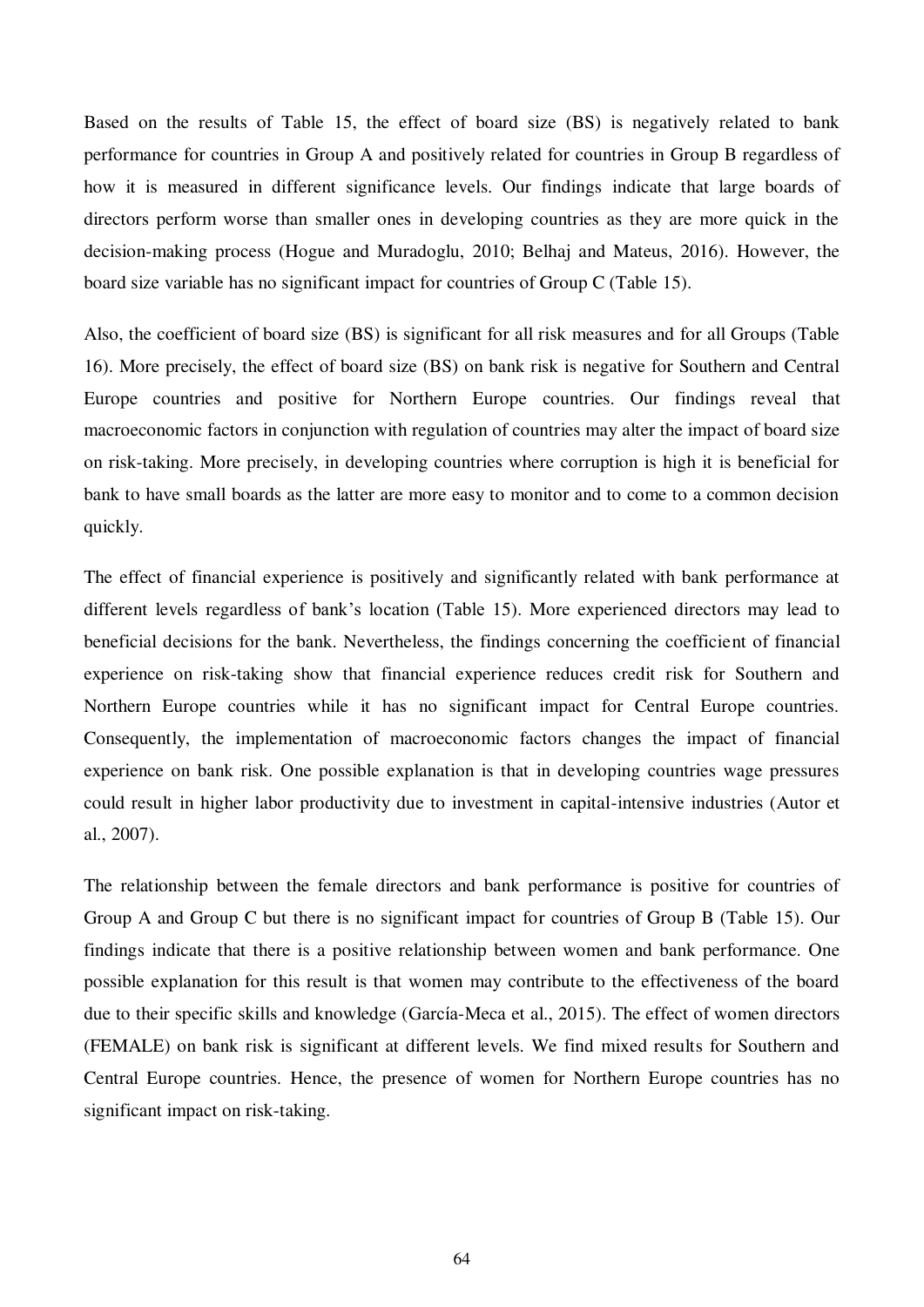Also, the estimated coefficient of compensation has no significant effect on bank performance measures for countries of Group A and Group C but positive and significant at the 1% level for countries belonging to Group B. Therefore, the impact of compensation on bank risk is positive and statistically significant for countries of Southern Europe and Northern Europe. However, the effect is not significant for countries of Central Europe. Our results show that an increase in CEO cash bonuses in European banks leads to lower risk (Vallascas and Hagendorff, 2013).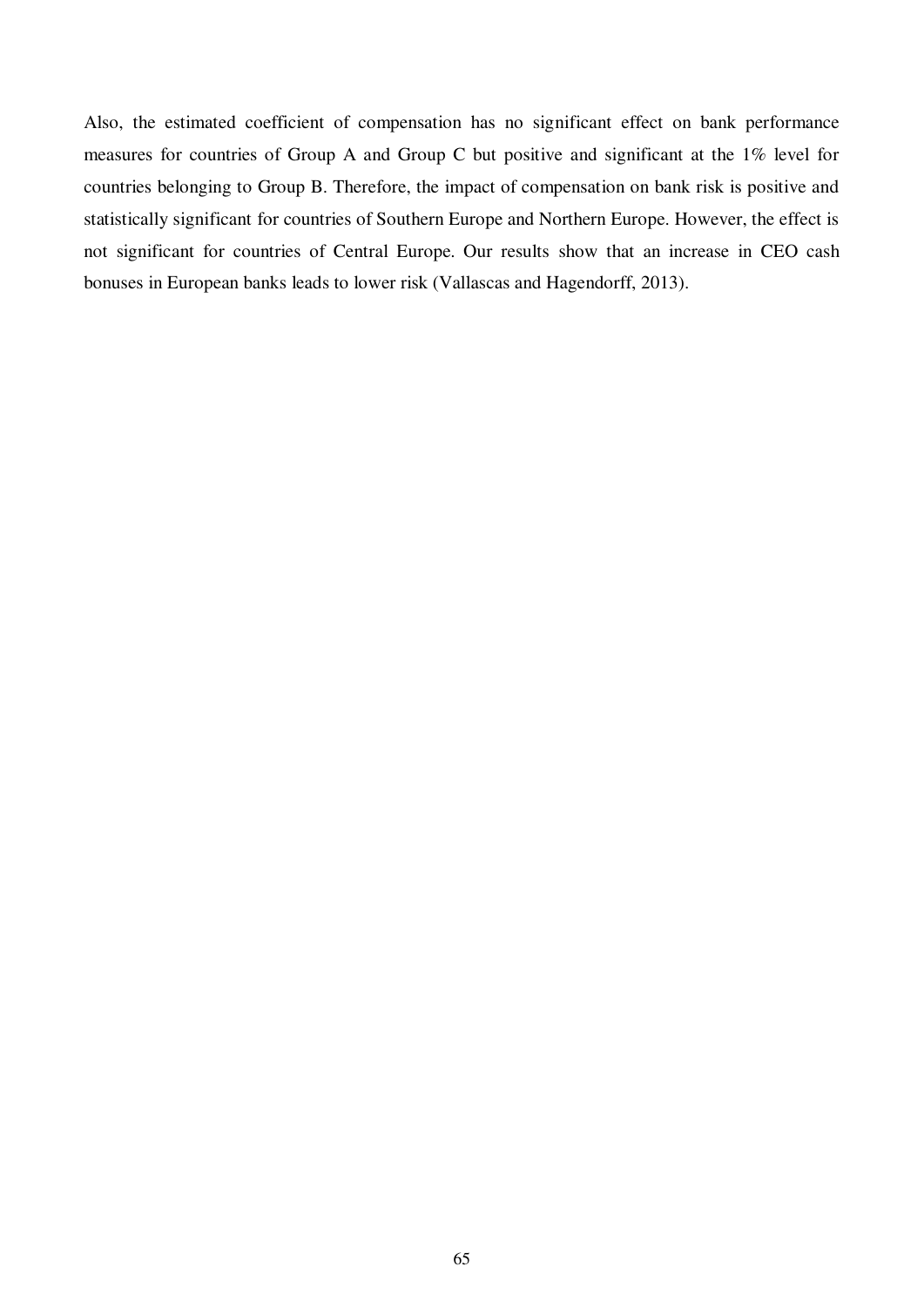## **Table 15: Empirical results for bank performance by Group of Countries**

|                     |               | <b>Group A</b> |             |              | <b>Group B</b> |              |             |             | Group C      |             |             |              |
|---------------------|---------------|----------------|-------------|--------------|----------------|--------------|-------------|-------------|--------------|-------------|-------------|--------------|
| <b>Variables</b>    | Tobin'sQ      | <b>ROAA</b>    | <b>ROAE</b> | <b>NIM</b>   | Tobin'sQ       | <b>ROAA</b>  | <b>ROAE</b> | <b>NIM</b>  | Tobin'sQ     | <b>ROAA</b> | <b>ROAE</b> | <b>NIM</b>   |
|                     |               |                |             |              |                |              |             |             |              |             |             |              |
| EC-FR               | $0.00930***$  | 0.4391         | $0.2731**$  | $0.093***$   | $0.0154*$      | $0.0970***$  | 0.6671      | $0.0223*$   | 0.0309       | 0.0470      | 0.3671      | 0.189        |
|                     | (0.000)       | (0.234)        | (0.05)      | (0.000)      | (0.10)         | (0.000)      | (0.182)     | (0.10)      | (0.143)      | (0.169)     | (0.188)     | (0.139)      |
| <b>CR-REG</b>       | $-0.0117**$   | $0.389***$     | 2.947       | $-0.0117**$  | $-0.0125$      | $-0.158***$  | $5.811**$   | $0.0412**$  | 0.00986      | 0.126       | $0.563*$    | 0.0393       |
|                     | (0.05)        | (0.000)        | (0.215)     | (0.05)       | (0.217)        | (0.000)      | (0.05)      | (0.05)      | (0.118)      | (0.936)     | (0.10)      | (0.716)      |
| LB-REG              | $-0.00736$    | $-0.329**$     | $-0.3524*$  | $-0.00736$   | $-0.0203$      | $0.110***$   | 0.864       | $-0.00118$  | $-0.00240$   | $-0.00192$  | $-0.988$    | 0.0603       |
|                     | (0.547)       | (0.000)        | (0.881)     | (0.500)      | (0.317)        | (0.000)      | (0.437)     | (0.141)     | (0.644)      | (0.535)     | (0.172)     | (0.431)      |
| <b>BS-REG</b>       | $-0.0245***$  | $-0.552***$    | $0.7582***$ | $-0.0245***$ | $0.0663**$     | 0.00421      | $-5.545$    | $-0.00128$  | $-0.00383$   | $-0.162**$  | $-0.792**$  | $-0.0600$    |
|                     | (0.000)       | (0.001)        | (0.001)     | (0.001)      | (0.05)         | (0.449)      | (4.014)     | (0.156)     | (0.125)      | (0.10)      | (0.05)      | (0.210)      |
| <b>GDP</b>          | $0.00419***$  | $0.0950**$     | $0.206***$  | $0.0419***$  | $-0.00234$     | $0.00261*$   | $0.940**$   | 0.0075      | 0.00214      | $0.0716***$ | $1.090***$  | 0.0091       |
|                     | (0.001)       | (0.05)         | (0.000)     | (0.001)      | (0.341)        | (0.10)       | (0.05)      | (0.348)     | (0.185)      | (0.001)     | (0.000)     | (0.212)      |
| <b>INF</b>          | $-0.00659***$ | $-0.134*$      | $-1.775*$   | $-0.0659***$ | $-0.0109**$    | $0.00137***$ | $0.059***$  | 0.00026     | $-0.00737*$  | $-0.0746**$ | $-0.297**$  | 0.0024       |
|                     | (0.001)       | (0.10)         | (0.10)      | (0.001)      | (0.05)         | (0.002)      | (0.000)     | (0.192)     | (0.10)       | (0.05)      | (0.05)      | (0.354)      |
| <b>LNTA</b>         | 0.00199       | 0.0454         | 1.308       | 0.00199      | $-0.0176**$    | 0.250        | $-2.408**$  | $-0.419***$ | $-0.0197***$ | $-0.172***$ | $-1.669***$ | $-0.372***$  |
|                     | (0.511)       | (0.0973)       | (1.404)     | (0.511)      | (0.05)         | (0.299)      | (0.10)      | (0.000)     | (0.000)      | (0.001)     | (0.000)     | (0.000)      |
| <b>CAPITAL</b>      | 0.151         | $0.150***$     | $1.467***$  | 0.00151      | $0.0869***$    | $-0.0165$    | $1.601***$  | $-0.0109*$  | $-0.00926$   | 0.00510     | $0.0797***$ | $0.0202*$    |
|                     | (0.118)       | (0.003)        | (0.000)     | (0.118)      | (0.001)        | (0.168)      | (0.000)     | (0.10)      | (0.136)      | (0.108)     | (0.000)     | (0.10)       |
| <b>LOANSTA</b>      | $-0.00170$    | $0.0239**$     | $0.414***$  | $-0.0170$    | $-1.647**$     | $-1.915***$  | $-1.071***$ | $-0.334***$ | $-0.540***$  | $-0.00191$  | $-0.0929**$ | $-0.0888**$  |
|                     | (0.488)       | (0.05)         | (0.000)     | (0.488)      | (0.05)         | (0.000)      | (0.000)     | (0.000)     | (0.000)      | (0.343)     | (0.05)      | (0.05)       |
| <b>MACGDP</b>       | $0.0212***$   | 0.0596         | $0.0514***$ | $0.0693**$   | $0.0212***$    | $-0.964***$  | $0.185**$   | $-0.793***$ | 0.00121      | 0.00405     | 0.00328     | $-0.0619***$ |
|                     | (0.000)       | (0.113)        | (0.001)     | (0.05)       | (0.001)        | (0.000)      | (0.05)      | (0.000)     | (0.324)      | (0.267)     | (0.441)     | (0.001)      |
| <b>FOREIGN</b>      | $-0.1451$     | $0.2451**$     | $0.316***$  | 0.0723       | 0.00259        | $-1.964***$  | 0.0321      | $0.7893***$ | $-0.00109$   | $0.0128***$ | 0.0673      | $0.0117**$   |
|                     | (0.131)       | (0.05)         | (0.001)     | (0.144)      | (0.776)        | (0.000)      | (0.197)     | (0.000)     | (0.711)      | (0.000)     | (0.615)     | (0.05)       |
| <b>BS</b>           | $-0.00152*$   | $-0.00195$     | $-0.201$    | $-0.00152*$  | $-0.00246$     | $0.9645***$  | 0.433       | $1.334***$  | $-0.00367$   | $-0.0379$   | 0.738       | 0.0262       |
|                     | (0.10)        | (0.179)        | (0.258)     | (0.10)       | (0.374)        | (0.000)      | (0.492)     | (0.000)     | (0.862)      | (0.736)     | (0.243)     | (0.207)      |
| <b>EXPER</b>        | $-0.00350$    | $0.0793***$    | $0.884**$   | $-0.000350$  | $-0.00573$     | $0.196***$   | 0.190       | $-0.3341$   | $-0.00368$   | 0.00174     | $0.674*$    | 0.0258       |
|                     | (0.111)       | (0.000)        | (0.000)     | (0.111)      | (0.355)        | (0.000)      | (0.458)     | (0.235)     | (0.225)      | (0.196)     | (0.10)      | (0.157)      |
| <b>FEMALE</b>       | $-0.00842**$  | $0.0375**$     | $0.0448**$  | $-0.00842**$ | 0.08305        | $-0.986***$  | $-0.167*$   | $-0.734***$ | $-0.00142$   | 0.00359     | 0.0627      | $0.0789**$   |
|                     | (0.400)       | (0.001)        | (0.05)      | (0.05)       | (0.703)        | (0.000)      | (0.10)      | (0.000)     | (0.476)      | (0.417)     | (0.756)     | (0.05)       |
| <b>COMPENSATION</b> | 0.001250      | 0.7781         | 0.00136     | 0.1257       | $0.0974***$    | $0.0960***$  | $-0.00288$  | $0.334***$  | 0.0155       | 0.0292      | 0.00698     | $-0.3510$    |
|                     | (0.250)       | (0.196)        | (0.114)     | (0.256)      | (0.001)        | (0.000)      | (0.296)     | (0.001)     | (0.321)      | (0.281)     | (0.474)     | (0.230)      |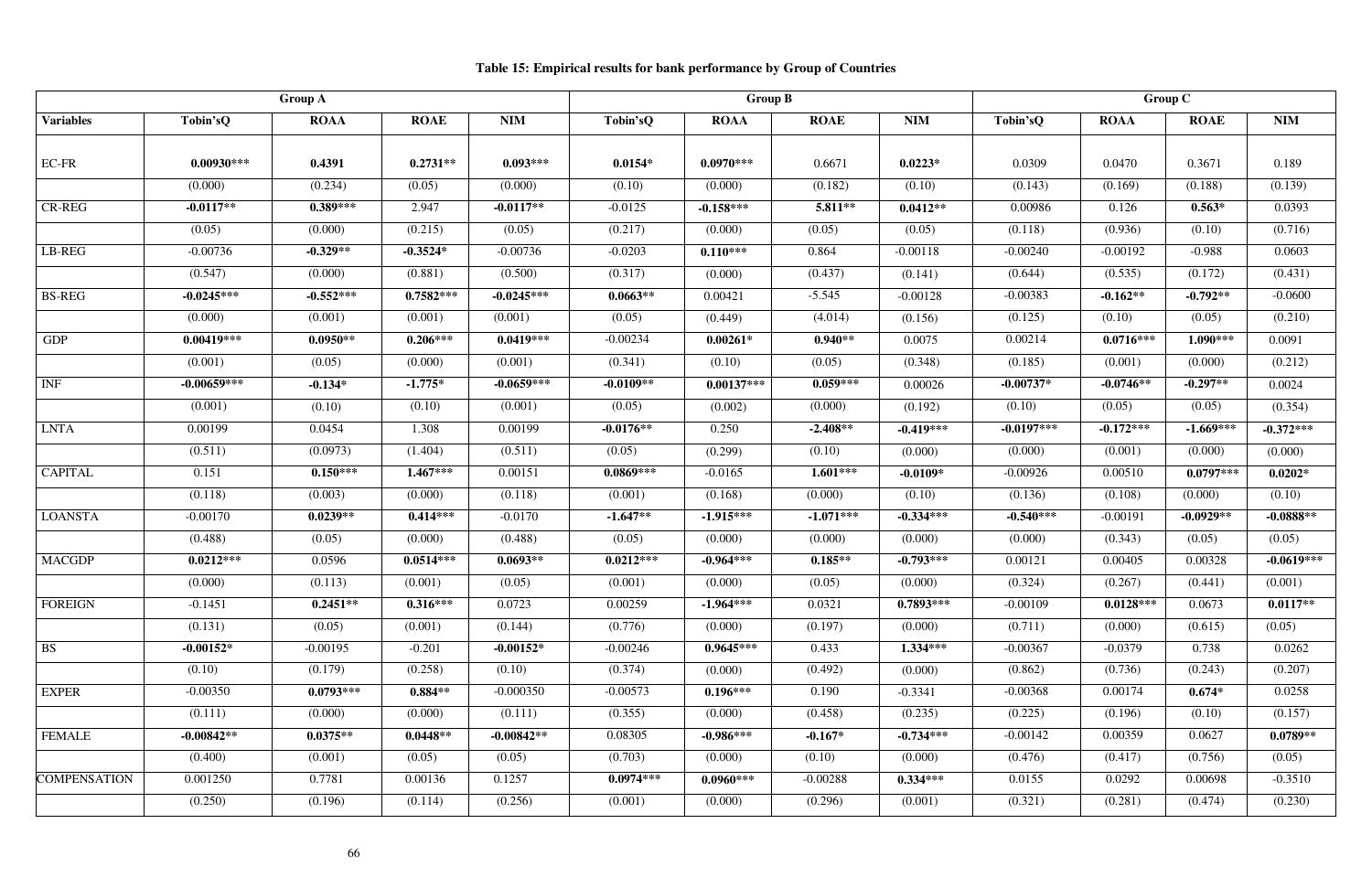| Constant            | $1.095***$ | $-2.073*$ | $-2.247***$ | $-0.296$ | $-1.242**$ | $1.781***$ | $0.875***$ | $1.977***$ | $0.233**$ | $1.926***$ | $1.071***$ | $0.775***$ |
|---------------------|------------|-----------|-------------|----------|------------|------------|------------|------------|-----------|------------|------------|------------|
|                     | (0.000)    | (0.10)    | (0.000)     | (0.188)  | (0.05)     | (0.000)    | (0.000)    | (0.000)    | (0.05)    | (0.000)    | (0.000)    | (0.000)    |
| <b>Observations</b> | 197        | 219       | 243         | 234      | 198        | 170        | 170        | 150        | 245       | 261        | 259        | 275        |
| Adjusted $R^2$      | 0.211      | 0.265     | 0.291       | 0.285    | 0.348      | 0.273      | 0.188      | 0.245      | 0.134     | 0.235      | 0.198      | 0.212      |
| N. of Banks         | 25         | 4.        | 23          | رے       | ∠∠         | ി<br>44    | 22         |            | 30        | 30         |            | 30         |

Note: This table reports regression results obtained via the Fixed-Effects method. The dependent variable is bank performance (PERFOR) which measured by Tobin'sQ, ROAA, ROAE and NIM. Definitions of all variables are provid \*\*\* indicate statistical significance at 10%, 5% and 1% levels, respectively. P-values are reported in parentheses.

## **Table 16: Empirical results for bank risk by Group of Countries**

|                  | <b>Group A</b> |             |                      |             | <b>Group B</b> |                       |             | <b>Group C</b> |                      |
|------------------|----------------|-------------|----------------------|-------------|----------------|-----------------------|-------------|----------------|----------------------|
| <b>Variables</b> | Z-Score        | <b>NPL</b>  | <b>Tier1-Capital</b> | Z-Score     | <b>NPL</b>     | <b>Tier1- Capital</b> | Z-Score     | <b>NPL</b>     | <b>Tier1-Capital</b> |
| EC-FR            | $0.5372***$    | $-0.0891$   | $1.0867***$          | $0.6142***$ | $3.321**$      | $-0.1935$             | $-0.517$    | $-1.0186$      | 0.8192               |
|                  | (0.000)        | (0.145)     | (0.001)              | (0.001)     | (0.04)         | (0.179)               | (0.623)     | (0.129)        | (0.118)              |
| $CR$ - $REG$     | 0.254          | $0.978***$  | 0.131                | 0.361       | $-0.4402***$   | 0.242                 | $-0.118$    | 0.292          | $0.587*$             |
|                  | (0.309)        | (0.000)     | (0.139)              | (0.214)     | (0.001)        | (0.377)               | (0.198)     | (0.528)        | (0.10)               |
| LB-REG           | $-0.415$       | $-0.672$    | 0.0351               | $0.961**$   | $-0.4577**$    | $1.229***$            | $0.0549*$   | $-0.915***$    | $0.523***$           |
|                  | (0.307)        | (0.654)     | (0.140)              | (0.04)      | (0.10)         | (0.001)               | (0.10)      | (0.000)        | (0.000)              |
| <b>BS-REG</b>    | $0.425***$     | $-0.857***$ | $0.790***$           | 0.5762      | $0.651***$     | $-0.0287$             | 0.189       | $0.744*$       | $-0.128$             |
|                  | (0.000)        | (0.000)     | (0.000)              | (0.210)     | (0.000)        | (0.596)               | (0.148)     | (0.10)         | (0.281)              |
| <b>GDP</b>       | 0.0868         | 0.105       | 0.00862              | 0.0868      | $-0.549***$    | $0.123*$              | 0.0365      | $-0.0203$      | $-0.0547$            |
|                  | (0.762)        | (0.146)     | (0.340)              | (0.235)     | (0.000)        | (0.10)                | (0.283)     | (0.726)        | (0.564)              |
| <b>INF</b>       | $-0.302**$     | $1.333***$  | $-0.233***$          | $-0.302**$  | $0.532**$      | $-0.139*$             | 0.0779      | $0.473***$     | 0.103                |
|                  | (0.05)         | (0.001)     | (0.000)              | (0.05)      | (0.04)         | (0.08)                | (0.583)     | (0.000)        | (0.120)              |
| <b>LNTA</b>      | $1.164***$     | $-1.142*$   | $-0.453$             | 0.9783      | 0.921          | $1.532***$            | $-0.486***$ | 0.320          | $-0.0188$            |
|                  | (0.000)        | (0.621)     | (0.127)              | (0.137)     | (0.694)        | (0.000)               | (0.000)     | (0.440)        | (0.153)              |
| <b>CAPITAL</b>   | $1.030***$     | $-0.00827$  | $0.815***$           | $1.030***$  | $-1.043***$    | $0.987***$            | $0.848***$  | $-0.284***$    | $0.847***$           |
|                  | (0.001)        | (0.141)     | (0.001)              | (0.001)     | (0.208)        | (0.000)               | (0.001)     | (0.001)        | (0.001)              |
| <b>LOANSTA</b>   | $0.0899***$    | $-0.164***$ | $0.0206*$            | $0.0920***$ | $-0.2481$      | $-0.120$              | $-0.00810$  | $-0.0191$      | $-0.0202$            |
|                  | (0.001)        | (0.001)     | (0.10)               | (0.000)     | (1.899)        | (1.233)               | (0.862)     | (0.253)        | (0.131)              |
| <b>MACGDP</b>    | $-0.789***$    | 0.8750      | $-0.685***$          | $-0.437$    | $0.909**$      | $-0.0193$             | $0.240***$  | $-0.0361**$    | 0.0143               |
|                  | (0.000)        | (0.126)     | (0.001)              | (0.360)     | (0.03)         | (0.124)               | (0.001)     | (0.05)         | (0.245)              |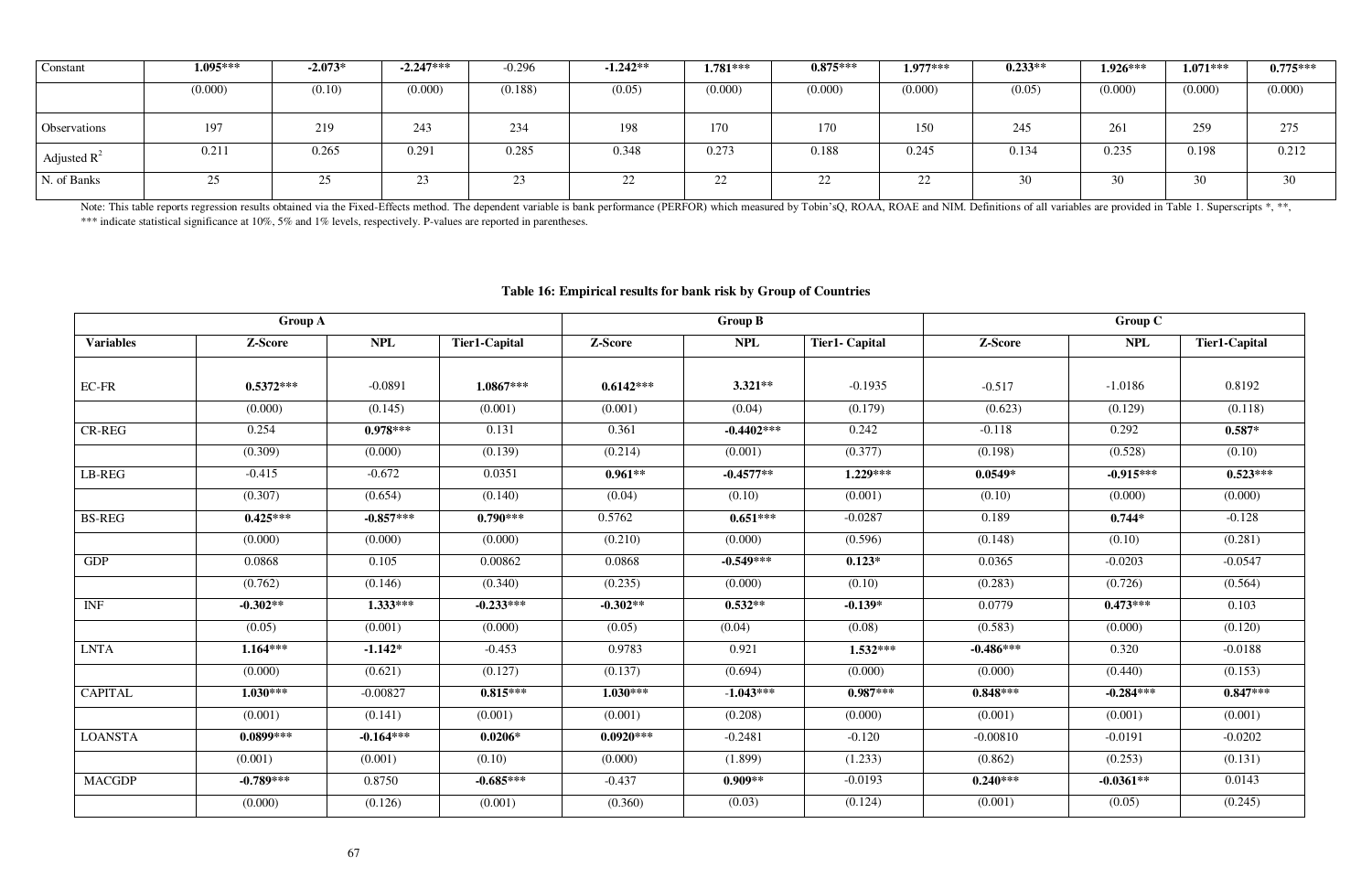| <b>FOREIGN</b>      | $0.5960***$  | 0.7831     | $0.436***$ | $0.5960***$  | 0.0246       | $-0.00421$ | $0.0198*$  | $-0.0853***$ | 0.0197     |
|---------------------|--------------|------------|------------|--------------|--------------|------------|------------|--------------|------------|
|                     | (0.000)      | (0.196)    | (0.001)    | (0.000)      | (0.470)      | (0.135)    | (0.10)     | (0.000)      | (0.152)    |
| <b>BS</b>           | $-0.145***$  | 0.0469     | 0.0325     | $0.278***$   | $-0.505*$    | $0.174**$  | $-0.0940$  | $0.523***$   | $-0.302$   |
|                     | (0.001)      | (0.101)    | (0.218)    | (0.001)      | (0.10)       | (0.05)     | (0.148)    | (0.366)      | (0.281)    |
| <b>EXPER</b>        | $0.181***$   | $-0.251**$ | 0.0283     | $0.493***$   | $-0.302$     | 0.00469    | 0.0442     | $-0.0837$    | 0.0337     |
|                     | (0.000)      | (0.05)     | (0.276)    | (0.001)      | (0.216)      | (0.670)    | (0.383)    | (0.111)      | (0.748)    |
| <b>FEMALE</b>       | $0.0593**$   | $0.231***$ | 0.00920    | 0.0593       | 0.0192       | $-0.0180$  | $-0.00555$ | $0.0808***$  | $0.0358**$ |
|                     | (0.000)      | (0.001)    | (0.122)    | (0.349)      | (0.432)      | (0.137)    | (0.802)    | (0.0223)     | (0.05)     |
| <b>COMPENSATION</b> | $0.00432***$ | $-0.00919$ | $0.00134*$ | $0.00811***$ | 0.00161      | $-0.00368$ | $-0.00356$ | $-0.00971$   | $-0.00292$ |
|                     | (0.001)      | (0.120)    | (0.08)     | (0.000)      | (0.166)      | (0.500)    | (0.561)    | (0.139)      | (0.104)    |
| Constant            | $-1.763***$  | 1.808***   | 1.085**    | $1.920***$   | $-0.7895***$ | $1.774***$ | $1.190**$  | 0.338        | $1.014***$ |
|                     | (0.000)      | (0.001)    | (0.04)     | (0.000)      | (0.000)      | (0.000)    | (0.05)     | (0.139)      | (0.000)    |
| Observations        | 243          | 228        | 263        | 124          | 148          | 151        | 234        | 175          | 234        |
| Adjusted $R^2$      | 0.228        | 0.237      | 0.245      | 0.272        | 0.275        | 0.318      | 0.279      | 0.317        | 0.301      |
| N. of Banks         | 27           | 27         | 27         | 25           | 14           | 14         | 25         | 21           | 26         |

Note: This table reports regression results obtained via the Fixed-Effects method. The dependent variable is bank risk (RISK) which measured by Z-Score, NPL and Tier1-Capital. Definitions of all variables are provided in T statistical significance at 10%, 5% and 1% levels, respectively. P-values are reported in parentheses.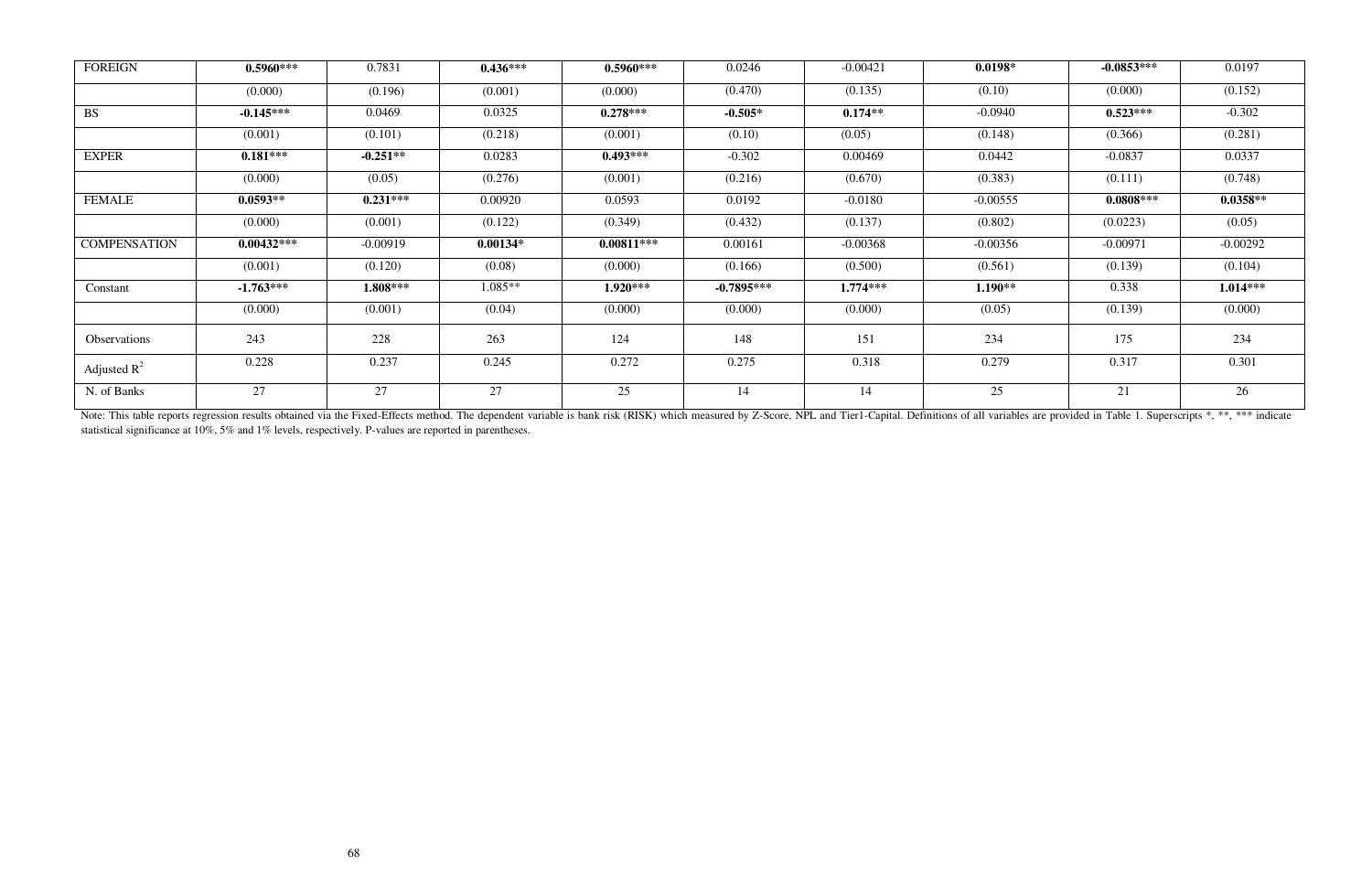#### **5. Conclusion**

In this essay, we examined the impact of economic freedom and regulation of credit, labor and business market on bank performance and bank stability in a sample of 75 European commercial banks for the period from 2004 to 2016. To our knowledge, this is the first study which relates corporate governance variables with regulation and economic freedom and control for any changes in the impact of bank governance on bank performance and risk-taking while we employ macroeconomic factors.

The empirical findings provide answers to our main research questions while they reveal a number of critical issues as regards the impact of macroeconomic variables on corporate governance mechanisms. Overall, our results show that economic freedom increases bank performance in many cases. This means that a high degree of economic freedom is associated with high levels of bank performance. One possible explanation for this result is that economic freedom promotes innovation and entrepreneurship, and hence, leads to economic growth and to better banking performance.

Regarding the risk-taking of banks, our findings indicate that economic freedom contributes to financial system soundness. One possible explanation is that more economic freedom is associated with a lower probability of default due to high competition and economic growth. However, the impact of economic freedom on bank risk changes depending on the time period and the location.

Moreover, credit regulation has a positive and statistically significant impact on bank performance, supporting that more liberal credit regulation improves the profitability of banks. One possible explanation is that liberal credit regulation resulted in fewer restrictions on banking activities and hence, allows banks to exploit the economies of scale. Furthermore, the results regarding risk taking are mixed depending on the risk measure, the time period and the location.

In addition, the impact of labor market regulation on bank performance is positive, meaning that liberal labor regulation increases the profitability of banks. One possible explanation is that liberal labor regulation promotes competition and thus, leads to high levels of bank efficiency. Also, the impact of labor regulation is negative on risk-taking. A possible explanation is that liberal labor regulation contributes to better bank performance and hence, reduces risk-taking with respect to innovation and technology.

Furthermore, business regulation increases bank performance, meaning that liberal business regulation enhances bank profitability through the increased competition and increased growth.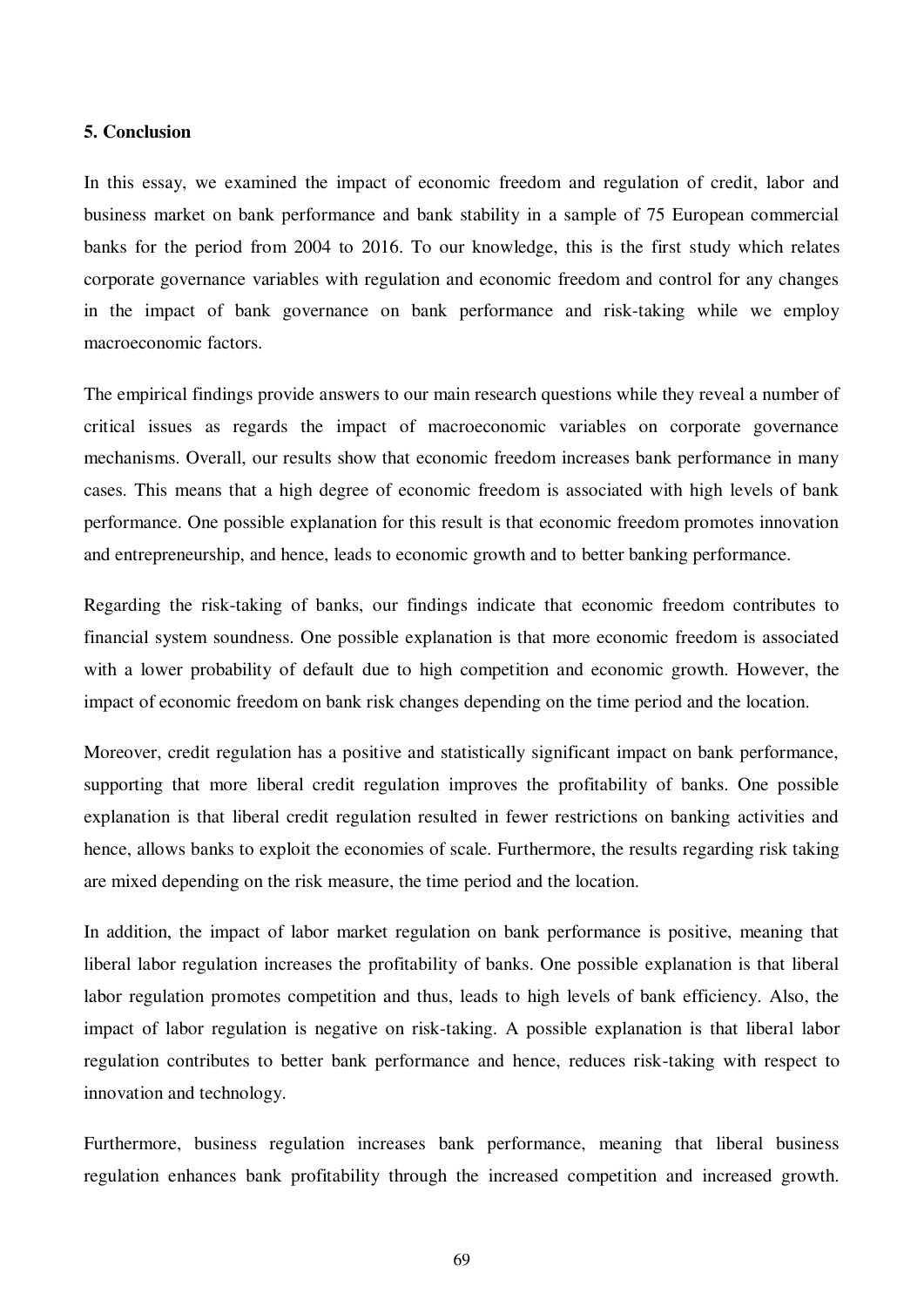However, our results change when we consider the location of banks. Regarding the risk-taking of banks, our findings indicate that stricter business regulation contributes to more risk. Business regulation and entry barriers lead to less revenues from new businesses, decreased productivity and hence, result in less gains for banks and in more risk-taking.

Sound corporate governance is associated with less need for monitoring and supervision and less bank controls. Our findings reveal that the implementation of macroeconomic variables alters the impact of bank governance on bank performance and risk-taking in some cases. More precisely, the results regarding the impact of board size on bank performance and risk-taking are mixed and similar with those in the first essay, in the majority of the tests. However, in the two-step system GMM model our results are not the same with those in the first essay. More precisely, we find that a large board increases the probability of default. One possible explanation is that a liberal economic environment in conjunction with less credit regulation might give the opportunity to board members to take more risks and hence, to increase the likelihood of default risk.

Moreover, the impact of financial experience on bank performance and risk-taking does not change in many cases. The results reveal that experienced directors are associated with more bank performance and less risk-taking. One possible explanation for this result is that a more experienced board can identify risks that will affect financial stability and, hence, can advise managers on how to handle these risks to avoid losses. However, our results change when we take into account the location of banks. More precisely, we show that the impact of financial experience is more significant in developing countries as it reduces credit risk and probability of default. One possible explanation is that in developing countries wage pressures could result in higher labor productivity due to investment in capital-intensive industries.

Concerning the impact of female directors on bank performance we find that female directors increase bank performance. One possible explanation is that women contribute to board effectiveness through their knowledge and skills. However, regarding the risk-taking of banks the results are not the same with those in first essay, when we apply the two-step system GMM. More precisely, we find that female directors reduce credit risk. One possible explanation is that in a liberal labor environment the presence of women tends to be high. This in turn, leads to less credit risk as women are considered to be less overconfident than men, and thus, avoid taking more risks.

Finally, the compensation of directors increase bank performance and reduces risk-taking. Our results reveal that when the performance achievements concern long-term investments then the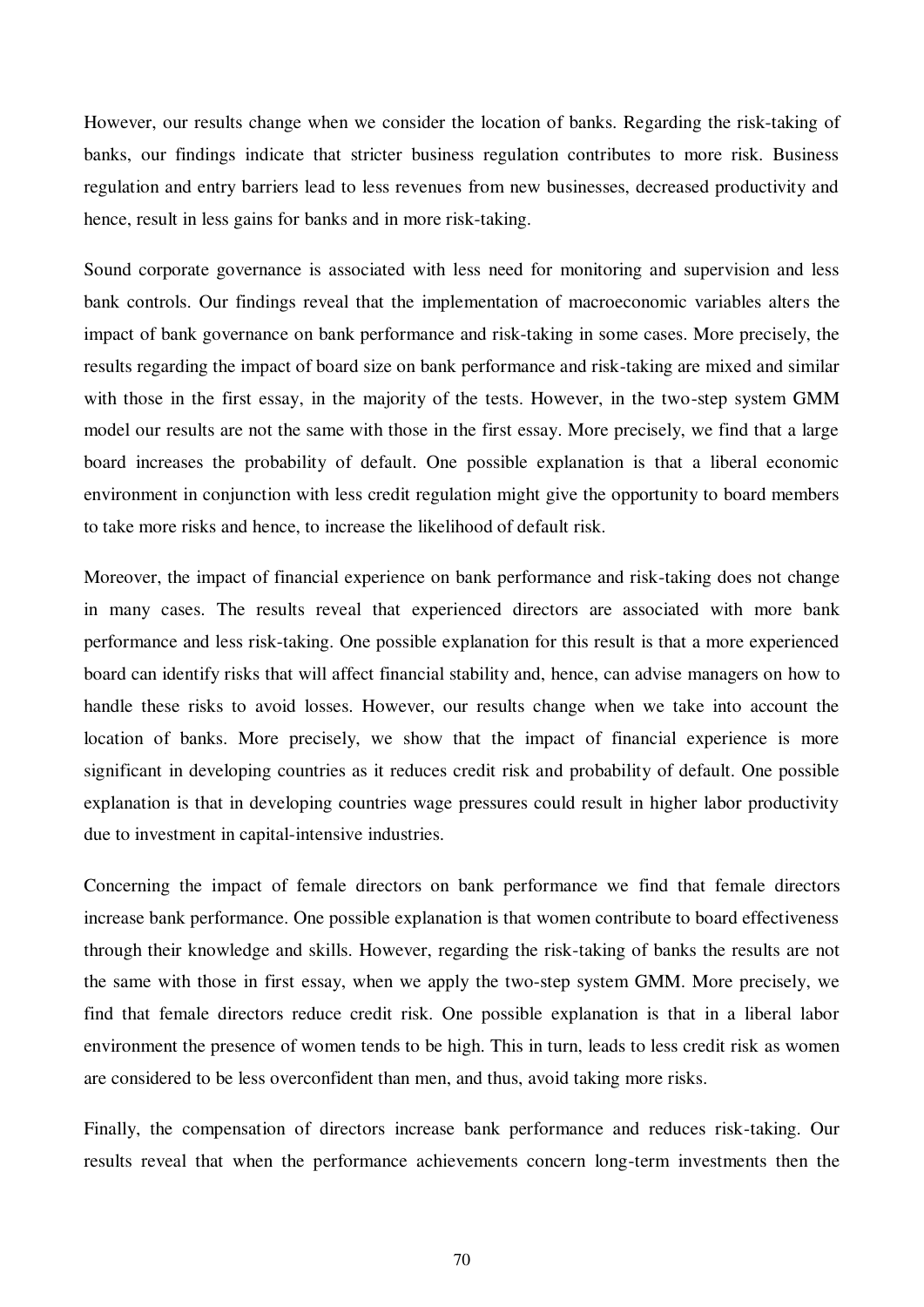payment tends to be higher. However, regarding the risk-taking of banks the results differ for those in the first essay, when we apply the two-step system GMM. More precisely, we show that compensation contributes to financial stability. One possible explanation is that in a more liberal and competitive environment, directors are more willing to invest in positive Net Present Value projects.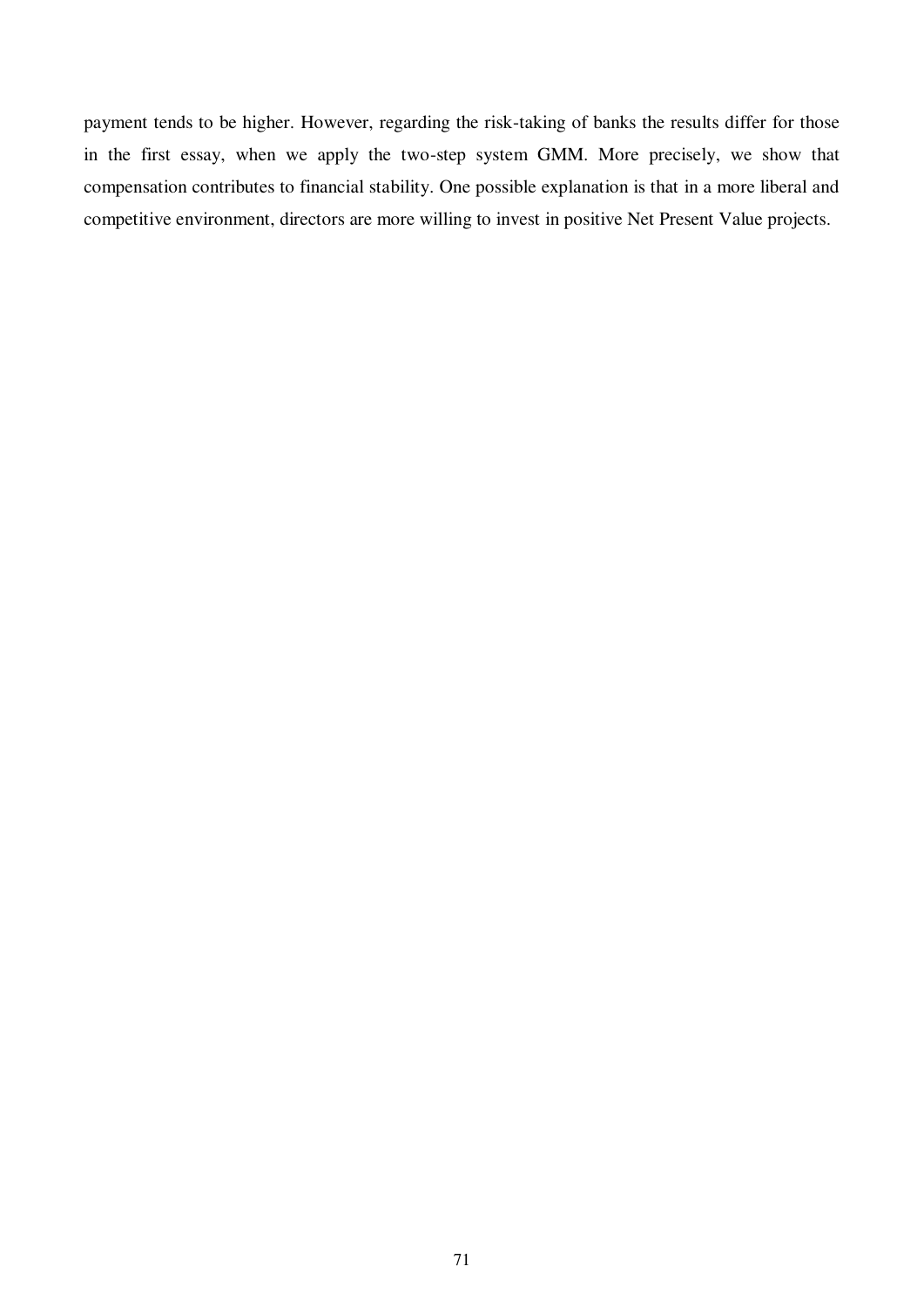## **References**

Agoraki, M., Delis, M. & Pasiouras, F., 2011. Regulations, competition and bank risk-taking in transition countries. Journal of Financial Stability 7, 38-48.

Arellano, M., Bover, O., 1995. Another look at the instrumental-variable estimation of errorcomponents models. Journal of Econometrics 68, 29–52.

Autor, D., William, R., & Kugler, D., A., 2007. Does employment protection reduce productivity? Evidence from US States. The Economic Journal 117, 189-217.

Ataullah, A., & Le, H., 2006. Economic Reforms and Bank Efficiency in Developing Countries: the Case of the Indian Banking Industry. Applied Financial Economics, 16(9), 653-663.

Baier, S., Clance, M., & Dwyer, G., 2012. Banking Crises and Economic Freedom. SSRN Electronic Journal.

Barber, M., & Odean, T., 2001. Boys will be boys: Gender, overconfidence, and common stockinvestment. The Quarterly of Economics 116(1), 261-292.

Barth, J., Caprio, G., & Levine, R., 2004. Bank regulation and supervision: what works best? Journal of Financial Intermediation 13(2), 205–248.

Barth, J., Caprio, G., & R. Levine, R., 2006. Rethinking Bank Regulation Till Angels Govern. Cambridge University Press, New York, NY.

Barth, J., Caprio, & Levine, R., 2008. Bank regulations are changing: for better or worse? Comp. Econ. Stud. 50, 537–563.

Barth, J., Chen, L., Ma, Y., Seade, J., & Song, F., 2013. Do bank regulation, supervision and monitoring enhance or impede bank efficiency? J. Bank. Finance 37, 2879–2892.

Bassanini, A., & Ernst, E., 2002. Labour market regulation, industrial relations and technological regimes: a tale of comparative advantage. Industrial and Corporate Change, 11(3), 391-426.

Beck, T., Demirgüç-Kunt, A., & Levine, R., 2003. Law, endowments, and finance. Journal of Financial Economics, 70(22), 137-181.

Carvallo, O., & Kasman, A., 2005. Cost efficiency in the Latin American and Caribbean banking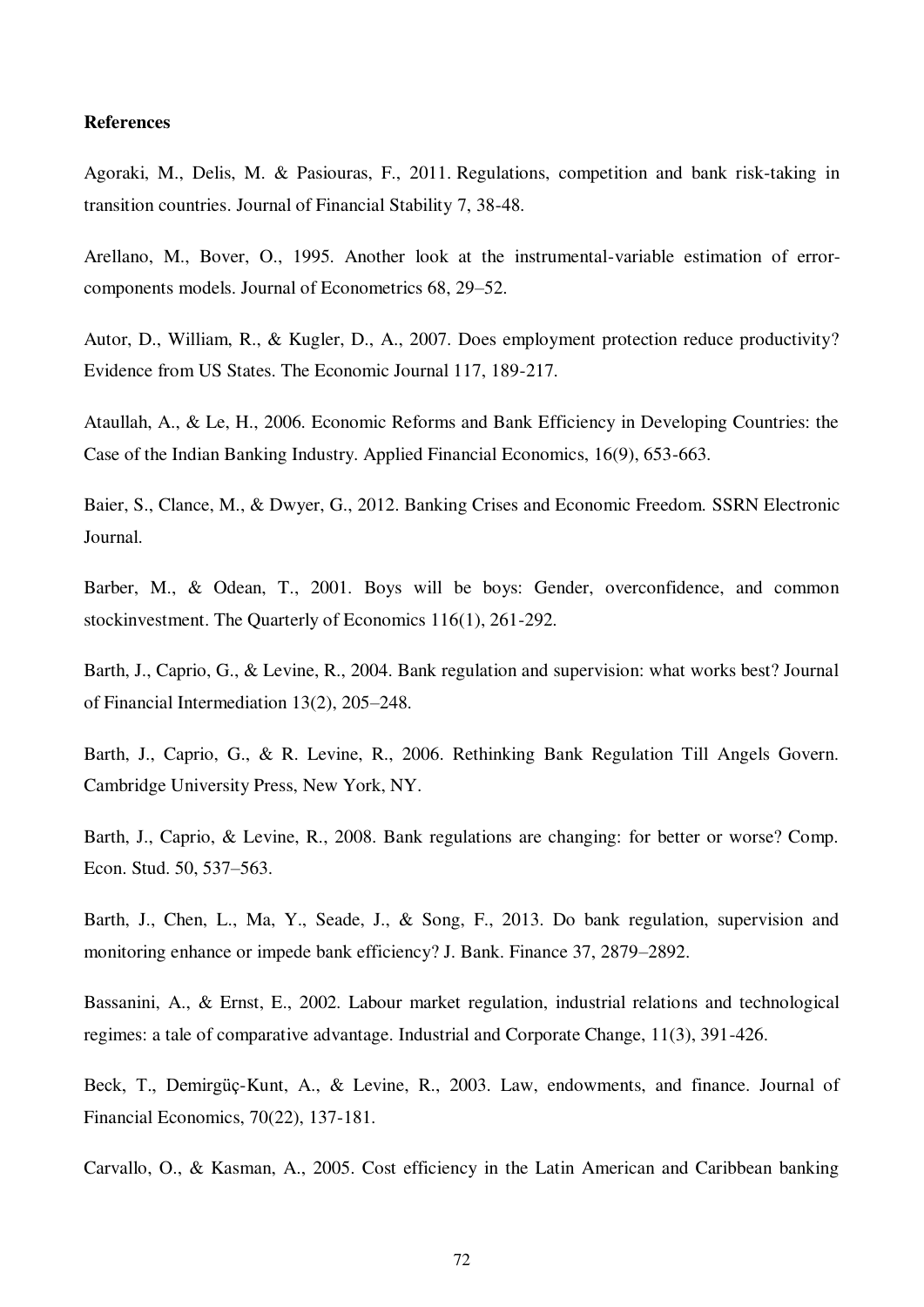systems. Journal of International Financial Markets, Institutions and Money, 15(1), 55-72.

Chortareas, G., Girardone, C., & Ventouri, A., 2013. Financial freedom and bank efficiency: Evidence from the European Union. Journal of Banking & Finance, 37(4), 1223-1231.

Claessens, S., & Laeven, L., 2004. What drives bank competition? Some international evidence. Journal of Money, Credit and Banking, 36(3), 563-583.

Delis, M., & Papanikolaou, N., 2009. Determinants of bank efficiency: evidence from a semiparametric methodology. Managerial Finance 35(3), 260–275.

Delis, M., Molyneux, P., & Pasiouras, F., 2011. Regulations and productivity growth in banking: evidence from transition economies, journal of money. Journal of Money Credit and Banking 43(4), 735–764.

Demirguc-Kunt, A., Laeven, L., & Levine, R., 2004. Regulations, market structure, institutions, and the cost of financial intermediation, journal of money. Journal of Money Credit and Banking 36(3), 593–622.

Demirguc-Kunt, A., Detragiache, E., & Tressel, T., 2008. Banking on the principles: compliance with basel core principles and bank soundness. Journal of Financial Intermediation 17, 511–542.

Djankov, S., Glaeser, E., La Porta, R., Lopez-de-Silanes, F. & Shleifer, A., 2003. The new comparative economics. Journal of Comparative Economics, 31(4), 595-619.

Deakin, F., & Sarkar. P., 2008. Assessing the Long-Run Economic Impact of Labour Law Systems: A Theoretical Reappraisal and Analysis of New Time Series Data. CLPE Research Paper 30.

Gonzalez, F., 2005. Bank regulation and risk-taking incentives: An international comparison of bank risk. Journal of Banking and Finance 29, 1153-1184.

Ghosh, S., 2016. Does economic freedom matter for risk-taking? Evidence from MENA banks. Review of Behavioral Finance, 8(2), 114-136.

Gwartney J. D., Hall J. C., & Lawson R., 2012. Economic Freedom of the World: 2017 Annual Report. Vancouver, BC: The Fraser Institute. Data retrieved from www.freetheworld.com.

Hellman, F., Murdock, K., & Stiglitz, J., 2000. Liberalization, moral hazard in banking and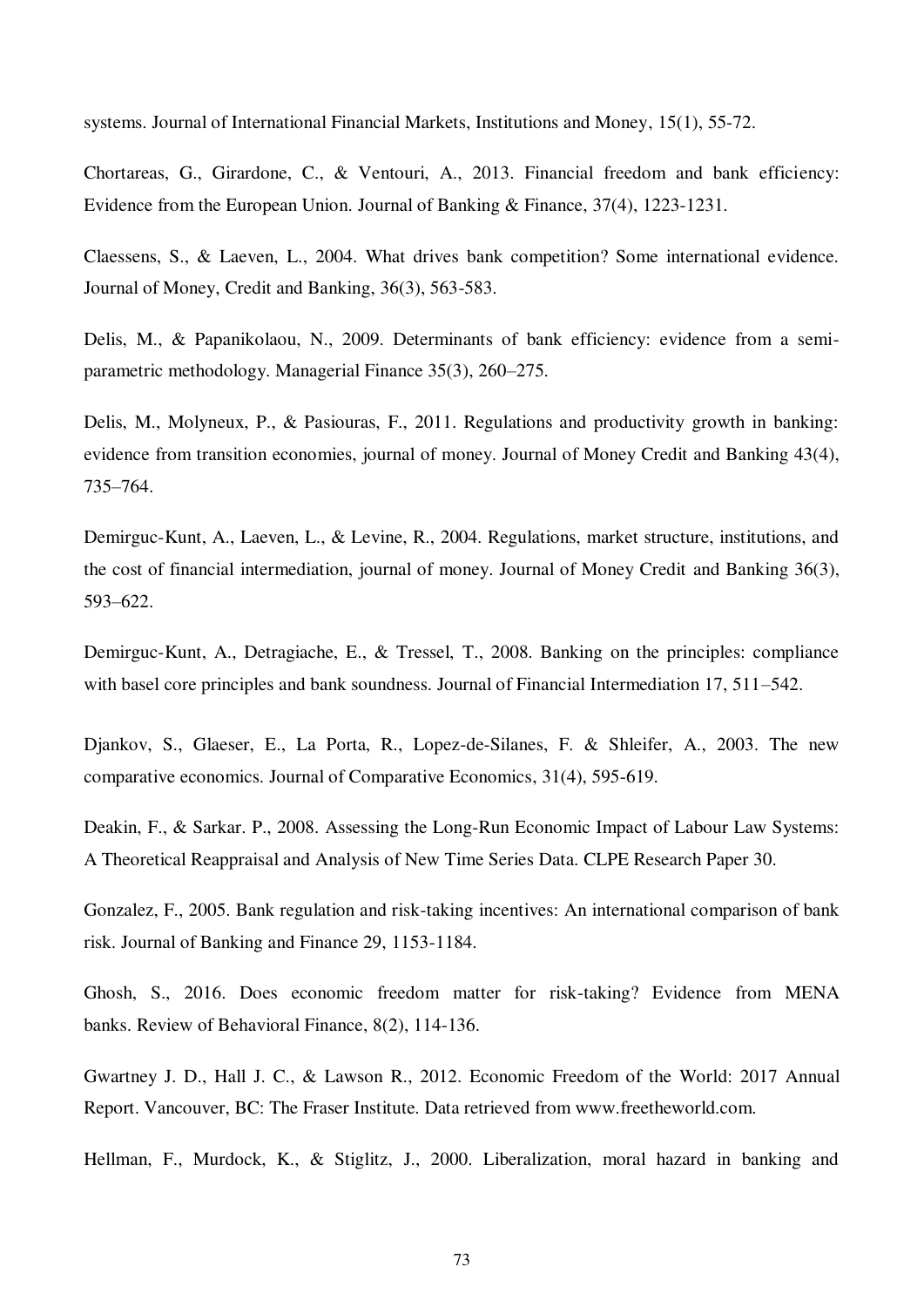prudential regulation: Are capital requirements enough?. American Economic Review, 90(1), 147- 165.

Houston, J. F., Lin, C.,Lin, P.& Ma,Y.,2010.Creditor rights, information sharing, and bank risk taking. Journal of Financial Economics 96(3), 485-512.

Kasman, A., & Yildirim, C., 2006. Cost and profit efficiencies in transition banking: the case of new EU members. Applied Economics, 38(9).

Koutsomanoli-Filippaki, A., & Mamatzakis, E., 2013. How labour market regulation shapes bank performance in EU-15 countries?. Working Papers 162, Bank of Greece.

Koutsomanoli-Filippaki, A., Mamatzakis, E., & Staikouras, C., 2009. Structural reforms and banking efficiency in the new EU States. Journal of Policy Modelling 31(1), 17–21.

Koutsomanoli-Filippaki, A., Margaritis, D., & Staikouras, C., 2009a. Efficiency and productivity growth in the banking industry of Central and Eastern Europe. Journal of Banking and Finance 33, 557–567.

Koutsomanoli-Filippaki, A., Margaritis, D., & Staikouras, C., 2009b. Profit efficiency under a directional technology distance function approach. Managerial Finance 35 (3), 276–296.

Laeven, L., & Levine, R., 2009. Bank governance, regulation and risk taking. Journal of Financial Economics, 93(2), 259-275.

Lensink, R., Meesters, A., & Naaborg, I., 2008. Bank efficiency and foreign ownership: Do good institutions matter?. Journal of Banking & Finance, 32(5), 834-844.

Loayza, N., Fajnzylber, P., & Calderon, C., 2005. Economic Growth in Latin America and the Caribbean: Stylized Facts, Explanations, and Forecasts. The World Bank, Washington, DC.

Mamatzakis, E., Kalyvas, A., & Piesse, J., 2013. Does regulation in credit, labour and business matter for bank performance in the EU-10 economies? International Journal of Economics and Business 20(3), 341–385.

Mamatzakis, E., & Bermpei, T., 2016. What is the effect of unconventional monetary policy on bank performance?. Journal of International Money and Finance 67, 239-263.

Marinković S. & Radović, O., 2014. Bank net interest margin related to risk, ownership and size: an